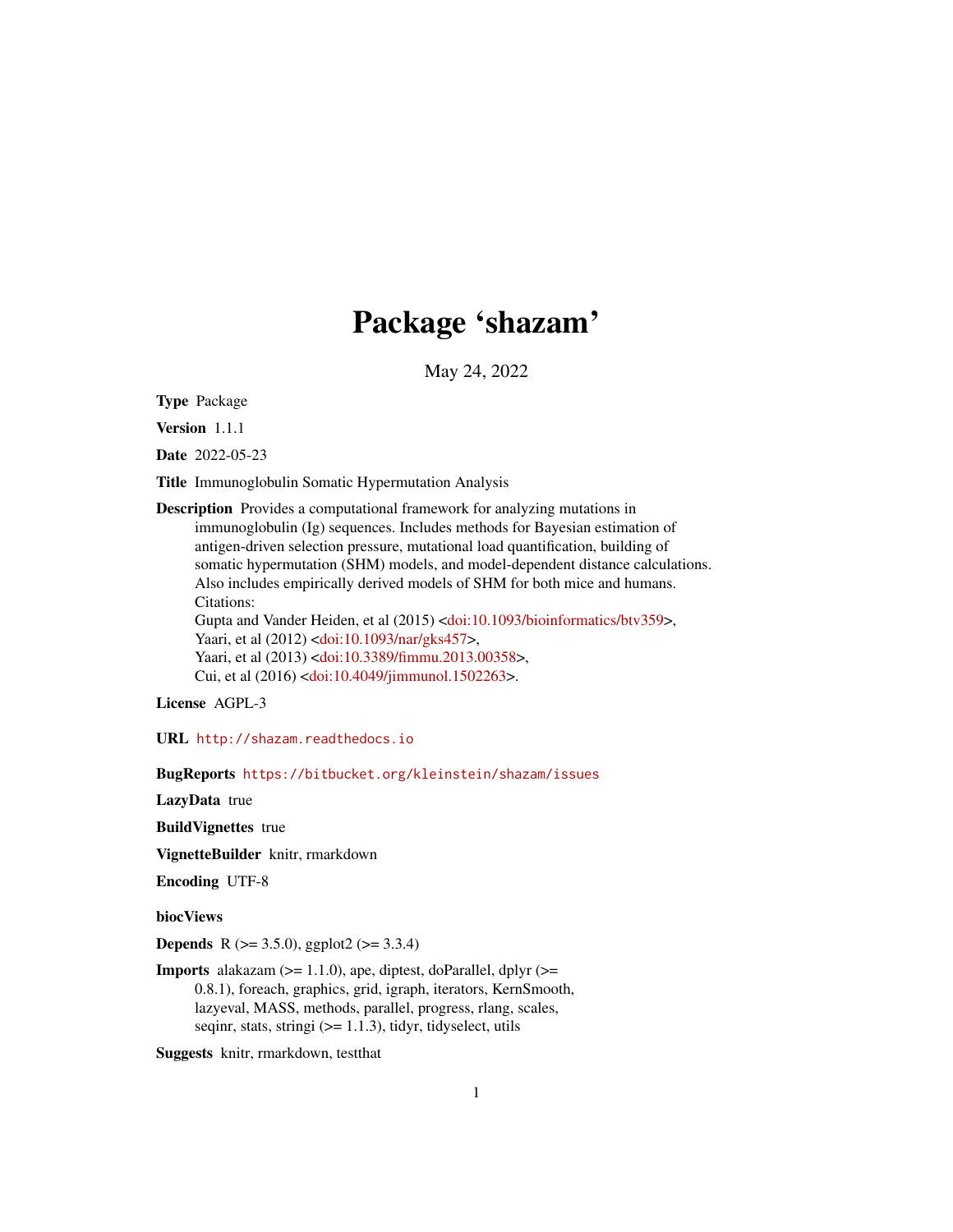Collate 'Shazam.R' 'Core.R' 'RegionDefinitions.R' 'Baseline.R' 'ConvertNumbering.R' 'DistToNearest.R' 'MutationDefinitions.R' 'MutationProfiling.R' 'RegionsExtend.R' 'Shmulate.R' 'TargetingModels.R' 'kedd.R'

## RoxygenNote 7.2.0

## NeedsCompilation no

Author Mohamed Uduman [aut], Namita Gupta [aut], Susanna Marquez [aut], Julian Zhou [aut], Nima Nouri [aut], Ang Cui [ctb], Jason Vander Heiden [aut, cre], Gur Yaari [aut], Steven Kleinstein [aut, cph]

Maintainer Jason Vander Heiden <jason.vanderheiden@gmail.com>

Repository CRAN

Date/Publication 2022-05-23 22:50:02 UTC

## R topics documented:

| $\overline{4}$      |
|---------------------|
| 5                   |
| 8                   |
| 9                   |
| 13                  |
| 14                  |
| 15                  |
| 20                  |
| 22                  |
| 23                  |
| 25                  |
| 27                  |
| 28                  |
| -29                 |
| 31                  |
| 33                  |
| 35                  |
| 36                  |
| 40                  |
| 41                  |
| 43                  |
| 44                  |
| 45<br>findThreshold |
| 47                  |
| 48                  |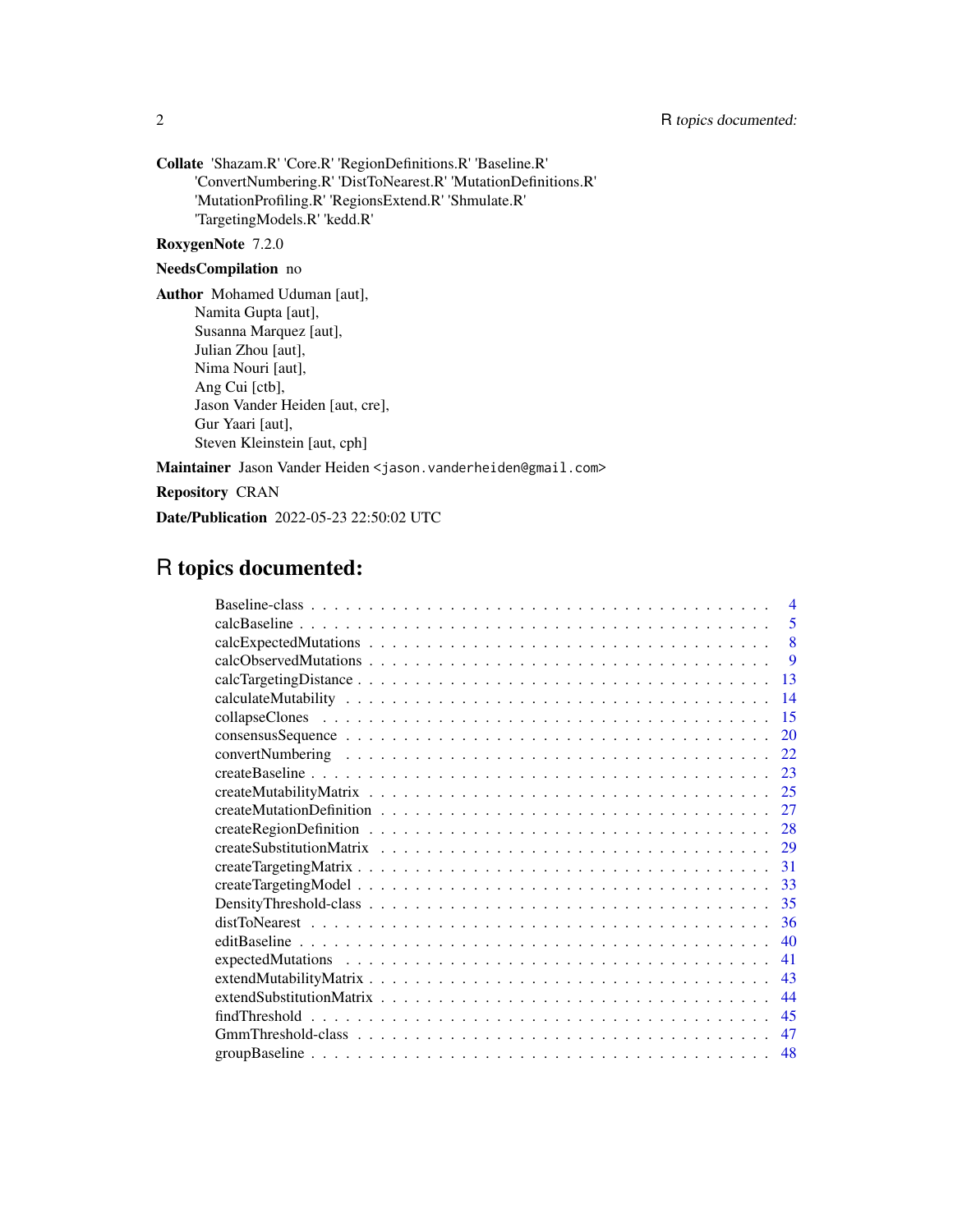| 51   |
|------|
| - 52 |
| 53   |
| 54   |
| 55   |
| 56   |
| 57   |
| 58   |
| 59   |
| 60   |
| 62   |
| 63   |
| 63   |
| 64   |
| 65   |
| 65   |
| 68   |
| 70   |
| 72   |
| 74   |
| 75   |
| 77   |
| 79   |
| 79   |
| 81   |
| 83   |
| 84   |
| 86   |
| 87   |
| 88   |
|      |
| 92   |
| 93   |
| 94   |
| 95   |
| 96   |
| 97   |

#### **Index** 2008 **Proposed by Except 2008 Proposed by Except 2008 Proposed by Except 2008**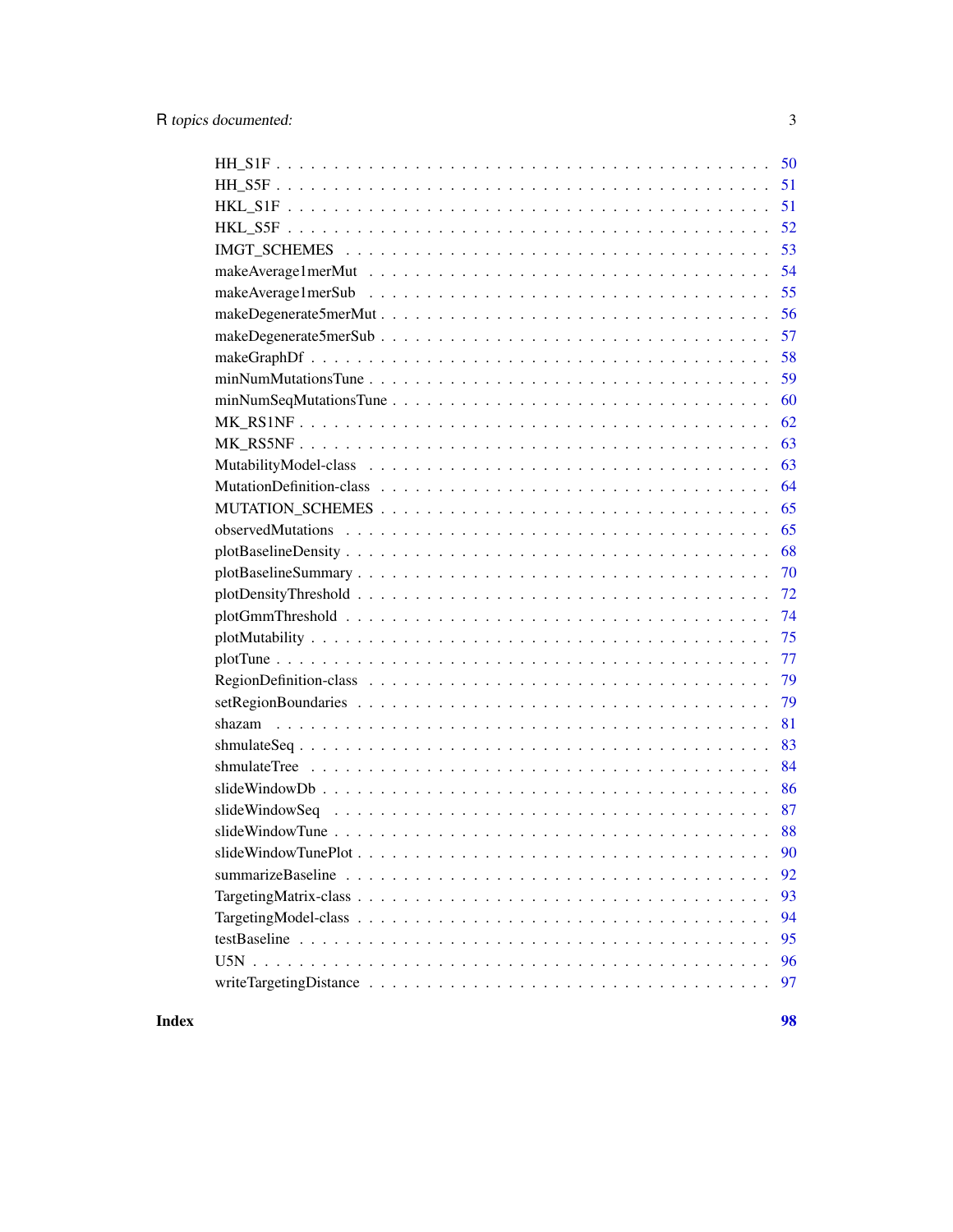<span id="page-3-0"></span>

#### <span id="page-3-1"></span>Description

Baseline defines a common data structure the results of selection analysis using the BASELINe method.

#### Usage

```
## S4 method for signature 'Baseline,character'
plot(x, y, ...)
```

```
## S4 method for signature 'Baseline'
summary(object, nproc = 1)
```
## **Arguments**

| x        | Baseline object.                                                              |
|----------|-------------------------------------------------------------------------------|
| y        | name of the column in the db slot of baseline containing primary identifiers. |
| $\ddots$ | arguments to pass to plotBaselineDensity.                                     |
| object   | Baseline object.                                                              |
| nproc    | number of cores to distribute the operation over.                             |

## Slots

- description character providing general information regarding the sequences, selection analysis and/or object.
- db data.frame containing annotation information about the sequences and selection results.
- regionDefinition [RegionDefinition](#page-78-1) object defining the regions and boundaries of the Ig sequences.
- testStatistic character indicating the statistical framework used to test for selection. For example, "local" or "focused".
- regions character vector defining the regions the BASELINe analysis was carried out on. For "cdr" and "fwr" or "cdr1", "cdr2", "cdr3", etc.
- numbOfSeqs matrix of dimensions r x c containing the number of sequences or PDFs in each region, where:
	- $r =$  number of rows = number of groups or sequences.
	- $c =$  number of columns = number of regions.
- binomK matrix of dimensions r x c containing the number of successes in the binomial trials in each region, where:
	- $r =$  number of rows = number of groups or sequences.
	- $c =$  number of columns = number of regions.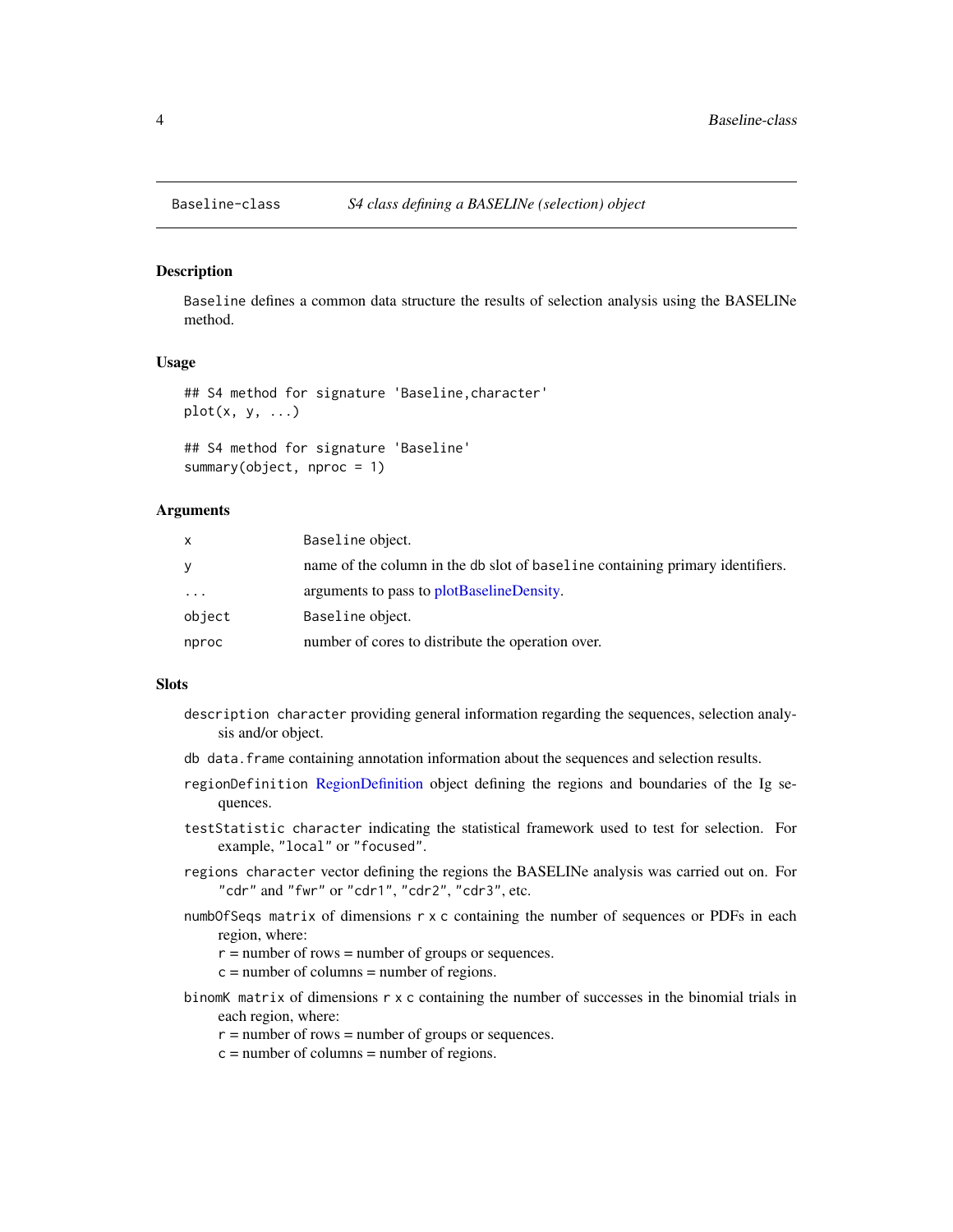#### <span id="page-4-0"></span>calcBaseline 5

- binomN matrix of dimensions r x c containing the total number of trials in the binomial in each region, where:
	- $r =$  number of rows = number of groups or sequences.
	- $c =$  number of columns = number of regions.
- binomP matrix of dimensions r x c containing the probability of success in one binomial trial in each region, where:
	- $r =$  number of rows = number of groups or sequences.
	- $c =$  number of columns = number of regions.
- pdfs list of matrices containing PDFs with one item for each defined region (e.g. cdr and fwr). Matrices have dimensions  $r \times c$  dementions, where:
	- $r =$  number of rows = number of sequences or groups.
	- $c =$  number of columns = length of the PDF (default 4001).
- stats data.frame of BASELINe statistics, including: mean selection strength (mean Sigma), 95% confidence intervals, and p-values with positive signs for the presence of positive selection and/or p-values with negative signs for the presence of negative selection.

#### See Also

See [summarizeBaseline](#page-91-1) for more information on @stats.

calcBaseline *Calculate the BASELINe PDFs (including for regions that include CDR3 and FWR4)*

#### Description

calcBaseline calculates the BASELINe posterior probability density functions (PDFs) for sequences in the given Change-O data.frame.

#### Usage

```
calcBaseline(
  db,
  sequenceColumn = "clonal_sequence",
  germlineColumn = "clonal_germline",
  testStatistic = c("local", "focused", "imbalanced"),
  regionDefinition = NULL,
  targetingModel = HH_S5F,
  mutationDefinition = NULL,
  calcStats = FALSE,
  nproc = 1,
  cloneColumn = NULL,
  juncLengthColumn = NULL
)
```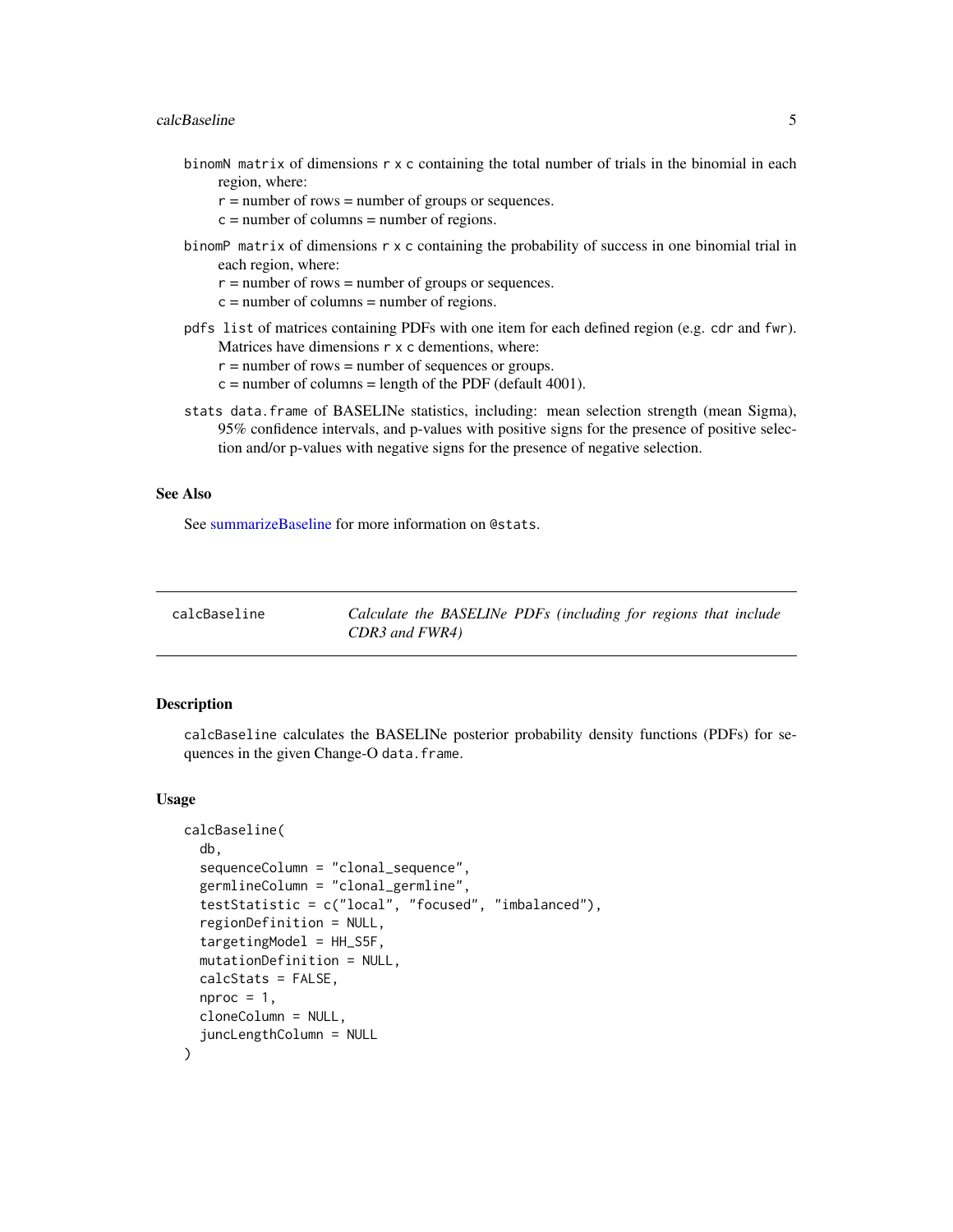## Arguments

| db                 | data. frame containing sequence data and annotations.                                                                                                                                                                                                                                                                                                |  |
|--------------------|------------------------------------------------------------------------------------------------------------------------------------------------------------------------------------------------------------------------------------------------------------------------------------------------------------------------------------------------------|--|
|                    | sequenceColumn character name of the column in db containing input sequences.                                                                                                                                                                                                                                                                        |  |
|                    | germlineColumn character name of the column in db containing germline sequences.                                                                                                                                                                                                                                                                     |  |
| testStatistic      | character indicating the statistical framework used to test for selection. One<br>of c("local", "focused", "imbalanced").                                                                                                                                                                                                                            |  |
| regionDefinition   |                                                                                                                                                                                                                                                                                                                                                      |  |
|                    | RegionDefinition object defining the regions and boundaries of the Ig sequences.                                                                                                                                                                                                                                                                     |  |
|                    | targetingModel TargetingModel object. Default is HH_S5F.                                                                                                                                                                                                                                                                                             |  |
| mutationDefinition |                                                                                                                                                                                                                                                                                                                                                      |  |
|                    | MutationDefinition object defining replacement and silent mutation criteria. If<br>NULL then replacement and silent are determined by exact amino acid identity.<br>Note, if the input data.frame already contains observed and expected mutation<br>frequency columns then mutations will not be recalculated and this argument<br>will be ignored. |  |
| calcStats          | logical indicating whether or not to calculate the summary statistics data. frame<br>stored in the stats slot of a Baseline object.                                                                                                                                                                                                                  |  |
| nproc              | number of cores to distribute the operation over. If nproc=0 then the cluster<br>has already been set and will not be reset.                                                                                                                                                                                                                         |  |
| cloneColumn        | character name of the column in db containing clonal identifiers. Relevant<br>only for when regionDefinition includes CDR and FWR4 (else this value can be<br>NULL)                                                                                                                                                                                  |  |
| juncLengthColumn   |                                                                                                                                                                                                                                                                                                                                                      |  |
|                    | character name of the column in db containing the junction length. Relevant<br>only for when regionDefinition includes CDR and FWR4 (else this value can be<br>NULL)                                                                                                                                                                                 |  |

## Details

Calculates the BASELINe posterior probability density function (PDF) for sequences in the provided db.

Note: Individual sequences within clonal groups are not, strictly speaking, independent events and it is generally appropriate to only analyze selection pressures on an effective sequence for each clonal group. For this reason, it is strongly recommended that the input db contains one effective sequence per clone. Effective clonal sequences can be obtained by calling the [collapseClones](#page-14-1) function.

If the db does not contain the required columns to calculate the PDFs (namely mu\_count & mu\_expected) then the function will:

- 1. Calculate the numbers of observed mutations.
- 2. Calculate the expected frequencies of mutations and modify the provided db. The modified db will be included as part of the returned Baseline object.

The testStatistic indicates the statistical framework used to test for selection. E.g.

 $\bullet$  local = CDR\_R / (CDR\_R + CDR\_S).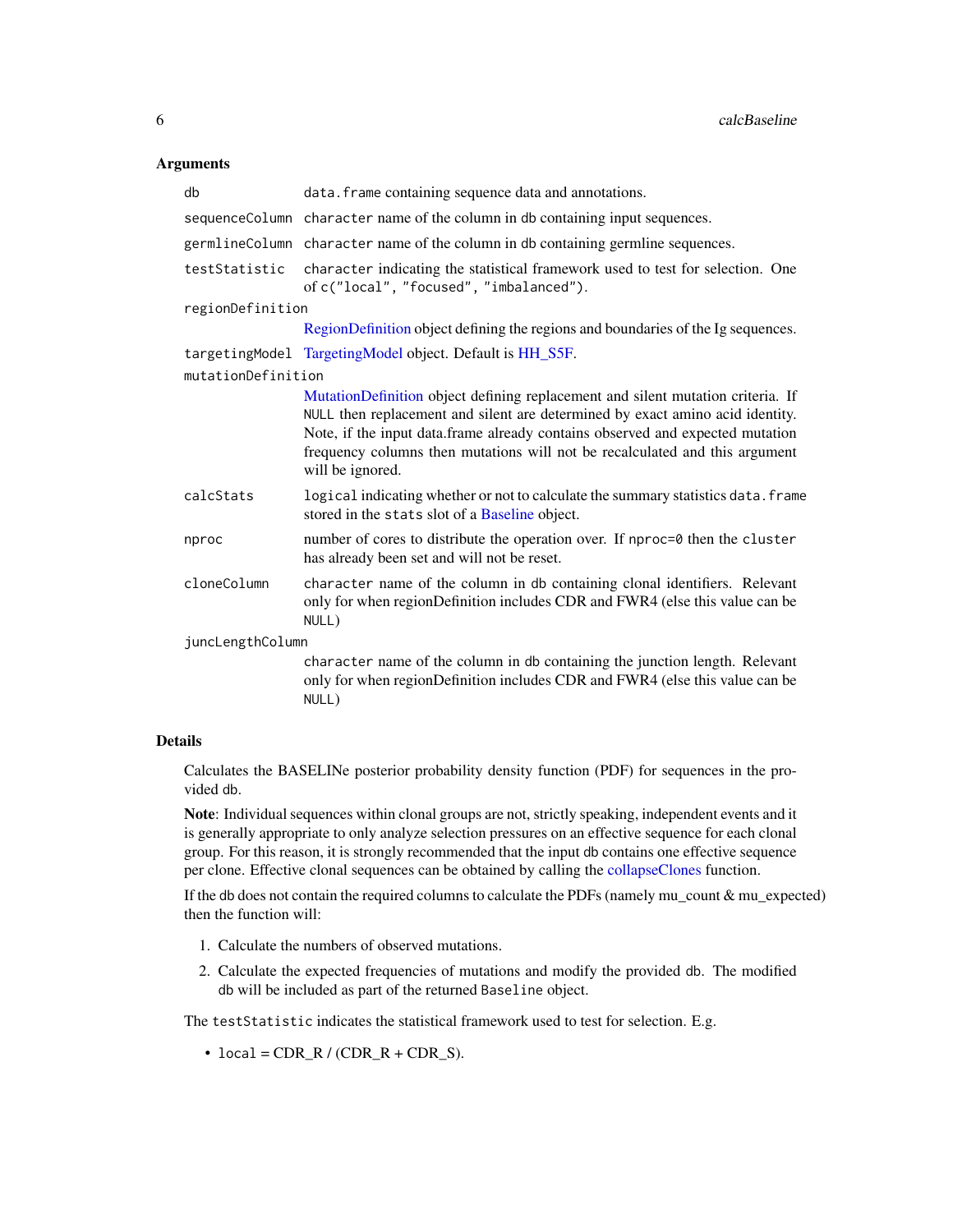#### calcBaseline 7

- focused =  $CDR_R / (CDR_R + CDR_S + FWR_S)$ .
- $\bullet$  imbalanced = CDR\_R + CDR\_S / (CDR\_R + CDR\_S + FWR\_S + FRW\_R).

For focused the regionDefinition must only contain two regions. If more than two regions are defined the local test statistic will be used. For further information on the frame of these tests see Uduman et al. (2011).

## Value

A [Baseline](#page-3-1) object containing the modified db and BASELINe posterior probability density functions (PDF) for each of the sequences.

## References

- 1. Hershberg U, et al. Improved methods for detecting selection by mutation analysis of Ig V region sequences. Int Immunol. 2008 20(5):683-94.
- 2. Uduman M, et al. Detecting selection in immunoglobulin sequences. Nucleic Acids Res. 2011 39(Web Server issue):W499-504.
- 3. Yaari G, et al. Models of somatic hypermutation targeting and substitution based on synonymous mutations from high-throughput immunoglobulin sequencing data. Front Immunol. 2013 4(November):358.

## See Also

See [Baseline](#page-3-1) for the return object. See [groupBaseline](#page-47-1) and [summarizeBaseline](#page-91-1) for further processing. See [plotBaselineSummary](#page-69-1) and [plotBaselineDensity](#page-67-1) for plotting results.

## Examples

```
# Load and subset example data
data(ExampleDb, package="alakazam")
db \le - subset(ExampleDb, c_call == "IGHG" & sample_id == "+7d")
# Collapse clones
db <- collapseClones(db, cloneColumn="clone_id",
                     sequenceColumn="sequence_alignment",
                     germlineColumn="germline_alignment_d_mask",
                     method="thresholdedFreq", minimumFrequency=0.6,
                     includeAmbiguous=FALSE, breakTiesStochastic=FALSE)
# Calculate BASELINe
baseline <- calcBaseline(db,
                         sequenceColumn="clonal_sequence",
                         germlineColumn="clonal_germline",
                         testStatistic="focused",
                         regionDefinition=IMGT_V,
                         targetingModel=HH_S5F,
                         nproc=1)
```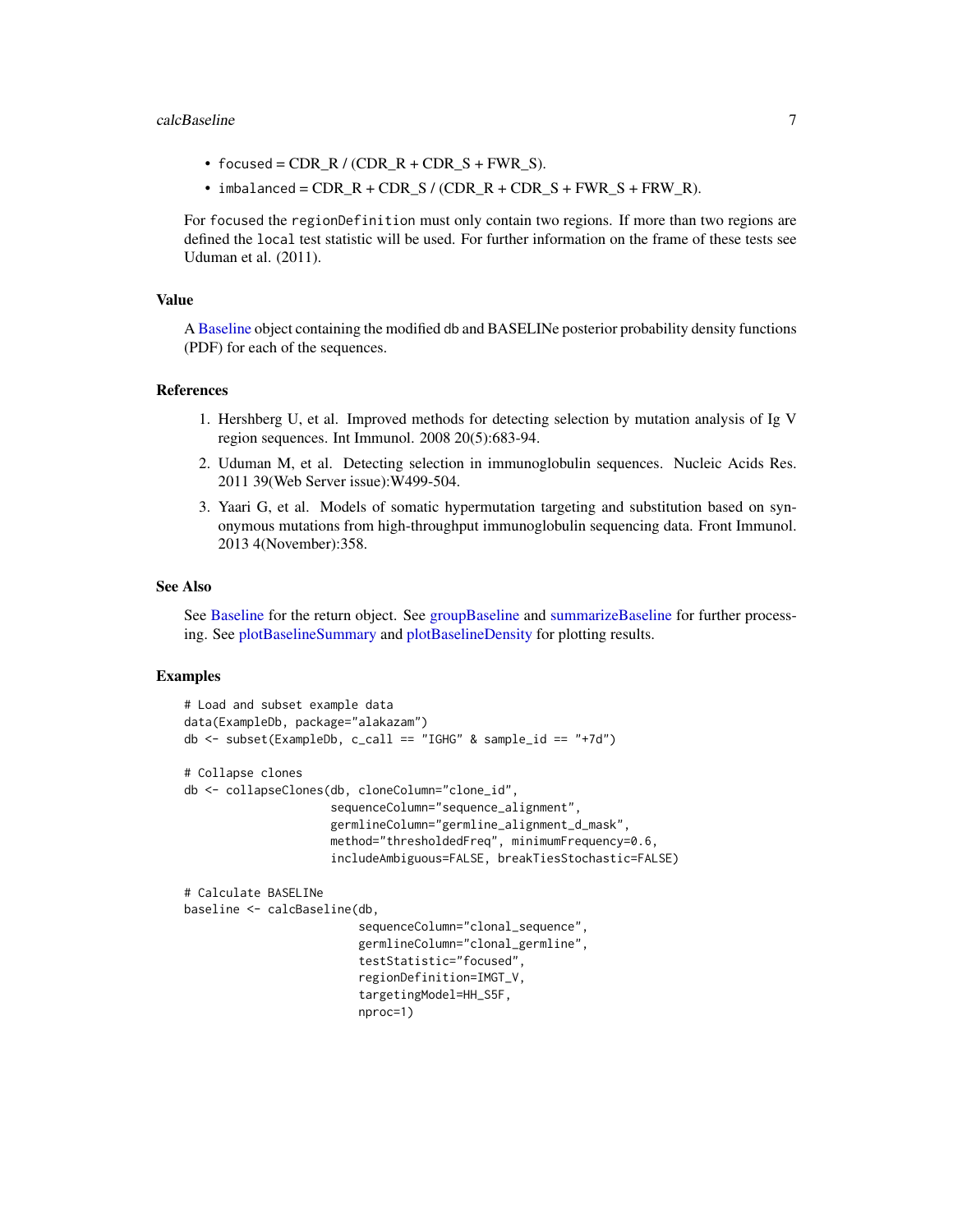<span id="page-7-0"></span>calcExpectedMutations *Calculate expected mutation frequencies of a sequence*

#### Description

calcExpectedMutations calculates the expected mutation frequencies of a given sequence. This is primarily a helper function for [expectedMutations.](#page-40-1)

## Usage

```
calcExpectedMutations(
  germlineSeq,
  inputSeq = NULL,
  targetingModel = HH_S5F,
  regionDefinition = NULL,
  mutationDefinition = NULL
)
```
## Arguments

| germlineSea        | germline (reference) sequence.                                                                                                                                                                                                               |
|--------------------|----------------------------------------------------------------------------------------------------------------------------------------------------------------------------------------------------------------------------------------------|
| inputSeq           | input (observed) sequence. If this is not NULL, then germline Seq will be pro-<br>cessed to be the same same length as input Seq and positions in germline Seq<br>corresponding to positions with Ns in inputSeq will also be assigned an N. |
|                    | targetingModel TargetingModel object. Default is HH S5F.                                                                                                                                                                                     |
| regionDefinition   |                                                                                                                                                                                                                                              |
|                    | RegionDefinition object defining the regions and boundaries of the Ig sequences.                                                                                                                                                             |
| mutationDefinition |                                                                                                                                                                                                                                              |
|                    | MutationDefinition object defining replacement and silent mutation criteria. If<br>NULL then replacement and silent are determined by exact amino acid identity.                                                                             |
|                    |                                                                                                                                                                                                                                              |

## Details

calcExpectedMutations calculates the expected mutation frequencies of a given sequence and its germline.

Note, only the part of the sequences defined in regionDefinition are analyzed. For example, when using the default [IMGT\\_V](#page-52-1) definition, mutations in positions beyond 312 will be ignored.

## Value

A numeric vector of the expected frequencies of mutations in the regions in the regionDefinition. For example, when using the default [IMGT\\_V](#page-52-1) definition, which defines positions for CDR and FWR, the following columns are calculated:

- mu\_expected\_cdr\_r: number of replacement mutations in CDR1 and CDR2 of the V-segment.
- mu\_expected\_cdr\_s: number of silent mutations in CDR1 and CDR2 of the V-segment.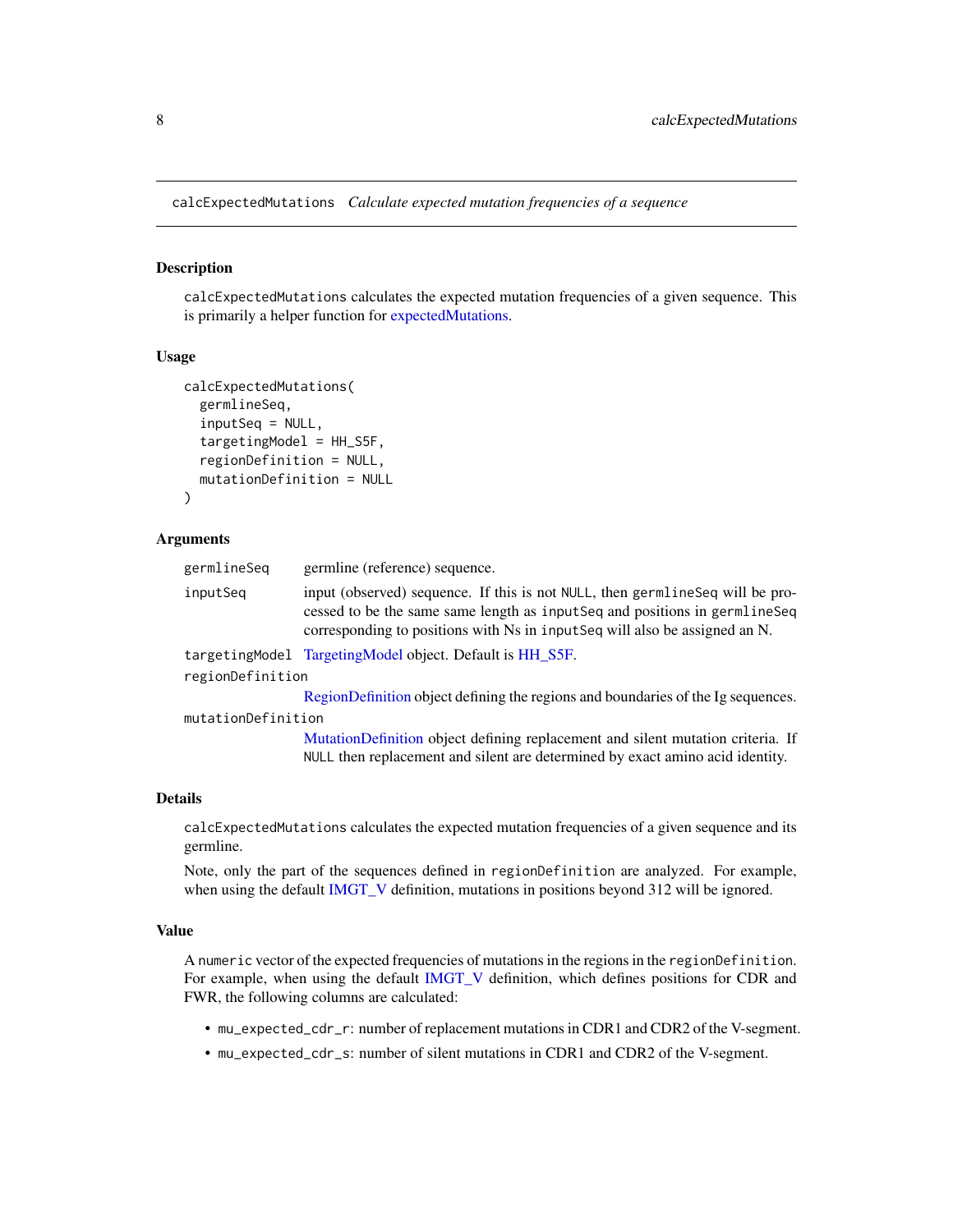- <span id="page-8-0"></span>• mu\_expected\_fwr\_r: number of replacement mutations in FWR1, FWR2 and FWR3 of the V-segment.
- mu\_expected\_fwr\_s: number of silent mutations in FWR1, FWR2 and FWR3 of the Vsegment.

## See Also

[expectedMutations](#page-40-1) calls this function. To create a custom targetingModel see [createTargeting-](#page-32-1)[Model.](#page-32-1) See [calcObservedMutations](#page-8-1) for getting observed mutation counts.

#### Examples

```
# Load example data
data(ExampleDb, package="alakazam")
# Use first entry in the exampled data for input and germline sequence
in_seq <- ExampleDb[["sequence_alignment"]][1]
germ_seq <- ExampleDb[["germline_alignment_d_mask"]][1]
# Identify all mutations in the sequence
calcExpectedMutations(germ_seq,in_seq)
# Identify only mutations the V segment minus CDR3
calcExpectedMutations(germ_seq, in_seq, regionDefinition=IMGT_V)
# Define mutations based on hydropathy
```

```
calcExpectedMutations(germ_seq, in_seq, regionDefinition=IMGT_V,
                     mutationDefinition=HYDROPATHY_MUTATIONS)
```
<span id="page-8-1"></span>calcObservedMutations *Count the number of observed mutations in a sequence.*

#### Description

calcObservedMutations determines all the mutations in a given input sequence compared to its germline sequence.

## Usage

```
calcObservedMutations(
  inputSeq,
  germlineSeq,
  regionDefinition = NULL,
  mutationDefinition = NULL,
  ambiguousMode = c("eitherOr", "and"),
  returnRaw = FALSE,
  frequency = FALSE
)
```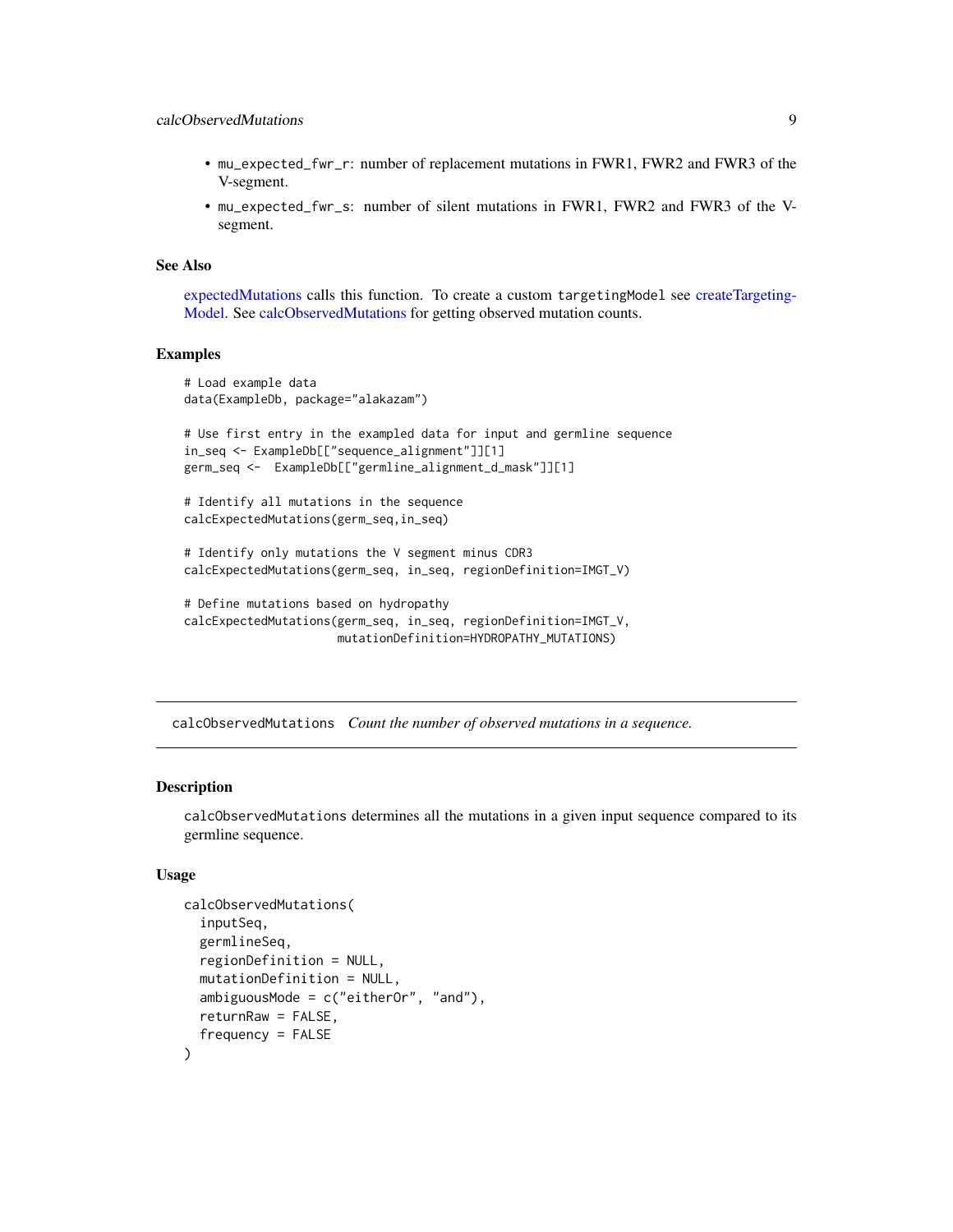## Arguments

| inputSeq           | input sequence. IUPAC ambiguous characters for DNA are supported.                                                                                                                                                                                                       |  |
|--------------------|-------------------------------------------------------------------------------------------------------------------------------------------------------------------------------------------------------------------------------------------------------------------------|--|
| germlineSeq        | germline sequence. IUPAC ambiguous characters for DNA are supported.                                                                                                                                                                                                    |  |
| regionDefinition   |                                                                                                                                                                                                                                                                         |  |
|                    | RegionDefinition object defining the regions and boundaries of the Ig sequences.<br>Note, only the part of sequences defined in regionDefinition are analyzed. If<br>NULL, mutations are counted for entire sequence.                                                   |  |
| mutationDefinition |                                                                                                                                                                                                                                                                         |  |
|                    | MutationDefinition object defining replacement and silent mutation criteria. If<br>NULL then replacement and silent are determined by exact amino acid identity.                                                                                                        |  |
| ambiguousMode      | whether to consider ambiguous characters as "either or" or "and" when de-<br>termining and counting the type(s) of mutations. Applicable only if inputSeq<br>and/or germlineSeq contain(s) ambiguous characters. One of c("either0r",<br>"and"). Default is "either0r". |  |
| returnRaw          | return the positions of point mutations and their corresponding mutation types,<br>as opposed to counts of mutations across positions. Also returns the number of<br>bases used as the denominator when calculating frequency. Default is FALSE.                        |  |
| frequency          | logical indicating whether or not to calculate mutation frequencies. The de-<br>nominator used is the number of bases that are not one of "N", "-", or "." in<br>either the input or the germline sequences. If set, this overwrites returnRaw.<br>Default is FALSE.    |  |

## Details

Each mutation is considered independently in the germline context. For illustration, consider the case where the germline is TGG and the observed is TAC. When determining the mutation type at position 2, which sees a change from G to A, we compare the codon TGG (germline) to TAG (mutation at position 2 independent of other mutations in the germline context). Similarly, when determining the mutation type at position 3, which sees a change from G to C, we compare the codon TGG (germline) to TGC (mutation at position 3 independent of other mutations in the germline context).

If specified, only the part of inputSeq defined in regionDefinition is analyzed. For example, when using the default [IMGT\\_V](#page-52-1) definition, then mutations in positions beyond 312 will be ignored. Additionally, non-triplet overhang at the sequence end is ignored.

Only replacement  $(R)$  and silent  $(S)$  mutations are included in the results. **Excluded** are:

• Stop mutations

E.g.: the case where TAGTGG is observed for the germline TGGTGG.

• Mutations occurring in codons where one or both of the observed and the germline involve(s) one or more of "N", "-", or ".".

E.g.: the case where TTG is observed for the germline being any one of TNG, .TG, or -TG. Similarly, the case where any one of TTN, TT., or TT- is observed for the germline TTG.

In other words, a result that is NA or zero indicates absence of R and S mutations, not necessarily all types of mutations, such as the excluded ones mentioned above.

NA is also returned if inputSeq or germlineSeq is shorter than 3 nucleotides.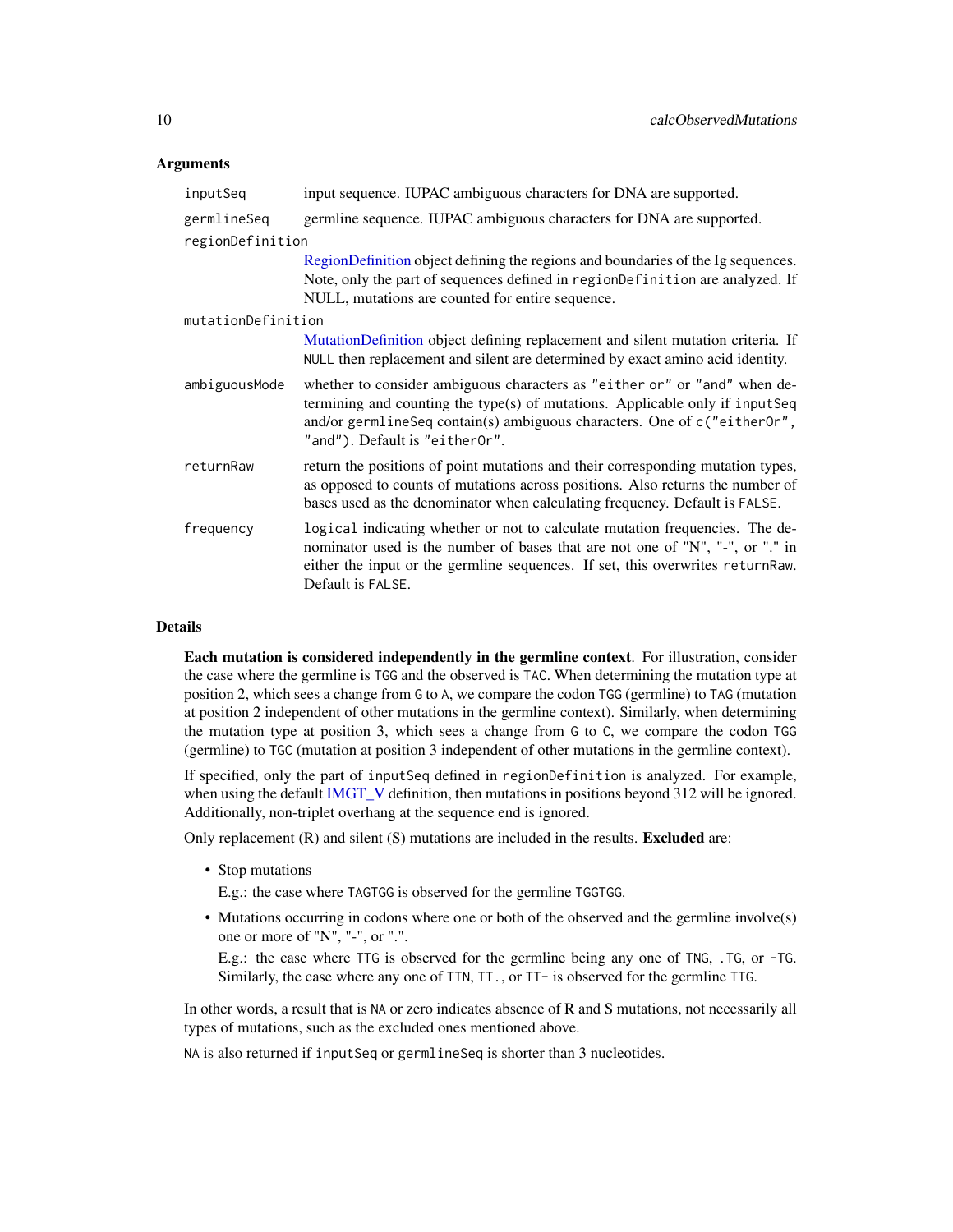#### Value

For returnRaw=FALSE, an array with the numbers of replacement (R) and silent (S) mutations.

For returnRaw=TRUE, a list containing

- \$pos: A data frame whose columns (position, r, s, and region) indicate, respecitively, the nucleotide position, the number of R mutations at that position, the number of S mutations at that position, and the region in which that nucleotide is in.
- \$ non N: A vector indicating the number of bases in regions defined by region Definition (excluding non-triplet overhang, if any) that are not one of "N", "-", or "." in either the inputSeq or germlineSeq.

For frequency=TRUE, regardless of returnRaw, an array with the frequencies of replacement  $(R)$ and silent (S) mutations.

## Ambiguous characters

When there are ambiguous characters present, the user could choose how mutations involving ambiguous characters are counted through ambiguousMode. The two available modes are "eitherOr" and "and".

• With "eitherOr", ambiguous characters are each expanded but only 1 mutation is recorded. When determining the type of mutation, the priority for different types of mutations, in decreasing order, is as follows: no mutation, replacement mutation, silent mutation, and stop mutation.

When counting the number of non-N, non-dash, and non-dot positions, each position is counted only once, regardless of the presence of ambiguous characters.

As an example, consider the case where germlineSeq is "TST" and inputSeq is "THT". Expanding "H" at position 2 in inputSeq into "A", "C", and "T", as well as expanding "S" at position 2 in germlineSeq into "C" and "G", one gets:

- "TCT" (germline) to "TAT" (observed): replacement
- "TCT" (germline) to "TCT" (observed): no mutation
- "TCT" (germline) to "TTT" (observed): replacement
- "TGT" (germline) to "TAT" (observed): replacement
- "TGT" (germline) to "TCT" (observed): replacement
- "TGT" (germline) to "TTT" (observed): replacement

Because "no mutation" takes priority over replacement mutation, the final mutation count returned for this example is NA (recall that only R and S mutations are returned). The number of non-N, non-dash, and non-dot positions is 3.

• With "and", ambiguous characters are each expanded and mutation(s) from all expansions are recorded.

When counting the number of non-N, non-dash, and non-dot positions, if a position contains ambiguous character(s) in inputSeq and/or germlineSeq, the count at that position is taken to be the total number of combinations of germline and observed codons after expansion.

Using the same example from above, the final result returned for this example is that there are 5 R mutations at position 2. The number of non-N, non-dash, and non-dot positions is 8, since there are 6 combinations stemming from position 2 after expanding the germline codon ("TST") and the observed codon ("THT").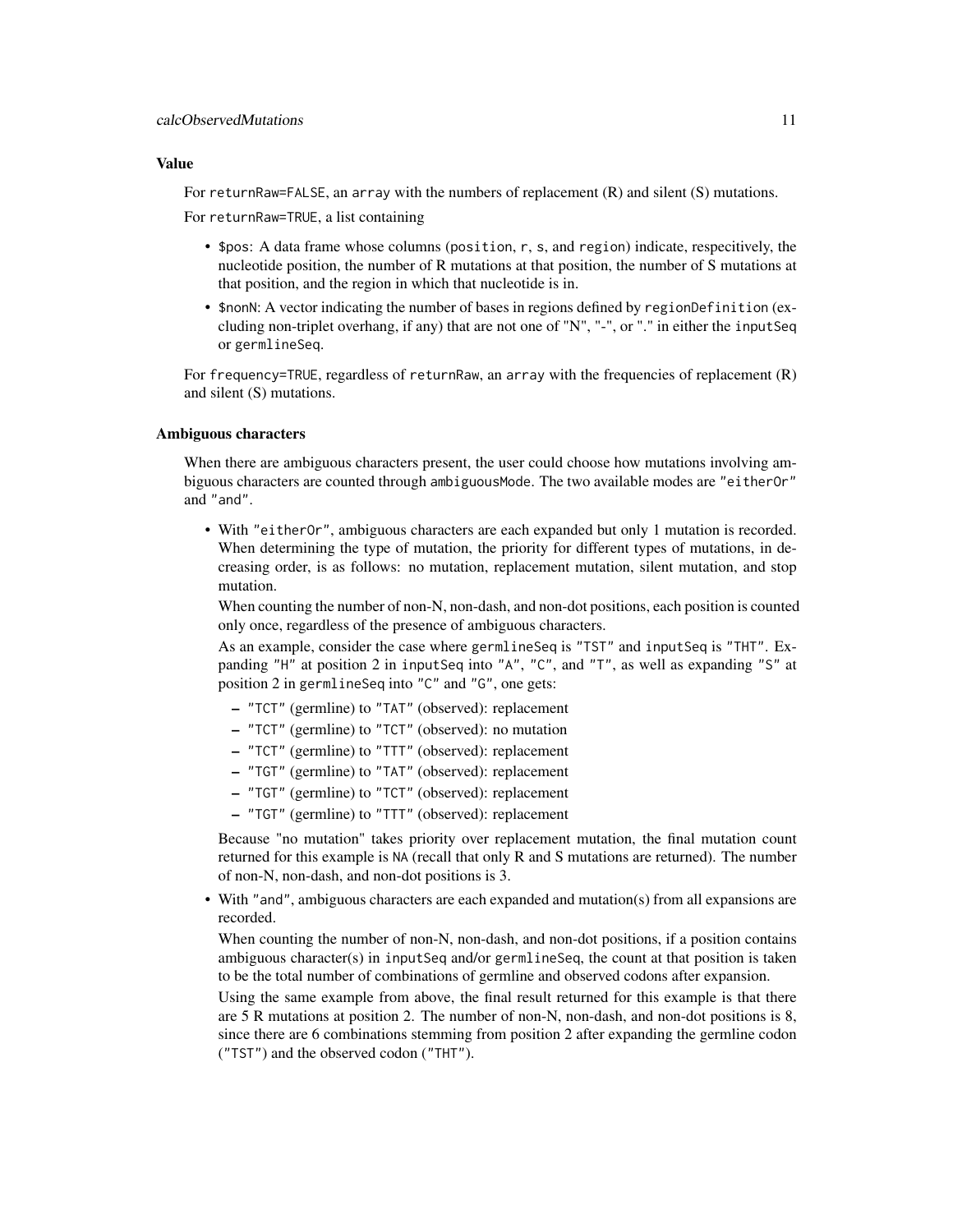## See Also

See [observedMutations](#page-64-1) for counting the number of observed mutations in a data. frame.

## Examples

```
# Use an entry in the example data for input and germline sequence
data(ExampleDb, package="alakazam")
in_seq <- ExampleDb[["sequence_alignment"]][100]
germ_seq <- ExampleDb[["germline_alignment_d_mask"]][100]
# Identify all mutations in the sequence
ex1_raw <- calcObservedMutations(in_seq, germ_seq, returnRaw=TRUE)
# Count all mutations in the sequence
ex1_count <- calcObservedMutations(in_seq, germ_seq, returnRaw=FALSE)
ex1_freq <- calcObservedMutations(in_seq, germ_seq, returnRaw=FALSE, frequency=TRUE)
# Compare this with ex1_count
table(ex1_raw$pos$region, ex1_raw$pos$r)[, "1"]
table(ex1_raw$pos$region, ex1_raw$pos$s)[, "1"]
# Compare this with ex1_freq
table(ex1_raw$pos$region, ex1_raw$pos$r)[, "1"]/ex1_raw$nonN
table(ex1_raw$pos$region, ex1_raw$pos$s)[, "1"]/ex1_raw$nonN
# Identify only mutations the V segment minus CDR3
ex2_raw <- calcObservedMutations(in_seq, germ_seq,
                                regionDefinition=IMGT_V, returnRaw=TRUE)
# Count only mutations the V segment minus CDR3
ex2_count <- calcObservedMutations(in_seq, germ_seq,
                                  regionDefinition=IMGT_V, returnRaw=FALSE)
ex2_freq <- calcObservedMutations(in_seq, germ_seq,
                                 regionDefinition=IMGT_V, returnRaw=FALSE,
                                 frequency=TRUE)
# Compare this with ex2_count
table(ex2_raw$pos$region, ex2_raw$pos$r)[, "1"]
table(ex2_raw$pos$region, ex2_raw$pos$s)[, "1"]
# Compare this with ex2_freq
table(ex2_raw$pos$region, ex2_raw$pos$r)[, "1"]/ex2_raw$nonN
table(ex2_raw$pos$region, ex2_raw$pos$s)[, "1"]/ex2_raw$nonN
# Identify mutations by change in hydropathy class
ex3_raw <- calcObservedMutations(in_seq, germ_seq, regionDefinition=IMGT_V,
                                mutationDefinition=HYDROPATHY_MUTATIONS,
                                returnRaw=TRUE)
# Count mutations by change in hydropathy class
ex3_count <- calcObservedMutations(in_seq, germ_seq, regionDefinition=IMGT_V,
                                  mutationDefinition=HYDROPATHY_MUTATIONS,
                                  returnRaw=FALSE)
ex3_freq <- calcObservedMutations(in_seq, germ_seq, regionDefinition=IMGT_V,
                                 mutationDefinition=HYDROPATHY_MUTATIONS,
                                 returnRaw=FALSE, frequency=TRUE)
# Compre this with ex3_count
table(ex3_raw$pos$region, ex3_raw$pos$r)[, "1"]
table(ex3_raw$pos$region, ex3_raw$pos$s)[, "1"]
```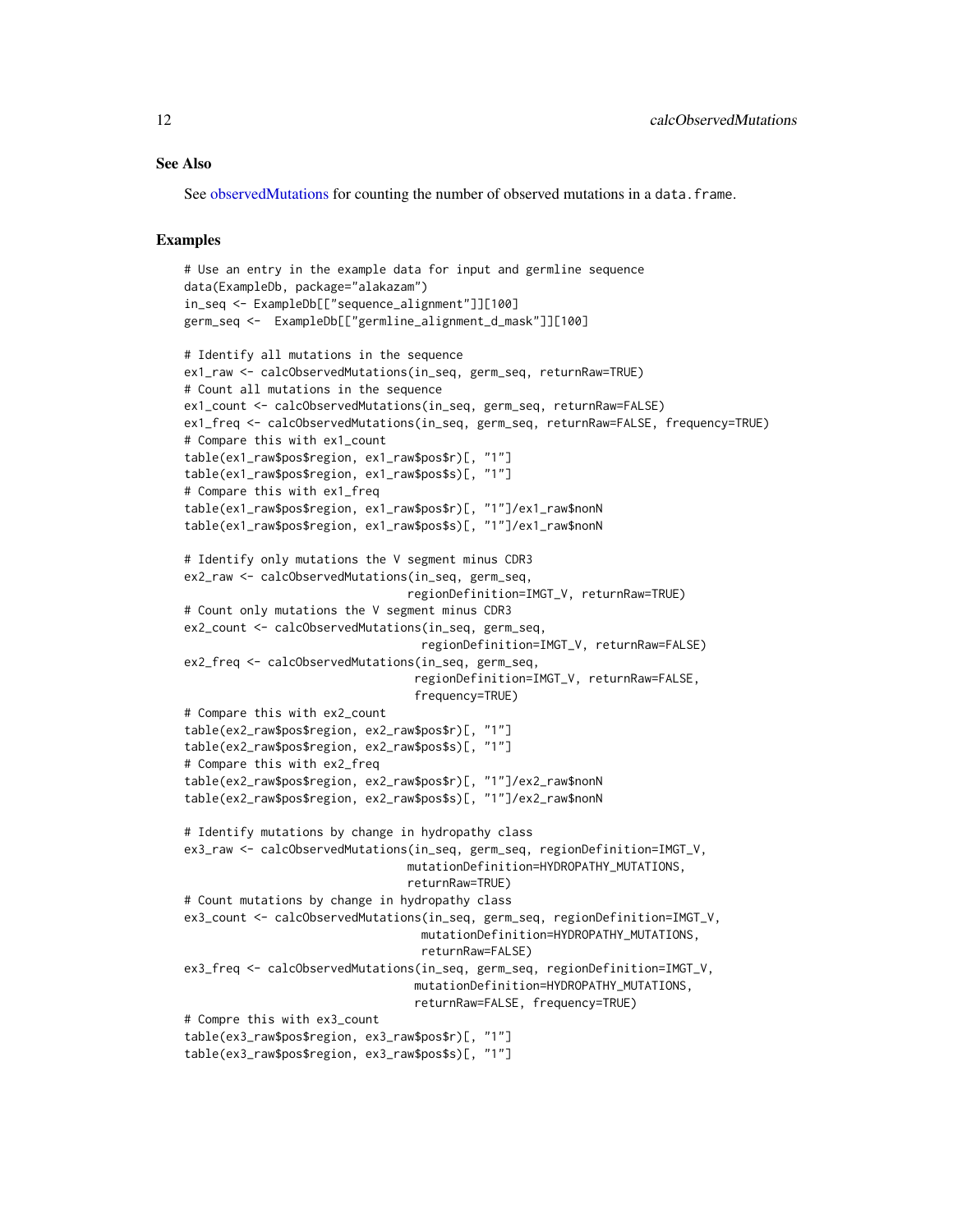```
# Compare this with ex3_freq
table(ex3_raw$pos$region, ex3_raw$pos$r)[, "1"]/ex3_raw$nonN
table(ex3_raw$pos$region, ex3_raw$pos$s)[, "1"]/ex3_raw$nonN
```
calcTargetingDistance *Calculates a 5-mer distance matrix from a TargetingModel object*

#### Description

calcTargetingDistance converts either the targeting rates in a TargetingModel model to a matrix of 5-mer to single-nucleotide mutation distances, or the substitution rates in a 1-mer substitution model to a symmetric distance matrix.

#### Usage

```
calcTargetingDistance(model, places = 2)
```
## Arguments

| model  | TargetingModel object with mutation likelihood information, or a 4x4 1-mer  |
|--------|-----------------------------------------------------------------------------|
|        | substitution matrix normalized by row with rownames and colnames consisting |
|        | of "A". "T". "G". and "C".                                                  |
| places | decimal places to round distances to.                                       |

#### Details

The targeting model is transformed into a distance matrix by:

- 1. Converting the likelihood of being mutated  $p =$  mutability  $*$  substitution to distance  $d =$  $-log10(p)$ .
- 2. Dividing this distance by the mean of the distances.
- 3. Converting all infinite, no change (e.g., A->A), and NA distances to zero.

The 1-mer substitution matrix is transformed into a distance matrix by:

- 1. Symmetrize the 1-mer substitution matrix.
- 2. Converting the rates to distance  $d = -log10(p)$ .
- 3. Dividing this distance by the mean of the distances.
- 4. Converting all infinite, no change (e.g., A -> A), and NA distances to zero.

## Value

For input of [TargetingModel,](#page-93-1) a matrix of distances for each 5-mer motif with rows names defining the center nucleotide and column names defining the 5-mer nucleotide sequence. For input of 1-mer substitution matrix, a 4x4 symmetric distance matrix.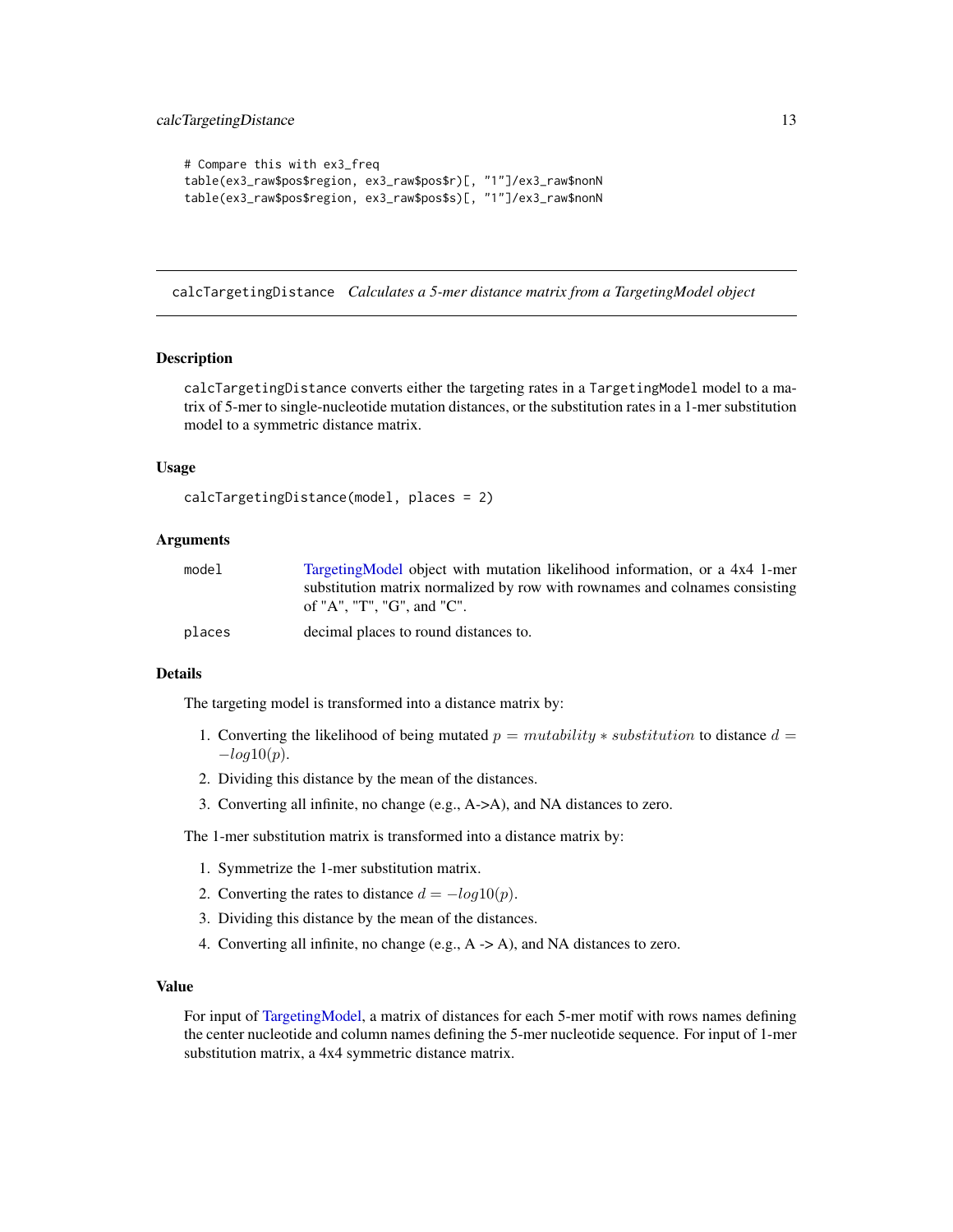## See Also

See [TargetingModel](#page-93-1) for this class of objects and [createTargetingModel](#page-32-1) for building one.

## Examples

```
# Calculate targeting distance of HH_S5F
dist <- calcTargetingDistance(HH_S5F)
```

```
# Calculate targeting distance of HH_S1F
dist <- calcTargetingDistance(HH_S1F)
```
calculateMutability *Calculate total mutability*

## Description

calculateMutability calculates the total (summed) mutability for a set of sequences based on a 5-mer nucleotide mutability model.

## Usage

```
calculateMutability(sequences, model = HH_S5F, progress = FALSE)
```
#### Arguments

| sequences | character vector of sequences.                               |
|-----------|--------------------------------------------------------------|
| model     | Targeting Model object with mutation likelihood information. |
| progress  | if TRUE print a progress bar.                                |

#### Value

Numeric vector with a total mutability score for each sequence.

## Examples

```
# Subset example data to one isotype and sample as a demo
data(ExampleDb, package="alakazam")
db \leftarrow subset(ExampleDb, c\_call == "IGHA" & sample_id == "-1h")
```

```
# Calculate mutability of germline sequences using \link{HH_S5F} model
mutability <- calculateMutability(sequences=db[["germline_alignment_d_mask"]], model=HH_S5F)
```
<span id="page-13-0"></span>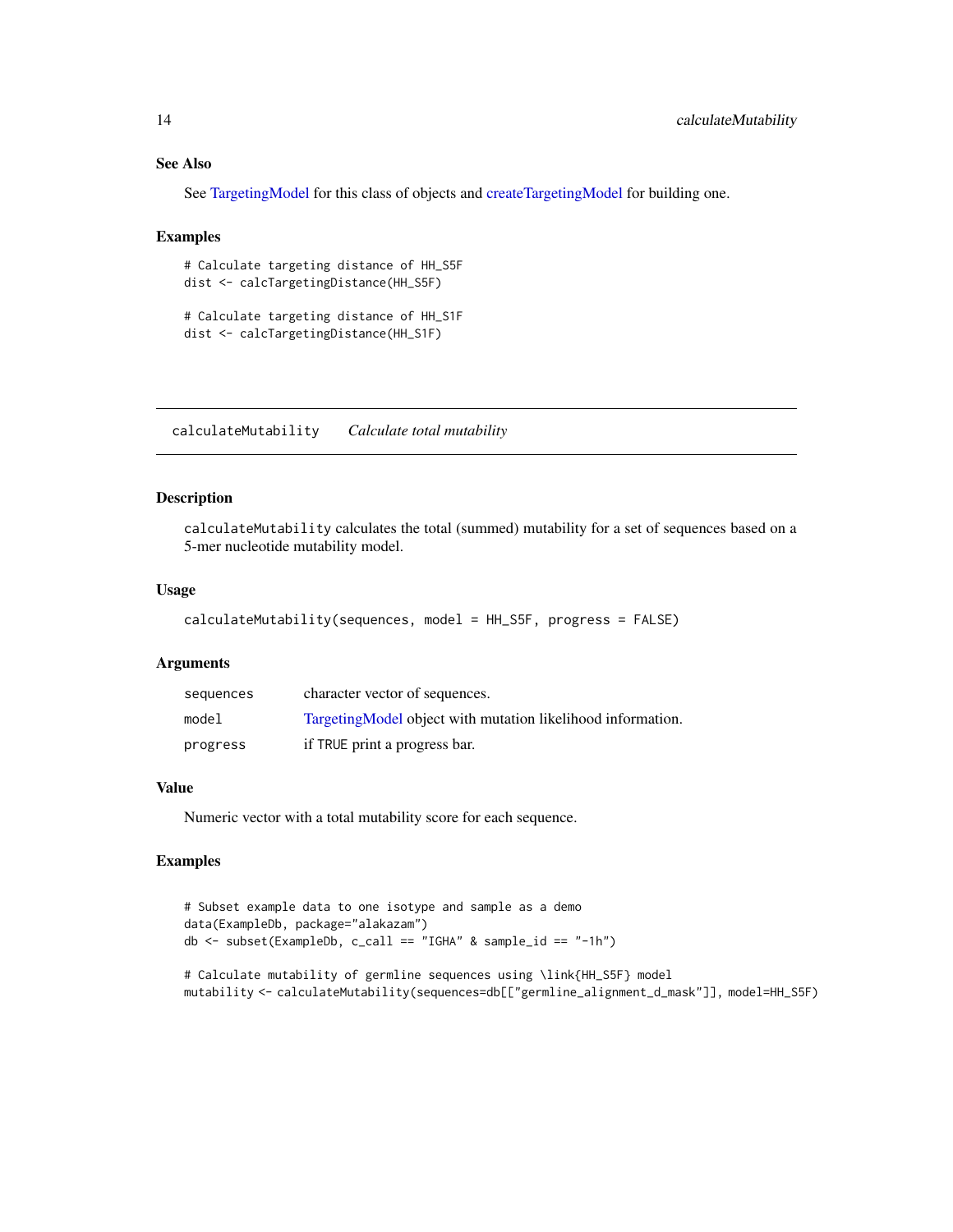<span id="page-14-1"></span><span id="page-14-0"></span>

#### Description

collapseClones creates effective input and germline sequences for each clonal group and appends columns containing the consensus sequences to the input data. frame.

## Usage

```
collapseClones(
  db,
  cloneColumn = "clone_id",
  sequenceColumn = "sequence_alignment",
  germlineColumn = "germline_alignment_d_mask",
 muFreqColumn = NULL,
  regionDefinition = NULL,
  method = c("mostCommon", "thresholdedFreq", "catchAll", "mostMutated",
    "leastMutated"),
  minimumFrequency = NULL,
  includeAmbiguous = FALSE,
  breakTiesStochastic = FALSE,
  breakTiesByColumns = NULL,
  expandedDb = FALSE,
  nproc = 1,juncLengthColumn = "junction_length",
  fields = NULL
)
```
## Arguments

| db               | data. frame containing sequence data. Required.                                                                                                                                                                                                                              |
|------------------|------------------------------------------------------------------------------------------------------------------------------------------------------------------------------------------------------------------------------------------------------------------------------|
| cloneColumn      | character name of the column containing clonal identifiers. Required.                                                                                                                                                                                                        |
|                  | sequence Column character name of the column containing input sequences. Required. The<br>length of each input sequence should match that of its corresponding germline<br>sequence.                                                                                         |
|                  | germline Column character name of the column containing germline sequences. Required. The<br>length of each germline sequence should match that of its corresponding input<br>sequence.                                                                                      |
| muFreqColumn     | character name of the column containing mutation frequency. Optional. Ap-<br>plicable to the "mostMutated" and "leastMutated" methods. If not supplied,<br>mutation frequency is computed by calling observed Mutations. Default is<br>NULL. See Cautions for note on usage. |
| regionDefinition |                                                                                                                                                                                                                                                                              |
|                  | RegionDefinition object defining the regions and boundaries of the Ig sequences.<br>Optional. Default is NULL.                                                                                                                                                               |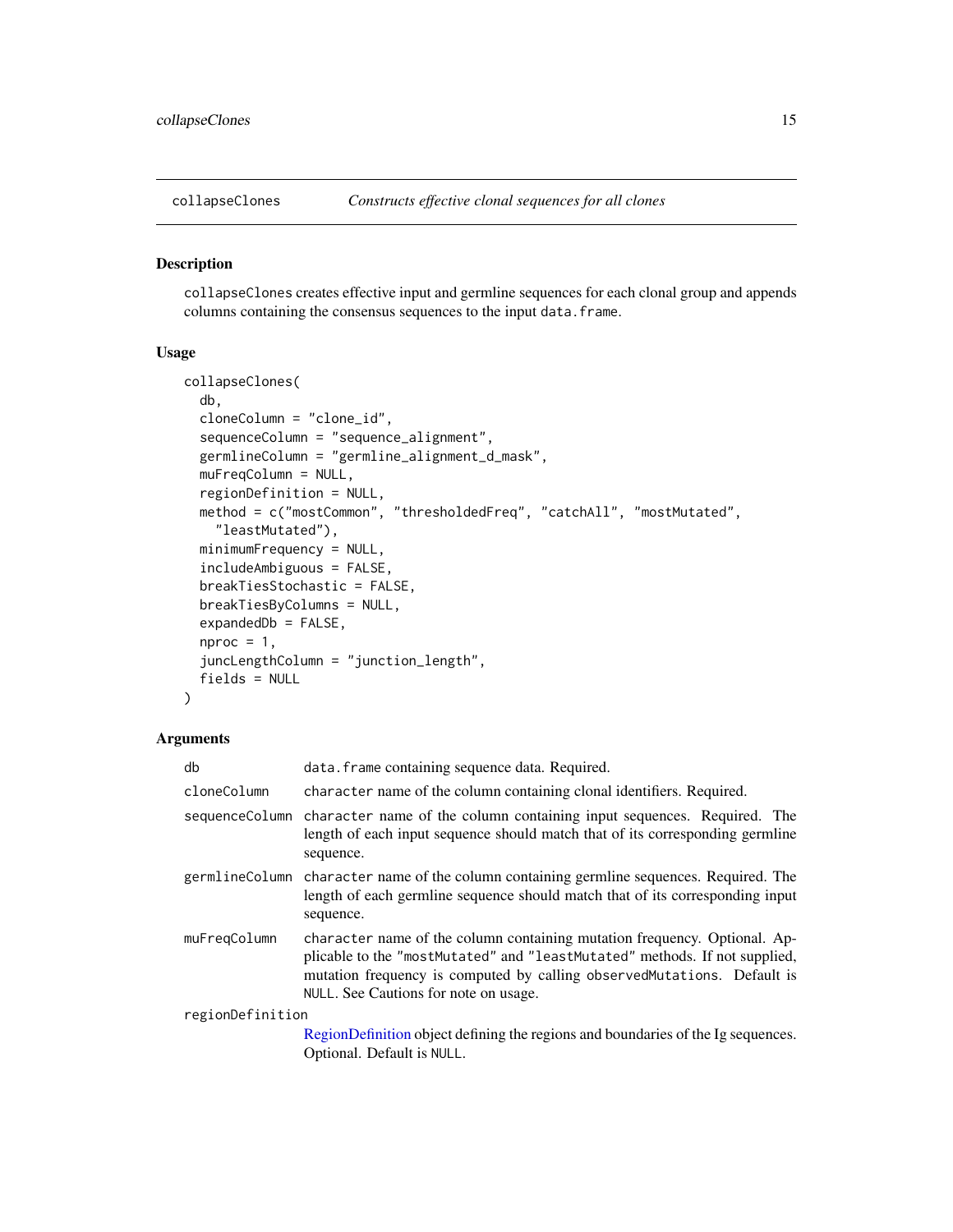| method              | method for calculating input consensus sequence. Required. One of "thresholdedFreq",<br>"mostCommon", "catchAll", "mostMutated", or "leastMutated". See "Meth-<br>ods" for details.                                                                                                                                                                                                                                                                                                                                                                                                        |  |
|---------------------|--------------------------------------------------------------------------------------------------------------------------------------------------------------------------------------------------------------------------------------------------------------------------------------------------------------------------------------------------------------------------------------------------------------------------------------------------------------------------------------------------------------------------------------------------------------------------------------------|--|
| minimumFrequency    |                                                                                                                                                                                                                                                                                                                                                                                                                                                                                                                                                                                            |  |
|                     | frequency threshold for calculating input consensus sequence. Applicable to<br>and required for the "thresholdedFreq" method. A canonical choice is 0.6.<br>Default is NULL.                                                                                                                                                                                                                                                                                                                                                                                                               |  |
| includeAmbiguous    |                                                                                                                                                                                                                                                                                                                                                                                                                                                                                                                                                                                            |  |
|                     | whether to use ambiguous characters to represent positions at which there are<br>multiple characters with frequencies that are at least minimumFrequency or that<br>are maximal (i.e. ties). Applicable to and required for the "thresholdedFreq"<br>and "mostCommon" methods. Default is FALSE. See "Choosing ambiguous char-<br>acters" for rules on choosing ambiguous characters.                                                                                                                                                                                                      |  |
| breakTiesStochastic |                                                                                                                                                                                                                                                                                                                                                                                                                                                                                                                                                                                            |  |
|                     | In case of ties, whether to randomly pick a sequence from sequences that fulfill<br>the criteria as consensus. Applicable to and required for all methods except for<br>"catchAll". Default is FALSE. See "Methods" for details.                                                                                                                                                                                                                                                                                                                                                           |  |
| breakTiesByColumns  |                                                                                                                                                                                                                                                                                                                                                                                                                                                                                                                                                                                            |  |
|                     | A list of the form $list(c(col_1, col_2, )$ , $c(fun_1, fun_2, )$ , where<br>col_i is a character name of a column in db, and fun_i is a function to be ap-<br>plied on that column. Currently, only max and min are supported. Note that the<br>two $c()$ 's in list $()$ are essential (i.e. if there is only 1 column, the list should<br>be of the form list(c(col_1), c(func_1)). Applicable to and optional for<br>the "mostMutated" and "leastMutated" methods. If supplied, fun_i's are<br>applied on col_i's to help break ties. Default is NULL. See "Methods" for de-<br>tails. |  |
| expandedDb          | logical indicating whether or not to return the expanded db, containing all the<br>sequences (as opposed to returning just one sequence per clone).                                                                                                                                                                                                                                                                                                                                                                                                                                        |  |
| nproc               | Number of cores to distribute the operation over. If the cluster has already<br>been set earlier, then pass the cluster. This will ensure that it is not reset.                                                                                                                                                                                                                                                                                                                                                                                                                            |  |
| juncLengthColumn    |                                                                                                                                                                                                                                                                                                                                                                                                                                                                                                                                                                                            |  |
|                     | character name of the column containing the junction length. Needed when<br>regionDefinition includes CDR3 and FWR4.                                                                                                                                                                                                                                                                                                                                                                                                                                                                       |  |
| fields              | additional fields used for grouping. Use sample_id, to avoid combining se-<br>quences with the same clone_id that belong to different sample_id.                                                                                                                                                                                                                                                                                                                                                                                                                                           |  |

## Value

A modified db with the following additional columns:

- clonal\_sequence: effective sequence for the clone.
- clonal\_germline: germline sequence for the clone.
- clonal\_sequence\_mufreq: mutation frequency of clonal\_sequence; only added for the "mostMutated" and "leastMutated" methods.

clonal\_sequence is generated with the method of choice indicated by method, and clonal\_germline is generated with the "mostCommon" method, along with, where applicable, user-defined parameters such as minimumFrequency, includeAmbiguous, breakTiesStochastic, and breakTiesByColumns.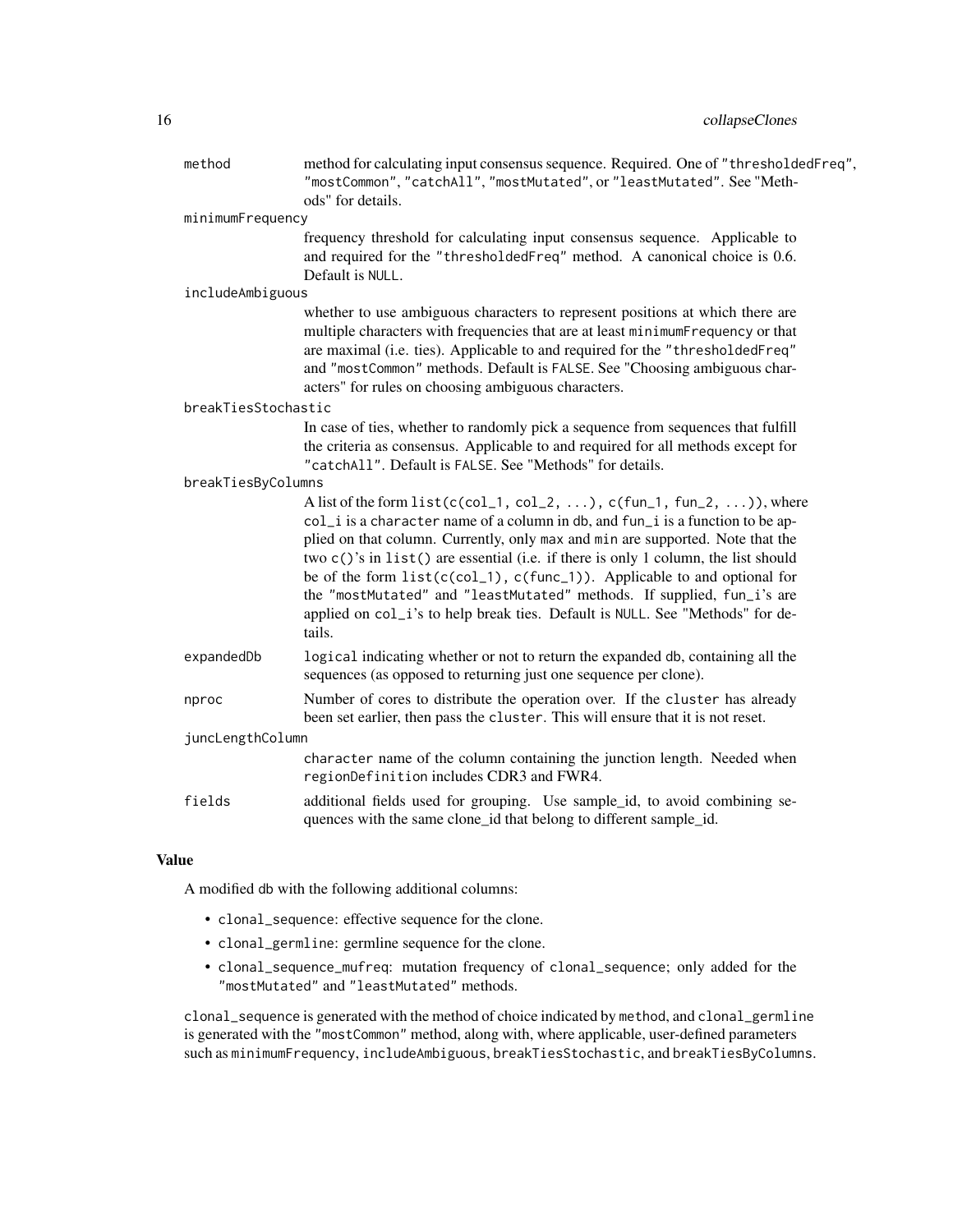## collapseClones 17

#### Consensus lengths

For each clone, clonal\_sequence and clonal\_germline have the same length.

• For the "thresholdedFreq", "mostCommon", and "catchAll" methods:

The length of the consensus sequences is determined by the longest possible consensus sequence (baesd on inputSeq and germlineSeq) and regionDefinition@seqLength (if supplied), whichever is shorter.

Given a set of sequences of potentially varying lengths, the longest possible length of their consensus sequence is taken to be the longest length along which there is information contained at every nucleotide position across majority of the sequences. Majority is defined to be greater than  $floor(n/2)$ , where n is the number of sequences. If the longest possible consensus length is 0, there will be a warning and an empty string ("") will be returned. If a length limit is defined by supplying a regionDefinition via regionDefinition@seqLength, the consensus length will be further restricted to the shorter of the longest possible length and regionDefinition@seqLength.

• For the "mostMutated" and "leastMutated" methods:

The length of the consensus sequences depends on that of the most/least mutated input sequence, and, if supplied, the length limit defined by regionDefinition@seqLength, whichever is shorter. If the germline consensus computed using the "mostCommon" method is longer than the most/least mutated input sequence, the germline consensus is trimmed to be of the same length as the input consensus.

## Methods

The descriptions below use "sequences" as a generalization of input sequences and germline sequences.

• method="thresholdedFreq"

A threshold must be supplied to the argument minimumFrequency. At each position along the length of the consensus sequence, the frequency of each nucleotide/character across sequences is tabulated. The nucleotide/character whose frequency is at least (i.e.  $>=$ ) minimumFrequency becomes the consensus; if there is none, the consensus nucleotide will be "N".

When there are ties (frequencies of multiple nucleotides/characters are at least minimumFrequency), this method can be deterministic or stochastic, depending on additional parameters.

- With includeAmbiguous=TRUE, ties are resolved deterministically by representing ties using ambiguous characters. See "Choosing ambiguous characters" for how ambiguous characters are chosen.
- With breakTiesStochastic=TRUE, ties are resolved stochastically by randomly picking a character amongst the ties.
- When both TRUE, includeAmbiguous takes precedence over breakTiesStochastic.
- When both FALSE, the first character from the ties is taken to be the consensus following the order of "A", "T", "G", "C", "N", ".", and "-".

Below are some examples looking at a single position based on 5 sequences with minimumFrequency=0.6, includeAmbiguous=FALSE, and breakTiesStochastic=FALSE:

– If the sequences have "A", "A", "A", "T", "C", the consensus will be "A", because "A" has frequency 0.6, which is at least minimumFrequency.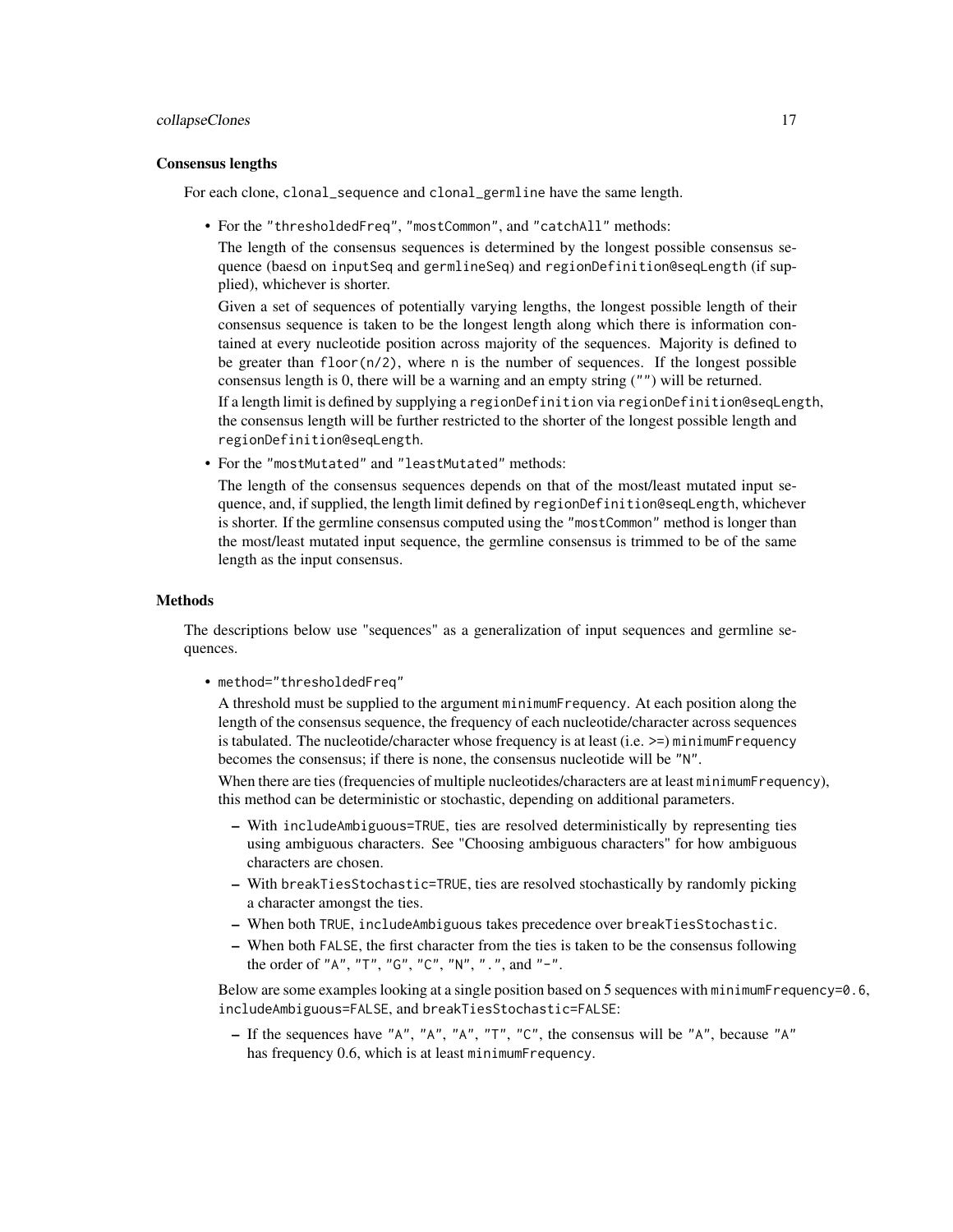- If the sequences have "A", "A", "T", "T", "C", the consensus will be "N", because none of "A", "T", or "C" has frequency that is at least minimumFrequency.
- method="mostCommon"

The most frequent nucleotide/character across sequences at each position along the length of the consensus sequence makes up the consensus.

When there are ties (multiple nucleotides/characters with equally maximal frequencies), this method can be deterministic or stochastic, depending on additional parameters. The same rules for breaking ties for method="thresholdedFreq" apply.

Below are some examples looking at a single position based on 5 sequences with includeAmbiguous=FALSE, and breakTiesStochastic=FALSE:

- If the sequences have "A", "A", "T", "A", "C", the consensus will be "A".
- If the sequences have "T", "T", "C", "C", "G", the consensus will be "T", because "T" is before "C" in the order of "A", "T", "G", "C", "N", ".", and "-".
- method="catchAll"

This method returns a consensus sequence capturing most of the information contained in the sequences. Ambiguous characters are used where applicable. See "Choosing ambiguous characters" for how ambiguous characters are chosen. This method is deterministic and does not involve breaking ties.

Below are some examples for method="catchAll" looking at a single position based on 5 sequences:

- If the sequences have "N", "N", "N", "N", "N", the consensus will be "N".
- If the sequences have "N", "A", "A", "A", "A", the consensus will be "A".
- If the sequences have "N", "A", "G", "A", "A", the consensus will be "R".
- If the sequences have "-", "-", ".", ".", ".", ".", the consensus will be "-".
- If the sequences have "-", "-", "-", "-", "-", the consensus will be "-".
- If the sequences have ".", ".", ".", ".", ".", ".", the consensus will be ".".
- method="mostMutated" and method="leastMutated"

These methods return the most/least mutated sequence as the consensus sequence.

When there are ties (multple sequences have the maximal/minimal mutation frequency), this method can be deterministic or stochastic, depending on additional parameters.

- With breakTiesStochastic=TRUE, ties are resolved stochastically by randomly picking a sequence out of sequences with the maximal/minimal mutation frequency.
- When breakTiesByColumns is supplied, ties are resolved deterministically. Column by column, a function is applied on the column and sequences with column value matching the functional value are retained, until ties are resolved or columns run out. In the latter case, the first remaining sequence is taken as the consensus.
- When breakTiesStochastic=TRUE and breakTiesByColumns is also supplied, breakTiesStochastic takes precedence over breakTiesByColumns.
- When breakTiesStochastic=FALSE and breakTiesByColumns is not supplied (i.e. NULL), the sequence that appears first amongst the ties is taken as the consensus.

## Choosing ambiguous characters

Ambiguous characters may be present in the returned consensuses when using the "catchAll" method and when using the "thresholdedFreq" or "mostCommon" methods with includeAmbiguous=TRUE. The rules on choosing ambiguous characters are as follows: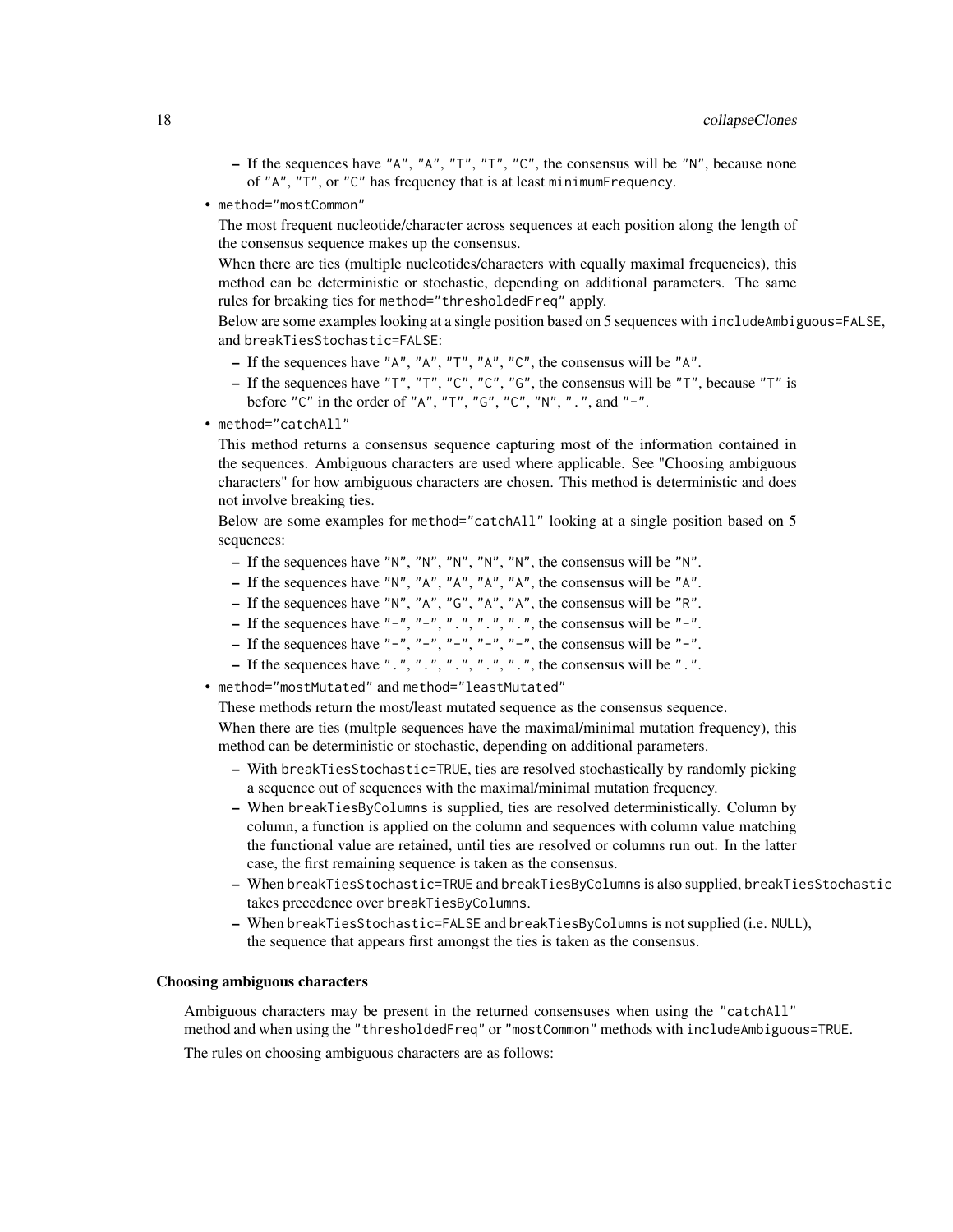- If a position contains only "N" across sequences, the consensus at that position is "N".
- If a position contains one or more of "A", "T", "G", or "C", the consensus will be an IUPAC character representing all of the characters present, regardless of whether "N", "-", or "." is present.
- If a position contains only "-" and "." across sequences, the consensus at that position is taken to be  $"$ - $"$ .
- If a position contains only one of "-" or "." across sequences, the consensus at that position is taken to be the character present.

#### Cautions

- Note that this function does not perform multiple sequence alignment. As a prerequisite, it is assumed that the sequences in sequenceColumn and germlineColumn have been aligned somehow. In the case of immunoglobulin repertoire analysis, this usually means that the sequences are IMGT-gapped.
- When using the "mostMutated" and "leastMutated" methods, if you supply both muFreqColumn and regionDefinition, it is your responsibility to ensure that the mutation frequency in muFreqColumn was calculated with sequence lengths restricted to the same regionDefinition you are supplying. Otherwise, the "most/least mutated" sequence you obtain might not be the most/least mutated given the regionDefinition supplied, because your mutation frequency was based on a regionDefinition different from the one supplied.
- If you intend to run collapseClones before building a 5-mer targeting model, you **must** choose parameters such that your collapsed clonal consensuses do not include ambiguous characters. This is because the targeting model functions do NOT support ambiguous characters in their inputs.

#### See Also

See [IMGT\\_SCHEMES](#page-52-2) for a set of predefined [RegionDefinition](#page-78-1) objects.

## Examples

```
# Subset example data
data(ExampleDb, package="alakazam")
db <- subset(ExampleDb, c_call %in% c("IGHA", "IGHG") & sample_id == "+7d" &
                        clone_id %in% c("3100", "3141", "3184"))
# thresholdedFreq method, resolving ties deterministically without using ambiguous characters
clones <- collapseClones(db, cloneColumn="clone_id", sequenceColumn="sequence_alignment",
                         germlineColumn="germline_alignment_d_mask",
                         method="thresholdedFreq", minimumFrequency=0.6,
                         includeAmbiguous=FALSE, breakTiesStochastic=FALSE)
# mostCommon method, resolving ties deterministically using ambiguous characters
clones <- collapseClones(db, cloneColumn="clone_id", sequenceColumn="sequence_alignment",
                         germlineColumn="germline_alignment_d_mask",
                         method="mostCommon",
                         includeAmbiguous=TRUE, breakTiesStochastic=FALSE)
```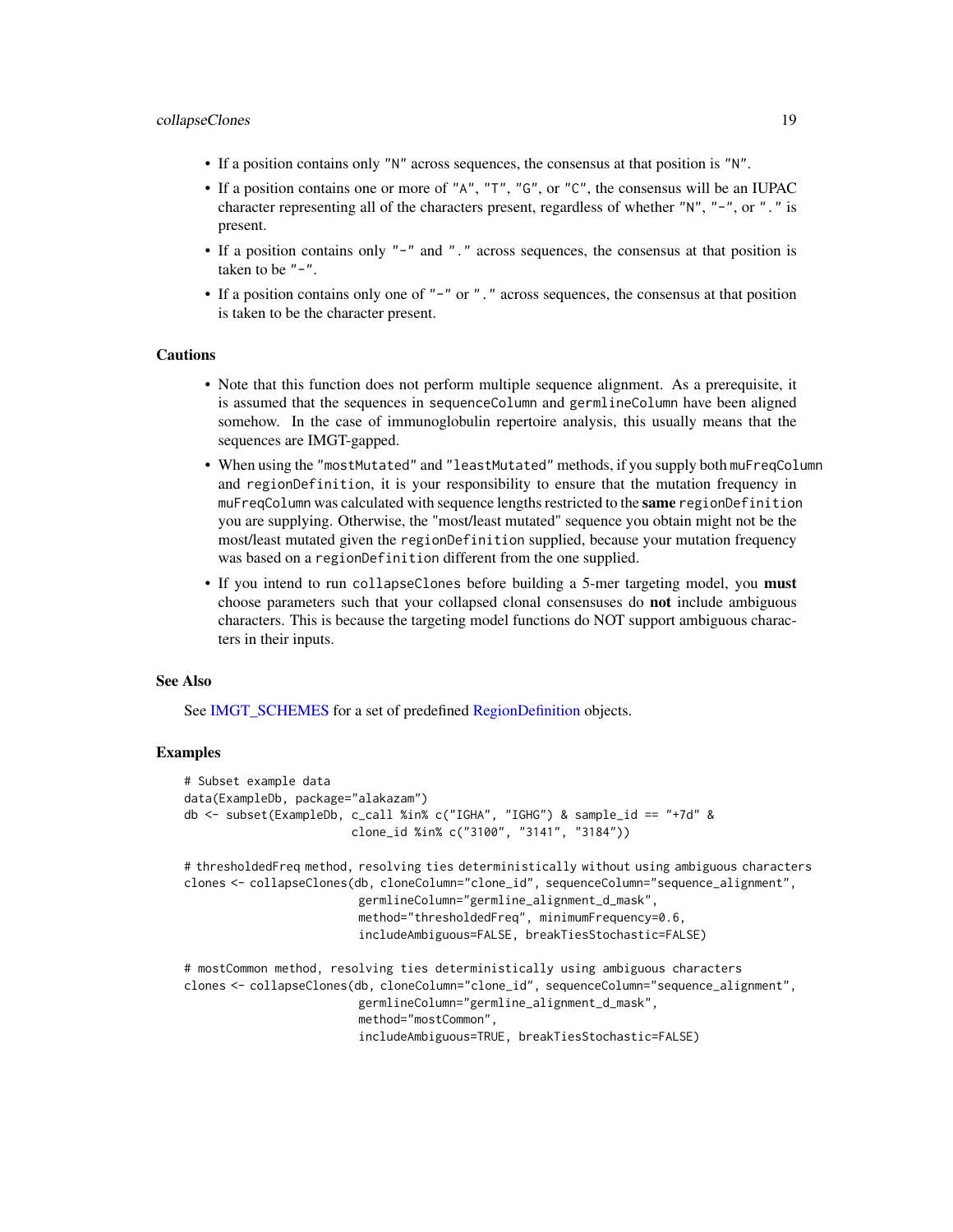```
# Make a copy of db that has a mutation frequency column
db2 <- observedMutations(db, frequency=TRUE, combine=TRUE)
# mostMutated method, resolving ties stochastically
clones <- collapseClones(db2, cloneColumn="clone_id", sequenceColumn="sequence_alignment",
                         germlineColumn="germline_alignment_d_mask",
                         method="mostMutated", muFreqColumn="mu_freq",
                         breakTiesStochastic=TRUE, breakTiesByColumns=NULL)
# mostMutated method, resolving ties deterministically using additional columns
clones <- collapseClones(db2, cloneColumn="clone_id", sequenceColumn="sequence_alignment",
                         germlineColumn="germline_alignment_d_mask",
                         method="mostMutated", muFreqColumn="mu_freq",
                         breakTiesStochastic=FALSE,
                         breakTiesByColumns=list(c("duplicate_count"), c(max)))
# Build consensus for V segment only
# Capture all nucleotide variations using ambiguous characters
clones <- collapseClones(db, cloneColumn="clone_id", sequenceColumn="sequence_alignment",
                         germlineColumn="germline_alignment_d_mask",
                         method="catchAll", regionDefinition=IMGT_V)
# Return the same number of rows as the input
clones <- collapseClones(db, cloneColumn="clone_id", sequenceColumn="sequence_alignment",
                         germlineColumn="germline_alignment_d_mask",
                         method="mostCommon", expandedDb=TRUE)
```
consensusSequence *Construct a consensus sequence*

## Description

Construct a consensus sequence

#### Usage

```
consensusSequence(
  sequences,
  db = NULL,method = c("mostCommon", "thresholdedFreq", "catchAll", "mostMutated",
    "leastMutated"),
  minFreq = NULL,
  muFreqColumn = NULL,
  lenLimit = NULL,includeAmbiguous = FALSE,
  breakTiesStochastic = FALSE,
  breakTiesByColumns = NULL
)
```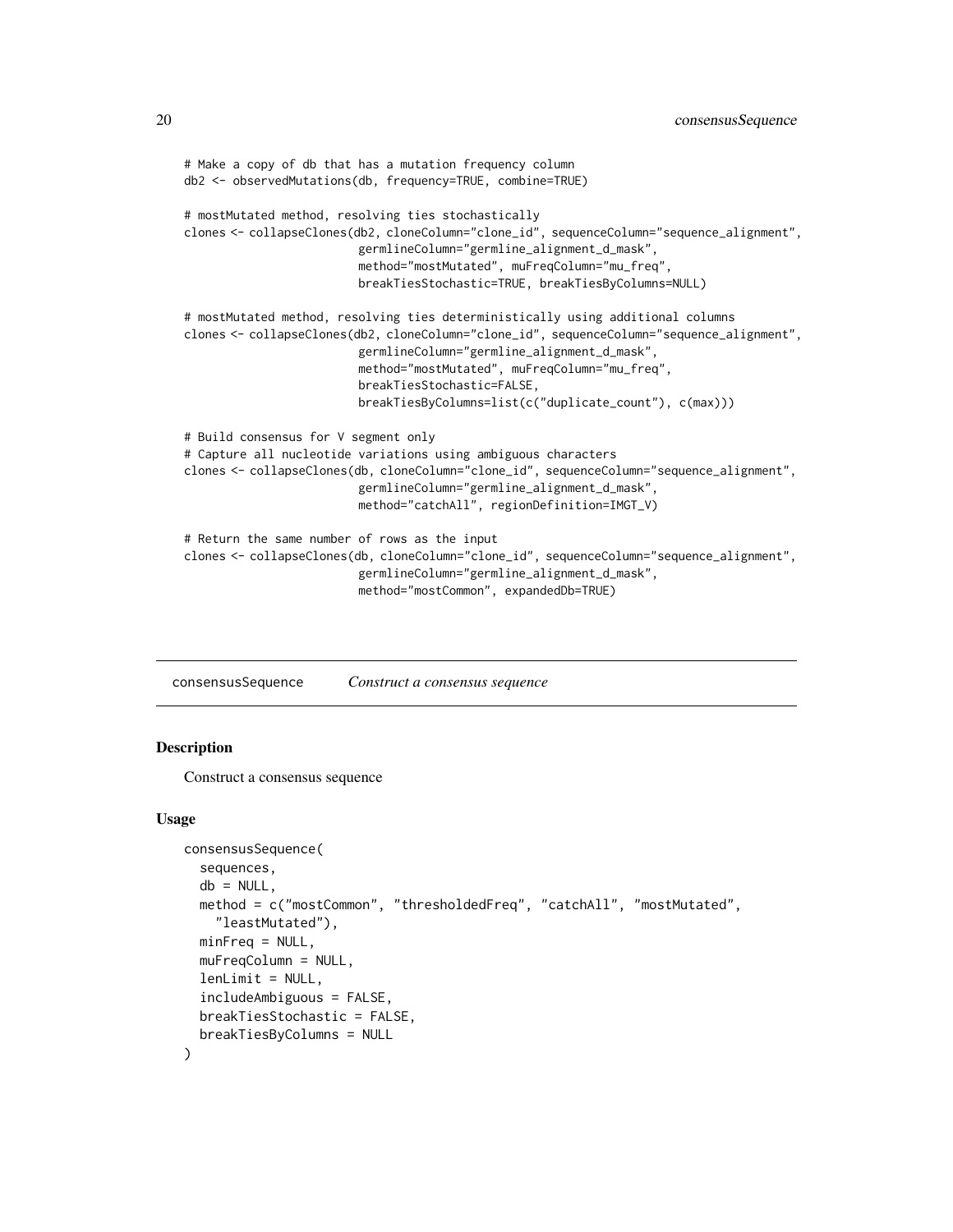#### **Arguments**

| sequences     | character vector of sequences.                                                                                                                                                          |
|---------------|-----------------------------------------------------------------------------------------------------------------------------------------------------------------------------------------|
| db            | data. Frame containing sequence data for a single clone. Applicable to and re-<br>quired for the "mostMutated" and "leastMutated" methods. Default is NULL.                             |
| method        | method to calculate consensus sequence. One of "thresholded Freq", "most Common",<br>"catchAll", "mostMutated", or "leastMutated". See "Methods" under col-<br>lapseClones for details. |
| minFreq       | frequency threshold for calculating input consensus sequence. Applicable to<br>and required for the "thresholdedFreq" method. A canonical choice is 0.6.<br>Default is NULL.            |
| muFregColumn  | character name of the column in db containing mutation frequency. Appli-<br>cable to and required for the "mostMutated" and "leastMutated" methods.<br>Default is NULL.                 |
| lenLimit      | limit on consensus length. if NULL then no length limit is set.                                                                                                                         |
| indichmhiminu |                                                                                                                                                                                         |

includeAmbiguous

whether to use ambiguous characters to represent positions at which there are multiple characters with frequencies that are at least minimumFrequency or that are maximal (i.e. ties). Applicable to and required for the "thresholdedFreq" and "mostCommon" methods. Default is FALSE. See "Choosing ambiguous characters" under [collapseClones](#page-14-1) for rules on choosing ambiguous characters. Note: this argument refers to the use of ambiguous nucleotides in the output consensus sequence. Ambiguous nucleotides in the input sequences are allowed for methods catchAll, mostMutated and leastMutated.

#### breakTiesStochastic

In case of ties, whether to randomly pick a sequence from sequences that fulfill the criteria as consensus. Applicable to and required for all methods except for "catchAll". Default is FALSE. See "Methods" under [collapseClones](#page-14-1) for details.

#### breakTiesByColumns

A list of the form  $list(c(col_1, col_2, ...)$ ,  $c(fun_1, fun_2, ...)$ , where col\_i is a character name of a column in db, and fun\_i is a function to be applied on that column. Currently, only max and min are supported. Note that the two c()'s in list() are essential (i.e. if there is only 1 column, the list should be of the form  $list(c(col_1), c(func_1))$ . Applicable to and optional for the "mostMutated" and "leastMutated" methods. If supplied, fun\_i's are applied on col\_i's to help break ties. Default is NULL. See "Methods" under [collapseClones](#page-14-1) for details.

## Details

See [collapseClones](#page-14-1) for detailed documentation on methods and additional parameters.

## Value

A list containing cons, which is a character string that is the consensus sequence for sequences; and muFreq, which is the maximal/minimal mutation frequency of the consensus sequence for the "mostMutated" and "leastMutated" methods, or NULL for all other methods.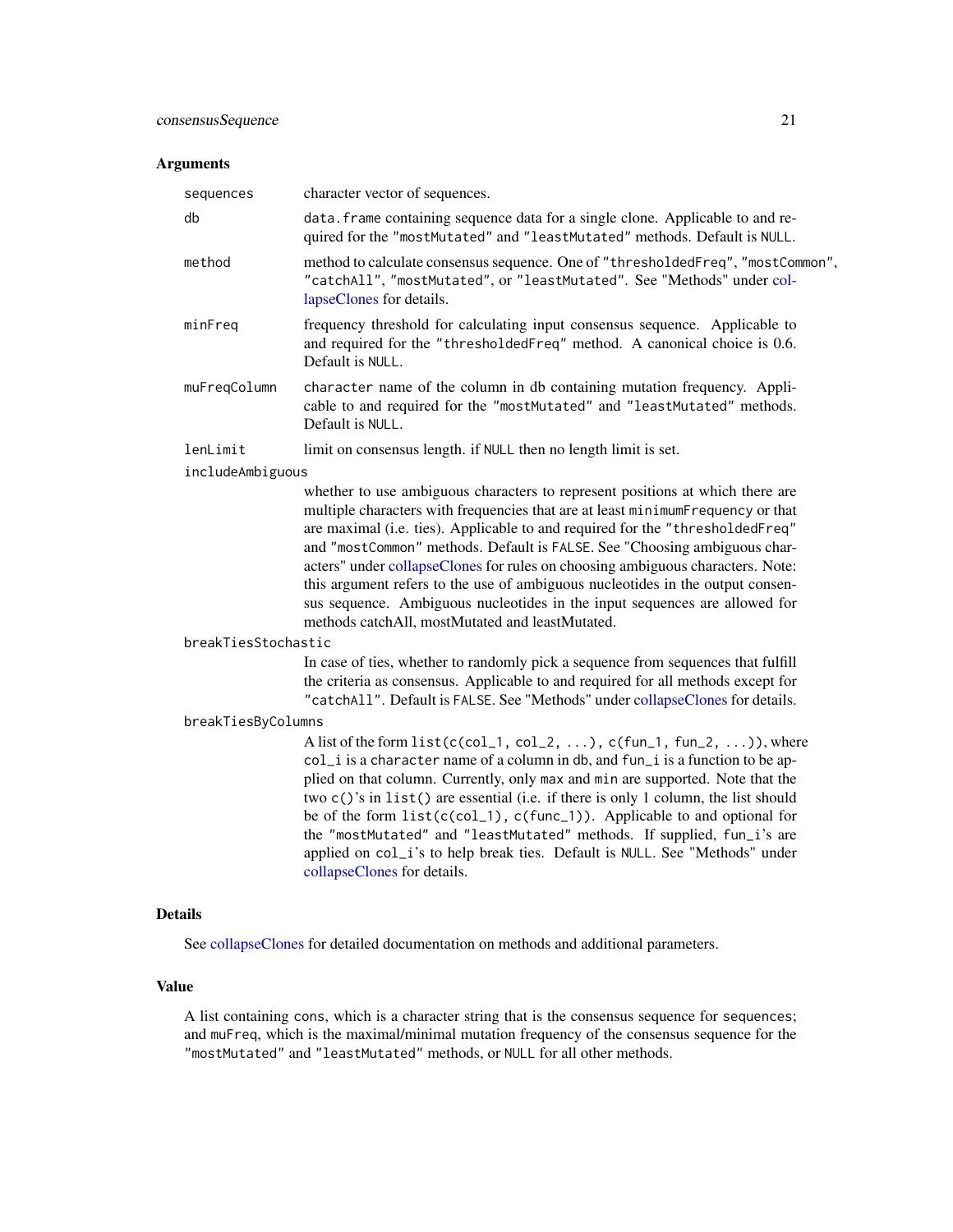## Examples

```
# Subset example data
data(ExampleDb, package="alakazam")
db <- subset(ExampleDb, c_call %in% c("IGHA", "IGHG") & sample_id == "+7d")
clone <- subset(db, clone_id == "3192")
# First compute mutation frequency for most/leastMutated methods
clone <- observedMutations(clone, frequency=TRUE, combine=TRUE)
# Manually create a tie
clone <- rbind(clone, clone[which.max(clone$mu_freq), ])
# ThresholdedFreq method.
# Resolve ties deterministically without using ambiguous characters
cons1 <- consensusSequence(clone$sequence_alignment,
                           method="thresholdedFreq", minFreq=0.3,
                           includeAmbiguous=FALSE,
                           breakTiesStochastic=FALSE)
cons1$cons
```
convertNumbering *convertNumbering: IMGT-Kabat number conversion*

#### Description

Converts numbering systems like Kabat or IMGT using these conventions: http://www.imgt.org/IMGTScientificChart/Number Kabat\_part1.html with Gaps (unoccupied positions) shown by "G" and Asterisks (\*) shown by "S": arbitrary mappings (multiple possible "to" values) represented with "NA"

#### Usage

convertNumbering(locus, from, to, calls)

#### Arguments

| <b>locus</b> | string indicating heavy ("IGH") or light chains ("IGK" or "IGL)      |
|--------------|----------------------------------------------------------------------|
| from         | string indicating numbering system to convert to ("IMGT" or "KABAT") |
| to           | string indicating original numbering system ("IMGT" or "KABAT")      |
| calls        | vector of strings representing original numbering                    |

## Value

A vector of string indicating the corresponding numbering

#### Examples

```
convertNumbering("IGH", "IMGT", "KABAT", c("51", "23", "110"))
convertNumbering("IGH", "KABAT", "IMGT", c("51", "23", "G"))
```
<span id="page-21-0"></span>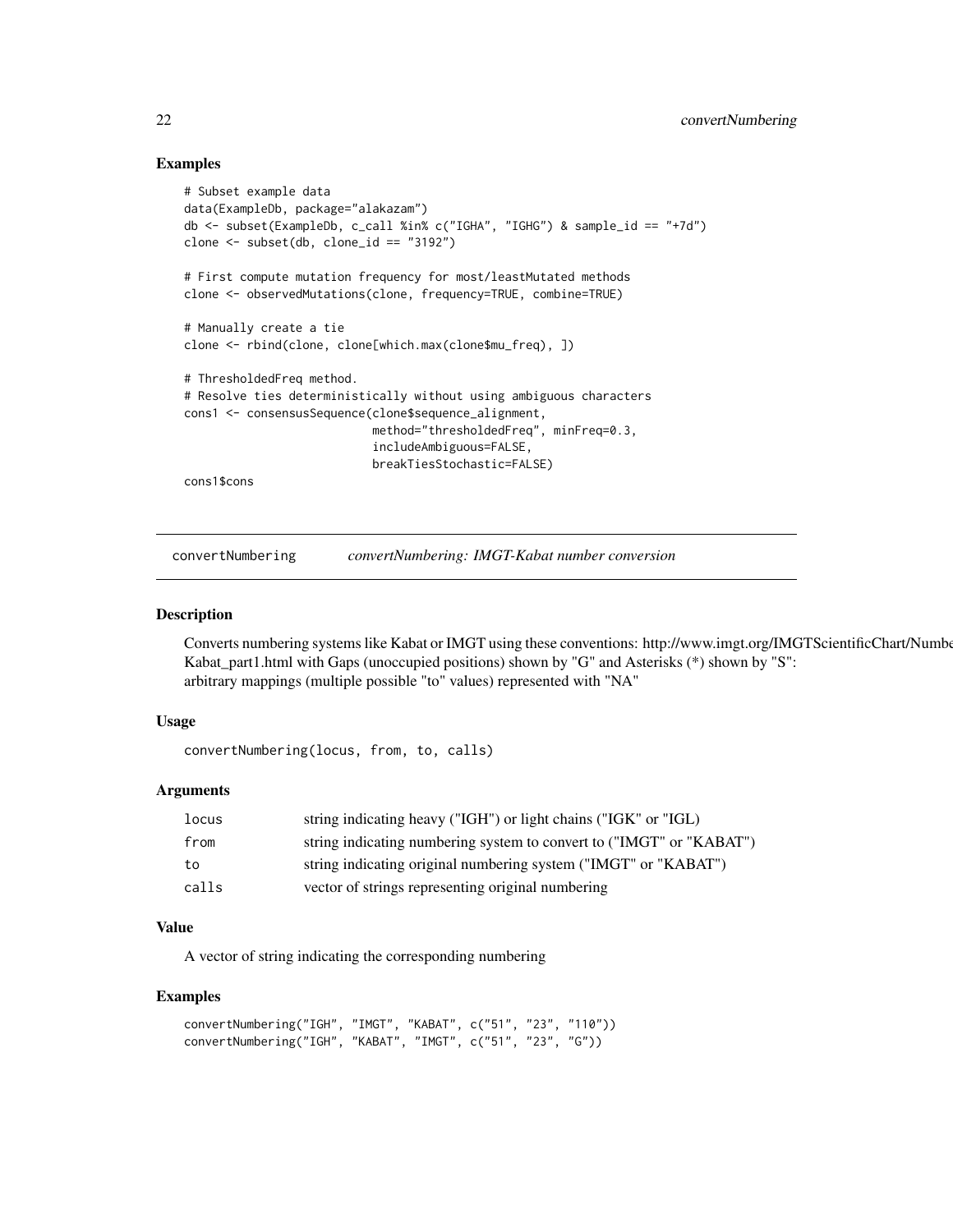<span id="page-22-0"></span>createBaseline *Creates a Baseline object*

## Description

createBaseline creates and initialize a Baseline object.

## Usage

```
createBaseline(
 description = ",
 db = data.frame(),
 regionDefinition = createRegionDefinition(),
 testStatistic = "",
 regions = NULL,
 numbOfSeqs = matrix(),
 binomK = matrix(),
 binomN = matrix(),
 binomP = matrix(),
 pdfs = list(),stats = data.frame()
)
```
## Arguments

| description      | character providing general information regarding the sequences, selection<br>analysis and/or object.                                                                                                                          |
|------------------|--------------------------------------------------------------------------------------------------------------------------------------------------------------------------------------------------------------------------------|
| db               | data. Frame containing annotation information about the sequences and selec-<br>tion results.                                                                                                                                  |
| regionDefinition |                                                                                                                                                                                                                                |
|                  | RegionDefinition object defining the regions and boundaries of the Ig sequences.                                                                                                                                               |
| testStatistic    | character indicating the statistical framework used to test for selection. For<br>example, "local" or "focused" or "imbalanced".                                                                                               |
| regions          | character vector defining the regions the BASELINe analysis was carried out<br>on. For "cdr" and "fwr" or "cdr1", "cdr2", "cdr3", etc. If NULL then regions<br>will be determined automatically from regionDefinition.         |
| numbOfSegs       | matrix of dimensions r x c containing the number of sequences or PDFs in<br>each region, where:<br>$r =$ number of rows = number of groups or sequences.<br>$c =$ number of columns = number of regions.                       |
| binomK           | matrix of dimensions $r \times c$ containing the number of successes in the binomial<br>trials in each region, where:<br>$r =$ number of rows = number of groups or sequences.<br>$c =$ number of columns = number of regions. |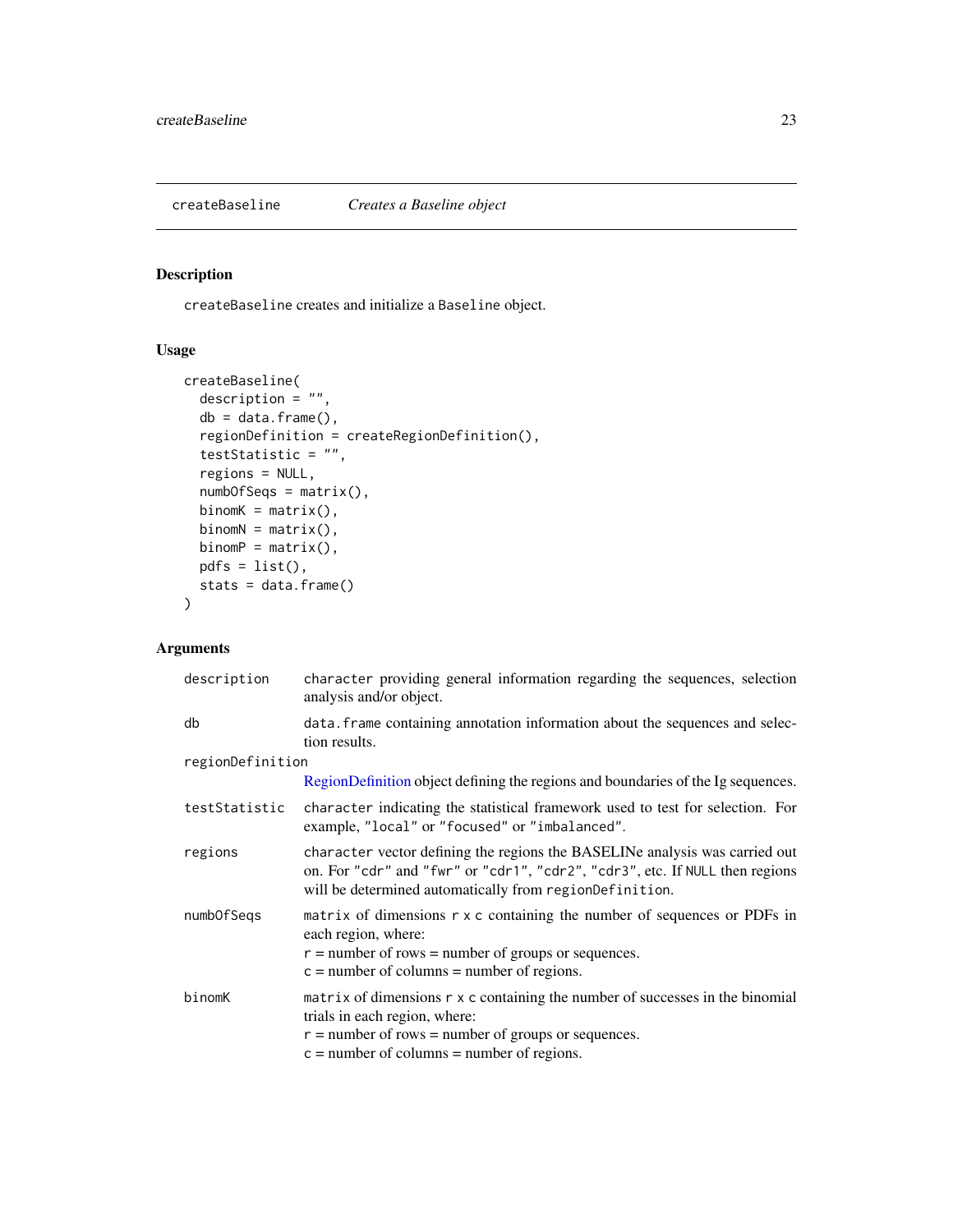| binomN | matrix of dimensions r x c containing the total number of trials in the binomial<br>in each region, where:<br>$r =$ number of rows = number of groups or sequences.<br>$c =$ number of columns = number of regions.                                                           |
|--------|-------------------------------------------------------------------------------------------------------------------------------------------------------------------------------------------------------------------------------------------------------------------------------|
| binomP | matrix of dimensions $r \times c$ containing the probability of success in one bino-<br>mial trial in each region, where:<br>$r =$ number of rows = number of groups or sequences.<br>$c =$ number of columns = number of regions.                                            |
| pdfs   | list of matrices containing PDFs with one item for each defined region (e.g.<br>cdr and fwr). Matrices have dimensions r x c dementions, where:<br>$r =$ number of rows = number of sequences or groups.<br>$c =$ number of columns = length of the PDF (default 4001).       |
| stats  | data. frame of BASELINe statistics, including: mean selection strength (mean<br>Sigma), 95% confidence intervals, and p-values with positive signs for the pres-<br>ence of positive selection and/or p-values with negative signs for the presence<br>of negative selection. |

## Details

Create and initialize a Baseline object.

The testStatistic indicates the statistical framework used to test for selection. For example,

- $\bullet$  local = CDR\_R / (CDR\_R + CDR\_S).
- focused =  $CDR/R / (CDR_R + CDR_S + FWR_S)$ .
- immbalance =  $CDR_R + CDR_S / (CDR_R + CDR_S + FWR_S + FWR_S + FWR_R)$

For focused the regionDefinition must only contain two regions. If more than two regions are defined, then the local test statistic will be used. For further information on the frame of these tests see Uduman et al. (2011).

## Value

A Baseline object.

## References

- 1. Hershberg U, et al. Improved methods for detecting selection by mutation analysis of Ig V region sequences. Int Immunol. 2008 20(5):683-94.
- 2. Uduman M, et al. Detecting selection in immunoglobulin sequences. Nucleic Acids Res. 2011 39(Web Server issue):W499-504.
- 3. Yaari G, et al. Models of somatic hypermutation targeting and substitution based on synonymous mutations from high-throughput immunoglobulin sequencing data. Front Immunol. 2013 4(November):358.

## See Also

See [Baseline](#page-3-1) for the return object.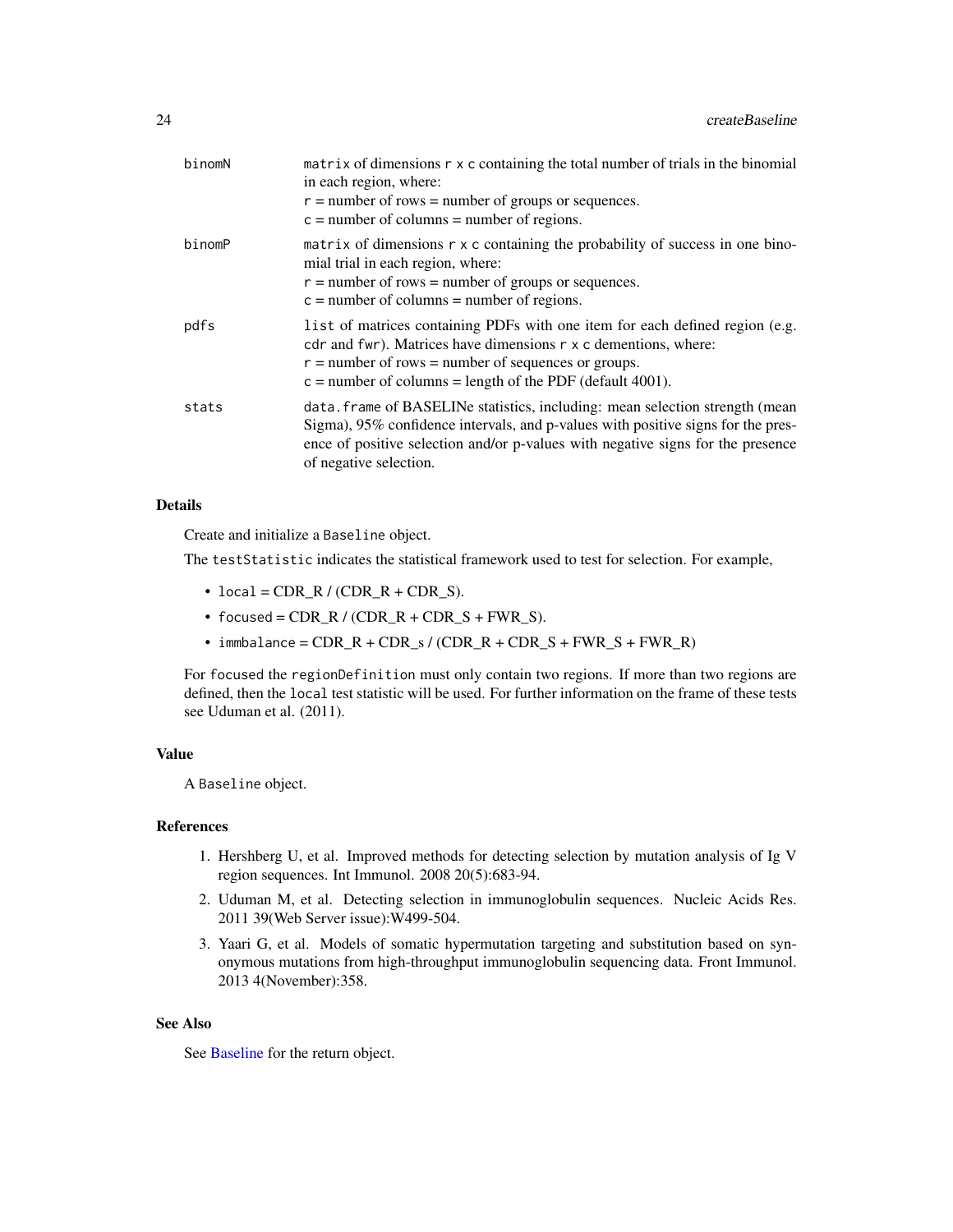## <span id="page-24-0"></span>createMutabilityMatrix 25

## Examples

# Creates an empty Baseline object createBaseline()

<span id="page-24-1"></span>createMutabilityMatrix

*Builds a mutability model*

## Description

createMutabilityMatrix builds a 5-mer nucleotide mutability model by counting the number of mutations occuring in the center position for all 5-mer motifs.

## Usage

```
createMutabilityMatrix(
  db,
  substitutionModel,
  model = c("s", "rs"),
  sequenceColumn = "sequence_alignment",
  germlineColumn = "germline_alignment_d_mask",
  vCallColumn = "v_call",
  multipleMutation = c("independent", "ignore"),
 minNumSeqMutations = 500,
  numSeqMutationsOnly = FALSE
\mathcal{E}
```
## Arguments

| db                | data.frame containing sequence data.                                                                                                                                                                                                                                                                                               |  |
|-------------------|------------------------------------------------------------------------------------------------------------------------------------------------------------------------------------------------------------------------------------------------------------------------------------------------------------------------------------|--|
| substitutionModel |                                                                                                                                                                                                                                                                                                                                    |  |
|                   | matrix of 5-mer substitution rates built by createSubstitutionMatrix. Note, this<br>model will only impact mutability scores when model="s" (using only silent<br>mutations).                                                                                                                                                      |  |
| model             | type of model to create. The default model, "s", builds a model by counting only<br>silent mutations. model="s" should be used for data that includes functional<br>sequences. Setting model="rs" creates a model by counting both replacement<br>and silent mutations and may be used on fully non-functional sequence data sets. |  |
|                   | sequence Column name of the column containing IMGT-gapped sample sequences.                                                                                                                                                                                                                                                        |  |
|                   | germlineColumn name of the column containing IMGT-gapped germline sequences.                                                                                                                                                                                                                                                       |  |
| vCallColumn       | name of the column containing the V-segment allele call.                                                                                                                                                                                                                                                                           |  |
| multipleMutation  |                                                                                                                                                                                                                                                                                                                                    |  |
|                   | string specifying how to handle multiple mutations occuring within the same<br>5-mer. If "independent" then multiple mutations within the same 5-mer are<br>counted indepedently. If "ignore" then 5-mers with multiple mutations are<br>excluded from the total mutation tally.                                                   |  |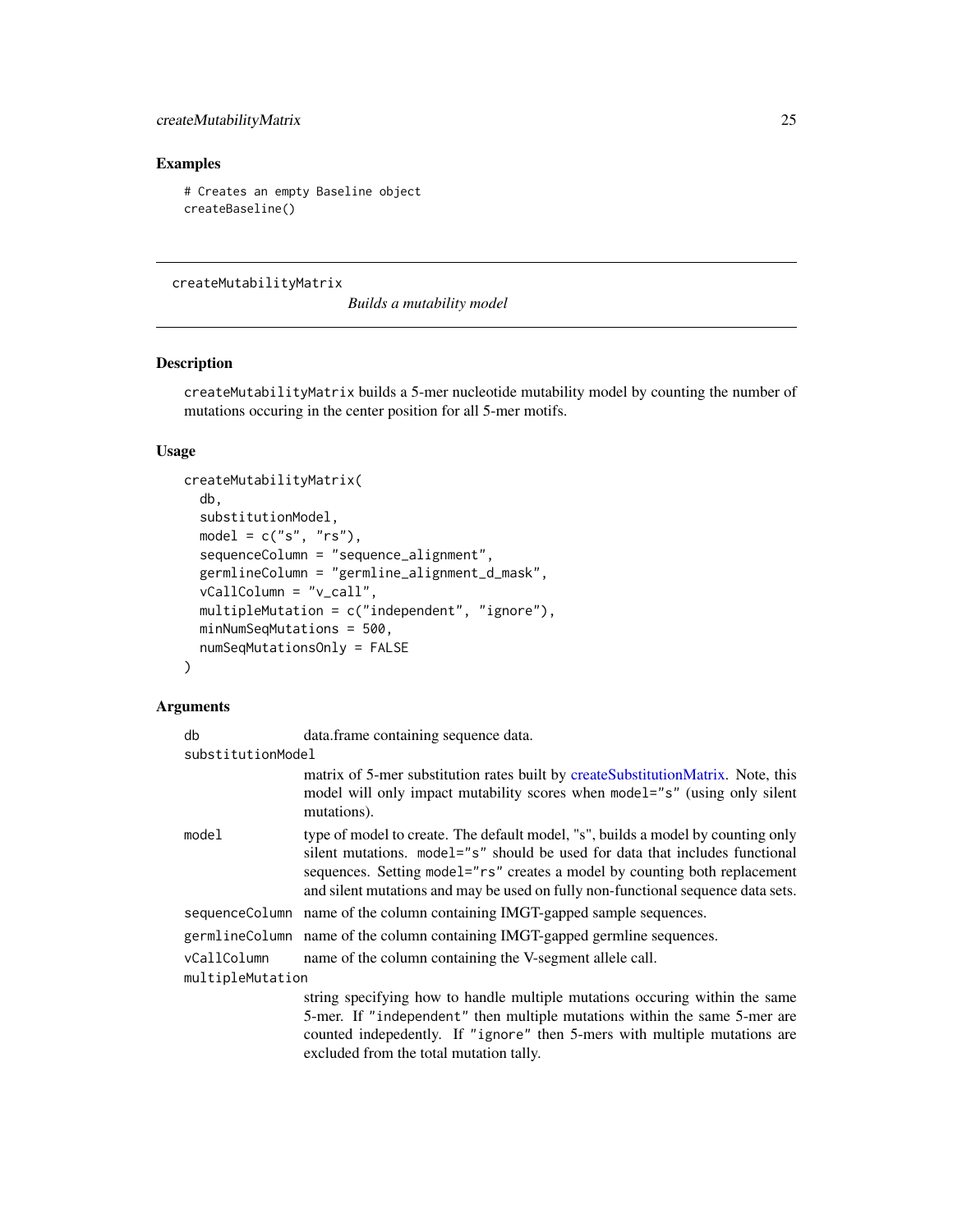#### minNumSeqMutations

minimum number of mutations in sequences containing each 5-mer to compute the mutability rates. If the number is smaller than this threshold, the mutability for the 5-mer will be inferred. Default is 500. Not required if numSeqMutationsOnly=TRUE.

#### numSeqMutationsOnly

when TRUE, return only a vector counting the number of observed mutations in sequences containing each 5-mer. This option can be used for parameter tuning for minNumSeqMutations during preliminary analysis using [minNumSeqMuta](#page-59-1)[tionsTune.](#page-59-1) Default is FALSE.

## Details

Caution: The targeting model functions do NOT support ambiguous characters in their inputs. You MUST make sure that your input and germline sequences do NOT contain ambiguous characters (especially if they are clonal consensuses returned from collapseClones).

#### Value

When numSeqMutationsOnly is FALSE, a MutabilityModel containing a named numeric vector of 1024 normalized mutability rates for each 5-mer motif with names defining the 5-mer nucleotide sequence.

When numSeqMutationsOnly is TRUE, a named numeric vector of length 1024 counting the number of observed mutations in sequences containing each 5-mer.

#### References

1. Yaari G, et al. Models of somatic hypermutation targeting and substitution based on synonymous mutations from high-throughput immunoglobulin sequencing data. Front Immunol. 2013 4(November):358.

#### See Also

[MutabilityModel,](#page-62-1) [extendMutabilityMatrix,](#page-42-1) [createSubstitutionMatrix,](#page-28-1) [createTargetingMatrix,](#page-30-1) [cre](#page-32-1)[ateTargetingModel,](#page-32-1) [minNumSeqMutationsTune](#page-59-1)

## Examples

```
# Subset example data to one isotype and sample as a demo
data(ExampleDb, package="alakazam")
db <- subset(ExampleDb, c_call == "IGHA" & sample_id == "-1h")
# Create model using only silent mutations
sub_model <- createSubstitutionMatrix(db, sequenceColumn="sequence_alignment",
                                      germlineColumn="germline_alignment_d_mask",
                                      vCallColumn="v_call",model="s")
mut_model <- createMutabilityMatrix(db, sub_model, model="s",
                                    sequenceColumn="sequence_alignment",
                                    germlineColumn="germline_alignment_d_mask",
```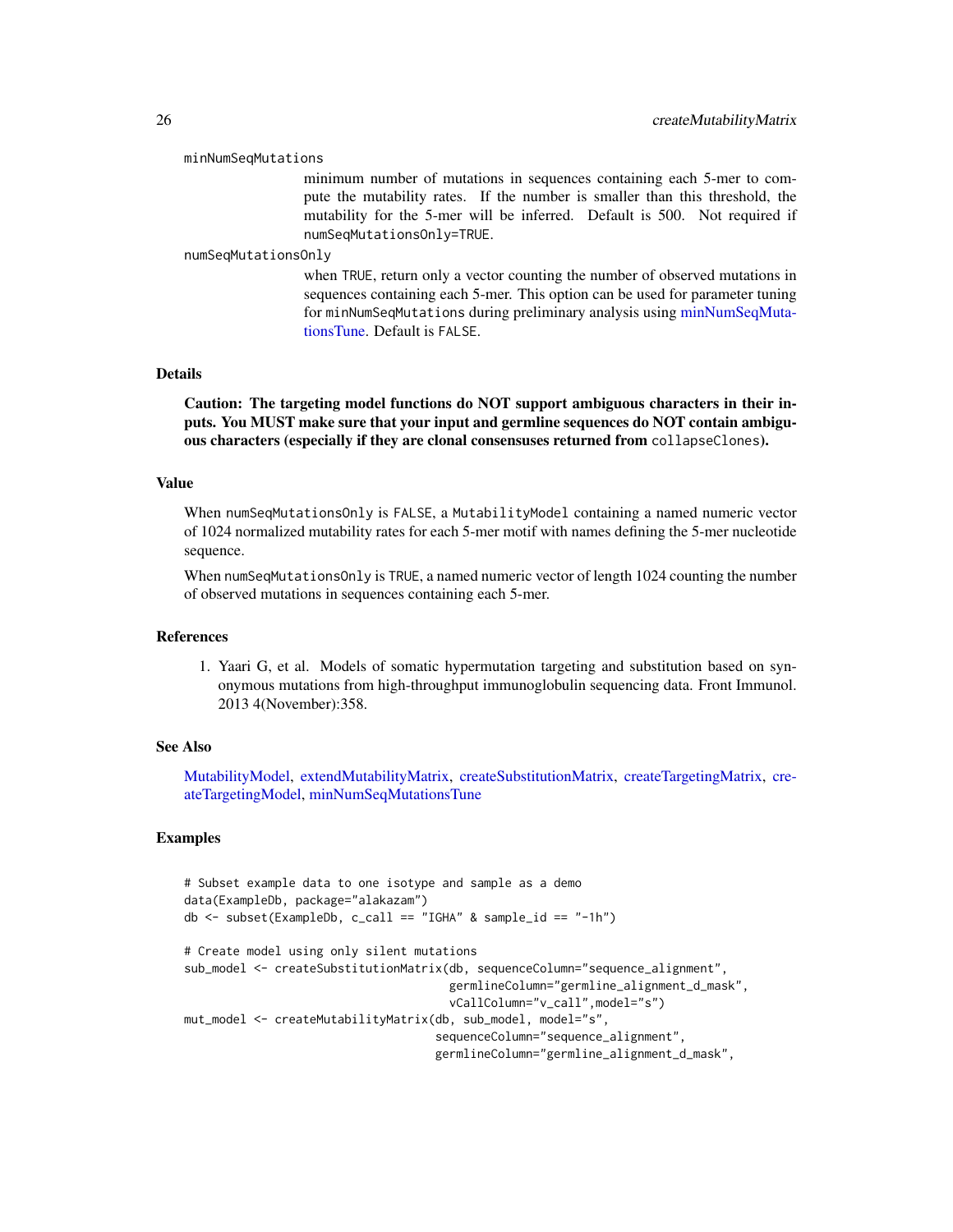```
vCallColumn="v_call",
                                    minNumSeqMutations=200,
                                    numSeqMutationsOnly=FALSE)
# View top 5 mutability estimates
head(sort(mut_model, decreasing=TRUE), 5)
# View the number of S mutations used for estimating mutabilities
mut_model@numMutS
# Count the number of mutations in sequences containing each 5-mer
mut_count <- createMutabilityMatrix(db, sub_model, model="s",
                                    sequenceColumn="sequence_alignment",
                                    germlineColumn="germline_alignment_d_mask",
                                    vCallColumn="v_call",
                                    numSeqMutationsOnly=TRUE)
```
createMutationDefinition

*Creates a MutationDefinition*

#### Description

createMutationDefinition creates a MutationDefinition.

#### Usage

```
createMutationDefinition(name, classes, description = "", citation = "")
```
## Arguments

| name        | name of the mutation definition.                                                                                                                                                                                                                                                   |
|-------------|------------------------------------------------------------------------------------------------------------------------------------------------------------------------------------------------------------------------------------------------------------------------------------|
| classes     | named character vectors with single-letter amino acid codes as names and amino<br>acid classes as values, with NA assigned to set of characters $c("X", "*", "-",$<br>"."). Replacement (R) is be defined as a change in amino acid class and silent<br>(S) as no change in class. |
| description | description of the mutation definition and its source data.                                                                                                                                                                                                                        |
| citation    | publication source.                                                                                                                                                                                                                                                                |

## Value

A MutationDefinition object.

## See Also

See [MutationDefinition](#page-63-1) for the return object.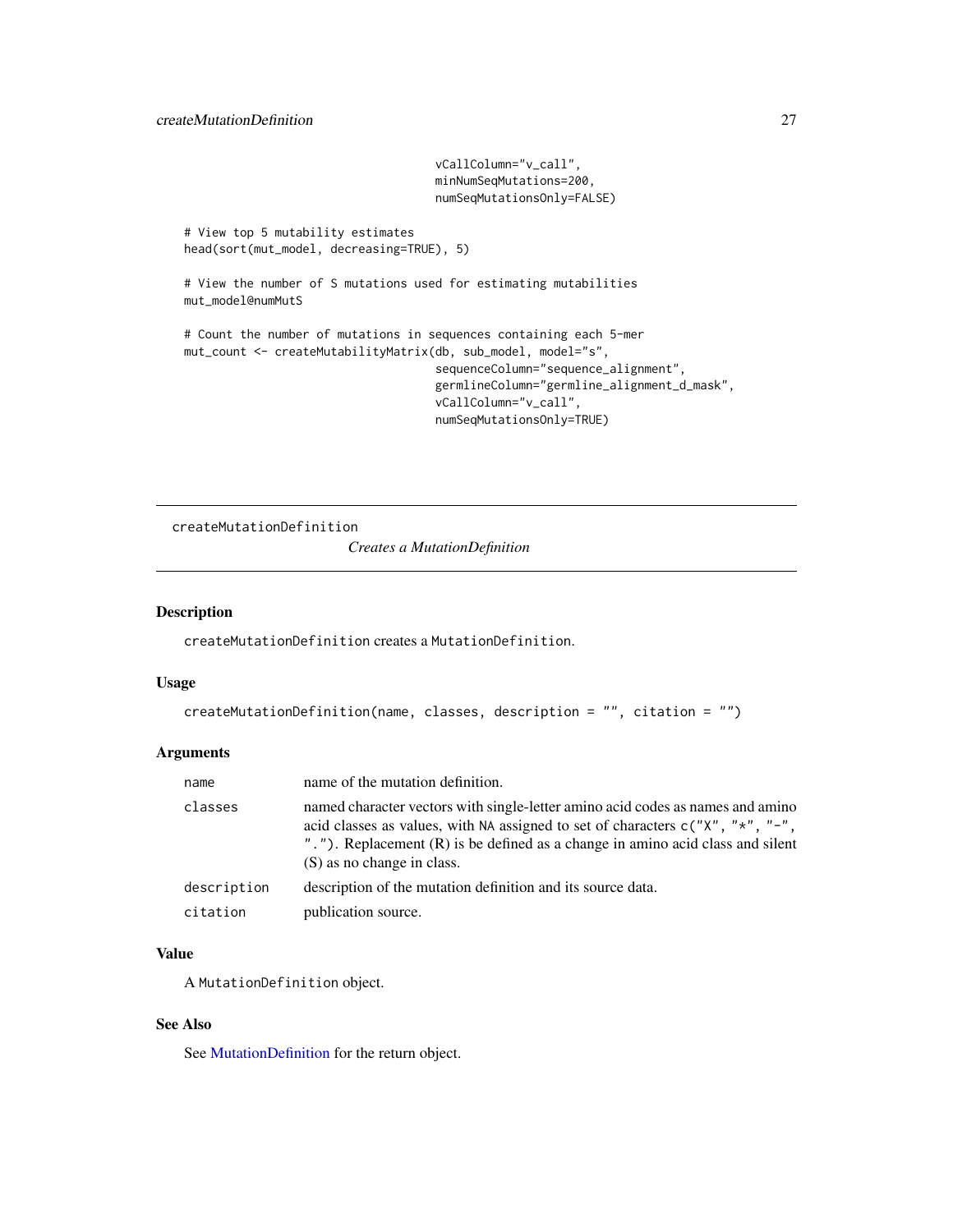## Examples

```
# Define hydropathy classes
library(alakazam)
hydropathy <- list(hydrophobic=c("A", "I", "L", "M", "F", "W", "V"),
                   hydrophilic=c("R", "N", "D", "C", "Q", "E", "K"),
                   neutral=c("G", "H", "P", "S", "T", "Y"))
chars <- unlist(hydropathy, use.names=FALSE)
classes <- setNames(translateStrings(chars, hydropathy), chars)
# Create hydropathy mutation definition
```

```
md <- createMutationDefinition("Hydropathy", classes)
```
createRegionDefinition

*Creates a RegionDefinition*

## Description

createRegionDefinition creates a RegionDefinition.

## Usage

```
createRegionDefinition(
 name = ",
 boundaries = factor(),description = "",
 citation = ""
)
```
## Arguments

| name        | name of the region definition.                                                                                                                    |
|-------------|---------------------------------------------------------------------------------------------------------------------------------------------------|
| boundaries  | factor defining the region boundaries of the sequence. The levels and values<br>of boundaries determine the number of regions (e.g. CDR and FWR). |
| description | description of the region definition and its source data.                                                                                         |
| citation    | publication source.                                                                                                                               |

## Value

A RegionDefinition object.

## See Also

See [RegionDefinition](#page-78-1) for the return object.

<span id="page-27-0"></span>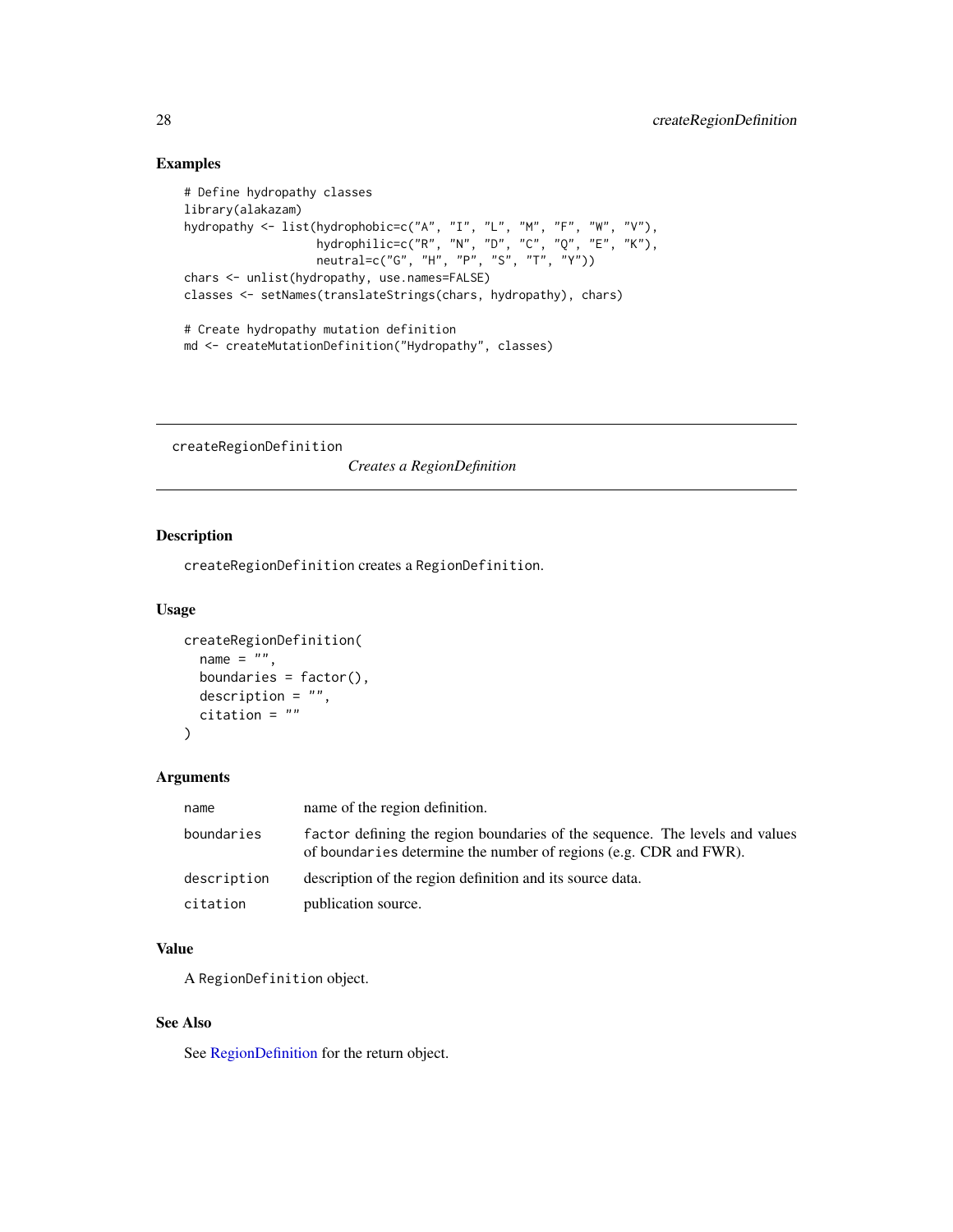## <span id="page-28-0"></span>Examples

# Creates an empty RegionDefinition object createRegionDefinition()

<span id="page-28-1"></span>createSubstitutionMatrix

*Builds a substitution model*

## Description

createSubstitutionMatrix builds a 5-mer nucleotide substitution model by counting the number of substitution mutations occuring in the center position for all 5-mer motifs.

## Usage

```
createSubstitutionMatrix(
  db,
 model = c("s", "rs"),sequenceColumn = "sequence_alignment",
 germlineColumn = "germline_alignment_d_mask",
  vCallColumn = "v_call",
 multipleMutation = c("independent", "ignore"),
 returnModel = c("5mer", "1mer", "1mer_raw"),
 minNumMutations = 50,
 numMutationsOnly = FALSE
)
```
## Arguments

| db               | data.frame containing sequence data.                                                                                                                                                                                                                                                                                               |
|------------------|------------------------------------------------------------------------------------------------------------------------------------------------------------------------------------------------------------------------------------------------------------------------------------------------------------------------------------|
| model            | type of model to create. The default model, "s", builds a model by counting only<br>silent mutations. model="s" should be used for data that includes functional<br>sequences. Setting model="rs" creates a model by counting both replacement<br>and silent mutations and may be used on fully non-functional sequence data sets. |
|                  | sequenceColumn name of the column containing IMGT-gapped sample sequences.                                                                                                                                                                                                                                                         |
|                  | germlineColumn name of the column containing IMGT-gapped germline sequences.                                                                                                                                                                                                                                                       |
| vCallColumn      | name of the column containing the V-segment allele call.                                                                                                                                                                                                                                                                           |
| multipleMutation |                                                                                                                                                                                                                                                                                                                                    |
|                  | string specifying how to handle multiple mutations occuring within the same                                                                                                                                                                                                                                                        |
|                  | 5-mer. If "independent" then multiple mutations within the same 5-mer are                                                                                                                                                                                                                                                          |
|                  | counted indepedently. If "ignore" then 5-mers with multiple mutations are                                                                                                                                                                                                                                                          |
|                  | excluded from the total mutation tally.                                                                                                                                                                                                                                                                                            |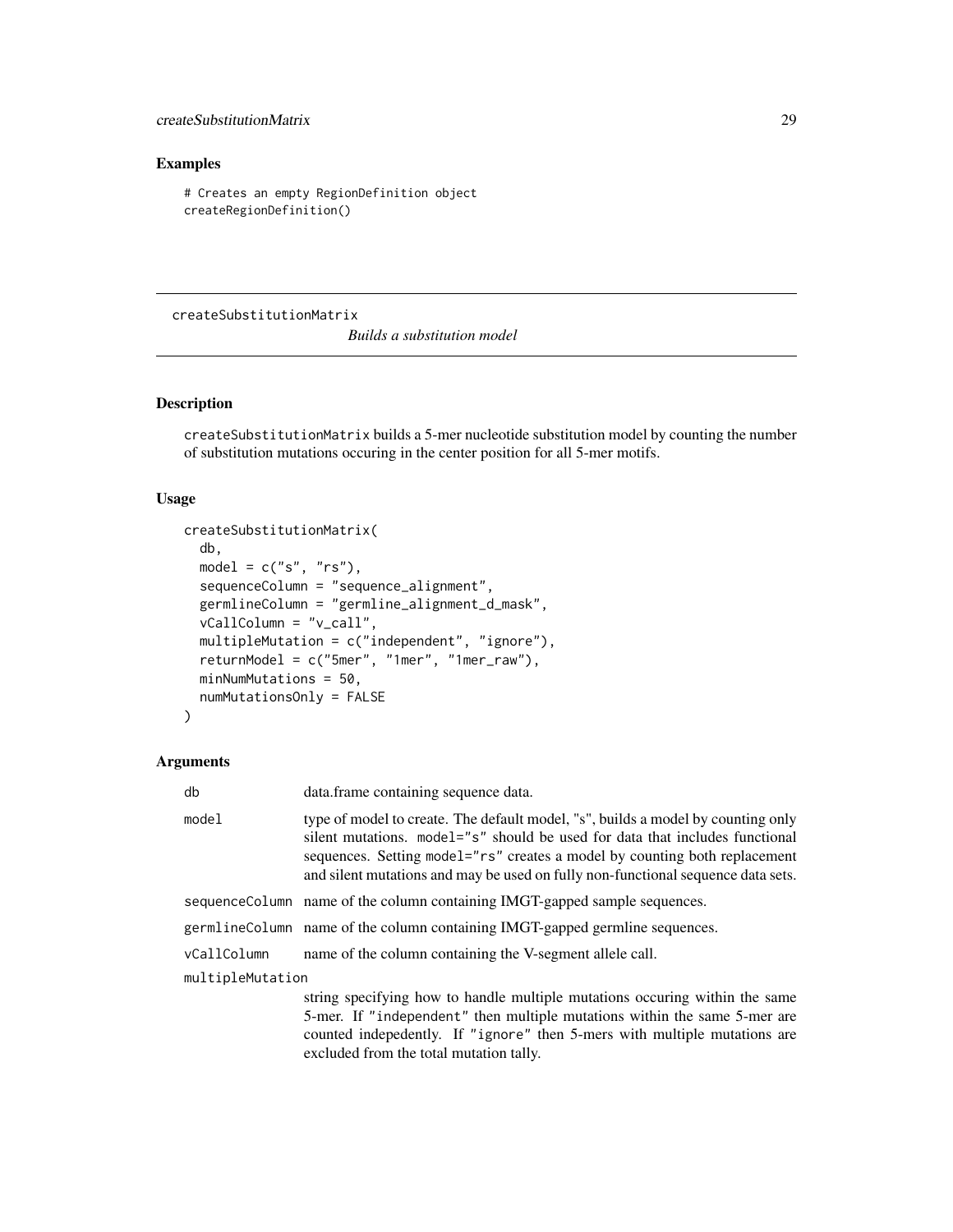returnModel string specifying what type of model to return; one of c("5mer", "1mer", "1mer\_raw"). If "5mer" (the default) then a 5-mer nucleotide context model is returned. If "1mer" or "1mer\_raw" then a single nucleotide substitution matrix (no context) is returned; where "1mer\_raw" is the unnormalized version of the "1mer" model. Note, neither 1-mer model may be used as input to [create-](#page-24-1)[MutabilityMatrix.](#page-24-1)

## minNumMutations

minimum number of mutations required to compute the 5-mer substitution rates. If the number of mutations for a 5-mer is below this threshold, its substitution rates will be estimated from neighboring 5-mers. Default is 50. Not required if numMutationsOnly=TRUE.

#### numMutationsOnly

when TRUE, return counting information on the number of mutations for each 5-mer, instead of building a substitution matrix. This option can be used for parameter tuning for minNumMutations during preliminary analysis. Default is FALSE. Only applies when returnModel is set to "5mer". The data.frame returned when this argument is TRUE can serve as the input for [minNumMuta](#page-58-1)[tionsTune.](#page-58-1)

#### Details

Caution: The targeting model functions do NOT support ambiguous characters in their inputs. You MUST make sure that your input and germline sequences do NOT contain ambiguous characters (especially if they are clonal consensuses returned from collapseClones).

## Value

For returnModel = "5mer":

When numMutationsOnly is FALSE, a 4x1024 matrix of column normalized substitution rates for each 5-mer motif with row names defining the center nucleotide, one of  $c("A", "C", "G", "T"),$ and column names defining the 5-mer nucleotide sequence.

When numMutationsOnly is TRUE, a 1024x4 data frame with each row providing information on counting the number of mutations for a 5-mer. Columns are named fivemer.total, fivemer.every, inner3.total, and inner3.every, corresponding to, respectively, the total number of mutations when counted as a 5-mer, whether there is mutation to every other base when counted as a 5-mer, the total number of mutations when counted as an inner 3-mer, and whether there is mutation to every other base when counted as an inner 3-mer.

For returnModel = "1mer" or "1mer\_raw": a 4x4 normalized or un-normalized 1-mer substitution matrix respectively.

## References

1. Yaari G, et al. Models of somatic hypermutation targeting and substitution based on synonymous mutations from high-throughput immunoglobulin sequencing data. Front Immunol. 2013 4(November):358.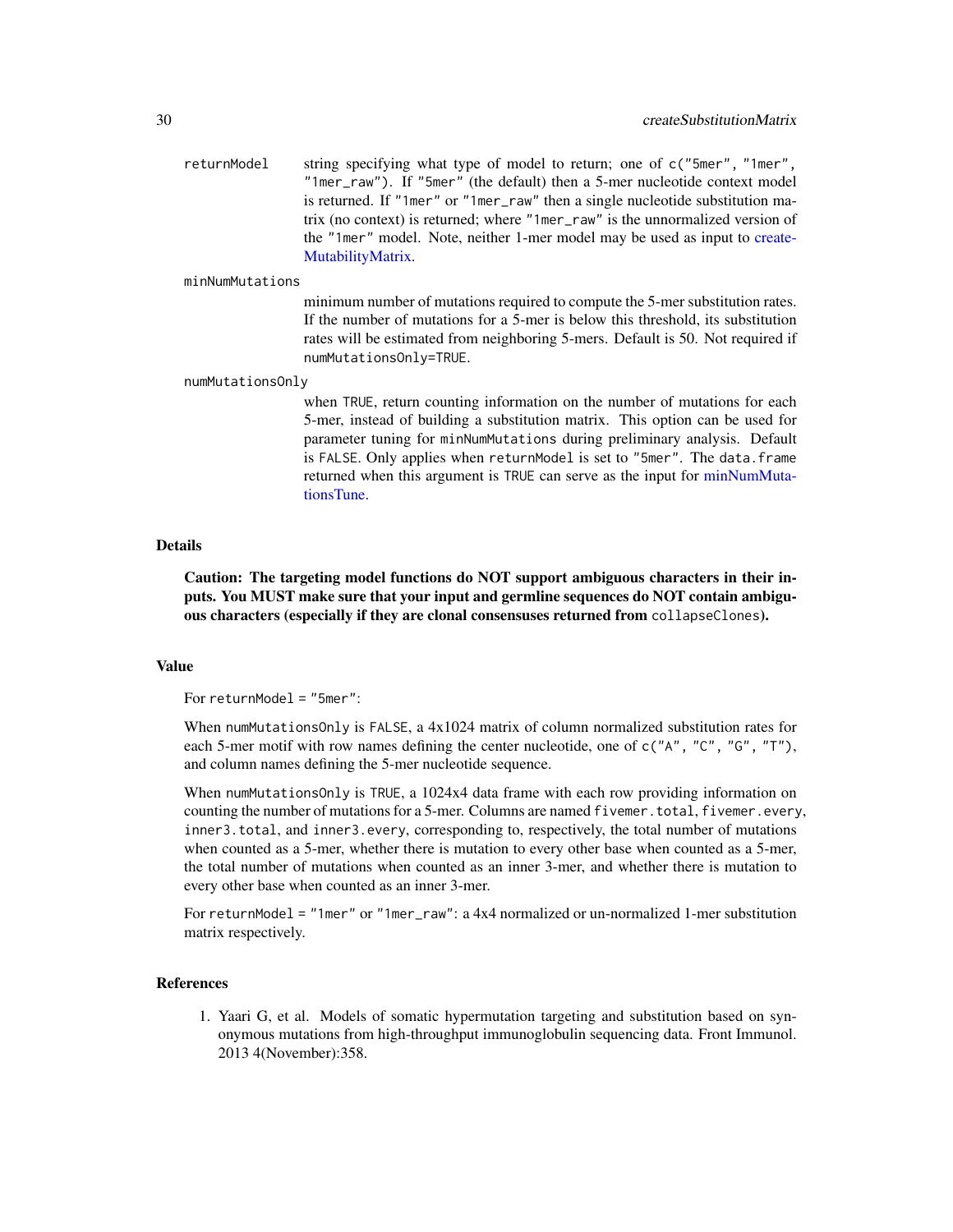## <span id="page-30-0"></span>createTargetingMatrix 31

#### See Also

[extendSubstitutionMatrix,](#page-43-1) [createMutabilityMatrix,](#page-24-1) [createTargetingMatrix,](#page-30-1) [createTargetingModel,](#page-32-1) [minNumMutationsTune.](#page-58-1)

## Examples

```
# Subset example data to one isotype and sample as a demo
data(ExampleDb, package="alakazam")
db <- subset(ExampleDb, c_call == "IGHA" & sample_id == "-1h")
# Count the number of mutations per 5-mer
subCount <- createSubstitutionMatrix(db, sequenceColumn="sequence_alignment",
                                     germlineColumn="germline_alignment_d_mask",
                                     vCallColumn="v_call",
                                     model="s", multipleMutation="independent",
                                     returnModel="5mer", numMutationsOnly=TRUE)
# Create model using only silent mutations
sub <- createSubstitutionMatrix(db, sequenceColumn="sequence_alignment",
                                germlineColumn="germline_alignment_d_mask",
                                vCallColumn="v_call",
                                model="s", multipleMutation="independent",
                                returnModel="5mer", numMutationsOnly=FALSE,
                                minNumMutations=20)
```
<span id="page-30-1"></span>createTargetingMatrix *Calculates a targeting rate matrix*

## Description

createTargetingMatrix calculates the targeting model matrix as the combined probability of mutability and substitution.

## Usage

```
createTargetingMatrix(substitutionModel, mutabilityModel)
```
#### Arguments

```
substitutionModel
```
matrix of 5-mers substitution rates built by [createSubstitutionMatrix](#page-28-1) or [extend-](#page-43-1)[SubstitutionMatrix.](#page-43-1)

mutabilityModel

vector of 5-mers mutability rates built by [createMutabilityMatrix](#page-24-1) or [extend-](#page-42-1)[MutabilityMatrix.](#page-42-1)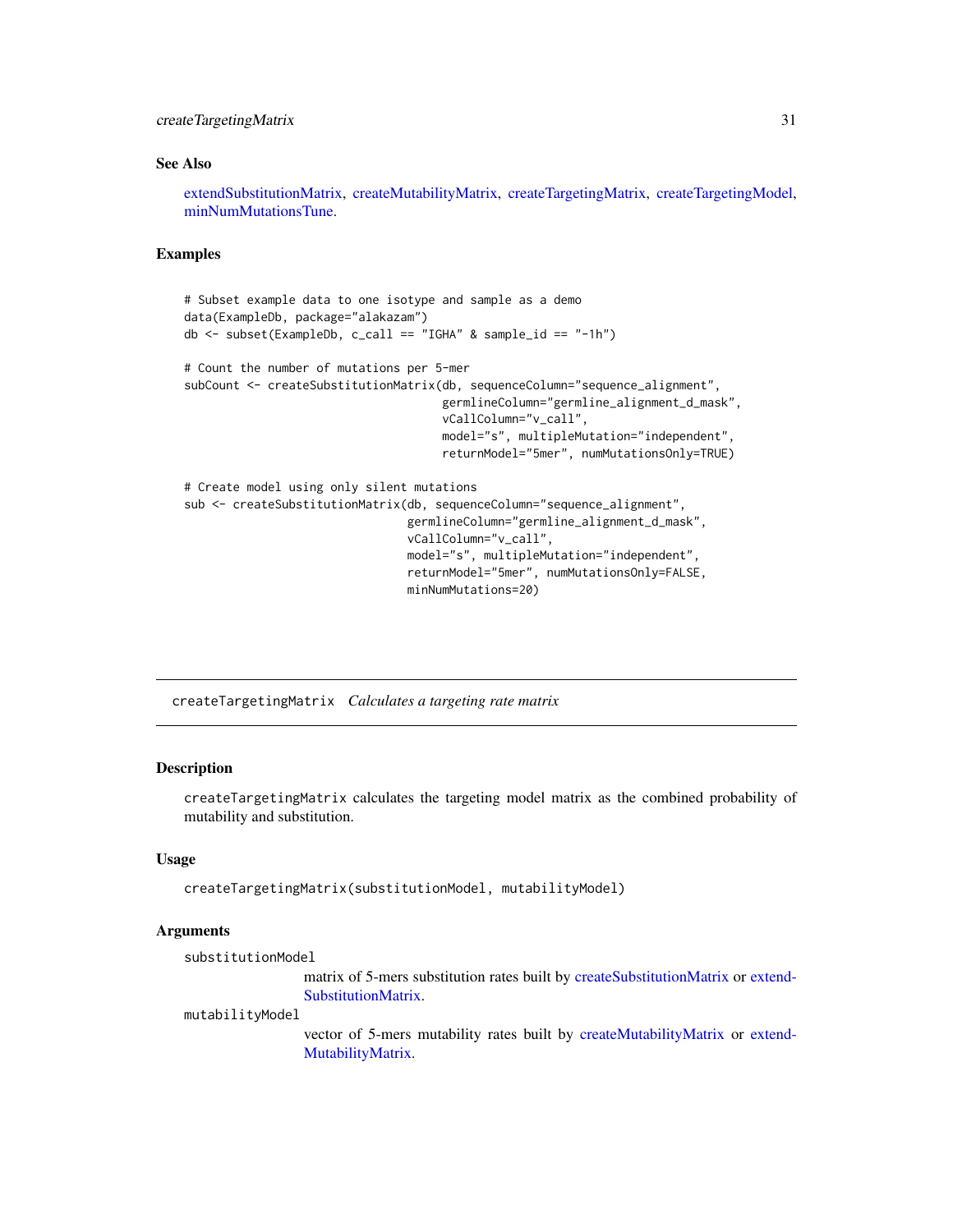## Details

Targeting rates are calculated by multiplying the normalized mutability rate by the normalized substitution rates for each individual 5-mer.

## Value

A TargetingMatrix with the same dimensions as the input substitutionModel containing normalized targeting probabilities for each 5-mer motif with row names defining the center nucleotide and column names defining the 5-mer nucleotide sequence.

If the input mutabilityModel is of class MutabilityModel, then the output TargetingMatrix will carry over the input numMutS and numMutR slots.

## References

1. Yaari G, et al. Models of somatic hypermutation targeting and substitution based on synonymous mutations from high-throughput immunoglobulin sequencing data. Front Immunol. 2013 4(November):358.

## See Also

[createSubstitutionMatrix,](#page-28-1) [extendSubstitutionMatrix,](#page-43-1) [createMutabilityMatrix,](#page-24-1) [extendMutabilityMa](#page-42-1)[trix,](#page-42-1) [TargetingMatrix,](#page-92-1) [createTargetingModel](#page-32-1)

## Examples

```
# Subset example data to one isotype and sample as a demo
data(ExampleDb, package="alakazam")
db <- subset(ExampleDb, c_call == "IGHA" & sample_id == "-1h")
# Create 4x1024 models using only silent mutations
sub_model <- createSubstitutionMatrix(db, model="s", sequenceColumn="sequence_alignment",
                                      germlineColumn="germline_alignment_d_mask",
                                      vCallColumn="v_call")
mut_model <- createMutabilityMatrix(db, sub_model, model="s",
                                    sequenceColumn="sequence_alignment",
                                    germlineColumn="germline_alignment_d_mask",
                                    vCallColumn="v_call")
# Extend substitution and mutability to including Ns (5x3125 model)
sub_model <- extendSubstitutionMatrix(sub_model)
mut_model <- extendMutabilityMatrix(mut_model)
# Create targeting model from substitution and mutability
```
tar\_model <- createTargetingMatrix(sub\_model, mut\_model)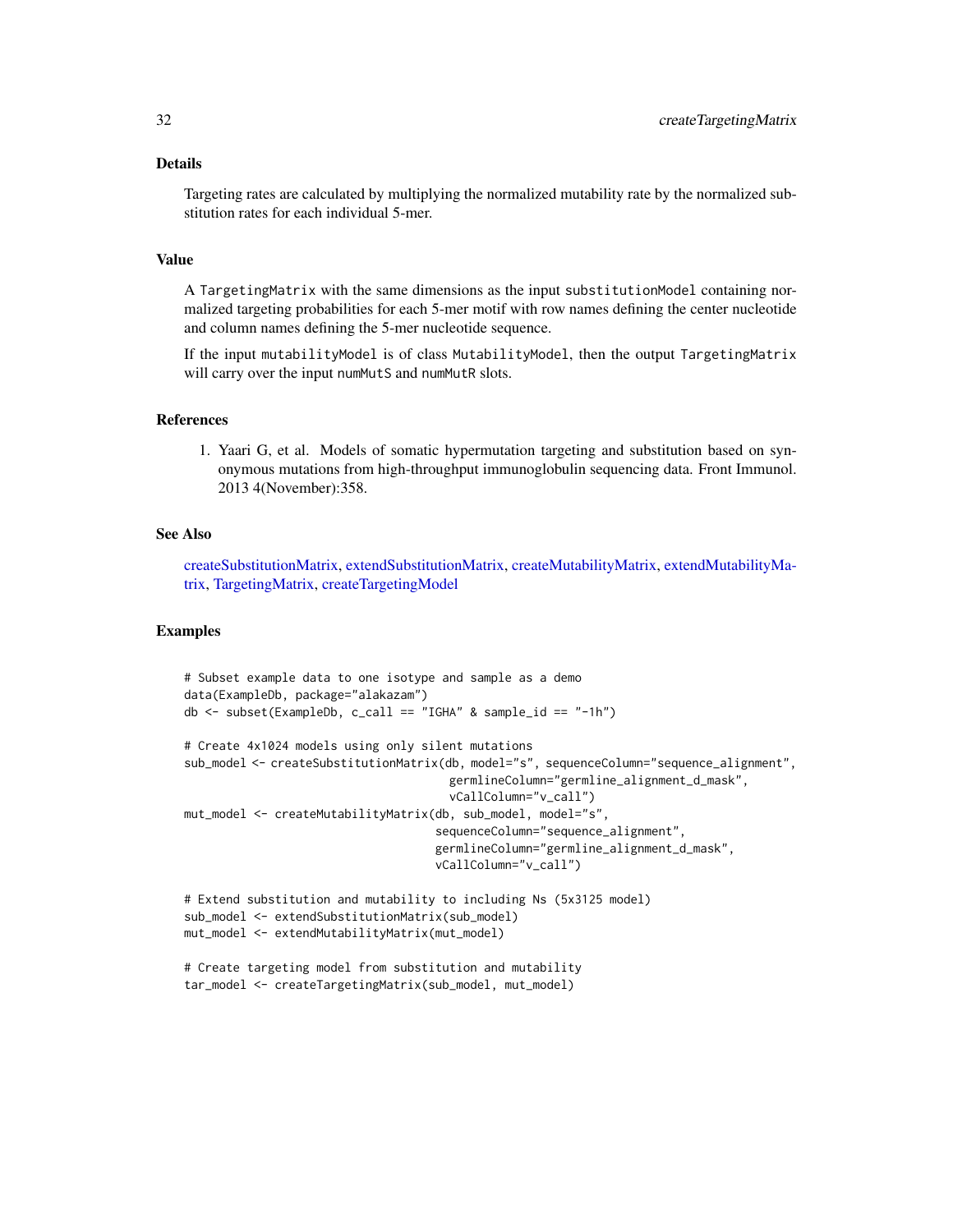## <span id="page-32-1"></span><span id="page-32-0"></span>Description

createTargetingModel creates a 5-mer TargetingModel.

## Usage

```
createTargetingModel(
  db,
 model = c("s", "rs"),sequenceColumn = "sequence_alignment",
  germlineColumn = "germline_alignment_d_mask",
 vCallColumn = "v_call",
 multipleMutation = c("independent", "ignore"),
 minNumMutations = 50,
 minNumSeqMutations = 500,
 modelName = ",
 modelDescription = "",
 modelSpecies = "",
 modelCitation = "",
 modelDate = NULL
)
```
## Arguments

| db               | data.frame containing sequence data.                                                                                                                                                                                                                                                                                               |
|------------------|------------------------------------------------------------------------------------------------------------------------------------------------------------------------------------------------------------------------------------------------------------------------------------------------------------------------------------|
| model            | type of model to create. The default model, "s", builds a model by counting only<br>silent mutations. model="s" should be used for data that includes functional<br>sequences. Setting model="rs" creates a model by counting both replacement<br>and silent mutations and may be used on fully non-functional sequence data sets. |
|                  | sequenceColumn name of the column containing IMGT-gapped sample sequences.                                                                                                                                                                                                                                                         |
|                  | germlineColumn name of the column containing IMGT-gapped germline sequences.                                                                                                                                                                                                                                                       |
| vCallColumn      | name of the column containing the V-segment allele calls.                                                                                                                                                                                                                                                                          |
| multipleMutation |                                                                                                                                                                                                                                                                                                                                    |
|                  | string specifying how to handle multiple mutations occuring within the same<br>5-mer. If "independent" then multiple mutations within the same 5-mer are<br>counted indepedently. If "ignore" then 5-mers with multiple mutations are<br>excluded from the otal mutation tally.                                                    |
| minNumMutations  |                                                                                                                                                                                                                                                                                                                                    |
|                  | minimum number of mutations required to compute the 5-mer substitution rates.<br>If the number of mutations for a 5-mer is below this threshold, its substitution<br>rates will be estimated from neighboring 5-mers. Default is 50.                                                                                               |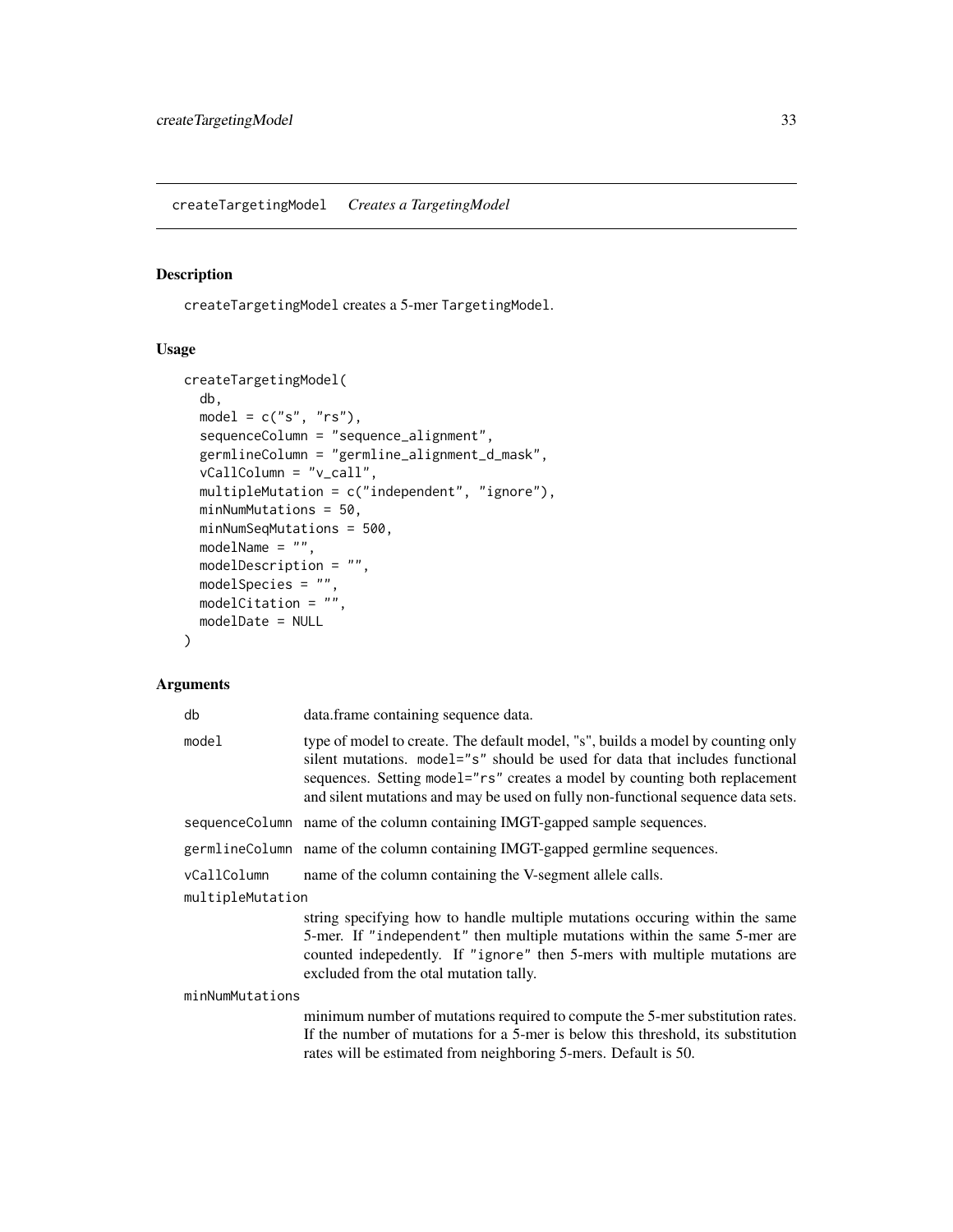| minNumSeqMutations            |                                                                                                                                                                                                                    |
|-------------------------------|--------------------------------------------------------------------------------------------------------------------------------------------------------------------------------------------------------------------|
|                               | minimum number of mutations in sequences containing each 5-mer to compute<br>the mutability rates. If the number is smaller than this threshold, the mutability<br>for the 5-mer will be inferred. Default is 500. |
| modelName<br>modelDescription | name of the model.<br>description of the model and its source data.                                                                                                                                                |
|                               |                                                                                                                                                                                                                    |
| modelSpecies                  | genus and species of the source sequencing data.                                                                                                                                                                   |
| modelCitation                 | publication source.                                                                                                                                                                                                |
| modelDate                     | date the model was built. If NULL the current date will be used.                                                                                                                                                   |

#### Details

Caution: The targeting model functions do NOT support ambiguous characters in their inputs. You MUST make sure that your input and germline sequences do NOT contain ambiguous characters (especially if they are clonal consensuses returned from collapseClones).

#### Value

A [TargetingModel](#page-93-1) object.

## References

1. Yaari G, et al. Models of somatic hypermutation targeting and substitution based on synonymous mutations from high-throughput immunoglobulin sequencing data. Front Immunol. 2013 4(November):358.

#### See Also

See [TargetingModel](#page-93-1) for the return object. See [plotMutability](#page-74-1) plotting a mutability model. See [cre](#page-28-1)[ateSubstitutionMatrix,](#page-28-1) [extendSubstitutionMatrix,](#page-43-1) [createMutabilityMatrix,](#page-24-1) [extendMutabilityMatrix](#page-42-1) and [createTargetingMatrix](#page-30-1) for component steps in building a model.

## Examples

```
# Subset example data to one isotype and sample as a demo
data(ExampleDb, package="alakazam")
db \le - subset(ExampleDb, c_call == "IGHA" & sample_id == "-1h")
# Create model using only silent mutations and ignore multiple mutations
model <- createTargetingModel(db, model="s", sequenceColumn="sequence_alignment",
                              germlineColumn="germline_alignment_d_mask",
                              vCallColumn="v_call", multipleMutation="ignore")
# View top 5 mutability estimates
head(sort(model@mutability, decreasing=TRUE), 5)
# View number of silent mutations used for estimating mutability
model@numMutS
```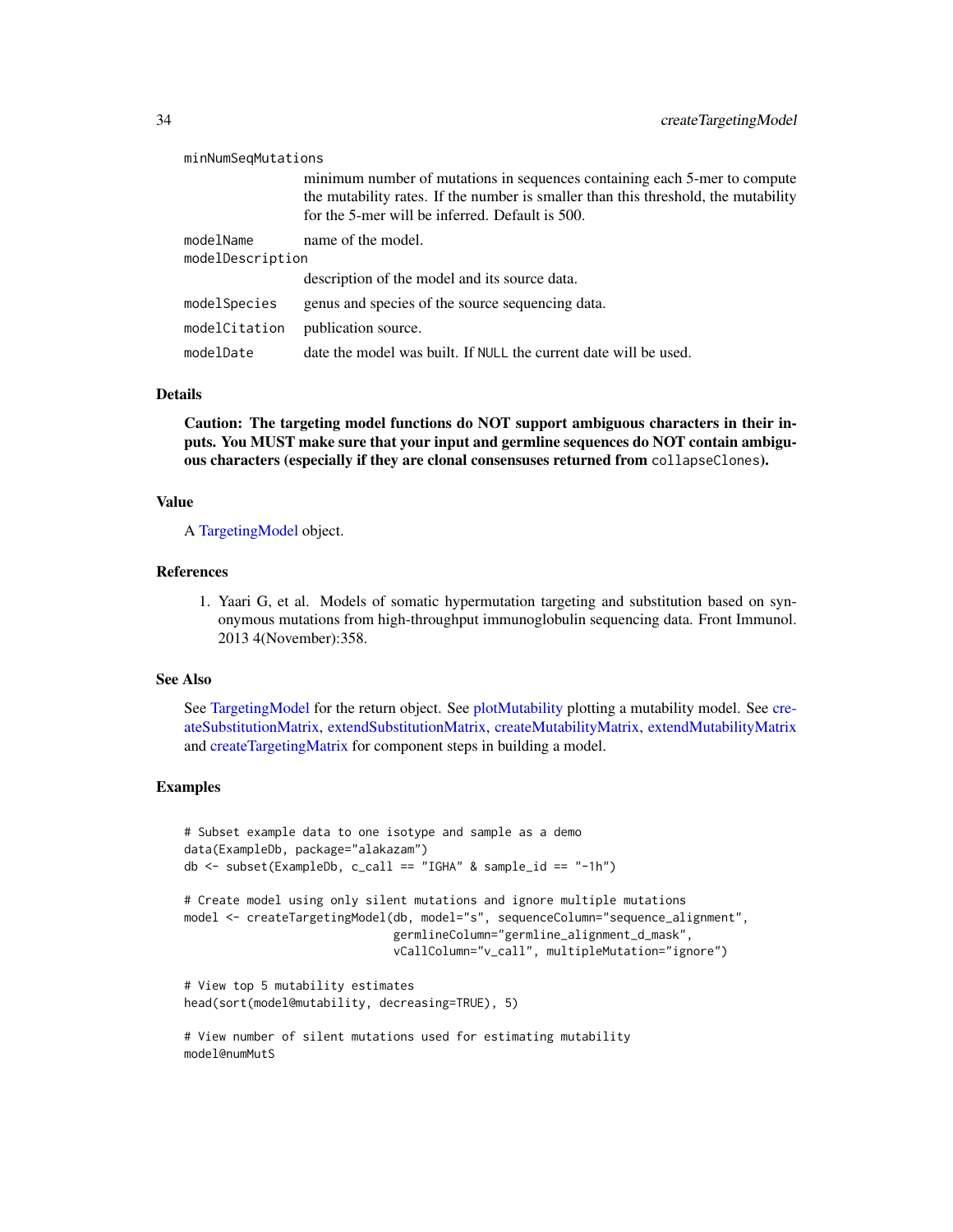<span id="page-34-0"></span>DensityThreshold-class

*Output of the* dens *method of findThreshold*

## Description

DensityThreshold contains output from the dens method [findThreshold.](#page-44-1)

## Usage

## S4 method for signature 'DensityThreshold' print(x)

## S4 method for signature 'DensityThreshold,missing'  $plot(x, y, ...)$ 

## Arguments

| x                       | DensityThreshold object                    |
|-------------------------|--------------------------------------------|
| ۷                       | ignored.                                   |
| $\cdot$ $\cdot$ $\cdot$ | arguments to pass to plotDensityThreshold. |

## **Slots**

x input distance vector with NA or infinite values removed. bandwidth bandwidth value fit during density estimation. xdens x-axis (distance value) vector for smoothed density estimate. ydens y-axis (density) vector for smoothed density estimate. threshold distance threshold that separates two modes of the input distribution.

## See Also

[findThreshold](#page-44-1)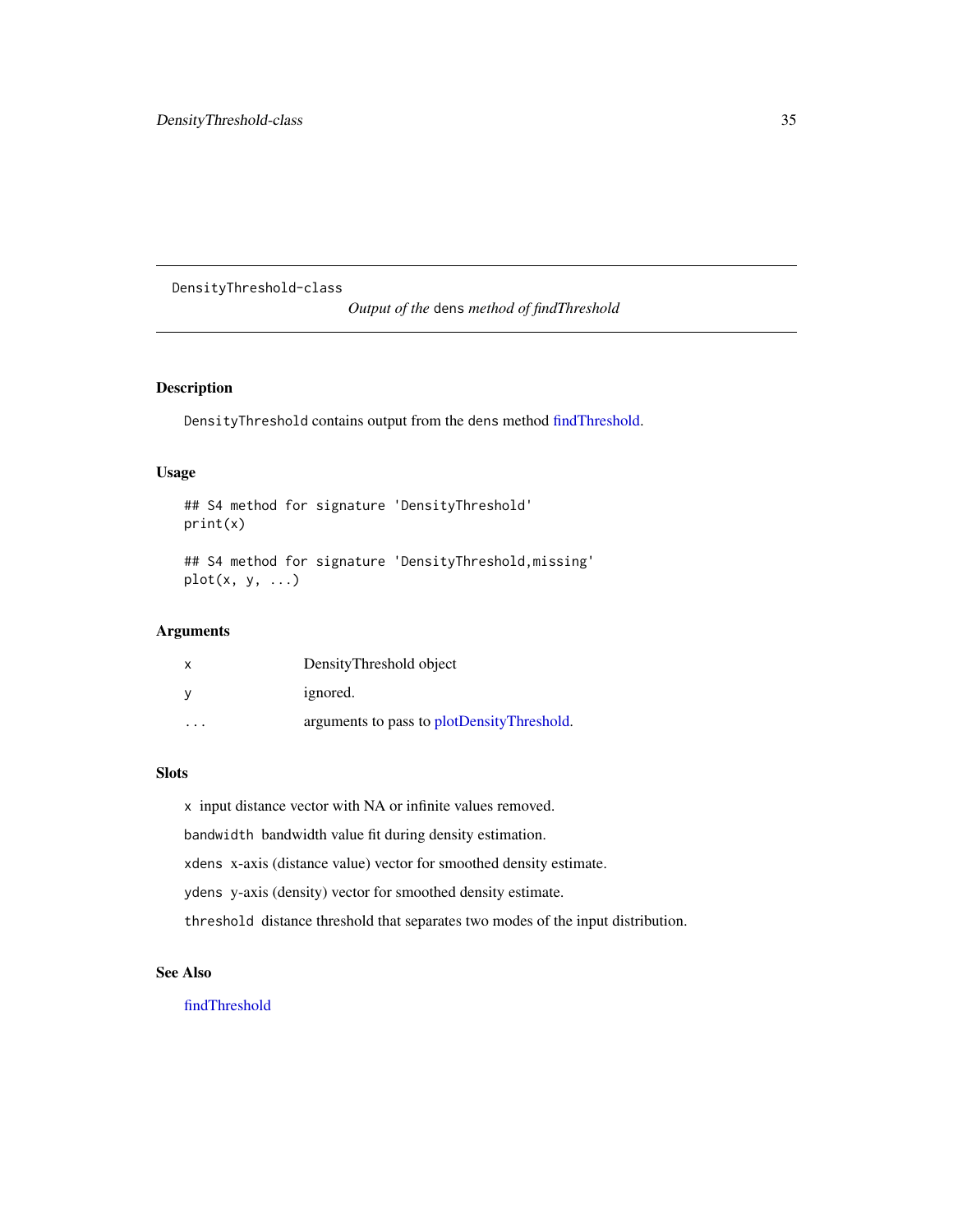<span id="page-35-0"></span>

## Description

Get non-zero distance of every heavy chain (IGH) sequence (as defined by sequenceColumn) to its nearest sequence in a partition of heavy chains sharing the same V gene, J gene, and junction length (V-J-length), or in a partition of single cells with heavy/long chains sharing the same heavy/long chain V-J-length combination, or of single cells with heavy/long and light/short chains sharing the same heavy/long chain V-J-length and light/short chain V-J-length combinations.

#### Usage

```
distToNearest(
  db,
  sequenceColumn = "junction",
  vCallColumn = "v_call",
  jCallColumn = "j_call",
 model = c("ham", "aa", "hh_s1f", "hh_s5f", "mk_rs1nf", "mk_rs5nf", "m1n_compat",
    "hs1f_compat"),
 normalize = c("len", "none"),
  symmetry = c("avg", "min"),
  first = TRUE,VJthenLen = TRUE,
  nproc = 1,fields = NULL,
  cross = NULL,
 mst = FALSE,subsample = NULL,
 progress = FALSE,
  cellIdColumn = NULL,
  locusColumn = "locus",
  onlyHeavy = TRUE,
  keepVJLgroup = TRUE
)
```
#### **Arguments**

| db          | data. frame containing sequence data.                                                                                                                                                                                                                                                                                    |
|-------------|--------------------------------------------------------------------------------------------------------------------------------------------------------------------------------------------------------------------------------------------------------------------------------------------------------------------------|
|             | sequence Column name of the column containing the junction for grouping and for calculating<br>nearest neighbor distances. Note that while both heavy/long and light/short<br>chain junctions may be used for V-J-length grouping, only the heavy/long chain<br>(IGH, TRB, TRD) junction is used to calculate distances. |
| vCallColumn | name of the column containing the V-segment allele calls.                                                                                                                                                                                                                                                                |
| iCallColumn | name of the column containing the J-segment allele calls.                                                                                                                                                                                                                                                                |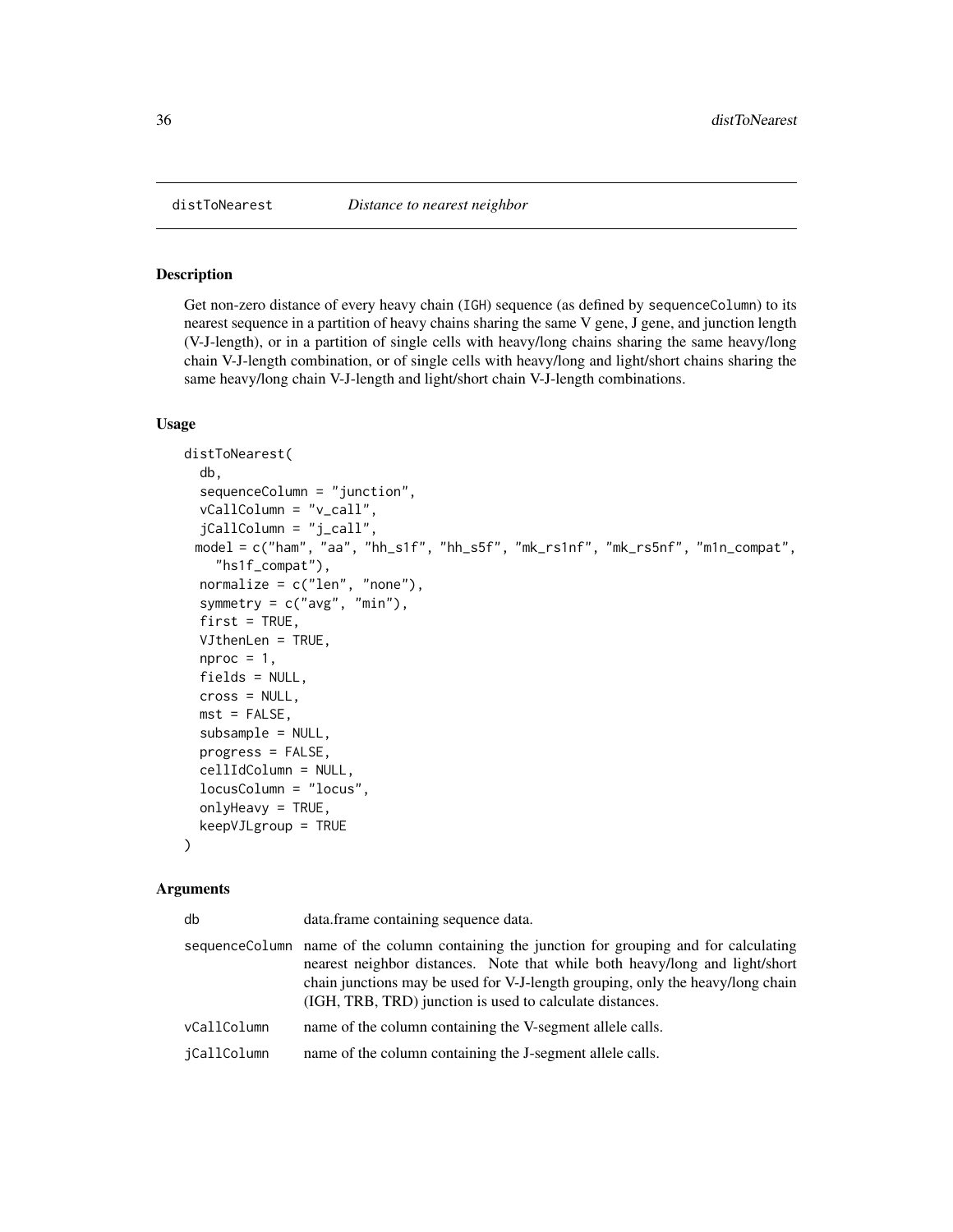| model        | underlying SHM model, which must be one of c("ham", "aa", "hh_s1f",<br>"hh_s5f", "mk_rs1nf", "hs1f_compat", "m1n_compat"). See Details for fur-<br>ther information.                                                                                                                                                                                                                                                                                                                                                                                                   |
|--------------|------------------------------------------------------------------------------------------------------------------------------------------------------------------------------------------------------------------------------------------------------------------------------------------------------------------------------------------------------------------------------------------------------------------------------------------------------------------------------------------------------------------------------------------------------------------------|
| normalize    | method of normalization. The default is "len", which divides the distance by<br>the length of the sequence group. If "none" then no normalization if performed.                                                                                                                                                                                                                                                                                                                                                                                                        |
| symmetry     | if model is hs5f, distance between seq1 and seq2 is either the average (avg) of<br>seq1->seq2 and seq2->seq1 or the minimum (min).                                                                                                                                                                                                                                                                                                                                                                                                                                     |
| first        | if TRUE only the first call of the gene assignments is used. if FALSE the union of<br>ambiguous gene assignments is used to group all sequences with any overlap-<br>ping gene calls.                                                                                                                                                                                                                                                                                                                                                                                  |
| VJthenLen    | logical value specifying whether to perform partitioning as a 2-stage process.<br>If TRUE, partitions are made first based on V and J gene, and then further split<br>based on junction lengths corresponding to sequenceColumn. If FALSE, perform<br>partition as a 1-stage process during which V gene, J gene, and junction length<br>are used to create partitions simultaneously. Defaults to TRUE.                                                                                                                                                               |
| nproc        | number of cores to distribute the function over.                                                                                                                                                                                                                                                                                                                                                                                                                                                                                                                       |
| fields       | additional fields to use for grouping.                                                                                                                                                                                                                                                                                                                                                                                                                                                                                                                                 |
| cross        | character vector of column names to use for grouping to calculate distances<br>across groups. Meaning the columns that define self versus others.                                                                                                                                                                                                                                                                                                                                                                                                                      |
| mst          | if TRUE, return comma-separated branch lengths from minimum spanning tree.                                                                                                                                                                                                                                                                                                                                                                                                                                                                                             |
| subsample    | number of sequences to subsample for speeding up pairwise-distance-matrix<br>calculation. Subsampling is performed without replacement in each V-J-length<br>group of heavy chain sequences. If subsample is larger than the unique num-<br>ber of heavy chain sequences in each VJL group, then the subsampling process<br>is ignored for that group. For each heavy chain sequence in db, the reported<br>dist_nearest is the distance to the closest heavy chain sequence in the sub-<br>sampled set for the V-J-length group. If NULL no subsampling is performed. |
| progress     | if TRUE print a progress bar.                                                                                                                                                                                                                                                                                                                                                                                                                                                                                                                                          |
| cellIdColumn | name of the character column containing cell identifiers or barcodes. If speci-<br>fied, grouping will be performed in single-cell mode with the behavior governed<br>by the locusColumn and onlyHeavy arguments. If set to NULL then the bulk<br>sequencing data is assumed.                                                                                                                                                                                                                                                                                          |
| locusColumn  | name of the column containing locus information. Only applicable to single-<br>cell data. Ignored if cellIdColumn=NULL. Valid loci values are "IGH", "IGI",<br>"IGK", "IGL", "TRA", "TRB", "TRD", and "TRG".                                                                                                                                                                                                                                                                                                                                                           |
| onlyHeavy    | use only the IGH (BCR) or TRB/TRD (TCR) sequences for grouping. Only<br>applicable to single-cell data. Ignored if cellIdColumn=NULL. See groupGenes<br>for further details.                                                                                                                                                                                                                                                                                                                                                                                           |
| keepVJLgroup | logical value specifying whether to keep in the output the the column column<br>indicating grouping based on V-J-length combinations. Only applicable for 1-<br>stage partitioning (i.e. VJthenLen=FALSE). Also see groupGenes.                                                                                                                                                                                                                                                                                                                                        |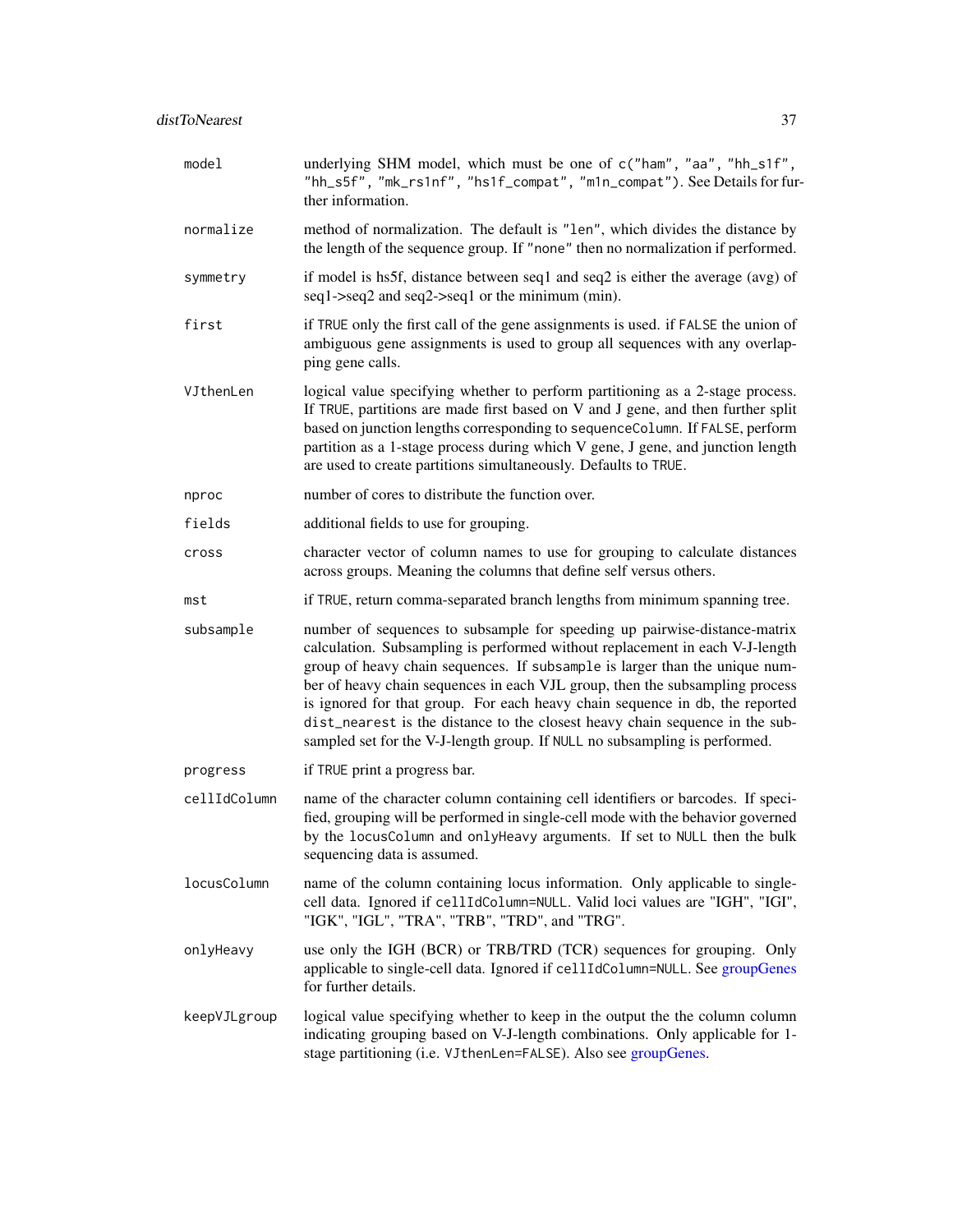#### Details

To invoke single-cell mode the cellIdColumn argument must be specified and locusColumn must be correct. Otherwise, distToNearest will be run with bulk sequencing assumptions, using all input sequences regardless of the values in the locusColumn column.

Under single-cell mode, only heavy/long chain (IGH, TRB, TRD) sequences will be used for calculating nearest neighbor distances. Under non-single-cell mode, all input sequences will be used for calculating nearest neighbor distances, regardless of the values in the locusColumn field (if present).

Values in the locusColumn must be one of c("IGH", "IGI", "IGK", "IGL") for BCR or c("TRA", "TRB", "TRD", "TRG") for TCR sequences. Otherwise, the function returns an error message and stops.

For single-cell mode, the input format is the same as that for [groupGenes.](#page-0-0) Namely, each row represents a sequence/chain. Sequences/chains from the same cell are linked by a cell ID in the cellIdColumn field. In this mode, there is a choice of whether grouping should be done by (a) using IGH (BCR) or TRB/TRD (TCR) sequences only or (b) using IGH plus IGK/IGL (BCR) or TRB/TRD plus TRA/TRG (TCR). This is governed by the onlyHeavy argument.

Note, distToNearest required that each cell (each unique value in cellIdColumn) correspond to only a single IGH (BCR) or TRB/TRD (TCR) sequence.

The distance to nearest neighbor can be used to estimate a threshold for assigning Ig sequences to clonal groups. A histogram of the resulting vector is often bimodal, with the ideal threshold being a value that separates the two modes.

The following distance measures are accepted by the model parameter.

- "ham": Single nucleotide Hamming distance matrix from [getDNAMatrix](#page-0-0) with gaps assigned zero distance.
- "aa": Single amino acid Hamming distance matrix from [getAAMatrix.](#page-0-0)
- "hh\_s1f": Human single nucleotide distance matrix derived from [HH\\_S1F](#page-49-0) with [calcTarget](#page-12-0)[ingDistance.](#page-12-0)
- "hh\_s5f": Human 5-mer nucleotide context distance matix derived from [HH\\_S5F](#page-50-0) with [calcTar](#page-12-0)[getingDistance.](#page-12-0)
- "mk\_rs1nf": Mouse single nucleotide distance matrix derived from [MK\\_RS1NF](#page-61-0) with [calcTar](#page-12-0)[getingDistance.](#page-12-0)
- "mk\_rs5nf": Mouse 5-mer nucleotide context distance matrix derived from [MK\\_RS1NF](#page-61-0) with [calcTargetingDistance.](#page-12-0)
- "hs1f\_compat": Backwards compatible human single nucleotide distance matrix used in SHazaM v0.1.4 and Change-O v0.3.3.
- "m1n\_compat": Backwards compatibley mouse single nucleotide distance matrix used in SHazaM v0.1.4 and Change-O v0.3.3.

Note on NAs: if, for a given combination of V gene, J gene, and junction length, there is only 1 heavy chain sequence (as defined by sequenceColumn), NA is returned instead of a distance (since it has no heavy/long chain neighbor). If for a given combination there are multiple heavy/long chain sequences but only 1 unique one, (in which case every heavy/long cahin sequence in this group is the de facto nearest neighbor to each other, thus giving rise to distances of 0), NAs are returned instead of zero-distances.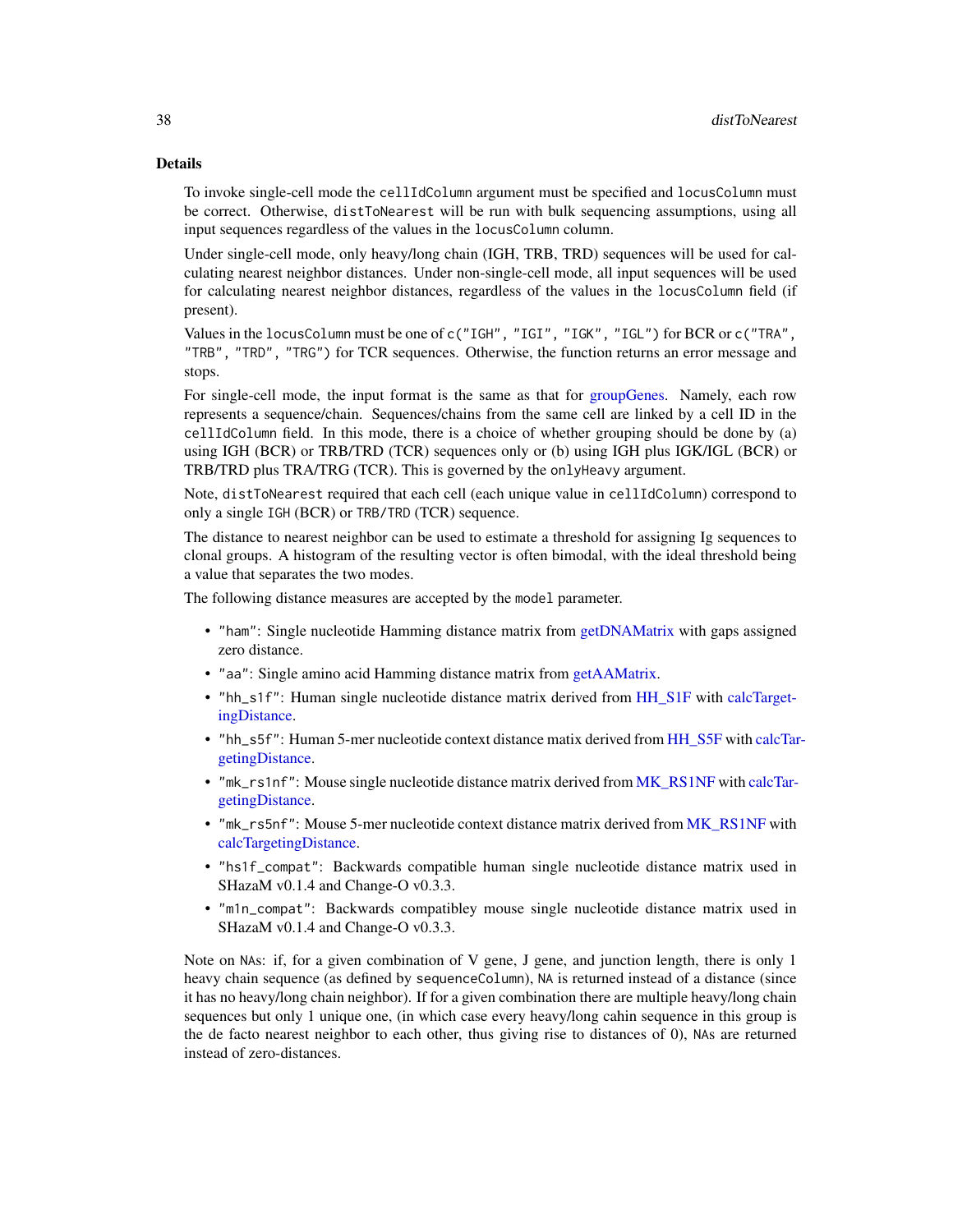#### distToNearest 39

Note on subsample: Subsampling is performed independently in each V-J-length group for heavy/long chain sequences. If subsample is larger than number of heavy/long chain sequences in the group, it is ignored. In other words, subsampling is performed only on groups in which the number of heavy/long chain sequences is equal to or greater than subsample. dist\_nearest has values calculated using all heavy chain sequences in the group for groups with fewer than subsample heavy/long chain sequences, and values calculated using a subset of heavy/long chain sequences for the larger groups. To select a value of subsample, it can be useful to explore the group sizes in db (and the number of heavy/long chain sequences in those groups).

#### Value

Returns a modified db data.frame with nearest neighbor distances between heavy chain sequences in the dist\_nearest column if cross=NULL. If cross was specified, distances will be added as the cross\_dist\_nearest column.

Note that distances between light/short (IGK, IGL, TRA, TRG) chain sequences are not calculated, even if light/short chains were used for V-J-length grouping via onlyHeavy=FALSE. Light/short chain sequences, if any, will have NA in the dist\_nearest output column.

Note that the output vCallColumn and jCallColumn columns will be converted to type character if they were type factor in the input db.

## References

- 1. Smith DS, et al. Di- and trinucleotide target preferences of somatic mutagenesis in normal and autoreactive B cells. J Immunol. 1996 156:2642-52.
- 2. Glanville J, Kuo TC, von Budingen H-C, et al. Naive antibody gene-segment frequencies are heritable and unaltered by chronic lymphocyte ablation. Proc Natl Acad Sci USA. 2011 108(50):20066-71.
- 3. Yaari G, et al. Models of somatic hypermutation targeting and substitution based on synonymous mutations from high-throughput immunoglobulin sequencing data. Front Immunol. 2013 4:358.

#### See Also

See [calcTargetingDistance](#page-12-0) for generating nucleotide distance matrices from a [TargetingModel](#page-93-0) object. See [HH\\_S5F,](#page-50-0) [HH\\_S1F,](#page-49-0) [MK\\_RS1NF,](#page-61-0) [getDNAMatrix,](#page-0-0) and [getAAMatrix](#page-0-0) for individual model details.

```
# Subset example data to one sample as a demo
data(ExampleDb, package="alakazam")
db <- subset(ExampleDb, sample_id == "-1h")
# Use genotyped V assignments, Hamming distance, and normalize by junction length
# First partition based on V and J assignments, then by junction length
# Take into consideration ambiguous V and J annotations
dist <- distToNearest(db, sequenceColumn="junction",
                     vCallColumn="v_call_genotyped", jCallColumn="j_call",
                     model="ham", first=FALSE, VJthenLen=TRUE, normalize="len")
```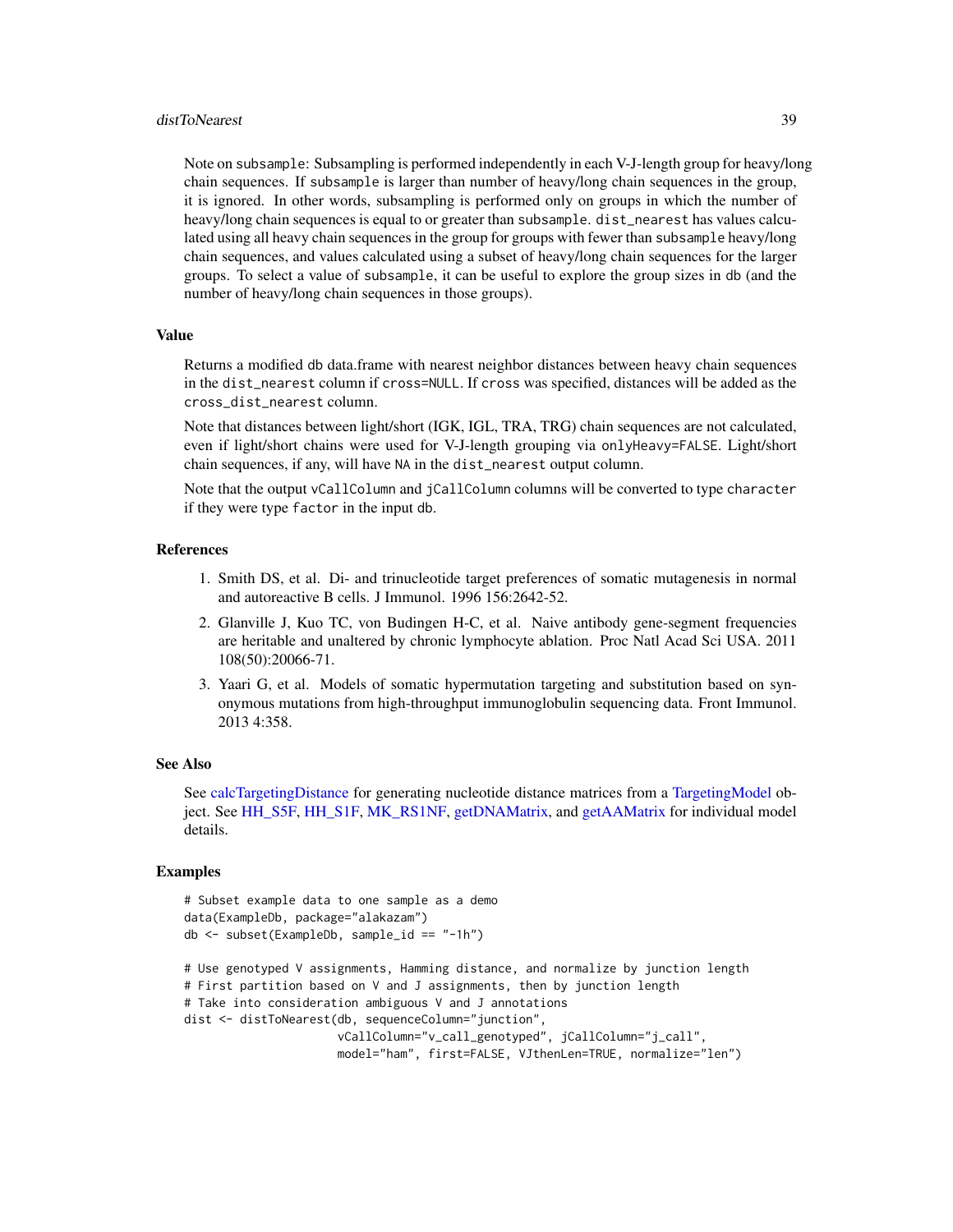```
# Plot histogram of non-NA distances
p1 <- ggplot(data=subset(dist, !is.na(dist_nearest))) +
     theme_bw() +
     ggtitle("Distance to nearest: Hamming") +
     xlab("distance") +
     geom_histogram(aes(x=dist_nearest), binwidth=0.025,
                     fill="steelblue", color="white")
plot(p1)
```
editBaseline *Edit the Baseline object*

# Description

editBaseline edits a field in a Baseline object.

# Usage

editBaseline(baseline, field, value)

## Arguments

| baseline | Baseline object to be edited.                          |
|----------|--------------------------------------------------------|
| field    | name of the field in the Baseline object to be edited. |
| value    | value to set the field.                                |

### Value

A Baseline object with the field of choice updated.

#### See Also

See [Baseline](#page-3-0) for the input and return object.

```
# Subset example data
data(ExampleDb, package="alakazam")
db \leftarrow subset(ExampleDb, c_call == "IGHG" & sample_id == "+7d")# Make Baseline object
baseline <- calcBaseline(db,
                          sequenceColumn="sequence_alignment",
                         germlineColumn="germline_alignment_d_mask",
                         testStatistic="focused",
                         regionDefinition=IMGT_V,
```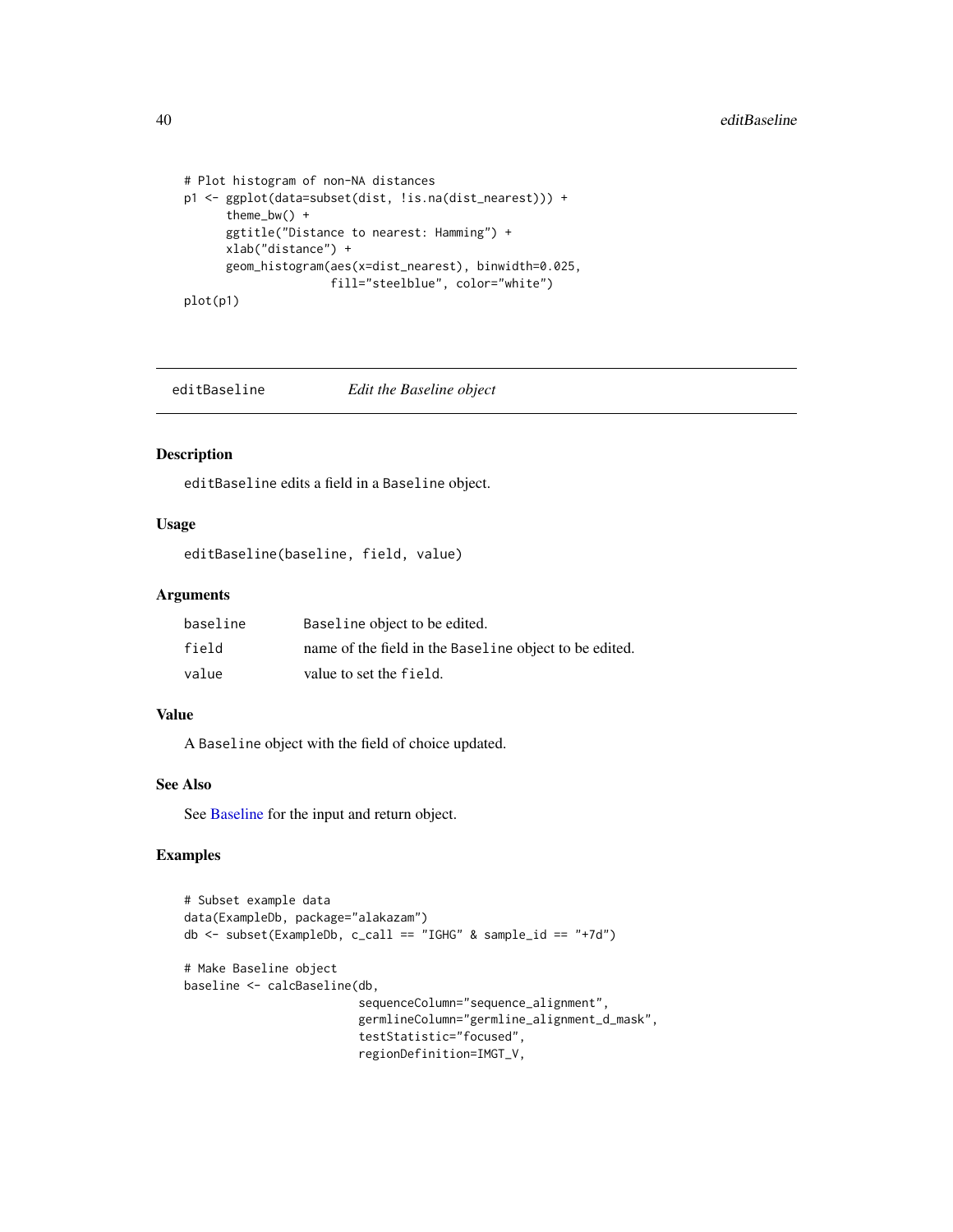expectedMutations 41

```
targetingModel=HH_S5F,
nproc=1)
```

```
# Edit the field "description"
baseline <- editBaseline(baseline, field="description",
                        value="+7d IGHG")
```
<span id="page-40-0"></span>expectedMutations *Calculate expected mutation frequencies*

# Description

expectedMutations calculates the expected mutation frequencies for each sequence in the input data.frame.

# Usage

```
expectedMutations(
 db,
 sequenceColumn = "sequence_alignment",
 germlineColumn = "germline_alignment",
 targetingModel = HH_S5F,
 regionDefinition = NULL,
 mutationDefinition = NULL,
 nproc = 1,cloneColumn = "clone_id",
  juncLengthColumn = "junction_length"
)
```
## Arguments

| db                 | data. frame containing sequence data.                                                                                                                                                         |  |
|--------------------|-----------------------------------------------------------------------------------------------------------------------------------------------------------------------------------------------|--|
|                    | sequenceColumn character name of the column containing input sequences.                                                                                                                       |  |
|                    | germlineColumn character name of the column containing the germline or reference sequence.                                                                                                    |  |
|                    | targetingModel TargetingModel object. Default is HH_S5F.                                                                                                                                      |  |
| regionDefinition   |                                                                                                                                                                                               |  |
|                    | RegionDefinition object defining the regions and boundaries of the Ig sequences.                                                                                                              |  |
|                    | To use regions definitions, sequences in sequenceColum and germlineColumn<br>must be aligned, following the IMGT schema.                                                                      |  |
| mutationDefinition |                                                                                                                                                                                               |  |
|                    | MutationDefinition object defining replacement and silent mutation criteria. If<br>NULL then replacement and silent are determined by exact amino acid identity.                              |  |
| nproc              | numeric number of cores to distribute the operation over. If the cluster has<br>already been set the call function with $nproc = 0$ to not reset or reinitialize.<br>Default is nproc $= 1$ . |  |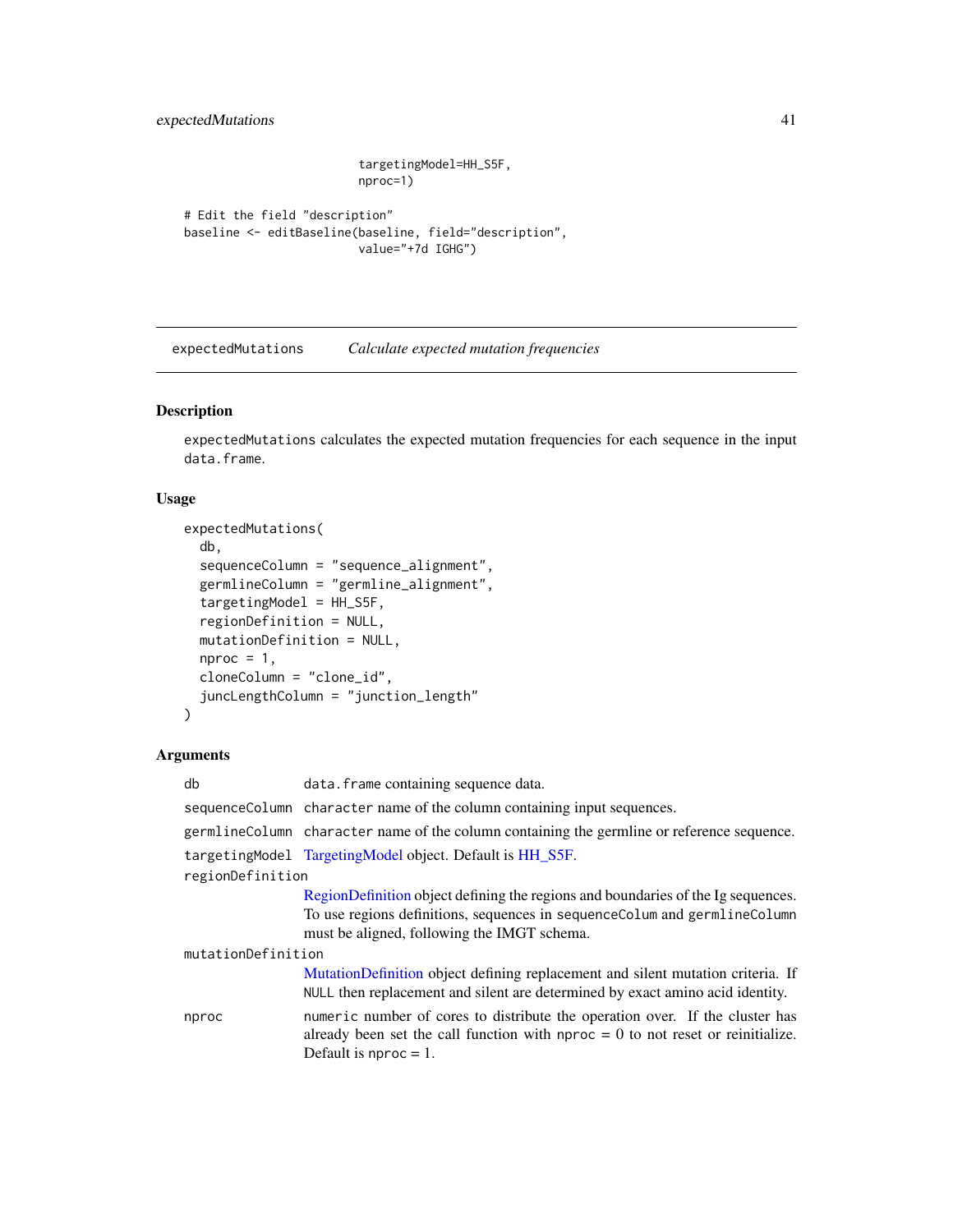cloneColumn clone id column name in db juncLengthColumn junction length column name in db

# Details

Only the part of the sequences defined in regionDefinition are analyzed. For example, when using the [IMGT\\_V](#page-52-0) definition, mutations in positions beyond 312 will be ignored.

#### Value

A modified db data.frame with expected mutation frequencies for each region defined in regionDefinition.

The columns names are dynamically created based on the regions in regionDefinition. For example, when using the [IMGT\\_V](#page-52-0) definition, which defines positions for CDR and FWR, the following columns are added:

- mu\_expected\_cdr\_r: number of replacement mutations in CDR1 and CDR2 of the V-segment.
- mu\_expected\_cdr\_s: number of silent mutations in CDR1 and CDR2 of the V-segment.
- mu\_expected\_fwr\_r: number of replacement mutations in FWR1, FWR2 and FWR3 of the V-segment.
- mu\_expected\_fwr\_s: number of silent mutations in FWR1, FWR2 and FWR3 of the Vsegment.

### See Also

[calcExpectedMutations](#page-7-0) is called by this function to calculate the expected mutation frequencies. See [observedMutations](#page-64-0) for getting observed mutation counts. See [IMGT\\_SCHEMES](#page-52-1) for a set of predefined [RegionDefinition](#page-78-0) objects.

```
# Subset example data
data(ExampleDb, package="alakazam")
db <- subset(ExampleDb, c_call %in% c("IGHA", "IGHG") & sample_id == "+7d")
# Calculate expected mutations over V region
db_exp <- expectedMutations(db,
                            sequenceColumn="sequence_alignment",
                            germlineColumn="germline_alignment_d_mask",
                            regionDefinition=IMGT_V,
                            nproc=1)
# Calculate hydropathy expected mutations over V region
db_exp <- expectedMutations(db,
                           sequenceColumn="sequence_alignment",
                           germlineColumn="germline_alignment_d_mask",
                           regionDefinition=IMGT_V,
                           mutationDefinition=HYDROPATHY_MUTATIONS,
                           nproc=1)
```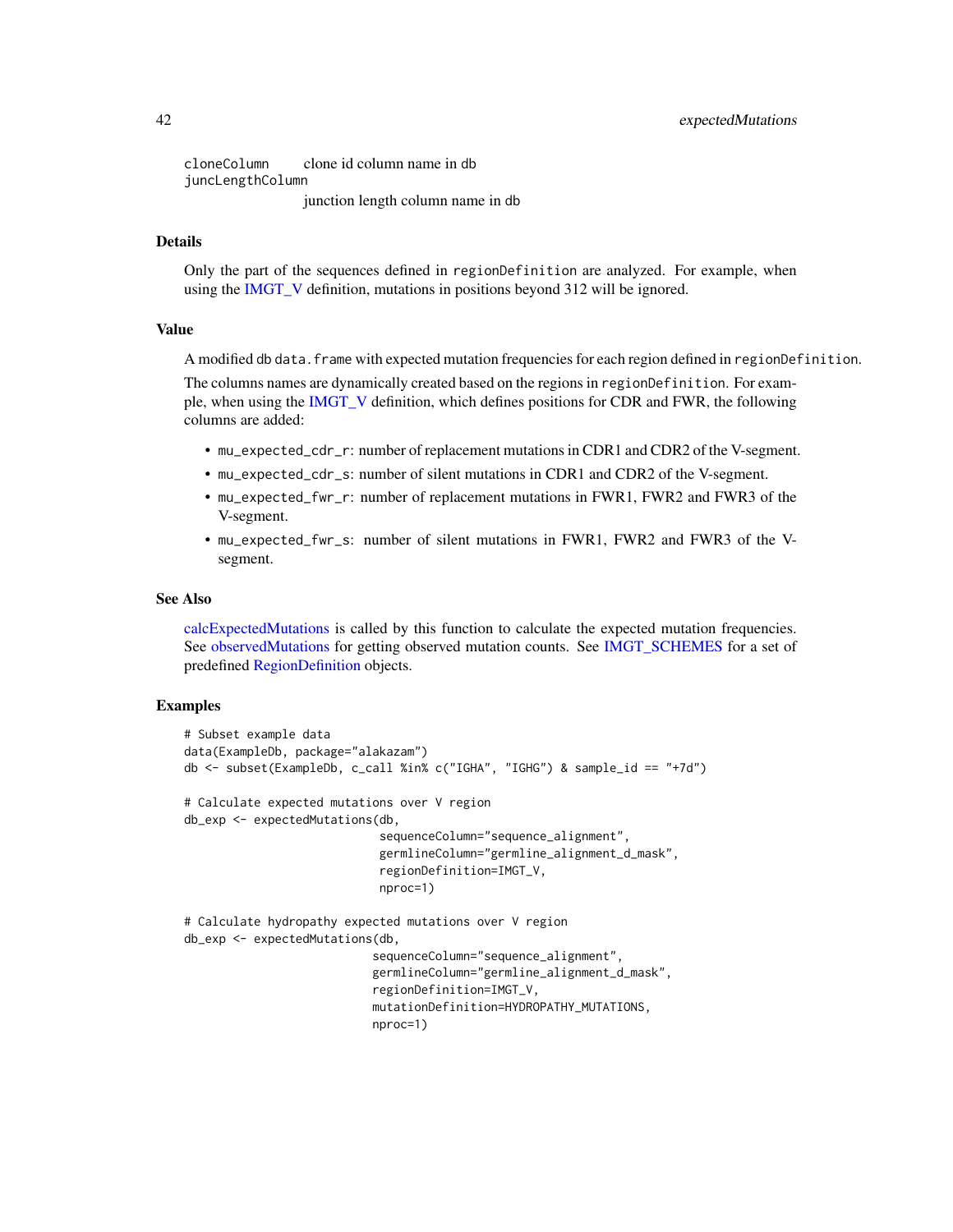<span id="page-42-0"></span>extendMutabilityMatrix

*Extends a mutability model to include Ns.*

#### **Description**

extendMutabilityMatrix extends a 5-mer nucleotide mutability model with 5-mers that include Ns by averaging over all corresponding 5-mers without Ns.

## Usage

```
extendMutabilityMatrix(mutabilityModel)
```
# Arguments

mutabilityModel

vector of 5-mer mutability rates built by [createMutabilityMatrix.](#page-24-0)

# Value

A MutabilityModel containing a 3125 vector of normalized mutability rates for each 5-mer motif with names defining the 5-mer nucleotide sequence. Note that "normalized" means that the mutability rates for the 1024 5-mers that contain no "N" at any position sums up to 1 (as opposed to the entire vector summing up to 1).

If the input mutabilityModel is of class MutabilityModel, then the output MutabilityModel will carry over the input numMutS and numMutR slots.

#### See Also

[createMutabilityMatrix,](#page-24-0) [extendSubstitutionMatrix,](#page-43-0) [MutabilityModel](#page-62-0)

```
# Subset example data to one isotype and sample as a demo
data(ExampleDb, package="alakazam")
db <- subset(ExampleDb, c_call == "IGHA" & sample_id == "-1h")
# Create model using only silent mutations and ignore multiple mutations
sub_model <- createSubstitutionMatrix(db, model="s", sequenceColumn="sequence_alignment",
                                      germlineColumn="germline_alignment_d_mask",
                                      vCallColumn="v_call")
mut_model <- createMutabilityMatrix(db, sub_model, model="s",
                                    sequenceColumn="sequence_alignment",
                                    germlineColumn="germline_alignment_d_mask",
                                    vCallColumn="v_call")
ext_model <- extendMutabilityMatrix(mut_model)
```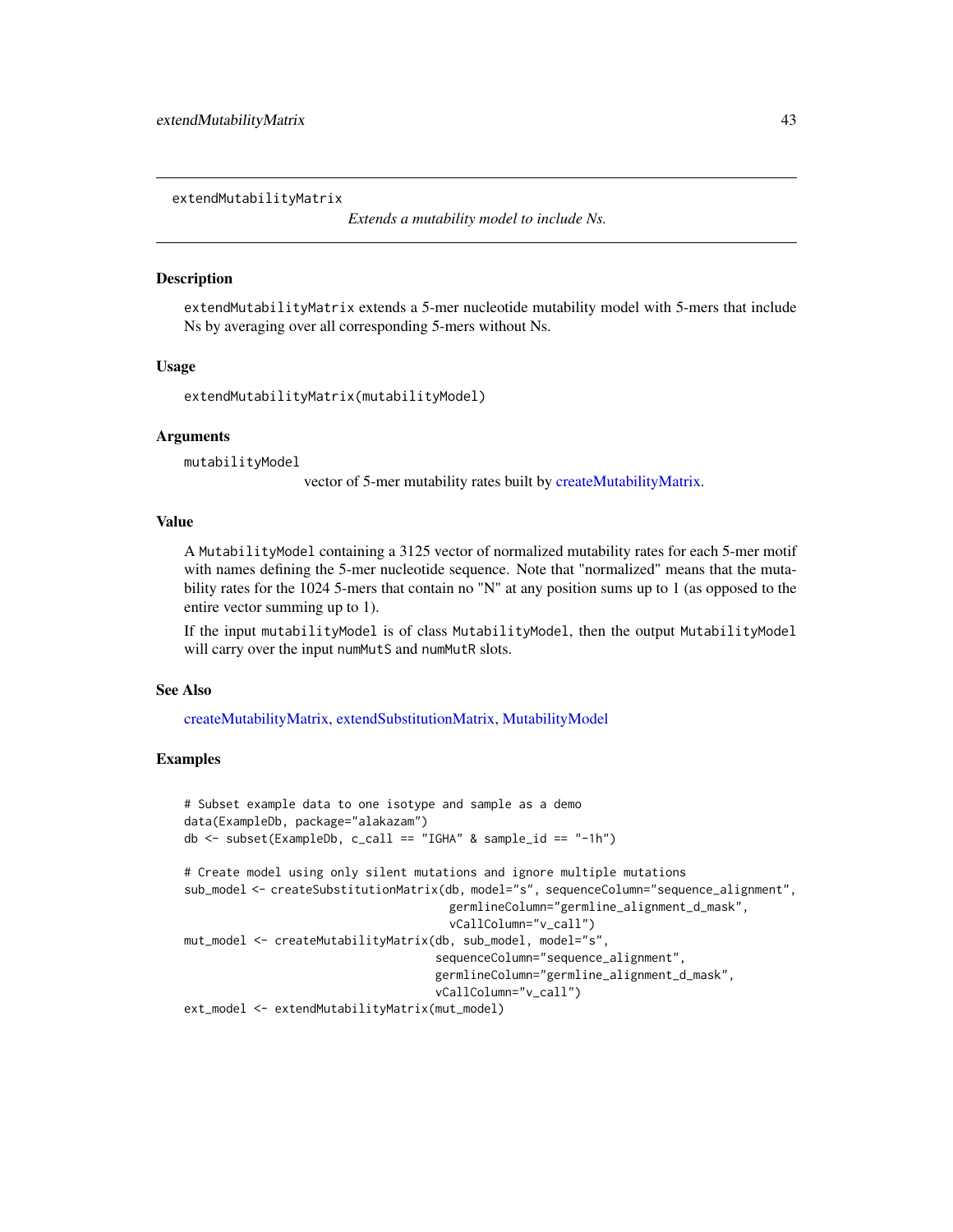#### <span id="page-43-0"></span>extendSubstitutionMatrix

*Extends a substitution model to include Ns.*

# Description

extendSubstitutionMatrix extends a 5-mer nucleotide substitution model with 5-mers that include Ns by averaging over all corresponding 5-mers without Ns.

#### Usage

extendSubstitutionMatrix(substitutionModel)

#### Arguments

substitutionModel

matrix of 5-mers substitution counts built by [createSubstitutionMatrix.](#page-28-0)

## Value

A 5x3125 matrix of normalized substitution rate for each 5-mer motif with rows names defining the center nucleotide, one of c("A", "C", "G", "T", "N"), and column names defining the 5-mer nucleotide sequence.

# See Also

[createSubstitutionMatrix,](#page-28-0) [extendMutabilityMatrix](#page-42-0)

```
# Subset example data to one isotype and sample as a demo
data(ExampleDb, package="alakazam")
db \leq -\text{subset}(\text{ExampleDb}, \text{c}_\text{call} == \text{"IGHA"} \& \text{sample_id} == \text{"-1h"})# Create model using only silent mutations
sub_model <- createSubstitutionMatrix(db, sequenceColumn="sequence_alignment",
                                           germlineColumn="germline_alignment_d_mask",
                                           vCallColumn="v_call",model="s")
ext_model <- extendSubstitutionMatrix(sub_model)
```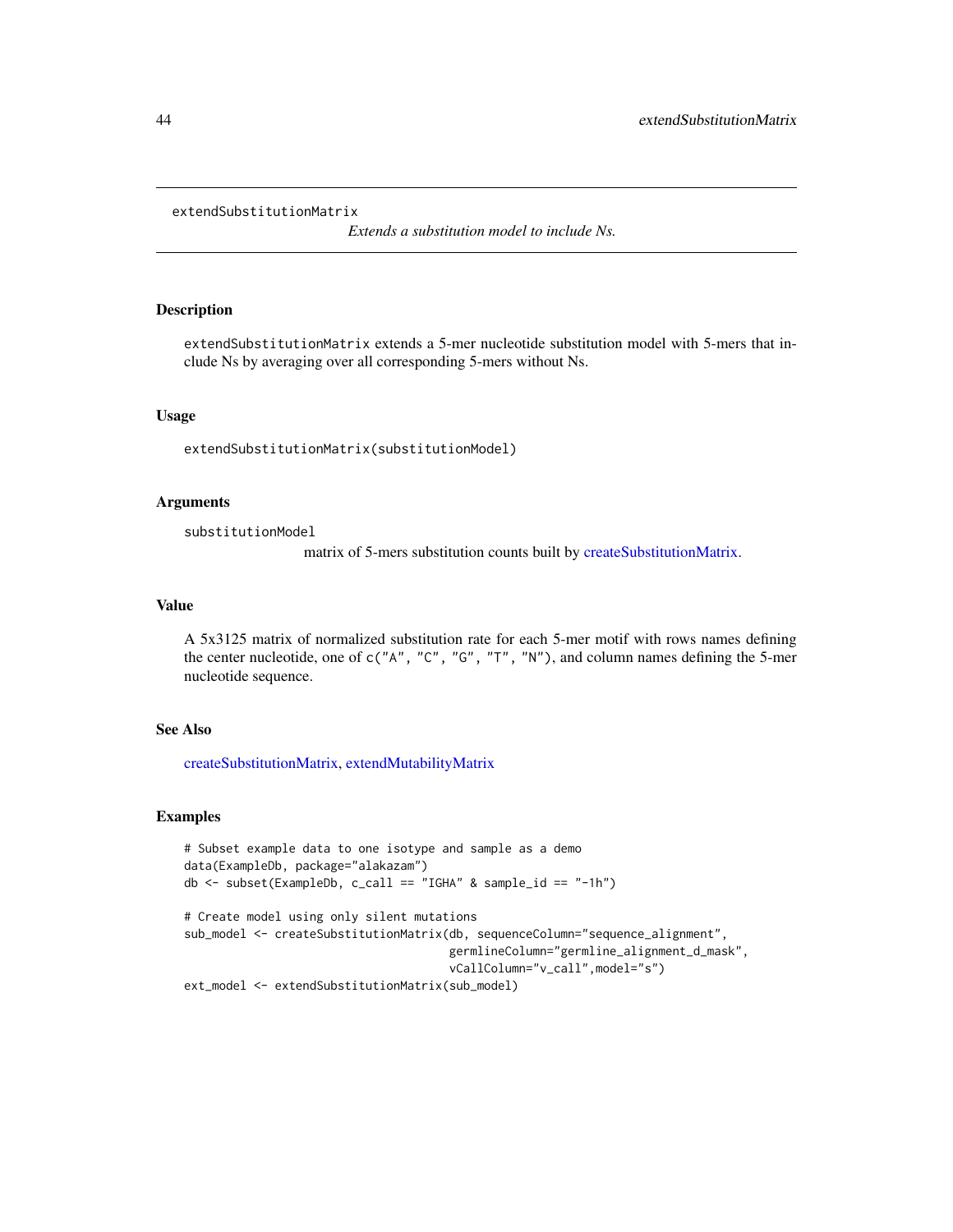#### <span id="page-44-0"></span>Description

findThreshold automtically determines an optimal threshold for clonal assignment of Ig sequences using a vector of nearest neighbor distances. It provides two alternative methods using either a Gamma/Gaussian Mixture Model fit (method="gmm") or kernel density fit (method="density").

#### Usage

```
findThreshold(
 distances,
 method = c("density", "gmm"),
 edge = 0.9,
 cross = NULL,
  subsample = NULL,
 model = c("gamma-gamma", "gamma-norm", "norm-gamma", "norm-norm"),
 cutoff = c("optimal", "intersect", "user"),
  sen = NULL,
  spc = NULL,progress = FALSE
)
```
## Arguments

| distances | numeric vector containing nearest neighbor distances.                                                                                                                                                                                                 |
|-----------|-------------------------------------------------------------------------------------------------------------------------------------------------------------------------------------------------------------------------------------------------------|
| method    | string defining the method to use for determining the optimal threshold. One of<br>"gmm" or "density". See Details for methodological descriptions.                                                                                                   |
| edge      | upper range as a fraction of the data density to rule initialization of Gaussian fit<br>parameters. Default value is 90 Applies only when method="density"                                                                                            |
| cross     | supplementary nearest neighbor distance vector output from distronearest for<br>initialization of the Gaussian fit parameters. Applies only when method="gmm".                                                                                        |
| subsample | maximum number of distances to subsample to before threshold detection.                                                                                                                                                                               |
| model     | allows the user to choose among four possible combinations of fitting curves:<br>"norm-norm", "norm-gamma", "gamma-norm", and "gamma-gamma". Applies<br>only when method="gmm".                                                                       |
| cutoff    | method to use for threshold selection: the optimal threshold "opt", the intersec-<br>tion point of the two fitted curves "intersect", or a value defined by user for<br>one of the sensitivity or specificity "user". Applies only when method="gmm". |
| sen       | sensitivity required. Applies only when method="gmm" and cutoff="user".                                                                                                                                                                               |
| spc       | specificity required. Applies only when method="gmm" and cutoff="user".                                                                                                                                                                               |
| progress  | if TRUE print a progress bar.                                                                                                                                                                                                                         |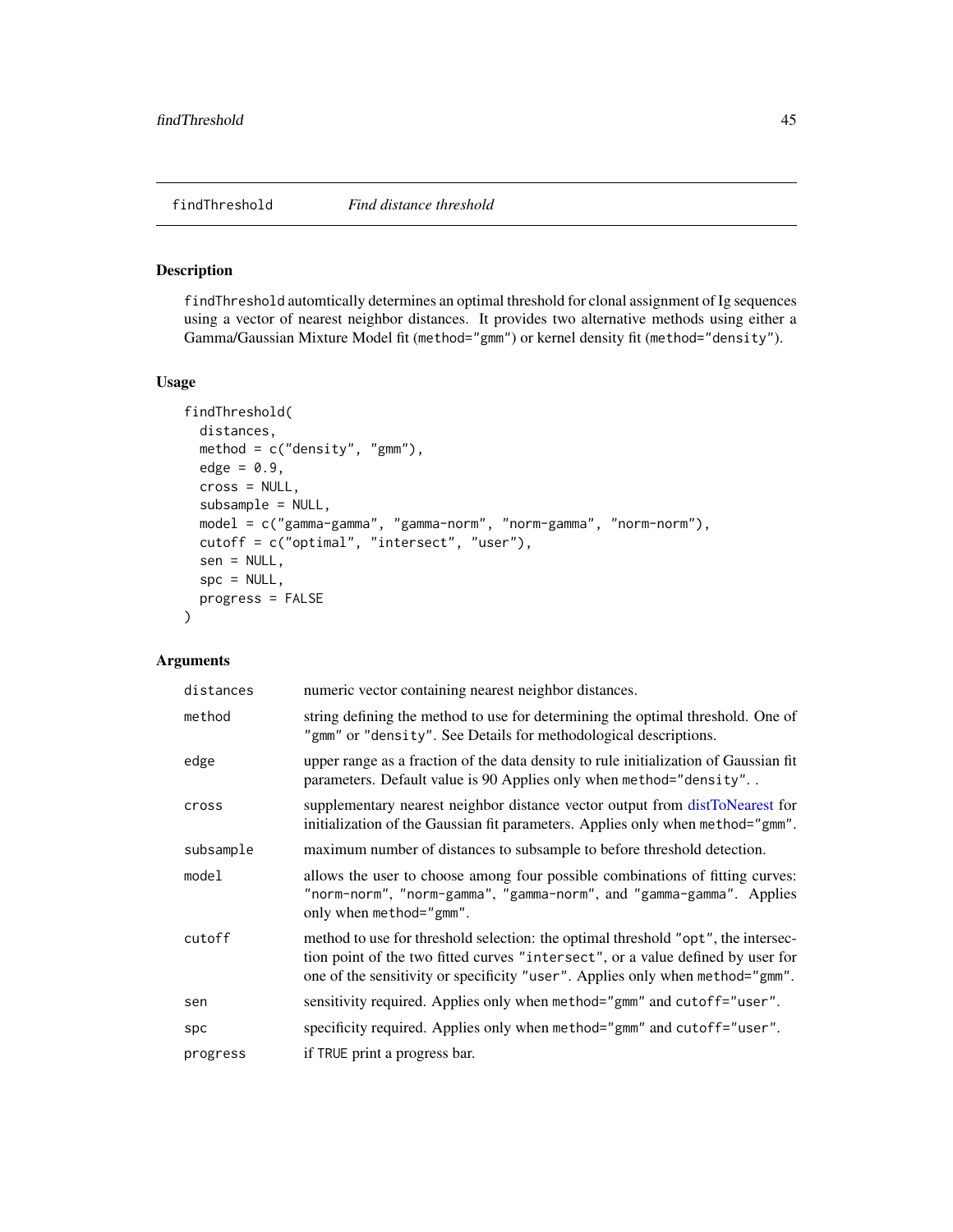## Details

- "gmm": Performs a maximum-likelihood fitting procedure, for learning the parameters of two mixture univariate, either Gamma or Gaussian, distributions which fit the bimodal distribution entries. Retrieving the fit parameters, it then calculates the optimum threshold method="optimal", where the average of the sensitivity plus specificity reaches its maximum. In addition, the findThreshold function is also able to calculate the intersection point (method="intersect") of the two fitted curves and allows the user to invoke its value as the cut-off point, instead of optimal point.
- "density": Fits a binned approximation to the ordinary kernel density estimate to the nearest neighbor distances after determining the optimal bandwidth for the density estimate via leastsquares cross-validation of the 4th derivative of the kernel density estimator. The optimal threshold is set as the minimum value in the valley in the density estimate between the two modes of the distribution.

## Value

- "gmm" method: Returns a [GmmThreshold](#page-46-0) object including the threshold and the function fit parameters, i.e. mixing weight, mean, and standard deviation of a Normal distribution, or mixing weight, shape and scale of a Gamma distribution.
- "density" method: Returns a [DensityThreshold](#page-34-0) object including the optimum threshold and the density fit parameters.

# **Note**

Visually inspecting the resulting distribution fits is strongly recommended when using either fitting method. Empirical observations imply that the bimodality of the distance-to-nearest distribution is detectable for a minimum of 1,000 distances. Larger numbers of distances will improve the fitting procedure, although this can come at the expense of higher computational demands.

#### See Also

See [distToNearest](#page-35-0) for generating the nearest neighbor distance vectors. See [plotGmmThreshold](#page-73-0) and [plotDensityThreshold](#page-71-0) for plotting output.

```
# Subset example data to one sample as a demo
data(ExampleDb, package="alakazam")
db <- subset(ExampleDb, sample_id == "-1h")
# Use nucleotide Hamming distance and normalize by junction length
db <- distToNearest(db, sequenceColumn="junction", vCallColumn="v_call",
                    jCallColumn="j_call", model="ham", normalize="len", nproc=1)
# Find threshold using the "gmm" method with optimal threshold
output <- findThreshold(db$dist_nearest, method="gmm", model="gamma-gamma", cutoff="opt")
plot(output, binwidth=0.02, title=paste0(output@model, " loglk=", output@loglk))
print(output)
```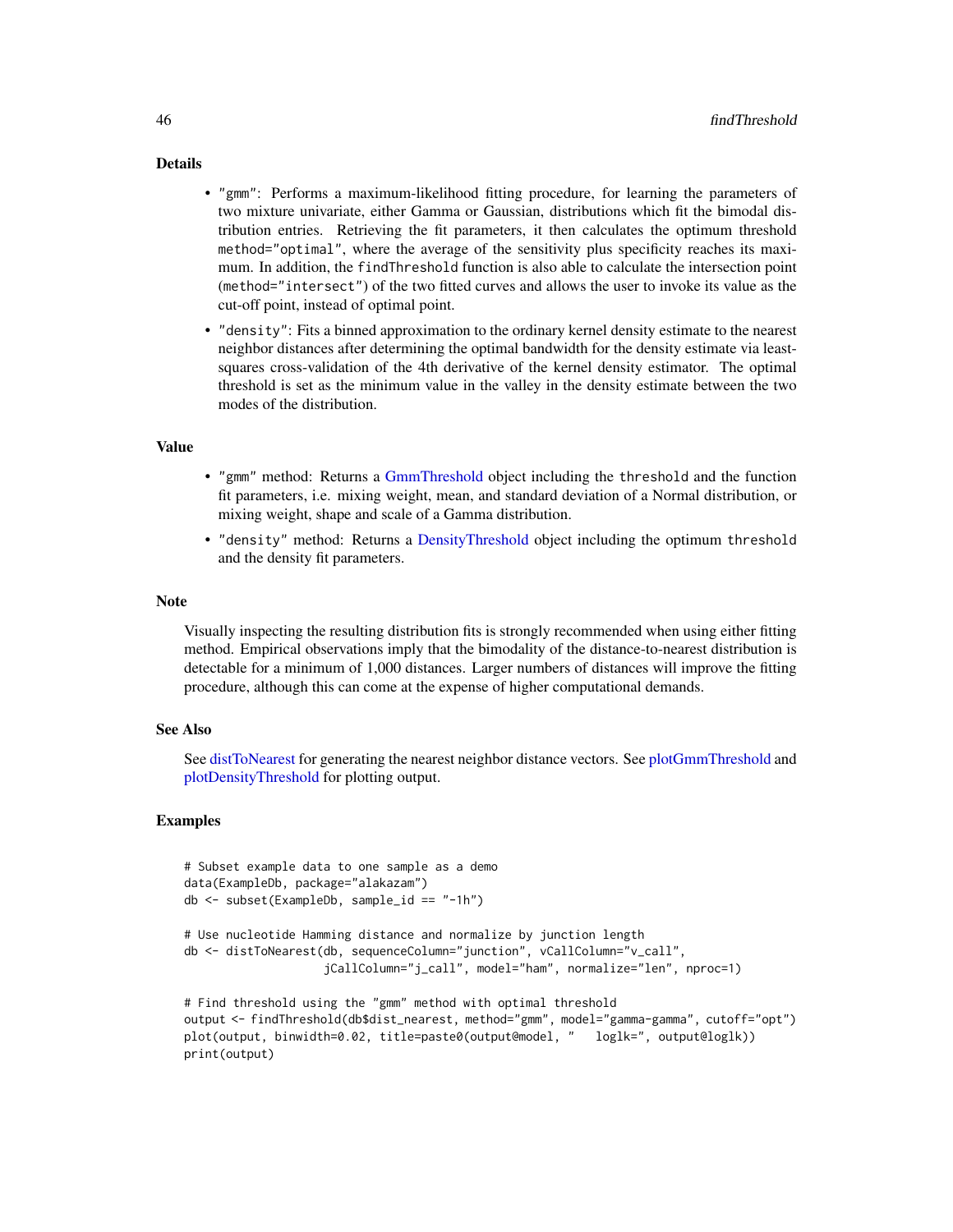```
# Find threshold using the "gmm" method with user defined specificity
output <- findThreshold(db$dist_nearest, method="gmm", model="gamma-gamma",
                       cutoff="user", spc=0.99)
plot(output, binwidth=0.02, title=paste0(output@model, " loglk=", output@loglk))
print(output)
# Find threshold using the "density" method and plot the results
output <- findThreshold(db$dist_nearest, method="density")
plot(output)
print(output)
```
GmmThreshold-class *Output of the* gmm *method of findThreshold*

# <span id="page-46-0"></span>Description

GmmThreshold contains output from the gmm method [findThreshold.](#page-44-0) It includes parameters of two Gaussian fits and threshold cut.

#### Usage

```
## S4 method for signature 'GmmThreshold'
print(x)
```

```
## S4 method for signature 'GmmThreshold,missing'
plot(x, y, \ldots)
```
#### Arguments

| $\boldsymbol{\mathsf{x}}$ | GmmThreshold object                    |
|---------------------------|----------------------------------------|
| - V                       | ignored.                               |
| $\cdot$ $\cdot$ $\cdot$   | arguments to pass to plotGmmThreshold. |

## Slots

x input distance vector with NA or infinite values removed.

model first-second fit functions.

- cutoff type of threshold cut.
- a1 mixing weight of the first curve.
- b1 second parameter of the first curve. Either the mean of a Normal distribution or shape of a Gamma distribution.
- c1 third parameter of the first curve. Either the standard deviation of a Normal distribution or scale of a Gamma distribution.
- a2 mixing weight of the second curve.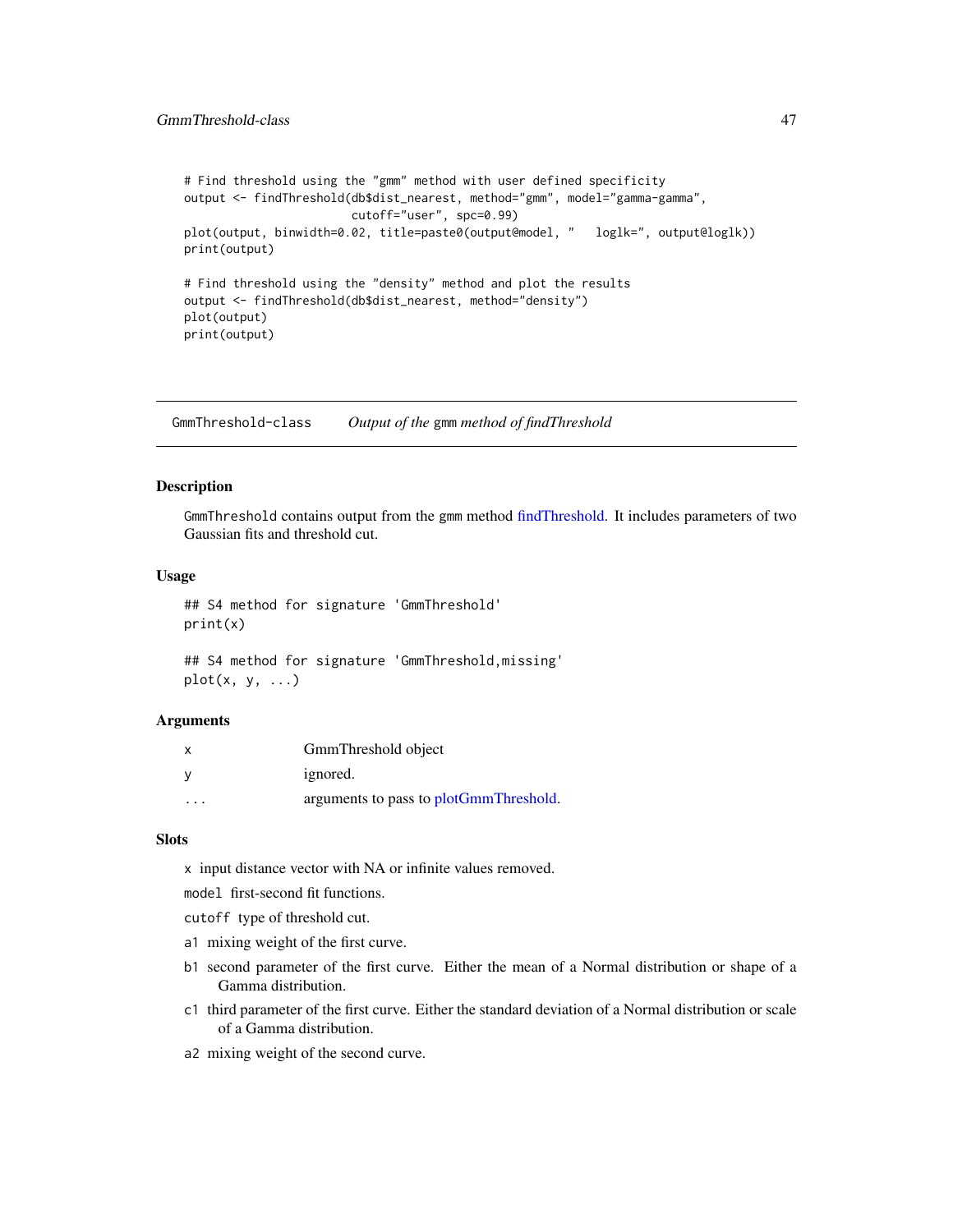- b2 second parameter of the second curve. Either the mean of a Normal distribution or shape of a Gamma distribution.
- c2 third parameter of the second curve. Either the standard deviation of a Normal distribution or scale of a Gamma distribution.
- loglk log-likelihood of the fit.
- threshold threshold.
- sensitivity sensitivity.
- specificity specificity.
- pvalue p-value from Hartigans' dip statistic (HDS) test. Values less than 0.05 indicate significant bimodality.

## See Also

[findThreshold](#page-44-0)

<span id="page-47-0"></span>groupBaseline *Group BASELINe PDFs*

#### **Description**

groupBaseline convolves groups of BASELINe posterior probability density functions (PDFs) to get combined PDFs for each group.

# Usage

groupBaseline(baseline, groupBy, nproc = 1)

#### Arguments

| baseline | Baseline object containing the db and the BASELINe posterior probability<br>density functions (PDF) for each of the sequences, as returned by calcBaseline. |
|----------|-------------------------------------------------------------------------------------------------------------------------------------------------------------|
| groupBy  | The columns in the db slot of the Baseline object by which to group the se-<br>quence PDFs.                                                                 |
| nproc    | number of cores to distribute the operation over. If $nproc = 0$ then the cluster<br>has already been set and will not be reset.                            |

# Details

While the selection strengths predicted by BASELINe perform well on average, the estimates for individual sequences can be highly variable, especially when the number of mutations is small.

To overcome this, PDFs from sequences grouped by biological or experimental relevance, are convolved to from a single PDF for the selection strength. For example, sequences from each sample may be combined together, allowing you to compare selection across samples. This is accomplished through a fast numerical convolution technique.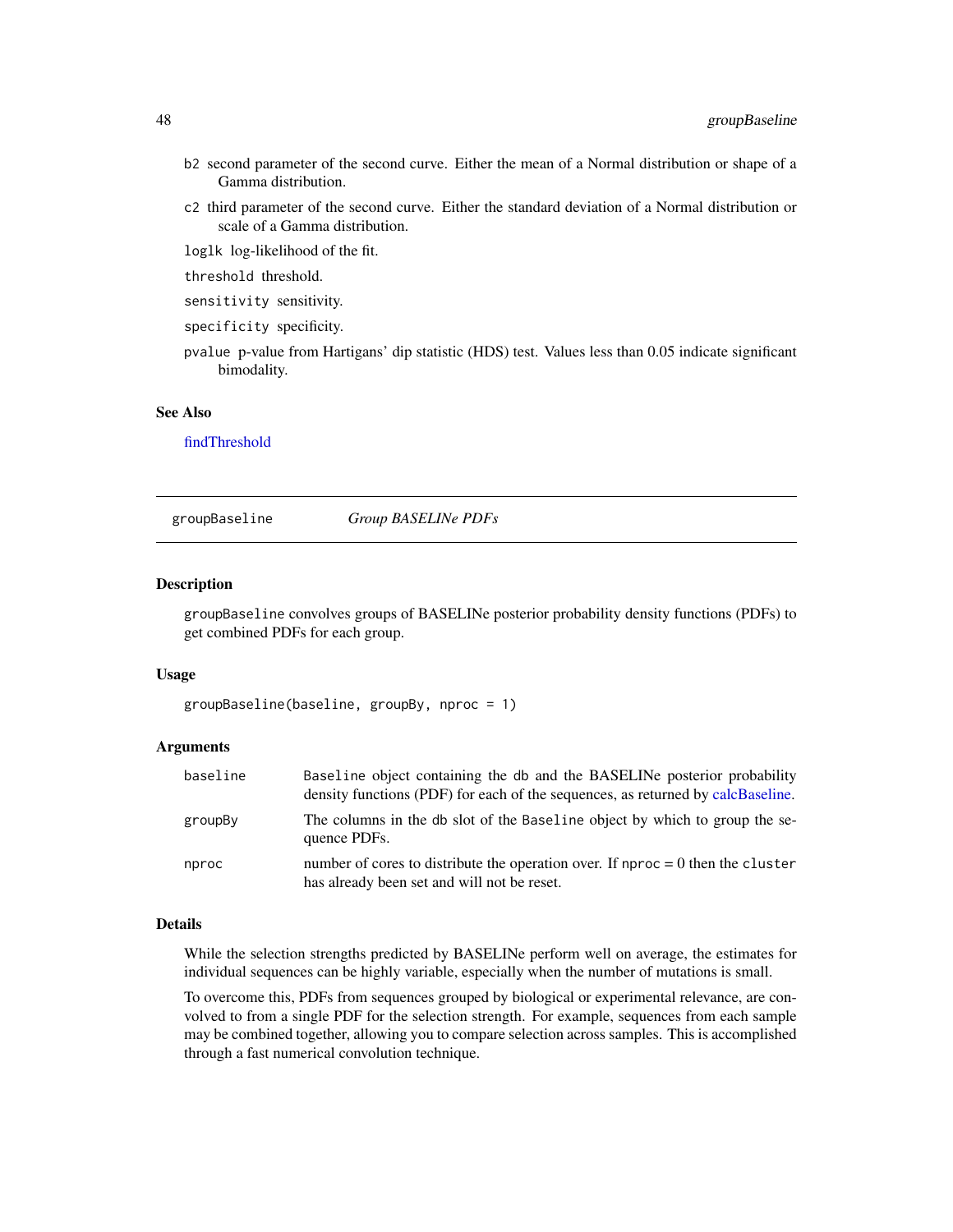# groupBaseline 49

# Value

A [Baseline](#page-3-0) object, containing the modified db and the BASELINe posterior probability density functions (PDF) for each of the groups.

#### References

1. Yaari G, et al. Quantifying selection in high-throughput immunoglobulin sequencing data sets. Nucleic Acids Res. 2012 40(17):e134. (Corrections at http://selection.med.yale.edu/baseline/correction/)

# See Also

To generate the [Baseline](#page-3-0) object see [calcBaseline.](#page-4-0) To calculate BASELINe statistics, such as the mean selection strength and the 95% confidence interval, see [summarizeBaseline.](#page-91-0)

```
# Subset example data from alakazam
data(ExampleDb, package="alakazam")
db <- subset(ExampleDb, c_call %in% c("IGHM", "IGHG"))
# Collapse clones
db <- collapseClones(db, cloneColumn="clone_id",
                     sequenceColumn="sequence_alignment",
                     germlineColumn="germline_alignment_d_mask",
                     method="thresholdedFreq", minimumFrequency=0.6,
                     includeAmbiguous=FALSE, breakTiesStochastic=FALSE)
# Calculate BASELINe
baseline <- calcBaseline(db,
                         sequenceColumn="clonal_sequence",
                         germlineColumn="clonal_germline",
                         testStatistic="focused",
                         regionDefinition=IMGT_V,
                         targetingModel=HH_S5F,
                         nproc=1)
# Group PDFs by sample
grouped1 <- groupBaseline(baseline, groupBy="sample_id")
sample_colors <- c("-1h"="steelblue", "+7d"="firebrick")
plotBaselineDensity(grouped1, idColumn="sample_id", colorValues=sample_colors,
                    sigmaLimits=c(-1, 1))
# Group PDFs by both sample (between variable) and isotype (within variable)
grouped2 <- groupBaseline(baseline, groupBy=c("sample_id", "c_call"))
isotype_colors <- c("IGHM"="darkorchid", "IGHD"="firebrick",
                    "IGHG"="seagreen", "IGHA"="steelblue")
plotBaselineDensity(grouped2, idColumn="sample_id", groupColumn="c_call",
                    colorElement="group", colorValues=isotype_colors,
                    sigmaLimits=c(-1, 1))
```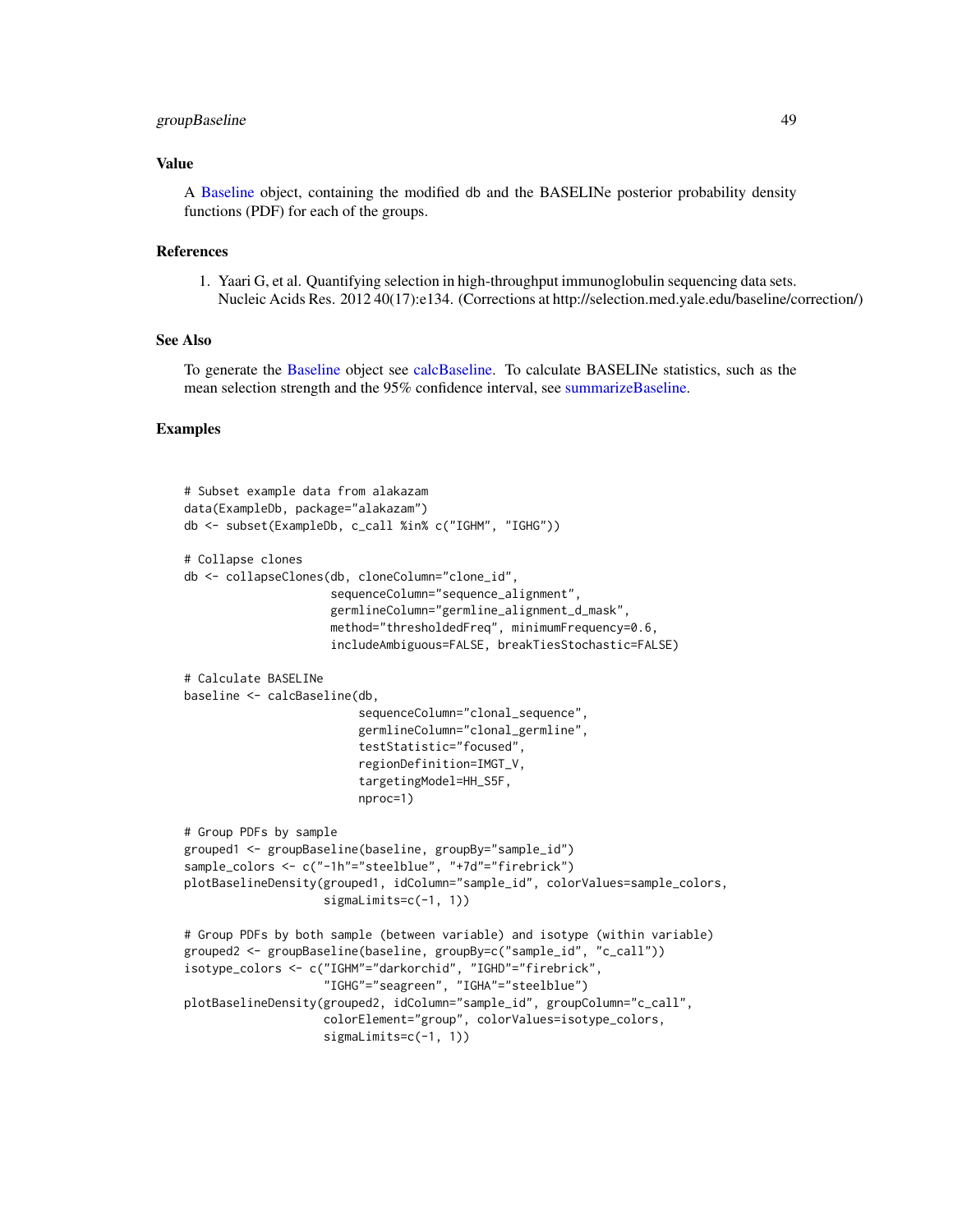```
# Collapse previous isotype (within variable) grouped PDFs into sample PDFs
grouped3 <- groupBaseline(grouped2, groupBy="sample_id")
sample_colors <- c("-1h"="steelblue", "+7d"="firebrick")
plotBaselineDensity(grouped3, idColumn="sample_id", colorValues=sample_colors,
                    sigmaLimits=c(-1, 1))
```
<span id="page-49-0"></span>

HH\_S1F *Human heavy chain, silent, 1-mer, functional substitution model.*

## Description

1-mer substitution model of somatic hypermutation based on analysis of silent mutations in functional heavy chain Ig sequences from Homo sapiens.

## Usage

HH\_S1F

# Format

A 4x4 matrix of nucleotide substitution rates. The rates are normalized, therefore each row sums up to 1.

# Note

HH\_S1F replaces HS1FDistance in versions of SHazaM prior to 0.1.5.

#### References

1. Yaari G, et al. Models of somatic hypermutation targeting and substitution based on synonymous mutations from high-throughput immunoglobulin sequencing data. Front Immunol. 2013 4(November):358.

# See Also

See [HKL\\_S1F](#page-50-1) for the human light chain 1-mer substitution model and [MK\\_RS1NF](#page-61-0) for the mouse light chain 1-mer substitution model.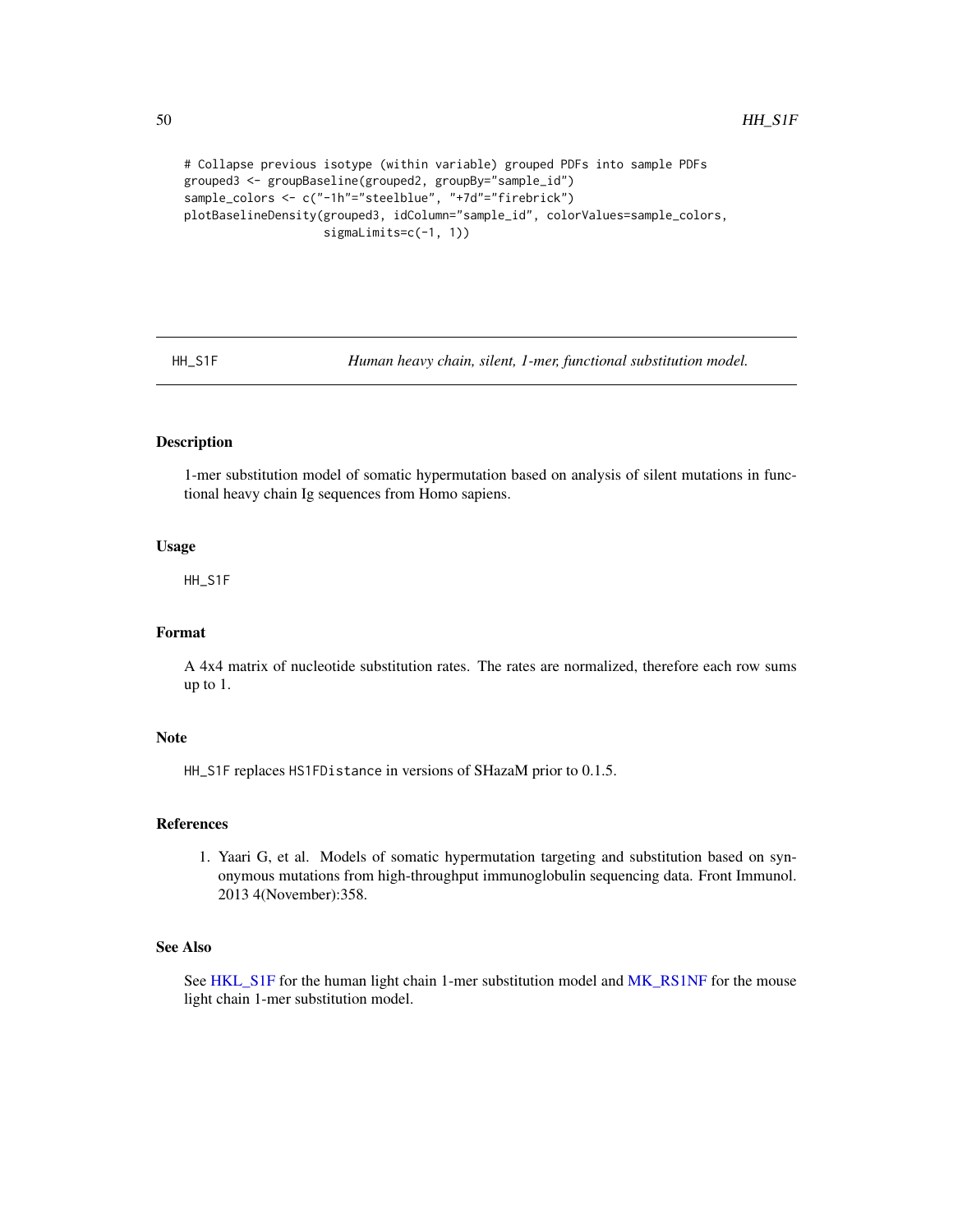<span id="page-50-0"></span>

# Description

5-mer model of somatic hypermutation targeting based on analysis of silent mutations in functional heavy chain Ig sequences from Homo sapiens.

#### Usage

HH\_S5F

# Format

A [TargetingModel](#page-93-0) object.

# References

1. Yaari G, et al. Models of somatic hypermutation targeting and substitution based on synonymous mutations from high-throughput immunoglobulin sequencing data. Front Immunol. 2013 4(November):358.

#### See Also

See [HH\\_S1F](#page-49-0) for the 1-mer substitution matrix from the same publication; [HKL\\_S5F](#page-51-0) for the human light chain 5-mer targeting model; [MK\\_RS5NF](#page-62-1) for the mouse 5-mer targeting model; and [U5N](#page-95-0) for the uniform 5-mer null targeting model.

<span id="page-50-1"></span>HKL\_S1F *Human kappa and lambda chain, silent, 1-mer, functional substitution model.*

# Description

1-mer substitution model of somatic hypermutation based on analysis of silent mutations in functional kappa and lambda light chain Ig sequences from Homo sapiens.

# Usage

HKL\_S1F

## Format

A 4x4 matrix of nucleotide substitution rates. The rates are normalized, therefore each row sums up to 1.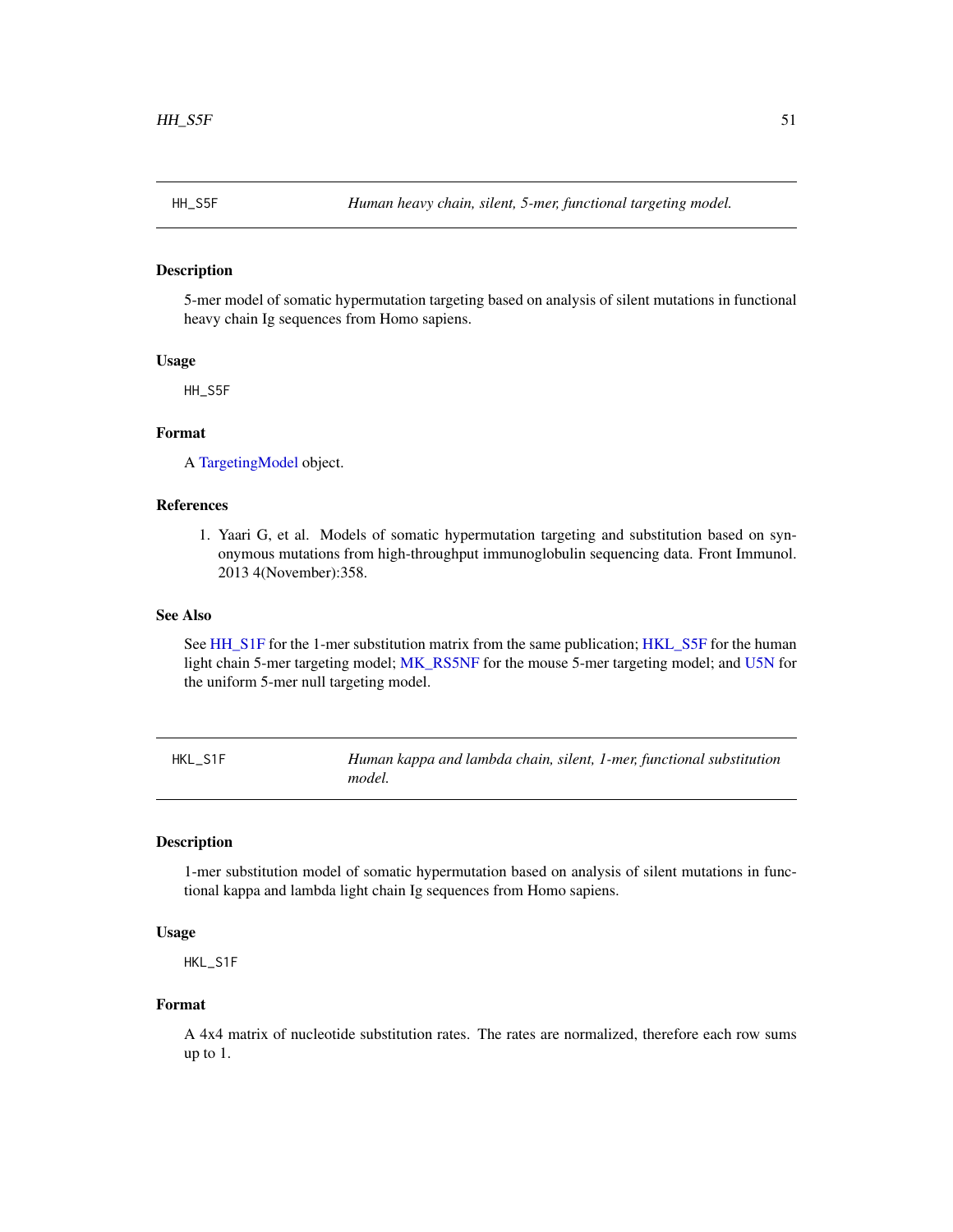# Note

Reported in Table III in Cui et al, 2016.

# References

1. Cui A, Di Niro R, Vander Heiden J, Briggs A, Adams K, Gilbert T, O'Connor K, Vigneault F, Shlomchik M and Kleinstein S (2016). A Model of Somatic Hypermutation Targeting in Mice Based on High-Throughput Ig Sequencing Data. The Journal of Immunology, 197(9), 3566-3574.

# See Also

See [HH\\_S1F](#page-49-0) for the human heavy chain 1-mer substitution model and [MK\\_RS1NF](#page-61-0) for the mouse light chain 1-mer substitution model.

<span id="page-51-0"></span>

| HKL S5F | Human kappa and lambda light chain, silent, 5-mer, functional target- |
|---------|-----------------------------------------------------------------------|
|         | ing model.                                                            |

## Description

5-mer model of somatic hypermutation targeting based on analysis of silent mutations in functional kappa and lambda light chain Ig sequences from Homo sapiens.

#### Usage

HKL\_S5F

# Format

A [TargetingModel](#page-93-0) object.

# References

1. Cui A, Di Niro R, Vander Heiden J, Briggs A, Adams K, Gilbert T, O'Connor K, Vigneault F, Shlomchik M and Kleinstein S (2016). A Model of Somatic Hypermutation Targeting in Mice Based on High-Throughput Ig Sequencing Data. The Journal of Immunology, 197(9), 3566-3574.

## See Also

See [HH\\_S5F](#page-50-0) for the human heavy chain 5-mer targeting model; [MK\\_RS5NF](#page-62-1) for the mouse kappa light chain 5-mer targeting model; and [U5N](#page-95-0) for the uniform 5-mer null targeting model.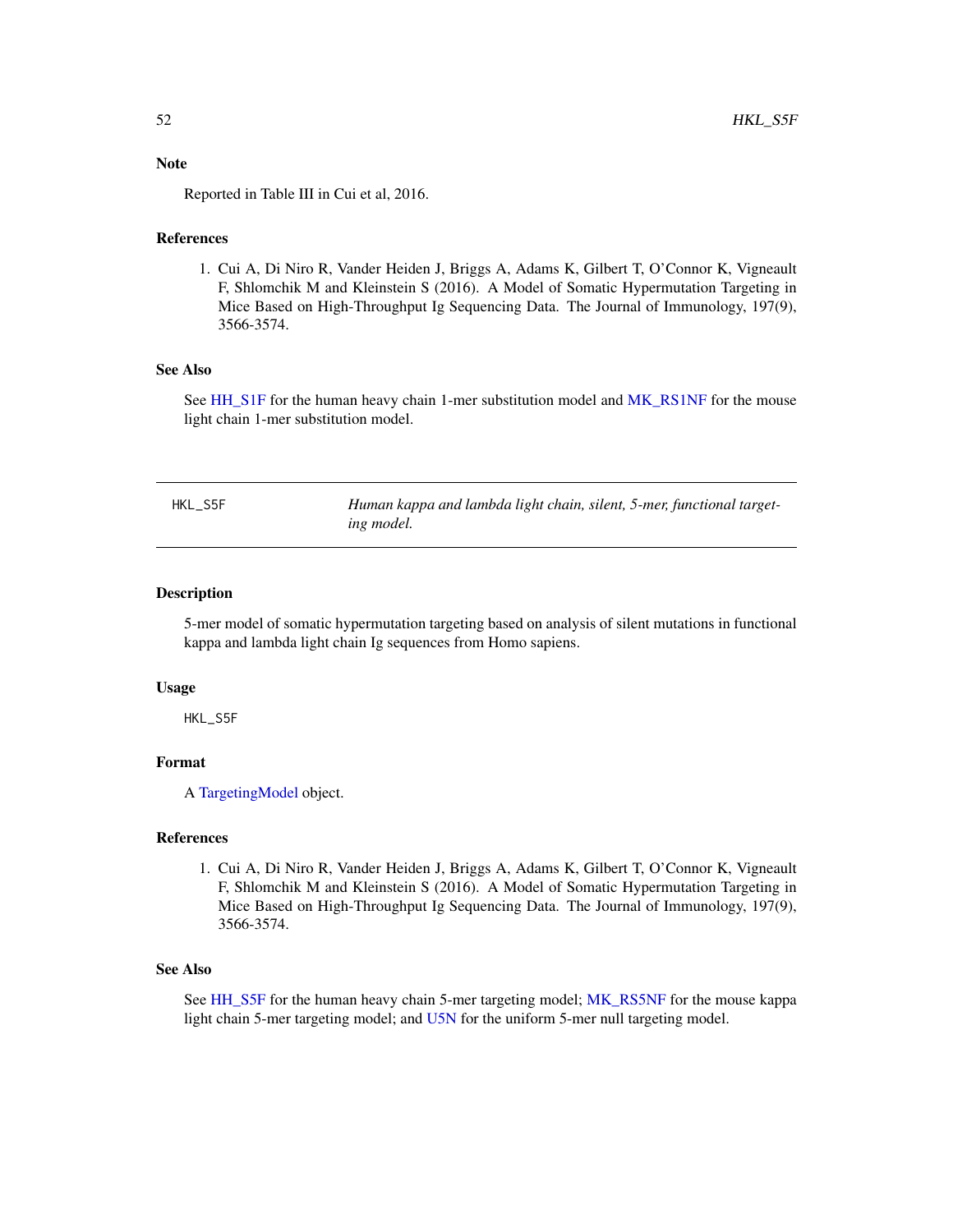<span id="page-52-1"></span>

# <span id="page-52-0"></span>Description

Sequence region definitions according to the IMGT unique numbering scheme.

#### Format

A [RegionDefinition](#page-78-0) object defining:

- IMGT\_V: The IMGT numbered V segment up to position nucleotide 312. This definition combines the CDR1 and CDR2 into a single CDR region, and FWR1, FWR2 and FWR3 into a single FWR region. CDR3 and FWR4 are excluded as they are downstream of nucleotide 312.
- IMGT\_V\_BY\_CODONS: The IMGT numbered V segment up to position nucleotide 312. This definition treats each codon, from codon 1 to codon 104, as a distinct region.
- IMGT\_V\_BY\_REGIONS: The IMGT numbered V segment up to position nucleotide 312. This defines separate regions for each of CDR1, CDR2, FWR1, FWR2 and FWR3. CDR3 and FWR4 are excluded as they are downstream of nucleotide 312.
- IMGT\_V\_BY\_SEGMENTS: The IMGT numbered V segment up to position nucleotide 312. This definition has no subdivisons and treats the entire V segment as a single region.
- IMGT\_VDJ: IMGT numbered regions for CDR1-3 and FWR1-4 with combined CDR and FWR definitions spanning CDR1-3 and FWR1-4, respectively. Note, unless the definition object has been updated using [setRegionBoundaries](#page-78-1) this schema will have a value of 0 for the seqLength slot and the boundaries slot will be empty. This is because these slots depend on the junction length which is unknown in the template scheme. After [setRegionBoundaries](#page-78-1) has been run, these slots will be populated with the appropriate values for the specied sequence and junction length.
- IMGT\_VDJ\_BY\_REGIONS: The IMGT numbered regions for FWR1-4 and CDR1-3 with separate region boundaries for each of CDR1, CDR2, CDR3, FWR1, FWR2, FWR3 and FWR4. Note, unless the definition object has been updated using [setRegionBoundaries](#page-78-1) this schema will have a value of 0 for the seqLength slot and the boundaries slot will be empty. This is because these slots depend on the junction length which is unknown in the template scheme. After [setRegionBoundaries](#page-78-1) has been run, these slots will be populated with the appropriate values for the specied sequence and junction length.

# References

1. Lefranc MP, et al. IMGT unique numbering for immunoglobulin and T cell receptor variable domains and Ig superfamily V-like domains. Developmental and comparative immunology. 2003 27:55-77.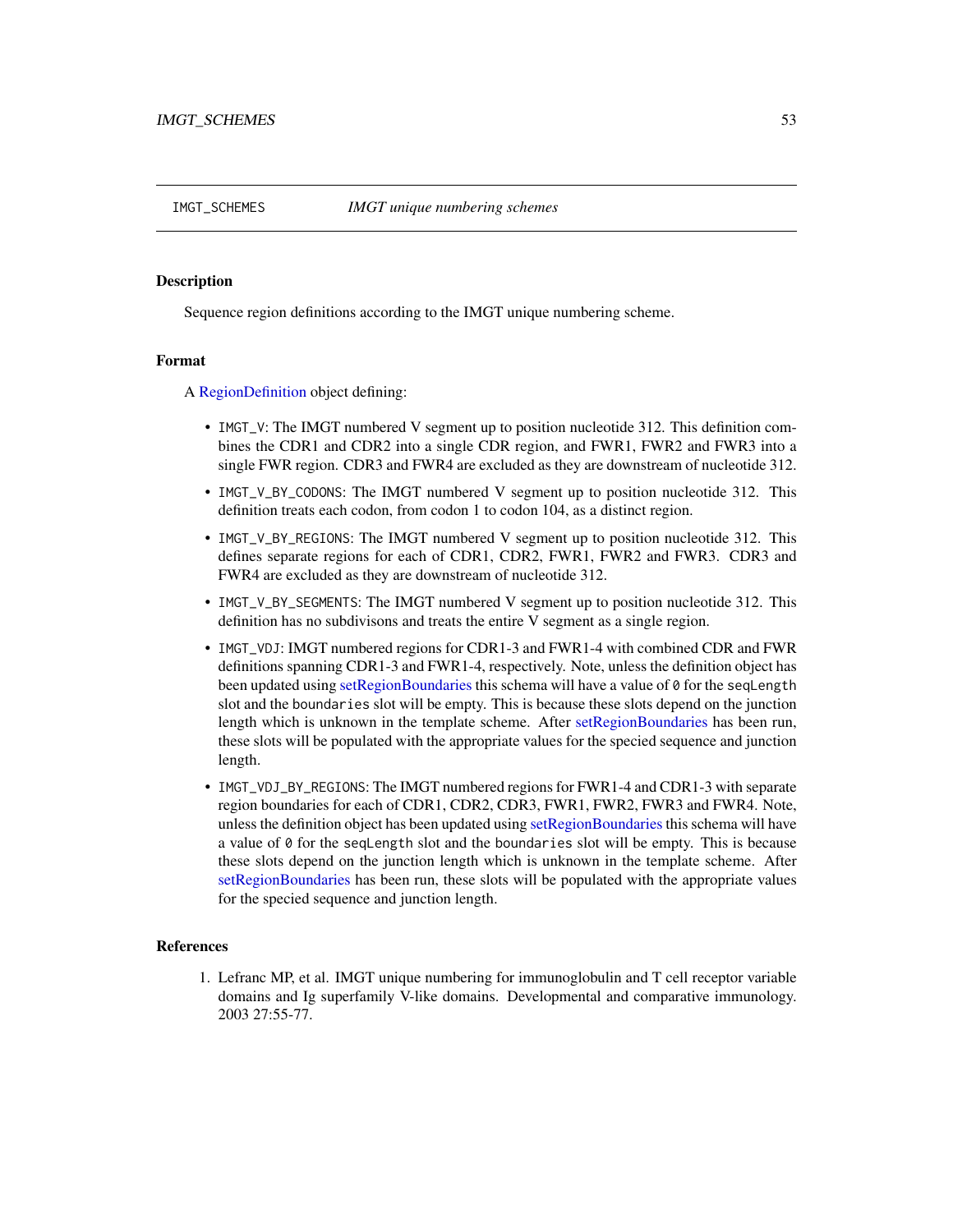<span id="page-53-0"></span>

#### Description

makeAverage1merMut averages mutability rates in a 5-mer mutability model to derive a 1-mer mutability model.

#### Usage

makeAverage1merMut(mut5mer)

#### Arguments

mut5mer a named vector of length 1024 such as that returned by createMutabilityMatrix and that returned by makeDegenerate5merMut with extended=FALSE. Names should correspond to 5-mers made up of "A", "T", "G", and "C" (case-insensitive). NA values are allowed.

# Details

For example, the mutability rate of "A" in the resultant 1-mer model is derived by averaging the mutability rates of all the 5-mers that have an "A" as their central 1-mer, followed by normalization.

#### Value

A named vector of length 4 containing normalized mutability rates.

#### See Also

See [makeDegenerate5merMut](#page-55-0) for making a degenerate 5-mer mutability model based on a 1-mer mutability model.

```
# Make a degenerate 5-mer model (length of 1024) based on a 1-mer model
example1merMut <- c(A=0.2, T=0.1, C=0.4, G=0.3)
degenerate5merMut <- makeDegenerate5merMut(mut1mer = example1merMut)
```

```
# Now make a 1-mer model by averaging over the degenerate 5-mer model
# Expected to get back example1merMut
makeAverage1merMut(mut5mer = degenerate5merMut)
```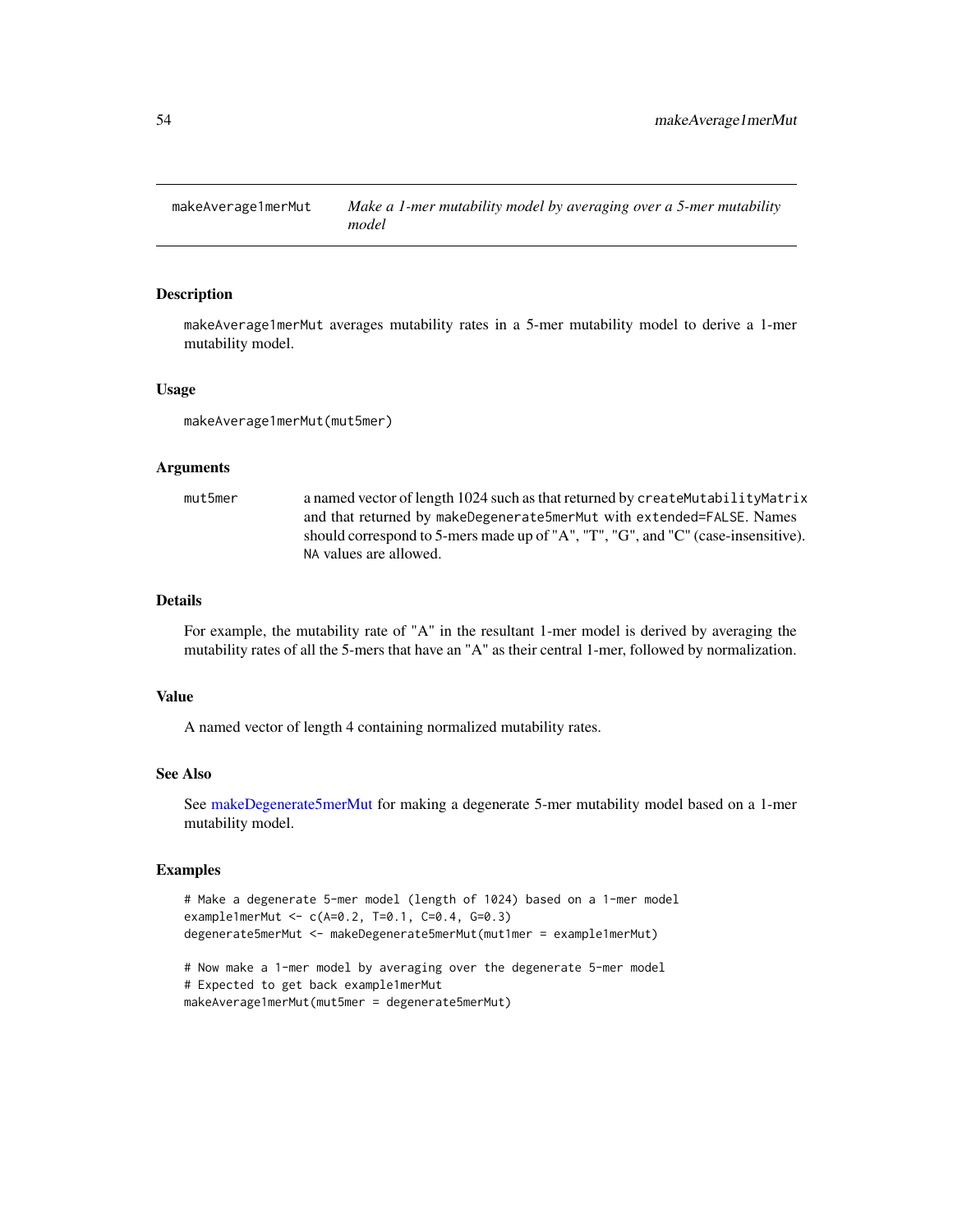<span id="page-54-0"></span>makeAverage1merSub Make a 1-mer substitution model by averaging over a 5-mer substitu*tion model*

## Description

makeAverage1merSub averages substitution rates in a 5-mer substitution model to derive a 1-mer substitution model.

#### Usage

makeAverage1merSub(sub5mer)

# Arguments

sub5mer a 4x1024 matrix such as that returned by createSubstitutionMatrix and that returned by makeDegenerate5merSub with extended=FALSE. Column names should correspond to 5-mers containing the central 1-mer to mutate from. Row names should correspond to nucleotides to mutate into. Nucleotides should include "A", "T", "G", and "C" (case-insensitive).

# Details

For example, the substitution rate from "A" to "T" in the resultant 1-mer model is derived by averaging the substitution rates into a "T" of all the 5-mers that have an "A" as their central 1-mer.

## Value

A 4x4 matrix with row names representing nucleotides to mutate from and column names representing nucleotides to mutate into. Rates are normalized by row.

## See Also

See [makeDegenerate5merSub](#page-56-0) for making a degenerate 5-mer substitution model based on a 1-mer substitution model.

#### Examples

```
# Make a degenerate 5-mer model (4x1024) based on HKL_S1F (4x4)
degenerate5merSub <- makeDegenerate5merSub(sub1mer = HKL_S1F)
# Now make a 1-mer model by averaging over the degenerate 5-mer model
# Expected to get back HKL_S1F
```
makeAverage1merSub(sub5mer = degenerate5merSub)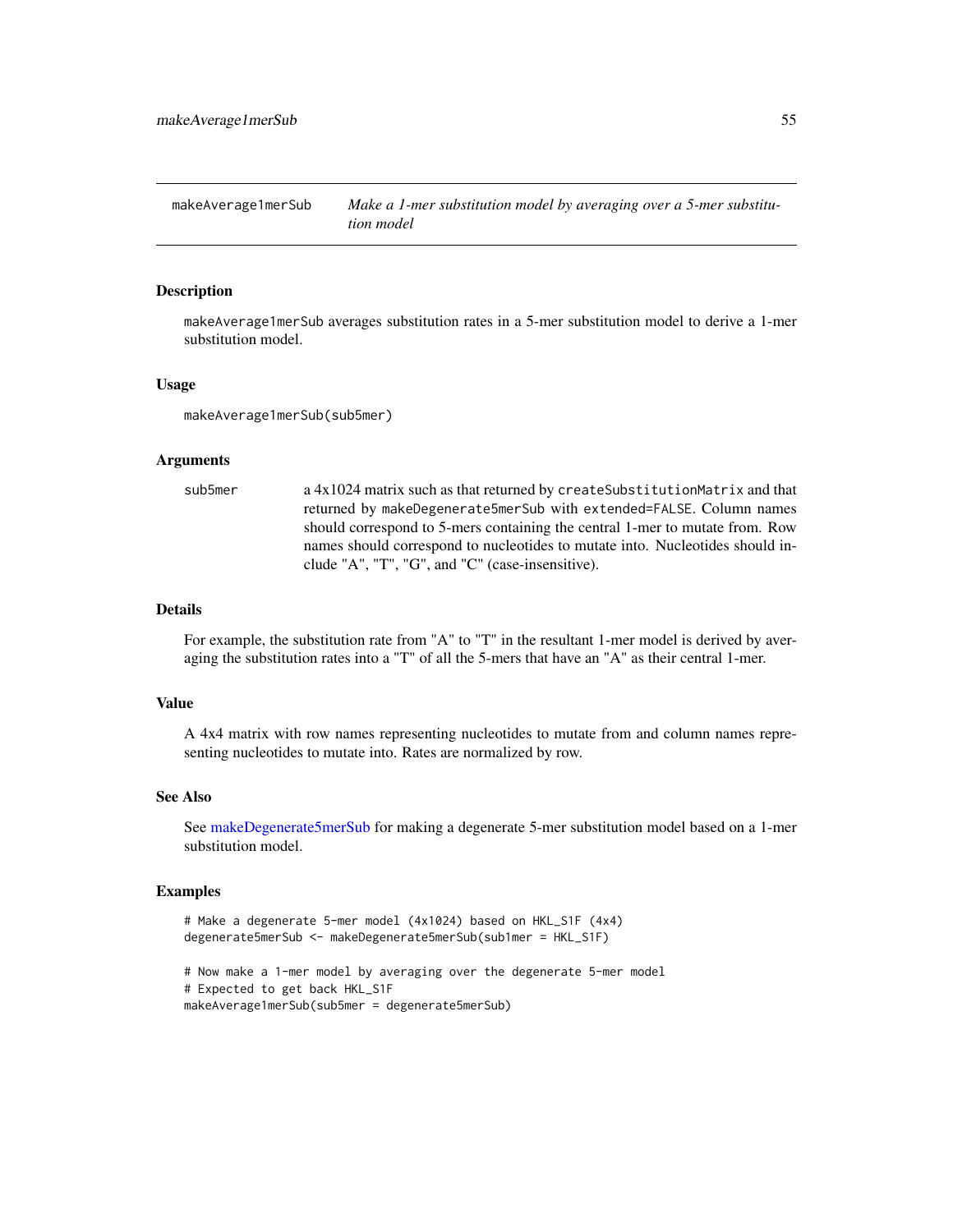<span id="page-55-0"></span>makeDegenerate5merMut *Make a degenerate 5-mer mutability model based on a 1-mer mutability model*

## **Description**

makeDegenerate5merMut populates mutability rates from a 1-mer mutability model into 5-mers with corresponding central 1-mers.

#### Usage

makeDegenerate5merMut(mut1mer, extended = FALSE)

## Arguments

| mut1mer  | a named vector of length 4 containing (normalized) mutability rates. Names                                                 |
|----------|----------------------------------------------------------------------------------------------------------------------------|
|          | should correspond to nucleotides, which should include "A", "T", "G", and "C"<br>(case-insensitive).                       |
| extended | whether to return the unextended (extended=FALSE) or extended (extended=TRUE)<br>5-mer mutability model. Default is FALSE. |

# Details

As a concrete example, consider a 1-mer mutability model in which mutability rates of "A", "T", "G", and "C" are, respectively, 0.14, 0.23, 0.31, and 0.32. In the resultant degenerate 5-mer mutability model, all the 5-mers that have an "A" as their central 1-mer would have mutability rate of 0.14/256, where 256 is the number of such 5-mers.

When extended=TRUE, extendMutabilityMatrix is called to extend the mutability vector of length 1024 into a vector of length 3125.

# Value

For extended=FALSE, a vector of length 1024. The vector returned is normalized. For extended=TRUE, a vector of length 3125.

#### See Also

See [makeAverage1merMut](#page-53-0) for making a 1-mer mutability model by taking the average of a 5-mer mutability model. See [extendMutabilityMatrix](#page-42-0) for extending the mutability vector.

```
# Make a degenerate 5-mer model (length of 1024) based on a 1-mer model
example1merMut <- c(A=0.2, T=0.1, C=0.4, G=0.3)
degenerate5merMut <- makeDegenerate5merMut(mut1mer = example1merMut)
# Look at a few 5-mers
degenerate5merMut[c("AAAAT", "AACAT", "AAGAT", "AATAT")]
```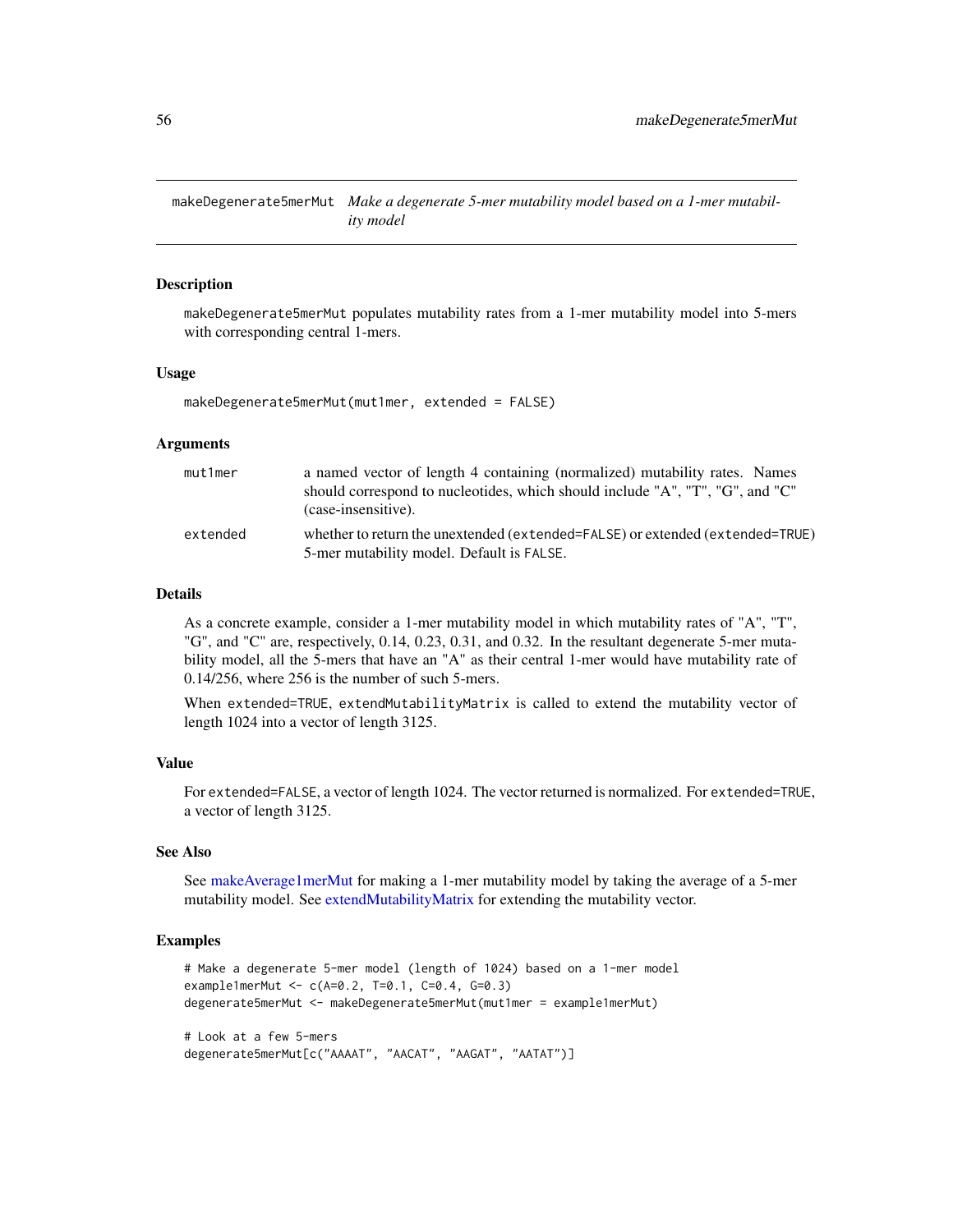```
# Normalized
sum(degenerate5merMut)
```
<span id="page-56-0"></span>makeDegenerate5merSub *Make a degenerate 5-mer substitution model based on a 1-mer substitution model*

#### Description

makeDegenerate5merSub populates substitution rates from a 1-mer substitution model into 5-mers with corresponding central 1-mers.

#### Usage

```
makeDegenerate5merSub(sub1mer, extended = FALSE)
```
## Arguments

| sub1mer  | a 4x4 matrix containing (normalized) substitution rates. Row names should                                                    |
|----------|------------------------------------------------------------------------------------------------------------------------------|
|          | correspond to nucleotides to mutate from. Column names should correspond                                                     |
|          | to nucleotides to mutate into. Nucleotides should include "A", "T", "G", and<br>"C" (case-insensitive).                      |
| extended | whether to return the unextended (extended=FALSE) or extended (extended=TRUE)<br>5-mer substitution model. Default is FALSE. |

#### Details

As a concrete example, consider a 1-mer substitution model in which substitution rates from "A" to "T", "G", and "C" are, respectively, 0.1, 0.6, and 0.3. In the resultant degenerate 5-mer substitution model, all the 5-mers (columns) that have an "A" as their central 1-mer would have substitution rates (rows) of 0.1, 0.6, and 0.3 to "T", "G", and "C" respectively.

When extended=TRUE, extendSubstitutionMatrix is called to extend the 4x1024 substitution matrix.

# Value

For extended=FALSE, a 4x1024 matrix. For extended=TRUE, a 5x3125 matrix.

#### See Also

See [makeAverage1merSub](#page-54-0) for making a 1-mer substitution model by taking the average of a 5-mer substitution model. See [extendSubstitutionMatrix](#page-43-0) for extending the substitution matrix.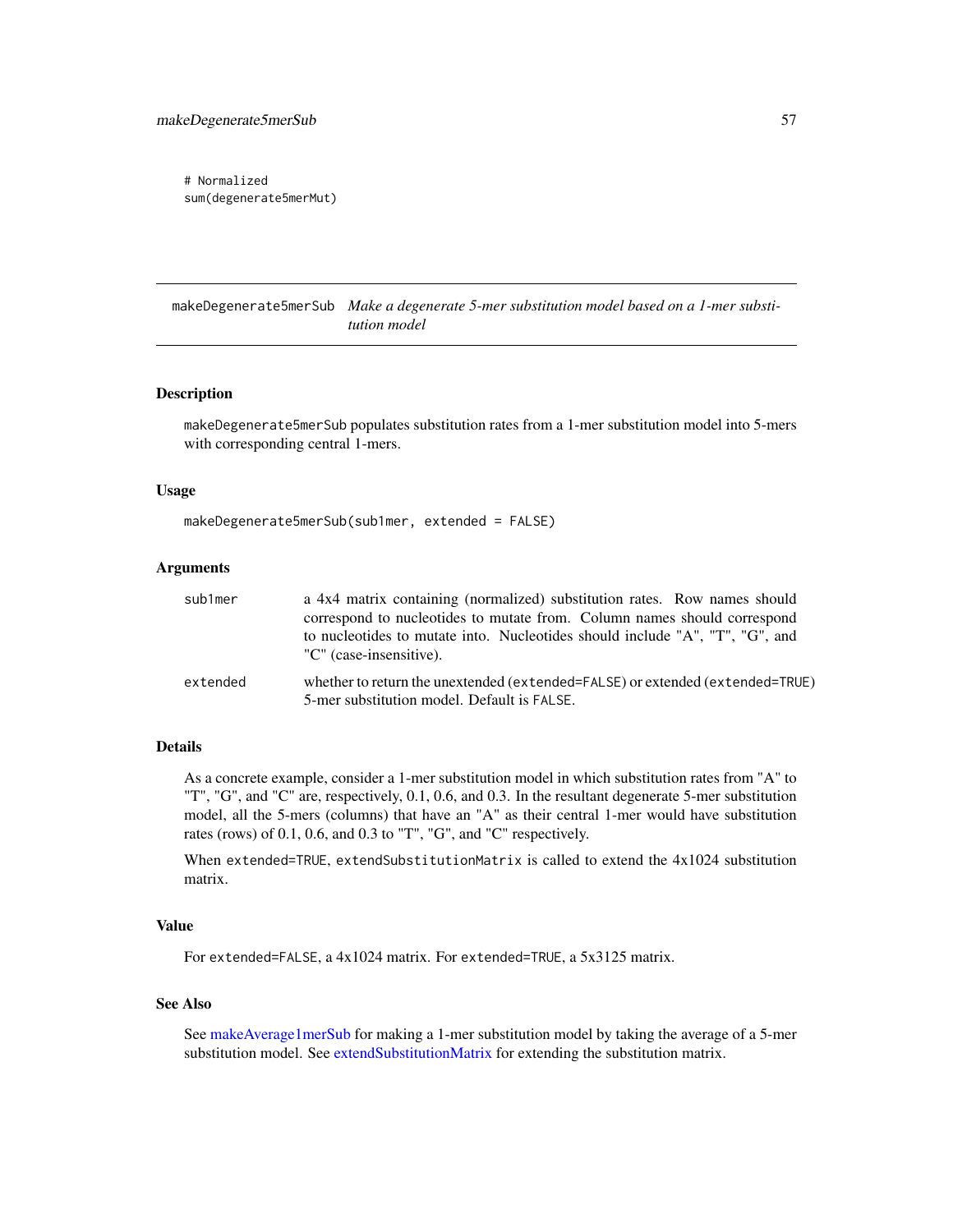## Examples

```
# Make a degenerate 5-mer model (4x1024) based on HKL_S1F (4x4)
# Note: not to be confused with HKL_S5F@substitution, which is non-degenerate
degenerate5merSub <- makeDegenerate5merSub(sub1mer = HKL_S1F)
# Look at a few 5-mers
```

```
degenerate5merSub[, c("AAAAT", "AACAT", "AAGAT", "AATAT")]
```
<span id="page-57-0"></span>makeGraphDf **Build a data.frame from a ChangeoClone and an igraph object con***taining a clonal lineage*

# Description

makeGraphDf creates a data.frame from a [ChangeoClone](#page-0-0) and an igraph graph object containing a B cell lineage tree and associated sequence data. The data.frame contains the original fields and additions such as each sequence's parent in the lineage tree, the lineage germline, and additional rows for inferred sequences.

## Usage

```
makeGraphDf(
  curCloneGraph,
  curCloneObj,
  objSeqId = "sequence_id",
  objSeq = "sequence"
\lambda
```
#### Arguments

| curCloneGraph | an igraph graph object for the lineage tree generated by build PhylipLineage.<br>Note that the field containing the nucleotide sequence in the object must be<br>named sequence. |
|---------------|----------------------------------------------------------------------------------------------------------------------------------------------------------------------------------|
| curCloneObj   | ChangeoClone object used to generate the lineage.                                                                                                                                |
| objSeqId      | name of the sequence identifier field in curCloneObj.                                                                                                                            |
| objSeq        | name of the nucleotide sequence field in curCloneObj.                                                                                                                            |

#### Value

A data. frame with sequence and lineage information, including the the parent nucleotide sequence in the lineage tree(parent\_sequence), an internal parent identifier (parent), and additional rows for germline sequence and inferred intermediate sequences.

Values in the sequence\_id field are renamed to numeric values, prefixed with the clonal grouping identifier and labeled as either "Inferred" or "Germline" if they are not an observed sequence. For example, for a lineage with clone\_id = 34 the new identifiers would be of the form: "34\_Germline", "34\_Inferred1", "34\_1", "34\_2", etc.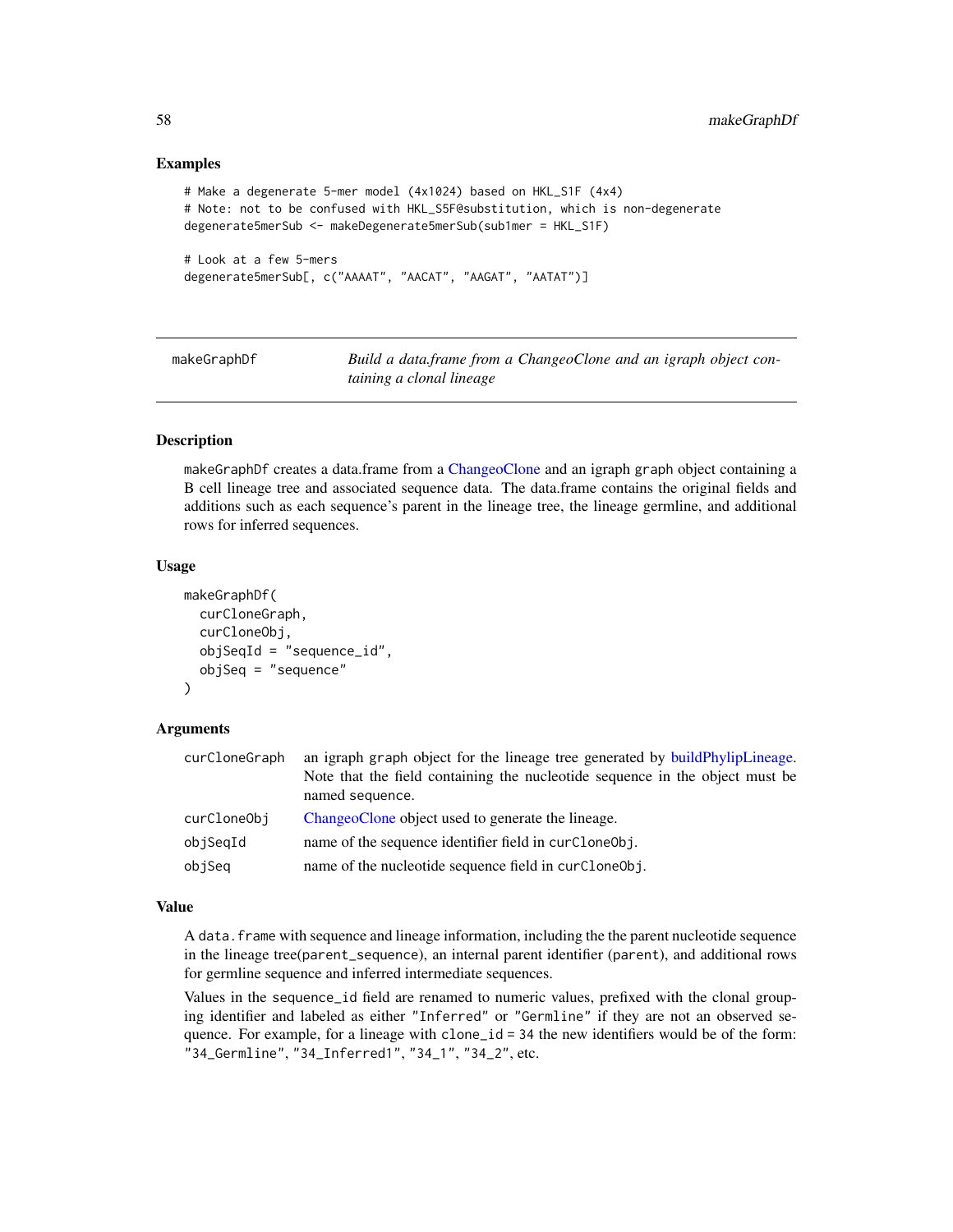# minNumMutationsTune 59

Note that the original sequence identifier is preserved in the orig\_sequence\_id field and the original parent sequence identifier is retained in orig\_parent.

## See Also

See [observedMutations](#page-64-0) to calculate mutation frequencies using parent\_sequence as the reference germline. See [ChangeoClone,](#page-0-0) [buildPhylipLineage,](#page-0-0) and [graph](#page-0-0) for details on the input objects.

# Examples

```
# Load and subset example data
data(ExampleDb, package = "alakazam")
data(ExampleTrees, package = "alakazam")
graph <- ExampleTrees[[17]]
db <- subset(ExampleDb, clone_id == graph$clone)
clone <- alakazam::makeChangeoClone(db)
# Extend data with lineage information
```
df <- makeGraphDf(graph, clone)

minNumMutationsTune *Parameter tuning for minNumMutations*

#### Description

minNumMutationsTune helps with picking a threshold value for minNumMutations in [createSub](#page-28-0)[stitutionMatrix](#page-28-0) by tabulating the number of 5-mers for which substitution rates would be computed directly or inferred at various threshold values.

#### Usage

minNumMutationsTune(subCount, minNumMutationsRange)

#### Arguments

subCount data.frame returned by [createSubstitutionMatrix](#page-28-0) with numMutationsOnly=TRUE. minNumMutationsRange

> a number or a vector indicating the value or range of values of minNumMutations to try.

# Details

At a given threshold value of minNumMutations, for a given 5-mer, if the total number of mutations is greater than the threshold and there are mutations to every other base, substitution rates are computed directly for the 5-mer using its mutations. Otherwise, mutations from 5-mers with the same inner 3-mer as the 5-mer of interest are aggregated. If the number of such mutations is greater than the threshold and there are mutations to every other base, these mutations are used for inferring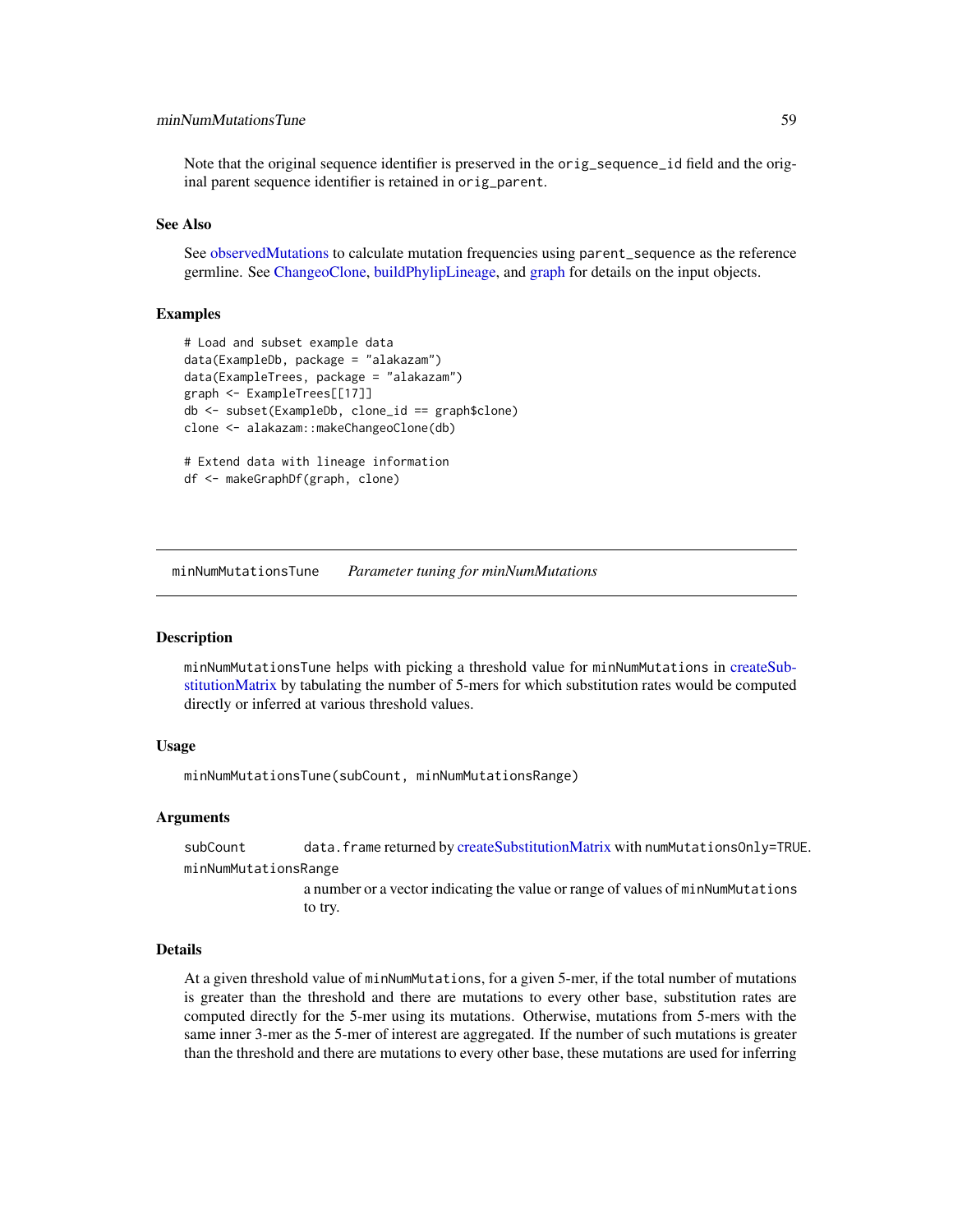the substitution rates for the 5-mer of interest; if not, mutations from all 5-mers with the same center nucleotide are aggregated and used for inferring the substitution rates for the 5-mer of interest (i.e. the 1-mer model).

#### Value

A 3xn matrix, where n is the number of trial values of minNumMutations supplied in minNumMutationsRange. Each column corresponds to a value in minNumMutationsRange. The rows correspond to the number of 5-mers for which substitution rates would be computed directly using the 5-mer itself ("5mer"), using its inner 3-mer ("3mer"), and using the central 1-mer ("1mer"), respectively.

### References

1. Yaari G, et al. Models of somatic hypermutation targeting and substitution based on synonymous mutations from high-throughput immunoglobulin sequencing data. Front Immunol. 2013 4(November):358.

#### See Also

See argument numMutationsOnly in [createSubstitutionMatrix](#page-28-0) for generating the required input data.frame subCount. See argument minNumMutations in [createSubstitutionMatrix](#page-28-0) for what it does.

#### Examples

```
# Subset example data to one isotype and sample as a demo
data(ExampleDb, package="alakazam")
db \leq -subset(ExampleDb, c_call == "IGHA" & sample_id == "-1h")# Count the number of mutations per 5-mer
subCount <- createSubstitutionMatrix(db, sequenceColumn="sequence_alignment",
                                     germlineColumn="germline_alignment_d_mask",
                                     vCallColumn="v_call",
                                     model="s", multipleMutation="independent",
                                     returnModel="5mer", numMutationsOnly=TRUE)
# Tune minNumMutations
minNumMutationsTune(subCount, seq(from=10, to=100, by=10))
```
minNumSeqMutationsTune

*Parameter tuning for minNumSeqMutations*

## Description

minNumSeqMutationsTune helps with picking a threshold value for minNumSeqMutations in [cre](#page-24-0)[ateMutabilityMatrix](#page-24-0) by tabulating the number of 5-mers for which mutability would be computed directly or inferred at various threshold values.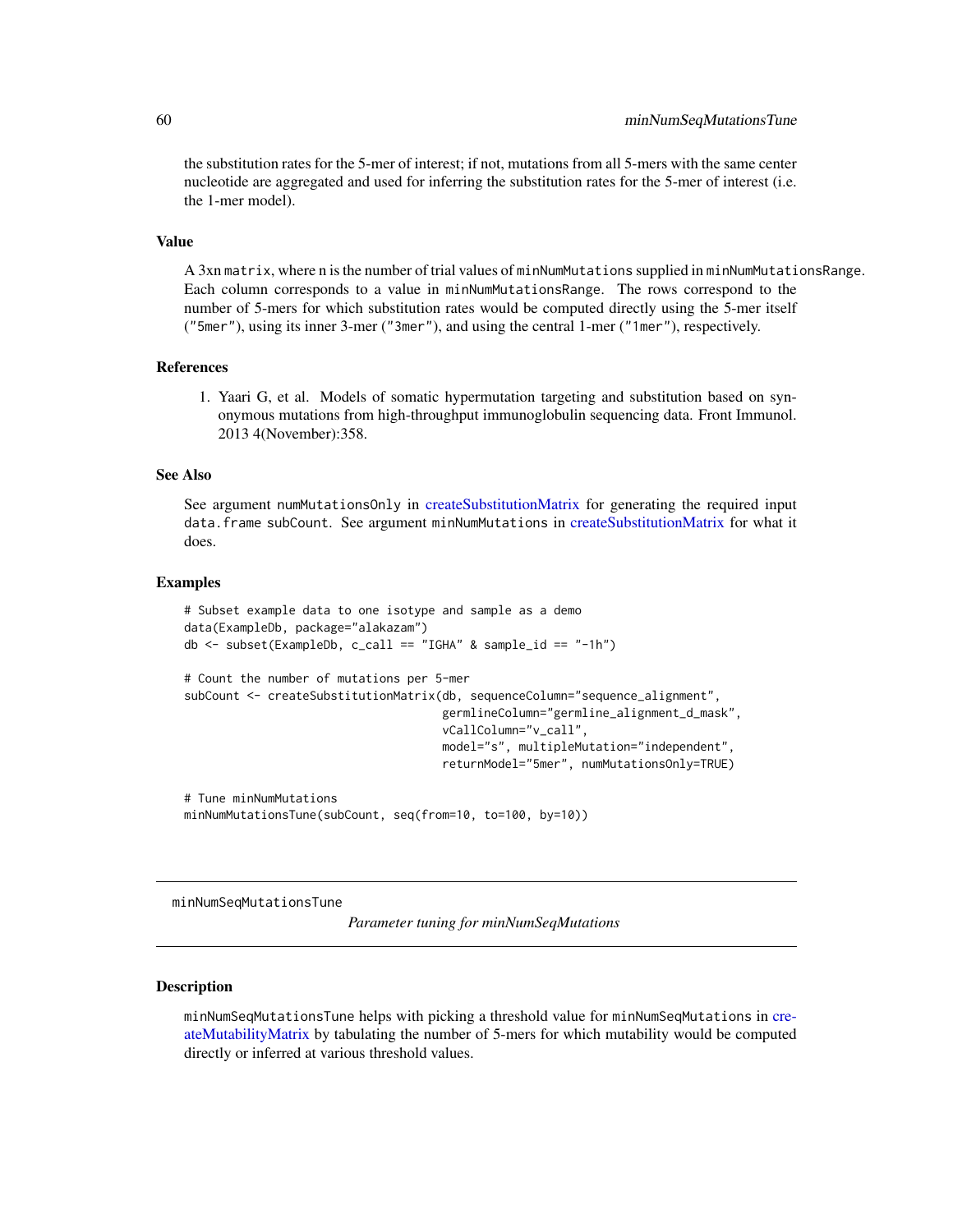## Usage

minNumSeqMutationsTune(mutCount, minNumSeqMutationsRange)

#### Arguments

mutCount a vector of length 1024 returned by [createMutabilityMatrix](#page-24-0) with numSeqMutationsOnly=TRUE. minNumSeqMutationsRange

> a number or a vector indicating the value or the range of values of minNumSeqMutations to try.

# Details

At a given threshold value of minNumSeqMutations, for a given 5-mer, if the total number of mutations is greater than the threshold, mutability is computed directly. Otherwise, mutability is inferred.

#### Value

A 2xn matrix, where n is the number of trial values of minNumSeqMutations supplied in minNumSeqMutationsRange. Each column corresponds to a value in minNumSeqMutationsRange. The rows correspond to the number of 5-mers for which mutability would be computed directly ("measured") and inferred ("inferred"), respectively.

## References

1. Yaari G, et al. Models of somatic hypermutation targeting and substitution based on synonymous mutations from high-throughput immunoglobulin sequencing data. Front Immunol. 2013 4(November):358.

#### See Also

See argument numSeqMutationsOnly in [createMutabilityMatrix](#page-24-0) for generating the required input vector mutCount. See argument minNumSeqMutations in [createMutabilityMatrix](#page-24-0) for what it does.

# Examples

```
# Subset example data to one isotype and sample as a demo
data(ExampleDb, package="alakazam")
db \leftarrow subset(ExampleDb, c_call == "IGHA" & sample_id == "-1h")# Create model using only silent mutations
sub <- createSubstitutionMatrix(db, sequenceColumn="sequence_alignment",
                                 germlineColumn="germline_alignment_d_mask",
                                 vCallColumn="v_call",
                                 model="s", multipleMutation="independent",
                                 returnModel="5mer", numMutationsOnly=FALSE,
                                 minNumMutations=20)
```
# Count the number of mutations in sequences containing each 5-mer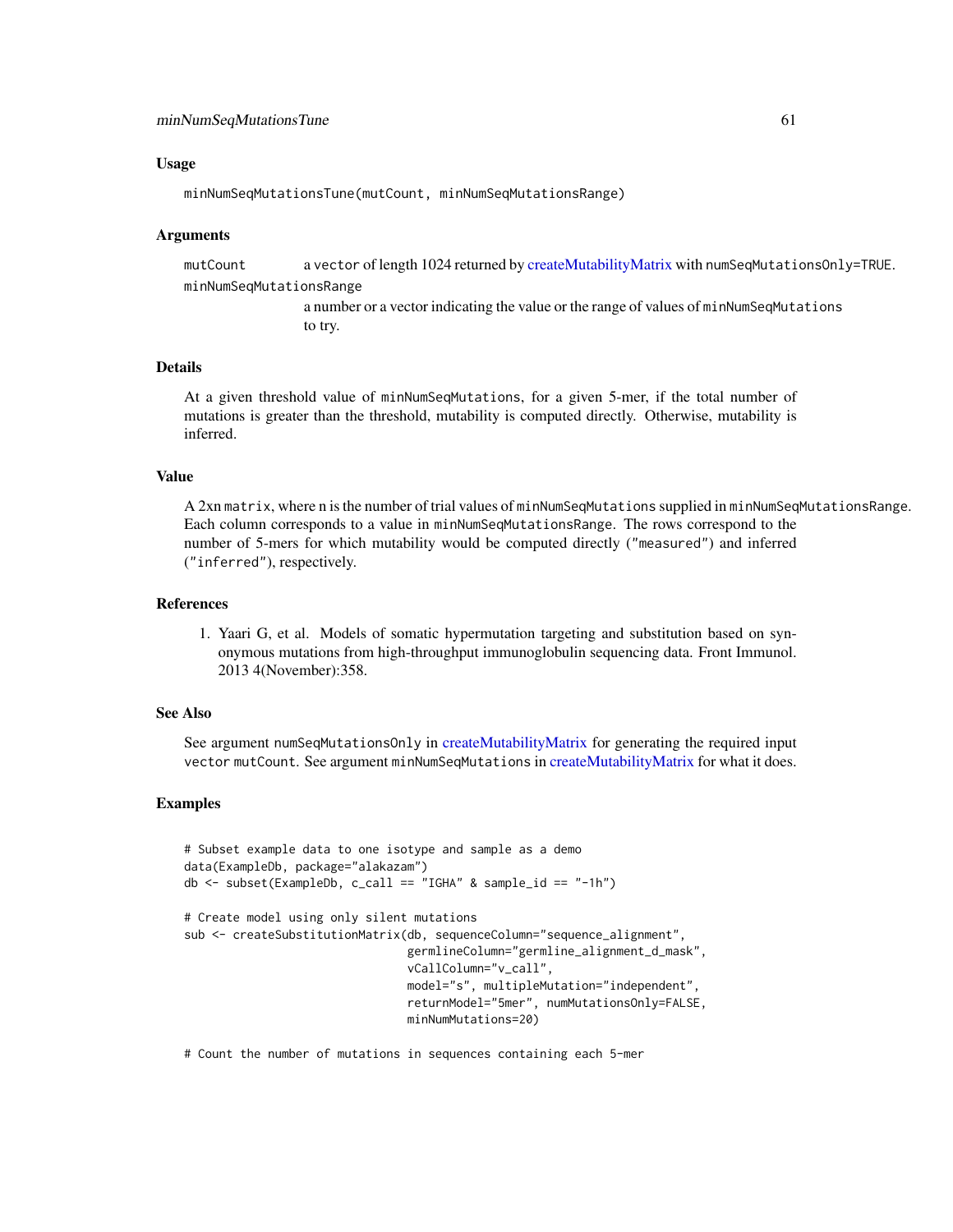```
mutCount <- createMutabilityMatrix(db, substitutionModel = sub,
                                   sequenceColumn="sequence_alignment",
                                   germlineColumn="germline_alignment_d_mask",
                                   vCallColumn="v_call",
                                   model="s", multipleMutation="independent",
                                   numSeqMutationsOnly=TRUE)
# Tune minNumSeqMutations
```
minNumSeqMutationsTune(mutCount, seq(from=100, to=300, by=50))

<span id="page-61-0"></span>

MK\_RS1NF *Mouse kappa chain, replacement and silent, 1-mer, non-functional substitution model.*

#### Description

1-mer substitution model of somatic hypermutation based on analysis of replacement and silent mutations in non-functional kappa light chain Ig sequences from NP-immunized Mus musculus.

#### Usage

MK\_RS1NF

# Format

A 4x4 matrix of nucleotide substitution rates. The rates are normalized, therefore each row sums up to 1.

## Note

MK\_RS1NF replaces M1NDistance from versions of SHazaM prior to 0.1.5.

#### References

1. Cui A, Di Niro R, Vander Heiden J, Briggs A, Adams K, Gilbert T, O'Connor K, Vigneault F, Shlomchik M and Kleinstein S (2016). A Model of Somatic Hypermutation Targeting in Mice Based on High-Throughput Ig Sequencing Data. The Journal of Immunology, 197(9), 3566-3574.

# See Also

See [HH\\_S1F](#page-49-0) for the human heavy chain 1-mer substitution model and [HKL\\_S1F](#page-50-1) for the human light chain 1-mer substitution model.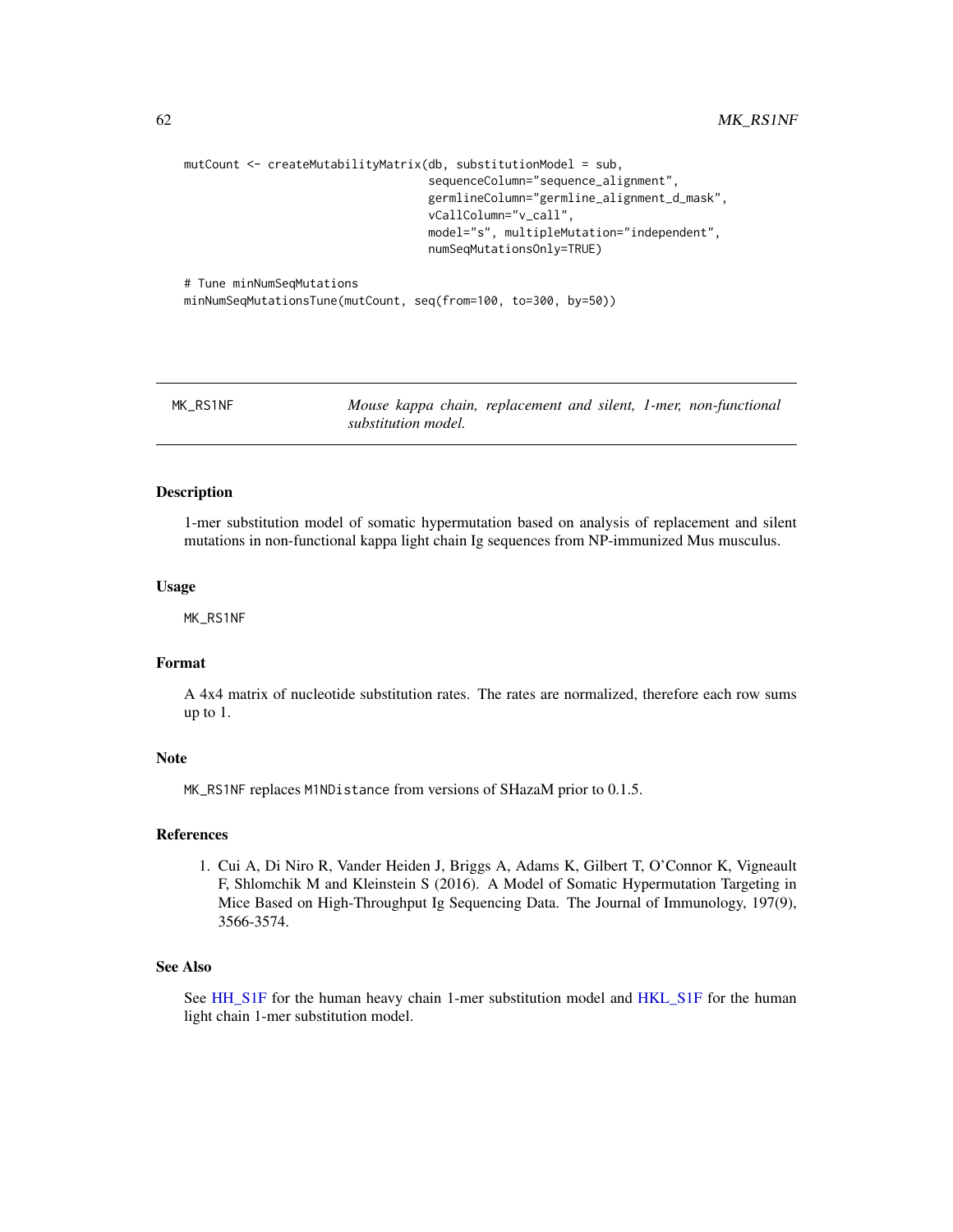<span id="page-62-1"></span>MK\_RS5NF *Mouse kappa light chain, replacement and silent, 5-mer, nonfunctional targeting model.*

## **Description**

5-mer model of somatic hypermutation targeting based on analysis of replacement and silent mutations in non-functional kappa light chain Ig sequences from NP-immunized Mus musculus.

### Usage

MK\_RS5NF

# Format

[TargetingModel](#page-93-0) object.

# References

1. Cui A, Di Niro R, Vander Heiden J, Briggs A, Adams K, Gilbert T, O'Connor K, Vigneault F, Shlomchik M and Kleinstein S (2016). A Model of Somatic Hypermutation Targeting in Mice Based on High-Throughput Ig Sequencing Data. The Journal of Immunology, 197(9), 3566-3574.

# See Also

See [MK\\_RS1NF](#page-61-0) for the 1-mer substitution matrix from the same publication; [HH\\_S5F](#page-50-0) for the human heavy chain silent 5-mer functional targeting model; [HKL\\_S5F](#page-51-0) for the human light chain silent 5-mer functional targeting model; and [U5N](#page-95-0) for the uniform 5-mer null targeting model.

MutabilityModel-class *S4 class defining a mutability model*

#### <span id="page-62-0"></span>Description

MutabilityModel defines a data structure for the 5-mer motif-based SHM targeting mutability model.

# Usage

```
## S4 method for signature 'MutabilityModel'
print(x)
## S4 method for signature 'MutabilityModel'
as.data.frame(x)
```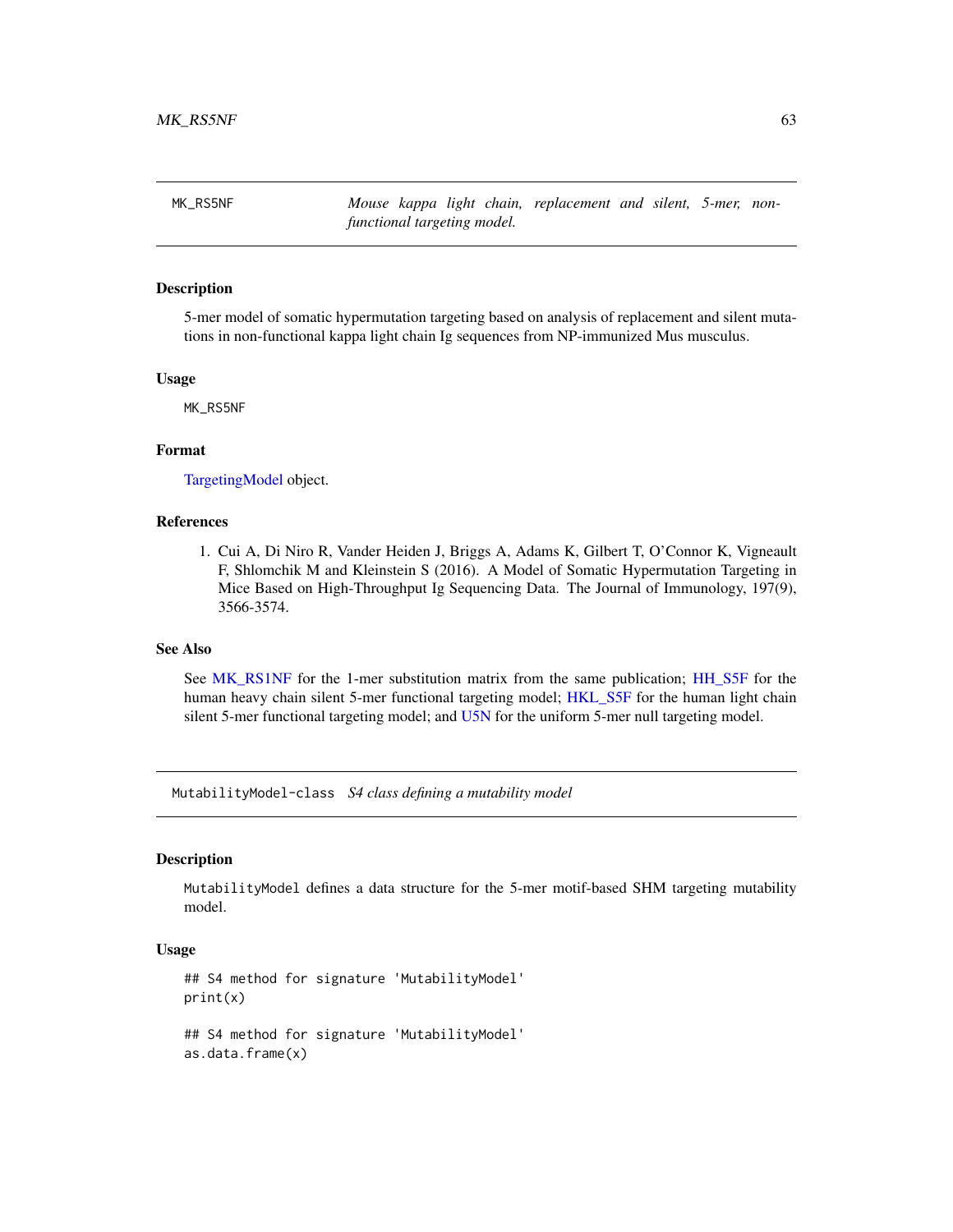#### Arguments

x MutabilityModel object.

# Slots

.Data numeric vector containing 5-mer mutability estimates

source character vector annotating whether the mutability was inferred or directly measured.

numMutS a number indicating the number of silent mutations used for estimating mutability

numMutR a number indicating the number of replacement mutations used for estimating mutability

MutationDefinition-class

*S4 class defining replacement and silent mutation definitions*

#### <span id="page-63-0"></span>**Description**

MutationDefinition defines a common data structure for defining the whether a mutation is annotated as a replacement or silent mutation.

# Slots

name name of the MutationDefinition.

description description of the model and its source.

classes named character vectors with single-letter amino acid codes as names and amino acid classes as values, with NA assigned to set of characters  $c("X", "*", "-", "..")$ . Replacement (R) is be defined as a change in amino acid class and silent (S) as no change in class.

codonTable matrix of codons (columns) and substitutions (rows).

citation publication source.

# See Also

See [MUTATION\\_SCHEMES](#page-64-1) for a set of predefined MutationDefinition objects.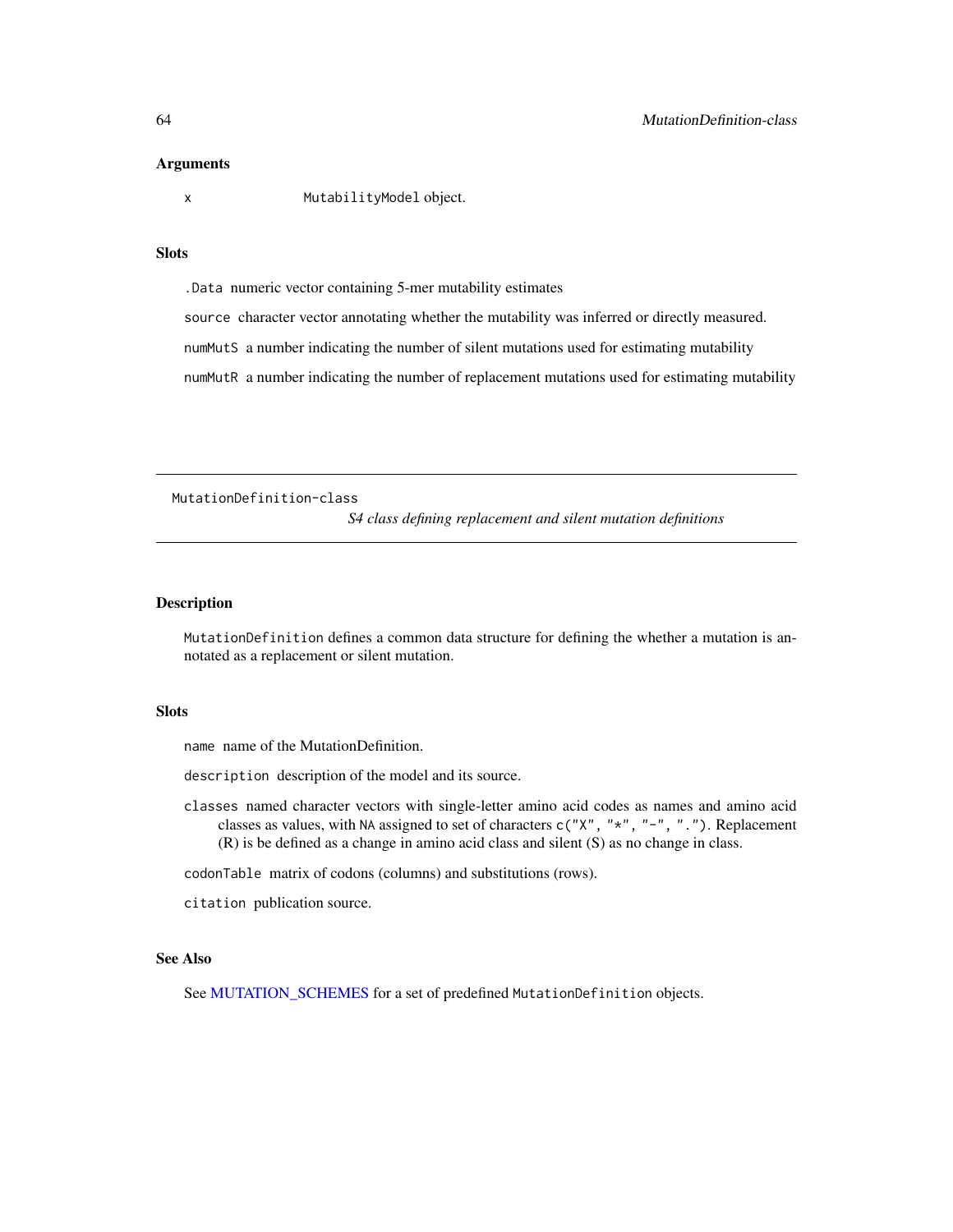<span id="page-64-1"></span>MUTATION\_SCHEMES *Amino acid mutation definitions*

### Description

Definitions of replacement (R) and silent (S) mutations for different amino acid physicochemical classes.

#### Format

A [MutationDefinition](#page-63-0) object defining:

- CHARGE\_MUTATIONS: Amino acid mutations are defined by changes in side chain charge class.
- HYDROPATHY\_MUTATIONS: Amino acid mutations are defined by changes in side chain hydrophobicity class.
- POLARITY\_MUTATIONS: Amino acid mutations are defined by changes in side chain polarity class.
- VOLUME\_MUTATIONS: Amino acid mutations are defined by changes in side chain volume class.

# References

1. [https://www.imgt.org/IMGTeducation/Aide-memoire/\\_UK/aminoacids/IMGTclasses.](https://www.imgt.org/IMGTeducation/Aide-memoire/_UK/aminoacids/IMGTclasses.html) [html](https://www.imgt.org/IMGTeducation/Aide-memoire/_UK/aminoacids/IMGTclasses.html)

<span id="page-64-0"></span>observedMutations *Calculate observed numbers of mutations*

#### Description

observedMutations calculates the observed number of mutations for each sequence in the input data.frame.

#### Usage

```
observedMutations(
  db,
  sequenceColumn = "sequence_alignment",
  germlineColumn = "germline_alignment_d_mask",
  regionDefinition = NULL,
  mutationDefinition = NULL,
  ambiguousMode = c("eitherOr", "and"),
  frequency = FALSE,
  combine = FALSE,
  nproc = 1,
  cloneColumn = "clone_id",
  juncLengthColumn = "junction_length"
\mathcal{E}
```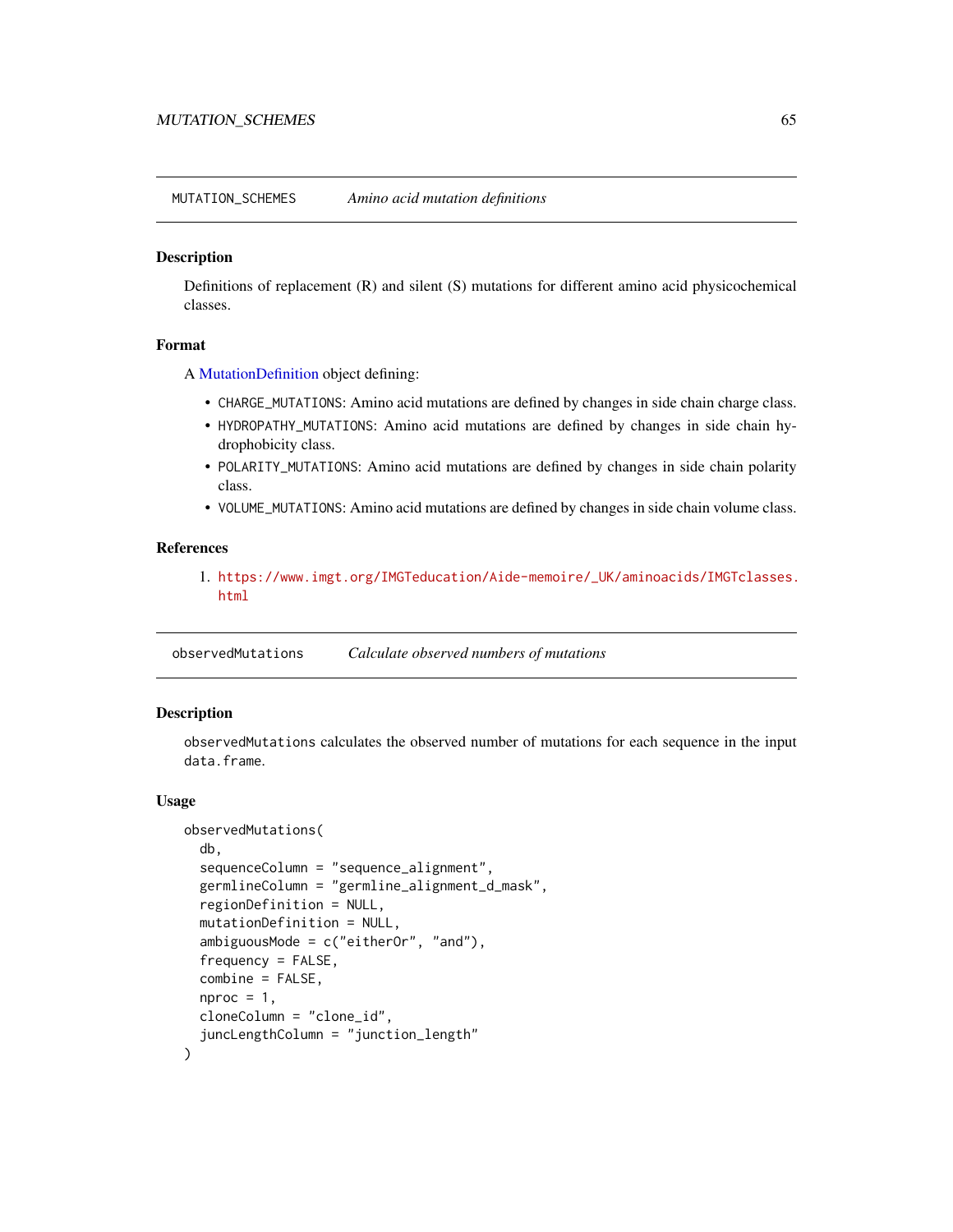#### Arguments

| db                              | data. frame containing sequence data.                                                                                                                                                                                                                                            |
|---------------------------------|----------------------------------------------------------------------------------------------------------------------------------------------------------------------------------------------------------------------------------------------------------------------------------|
|                                 | sequence Column character name of the column containing input sequences. IUPAC ambiguous<br>characters for DNA are supported.                                                                                                                                                    |
|                                 | germlineColumn character name of the column containing the germline or reference sequence.<br>IUPAC ambiguous characters for DNA are supported.                                                                                                                                  |
| regionDefinition                |                                                                                                                                                                                                                                                                                  |
|                                 | RegionDefinition object defining the regions and boundaries of the Ig sequences.<br>If NULL, mutations are counted for entire sequence. To use regions definitions,<br>sequences in sequenceColum and germlineColumn must be aligned, following<br>the IMGT schema.              |
| mutationDefinition              |                                                                                                                                                                                                                                                                                  |
|                                 | MutationDefinition object defining replacement and silent mutation criteria. If<br>NULL then replacement and silent are determined by exact amino acid identity.                                                                                                                 |
| ambiguousMode                   | whether to consider ambiguous characters as "either or" or "and" when deter-<br>mining and counting the type(s) of mutations. Applicable only if sequenceColumn<br>and/or germlineColumn contain(s) ambiguous characters. One of c("eitherOr",<br>"and"). Default is "eitherOr". |
| frequency                       | logical indicating whether or not to calculate mutation frequencies. Default is<br>FALSE.                                                                                                                                                                                        |
| combine                         | logical indicating whether for each sequence should the mutation counts for<br>the different regions (CDR, FWR) and mutation types be combined and return<br>one value of count/frequency per sequence instead of multiple values. Default<br>is FALSE.                          |
| nproc                           | number of cores to distribute the operation over. If the cluster has already been<br>set the call function with $nproc = 0$ to not reset or reinitialize. Default is $nproc$<br>$=1.$                                                                                            |
| cloneColumn<br>juncLengthColumn | clone id column name in db                                                                                                                                                                                                                                                       |
|                                 | junction length column name in db                                                                                                                                                                                                                                                |

# Details

Mutation counts are determined by comparing a reference sequence to the input sequences in the column specified by sequenceColumn. See [calcObservedMutations](#page-8-0) for more technical details, including criteria for which sequence differences are included in the mutation counts and which are not.

The mutations are binned as either replacement (R) or silent (S) across the different regions of the sequences as defined by regionDefinition. Typically, this would be the framework (FWR) and complementarity determining (CDR) regions of IMGT-gapped nucleotide sequences. Mutation counts are appended to the input db as additional columns.

If db includes lineage information, such as the parent\_sequence column created by [makeGraphDf,](#page-57-0) the reference sequence can be set to use that field as reference sequence using the germlineColumn argument.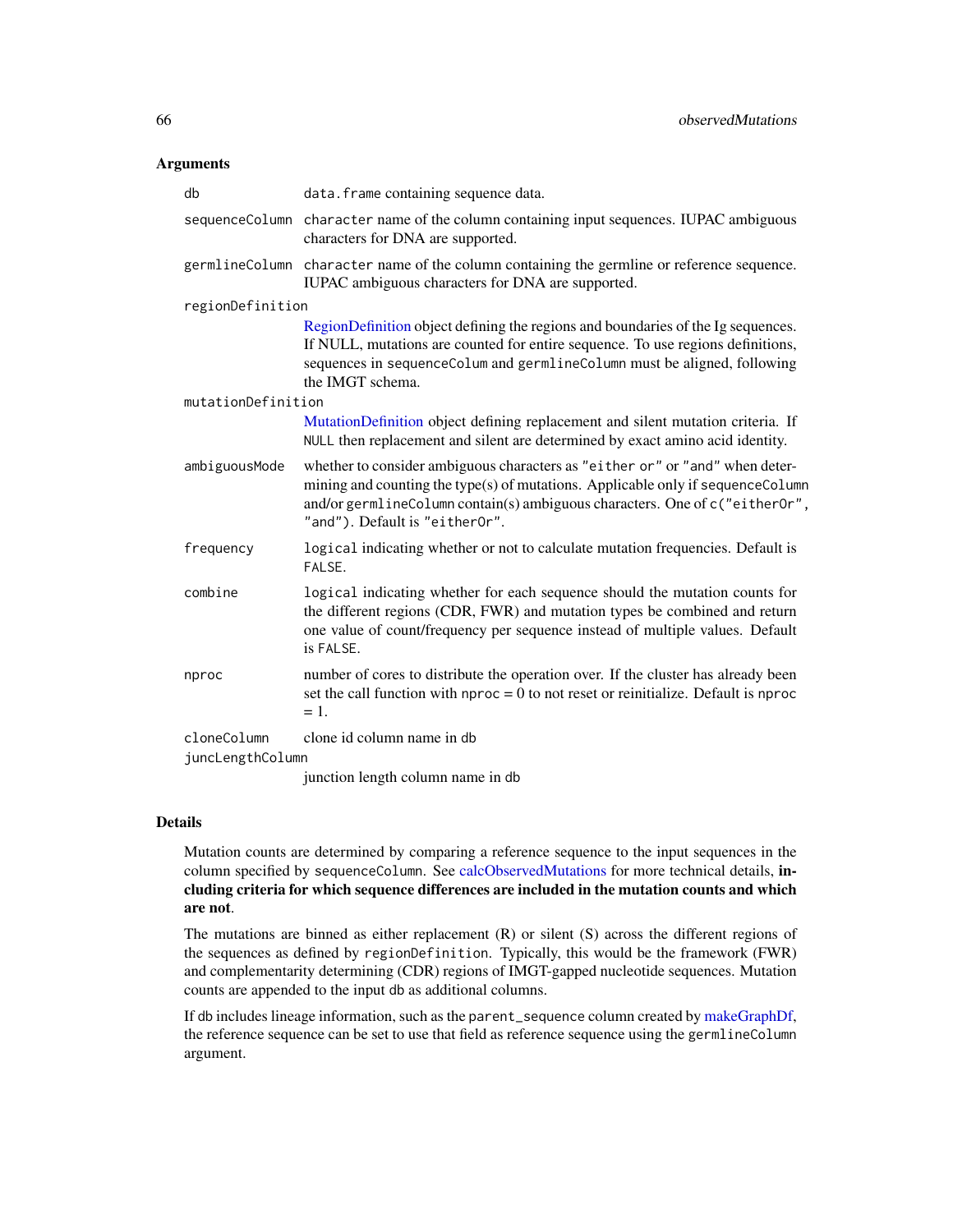# Value

A modified db data.frame with observed mutation counts for each sequence listed. The columns names are dynamically created based on the regions in the regionDefinition. For example, when using the [IMGT\\_V](#page-52-0) definition, which defines positions for CDR and FWR, the following columns are added:

- mu\_count\_cdr\_r: number of replacement mutations in CDR1 and CDR2 of the V-segment.
- mu\_count\_cdr\_s: number of silent mutations in CDR1 and CDR2 of the V-segment.
- mu\_count\_fwr\_r: number of replacement mutations in FWR1, FWR2 and FWR3 of the Vsegment.
- mu\_count\_fwr\_s: number of silent mutations in FWR1, FWR2 and FWR3 of the V-segment.

If frequency=TRUE, R and S mutation frequencies are calculated over the number of non-N positions in the specified regions.

- mu\_freq\_cdr\_r: frequency of replacement mutations in CDR1 and CDR2 of the V-segment.
- mu\_freq\_cdr\_s: frequency of silent mutations in CDR1 and CDR2 of the V-segment.
- mu\_freq\_fwr\_r: frequency of replacement mutations in FWR1, FWR2 and FWR3 of the V-segment.
- mu\_freq\_fwr\_s: frequency of silent mutations in FWR1, FWR2 and FWR3 of the V-segment.

If frequency=TRUE and combine=TRUE, the mutations and non-N positions are aggregated and a single mu\_freq value is returned

• mu\_freq: frequency of replacement and silent mutations in the specified region

### See Also

[calcObservedMutations](#page-8-0) is called by this function to get the number of mutations in each sequence grouped by the [RegionDefinition.](#page-78-0) See [IMGT\\_SCHEMES](#page-52-1) for a set of predefined [RegionDefinition](#page-78-0) objects. See [expectedMutations](#page-40-0) for calculating expected mutation frequencies. See [makeGraphDf](#page-57-0) for creating the field parent\_sequence.

```
# Subset example data
data(ExampleDb, package="alakazam")
db <- ExampleDb[1:10, ]
# Calculate mutation frequency over the entire sequence
db_obs <- observedMutations(db, sequenceColumn="sequence_alignment",
                            germlineColumn="germline_alignment_d_mask",
                            frequency=TRUE,
                            nproc=1)
# Count of V-region mutations split by FWR and CDR
# With mutations only considered replacement if charge changes
db_obs <- observedMutations(db, sequenceColumn="sequence_alignment",
                            germlineColumn="germline_alignment_d_mask",
```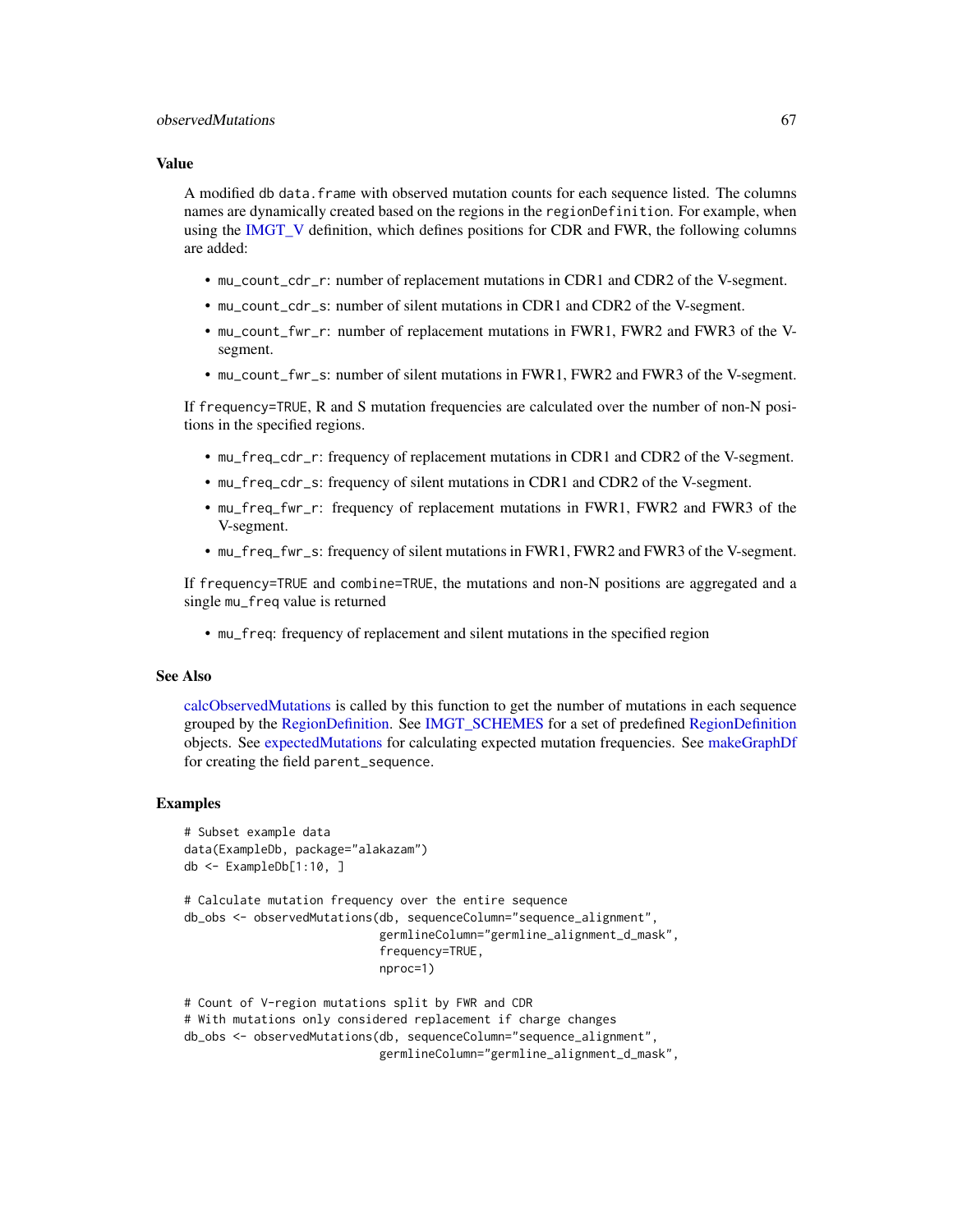```
regionDefinition=IMGT_V,
                            mutationDefinition=CHARGE_MUTATIONS,
                            nproc=1)
# Count of VDJ-region mutations, split by FWR and CDR
db_obs <- observedMutations(db, sequenceColumn="sequence_alignment",
                            germlineColumn="germline_alignment_d_mask",
                            regionDefinition=IMGT_VDJ,
                            nproc=1)
# Extend data with lineage information
data(ExampleTrees, package="alakazam")
graph <- ExampleTrees[[17]]
clone <- alakazam::makeChangeoClone(subset(ExampleDb, clone_id == graph$clone))
gdf <- makeGraphDf(graph, clone)
# Count of mutations between observed sequence and immediate ancenstor
db_obs <- observedMutations(gdf, sequenceColumn="sequence",
                            germlineColumn="parent_sequence",
                            regionDefinition=IMGT_VDJ,
                            nproc=1)
```
plotBaselineDensity *Plots BASELINe probability density functions*

#### Description

plotBaselineDensity plots the probability density functions resulting from selection analysis using the BASELINe method.

# Usage

```
plotBaselineDensity(
 baseline,
  idColumn,
  groupColumn = NULL,
  color[0.5em]colorValues = NULL,
  title = NULL,
 subsetRegions = NULL,
  sigmalimits = c(-5, 5),
  facetBy = c("region", "group"),
  style = c("density").
  sizeElement = c("none", "id", "group"),size = 1,
 silent = FALSE,
  ...
)
```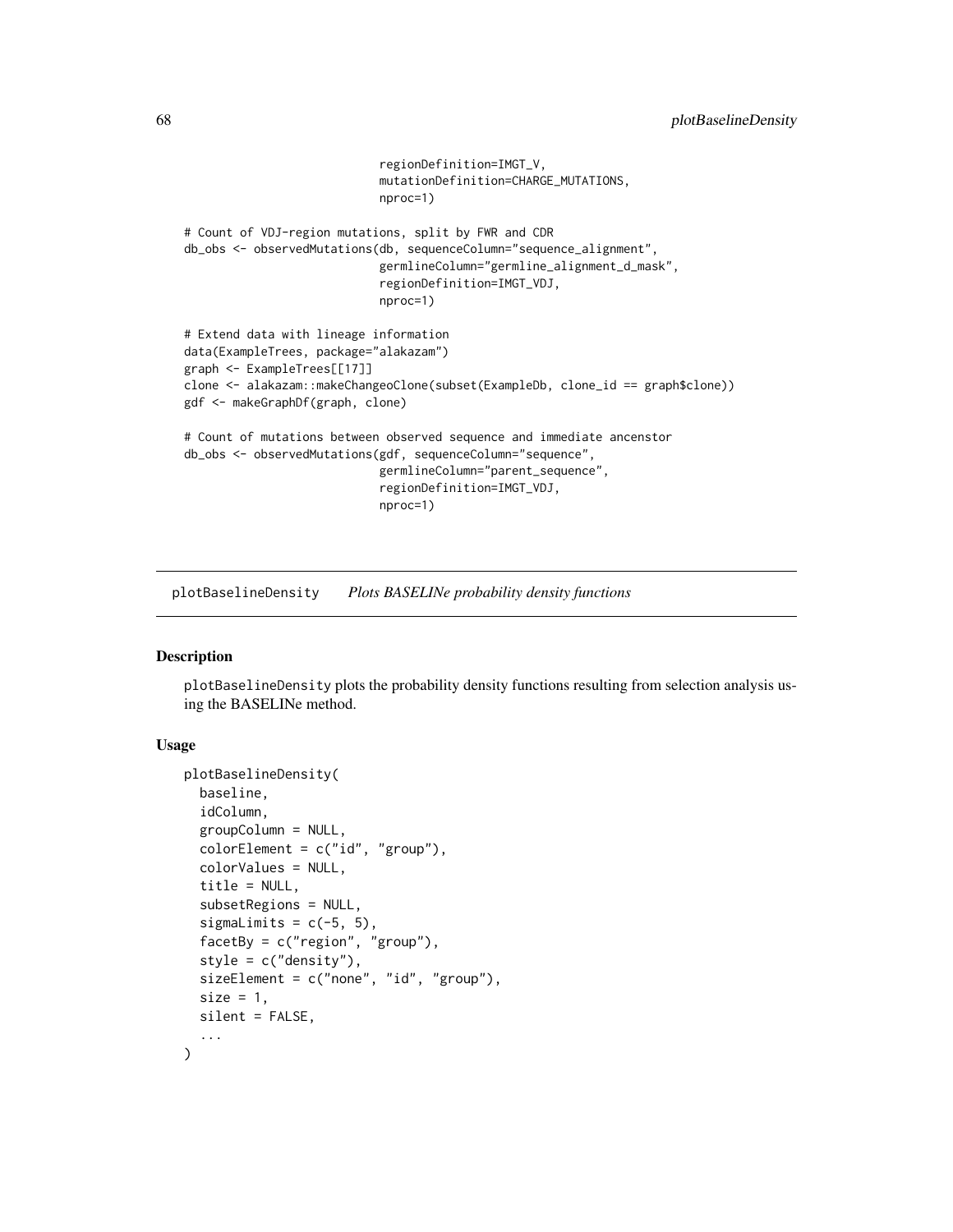# Arguments

| baseline      | Baseline object containing selection probability density functions.                                                                                                                                                                                                                                                        |
|---------------|----------------------------------------------------------------------------------------------------------------------------------------------------------------------------------------------------------------------------------------------------------------------------------------------------------------------------|
| idColumn      | name of the column in the db slot of baseline containing primary identifiers.                                                                                                                                                                                                                                              |
| groupColumn   | name of the column in the db slot of baseline containing secondary grouping<br>identifiers. If NULL, organize the plot only on values in idColumn.                                                                                                                                                                         |
| colorElement  | one of c("id", "group") specifying whether the idColumn or groupColumn<br>will be used for color coding. The other entry, if present, will be coded by line<br>style.                                                                                                                                                      |
| colorValues   | named vector of colors for entries in colorElement, with names defining unique<br>values in the colorElement column and values being colors. Also controls the<br>order in which values appear on the plot. If NULL alphabetical ordering and a<br>default color palette will be used.                                     |
| title         | string defining the plot title.                                                                                                                                                                                                                                                                                            |
| subsetRegions | character vector defining a subset of regions to plot, correspoding to the regions<br>for which the baseline data was calculated. If NULL all regions in baseline<br>are plotted.                                                                                                                                          |
| sigmaLimits   | numeric vector containing two values defining the c(lower, upper) bounds of<br>the selection scores to plot.                                                                                                                                                                                                               |
| facetBy       | one of c("region", "group") specifying which category to facet the plot by,<br>either values in groupColumn ("group") or regions defined in the regions slot<br>of the baseline object ("region"). If this is set to "group", then the region will<br>behave as the groupColumn for purposes of the colorElement argument. |
| style         | type of plot to draw. One of:                                                                                                                                                                                                                                                                                              |
|               | • "density": plots a set of curves for each probability density function in<br>baseline, with colors determined by values in the colorElement column.<br>Faceting is determined by the facetBy argument.                                                                                                                   |
| sizeElement   | one of c("none", "id", "group") specifying whether the lines in the plot should<br>be all of the same size (none) or have their sizes depend on the values in id or<br>code.                                                                                                                                               |
| size          | numeric scaling factor for lines, points and text in the plot.                                                                                                                                                                                                                                                             |
| silent        | if TRUE do not draw the plot and just return the ggplot2 object; if FALSE draw<br>the plot.                                                                                                                                                                                                                                |
| $\ddotsc$     | additional arguments to pass to ggplot2::theme.                                                                                                                                                                                                                                                                            |

# Value

A ggplot object defining the plot.

# See Also

Takes as input a [Baseline](#page-3-0) object returned from [groupBaseline.](#page-47-0)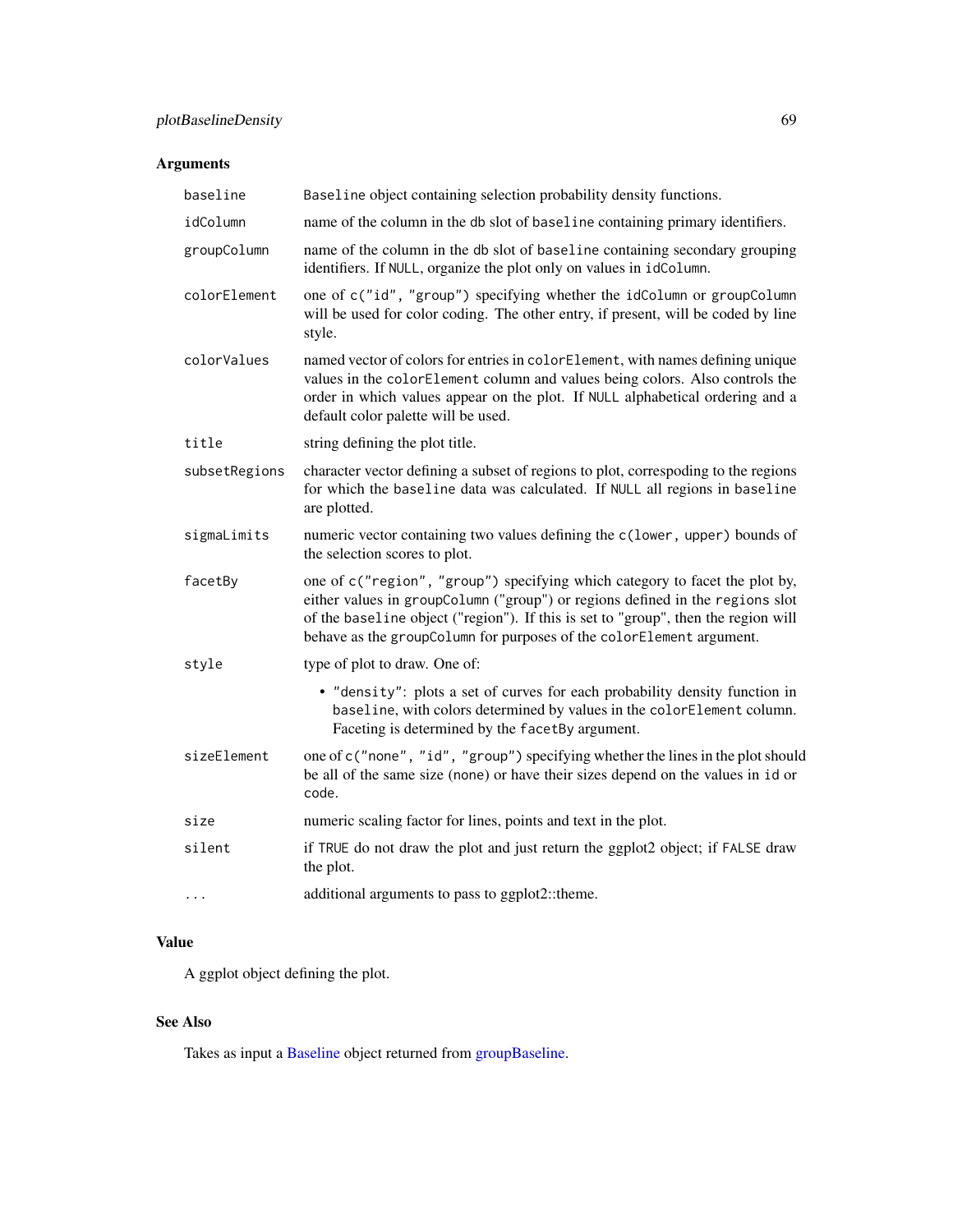# Examples

```
# Subset example data
data(ExampleDb, package="alakazam")
db <- subset(ExampleDb, c_call %in% c("IGHM", "IGHG"))
# Collapse clones
db <- collapseClones(db, cloneColumn="clone_id",
                     sequenceColumn="sequence_alignment",
                     germlineColumn="germline_alignment_d_mask",
                     method="thresholdedFreq", minimumFrequency=0.6,
                     includeAmbiguous=FALSE, breakTiesStochastic=FALSE)
# Calculate BASELINe
baseline <- calcBaseline(db,
                         sequenceColumn="clonal_sequence",
                         germlineColumn="clonal_germline",
                         testStatistic="focused",
                         regionDefinition=IMGT_V,
                         targetingModel=HH_S5F,
                         nproc=1)
# Grouping the PDFs by the sample and isotype annotations
grouped <- groupBaseline(baseline, groupBy=c("sample_id", "c_call"))
# Plot density faceted by region with custom isotype colors
isotype_colors <- c("IGHM"="darkorchid", "IGHD"="firebrick",
                    "IGHG"="seagreen", "IGHA"="steelblue")
plotBaselineDensity(grouped, "sample_id", "c_call", colorValues=isotype_colors,
                    colorElement="group", sigmaLimits=c(-1, 1))
# Facet by isotype instead of region
sample_colors <- c("-1h"="steelblue", "+7d"="firebrick")
plotBaselineDensity(grouped, "sample_id", "c_call", facetBy="group",
                    colorValues=sample_colors, sigmaLimits=c(-1, 1))
```
plotBaselineSummary *Plots BASELINe summary statistics*

# Description

plotBaselineSummary plots a summary of the results of selection analysis using the BASELINe method.

#### Usage

plotBaselineSummary(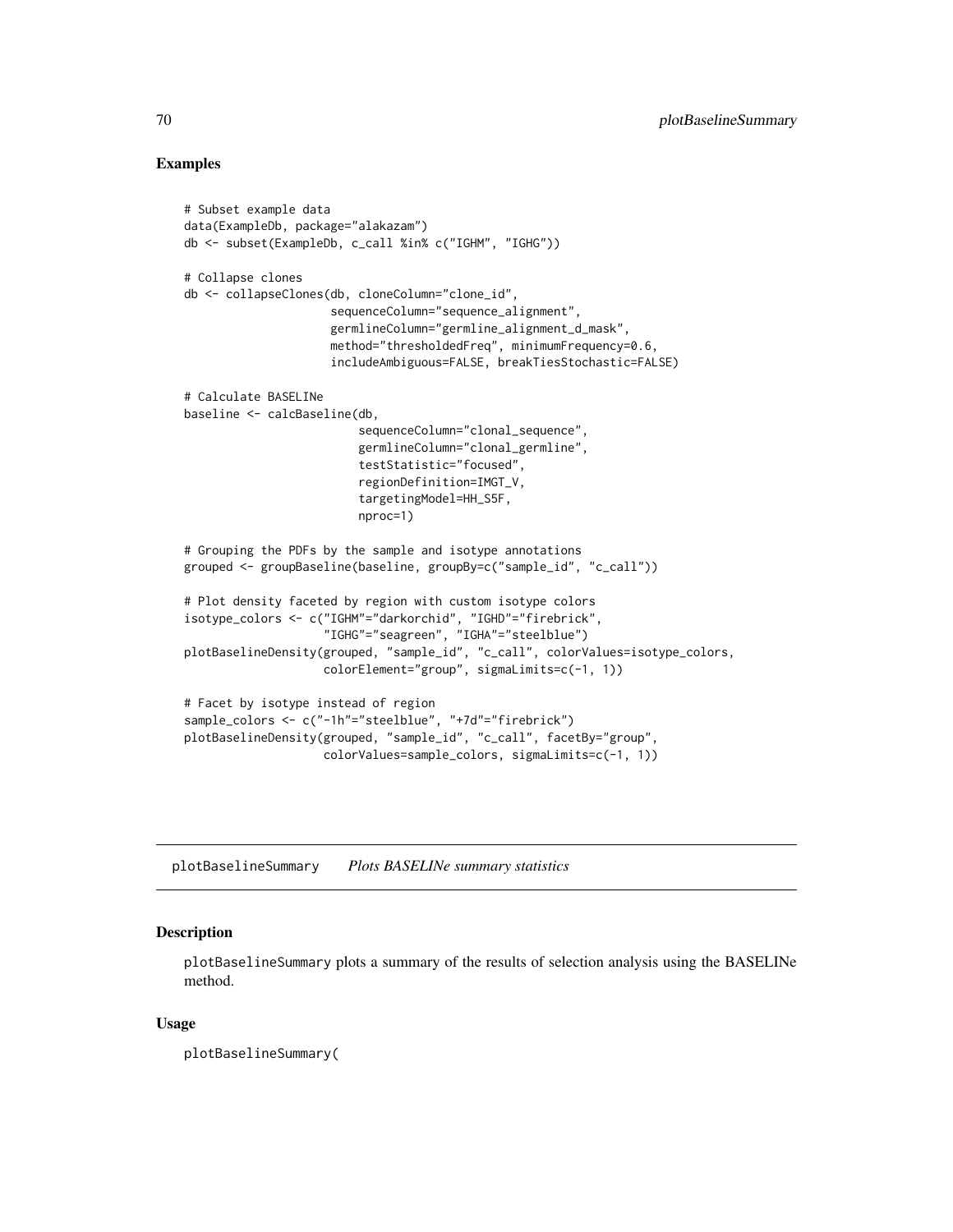# plotBaselineSummary 71

```
baseline,
 idColumn,
 groupColumn = NULL,
 groupColors = NULL,
 subsetRegions = NULL,
 facetBy = c("region", "group"),
  title = NULL,
 style = c("summary"),
 size = 1,
 silent = FALSE,
  ...
\mathcal{L}
```
# Arguments

| baseline      | either a data.frame returned from summarizeBaseline or a Baseline object re-<br>turned from groupBaseline containing selection probability density functions<br>and summary statistics.                                                                                                                         |
|---------------|-----------------------------------------------------------------------------------------------------------------------------------------------------------------------------------------------------------------------------------------------------------------------------------------------------------------|
| idColumn      | name of the column in baseline containing primary identifiers. If the input is<br>a Baseline object, then this will be a column in the stats slot of baseline.                                                                                                                                                  |
| groupColumn   | name of the column in baseline containing secondary grouping identifiers. If<br>the input is a Baseline object, then this will be a column in the stats slot of<br>baseline.                                                                                                                                    |
| groupColors   | named vector of colors for entries in groupColumn, with names defining unique<br>values in the groupColumn and values being colors. Also controls the order in<br>which groups appear on the plot. If NULL alphabetical ordering and a default<br>color palette will be used. Has no effect if facetBy="group". |
| subsetRegions | character vector defining a subset of regions to plot, correspoding to the regions<br>for which the baseline data was calculated. If NULL all regions in baseline<br>are plotted.                                                                                                                               |
| facetBy       | one of c("group", "region") specifying which category to facet the plot by, either<br>values in groupColumn ("group") or regions defined in baseline ("region").<br>The data that is not used for faceting will be color coded.                                                                                 |
| title         | string defining the plot title.                                                                                                                                                                                                                                                                                 |
| style         | type of plot to draw. One of:                                                                                                                                                                                                                                                                                   |
|               | • "summary": plots the mean and confidence interval for the selection scores<br>of each value in idColumn. Faceting and coloring are determine by val-<br>ues in groupColumn and regions defined in baseline, depending upon the<br>facetBy argument.                                                           |
| size          | numeric scaling factor for lines, points and text in the plot.                                                                                                                                                                                                                                                  |
| silent        | if TRUE do not draw the plot and just return the ggplot2 object; if FALSE draw<br>the plot.                                                                                                                                                                                                                     |
| $\cdots$      | additional arguments to pass to ggplot2::theme.                                                                                                                                                                                                                                                                 |

# Value

A ggplot object defining the plot.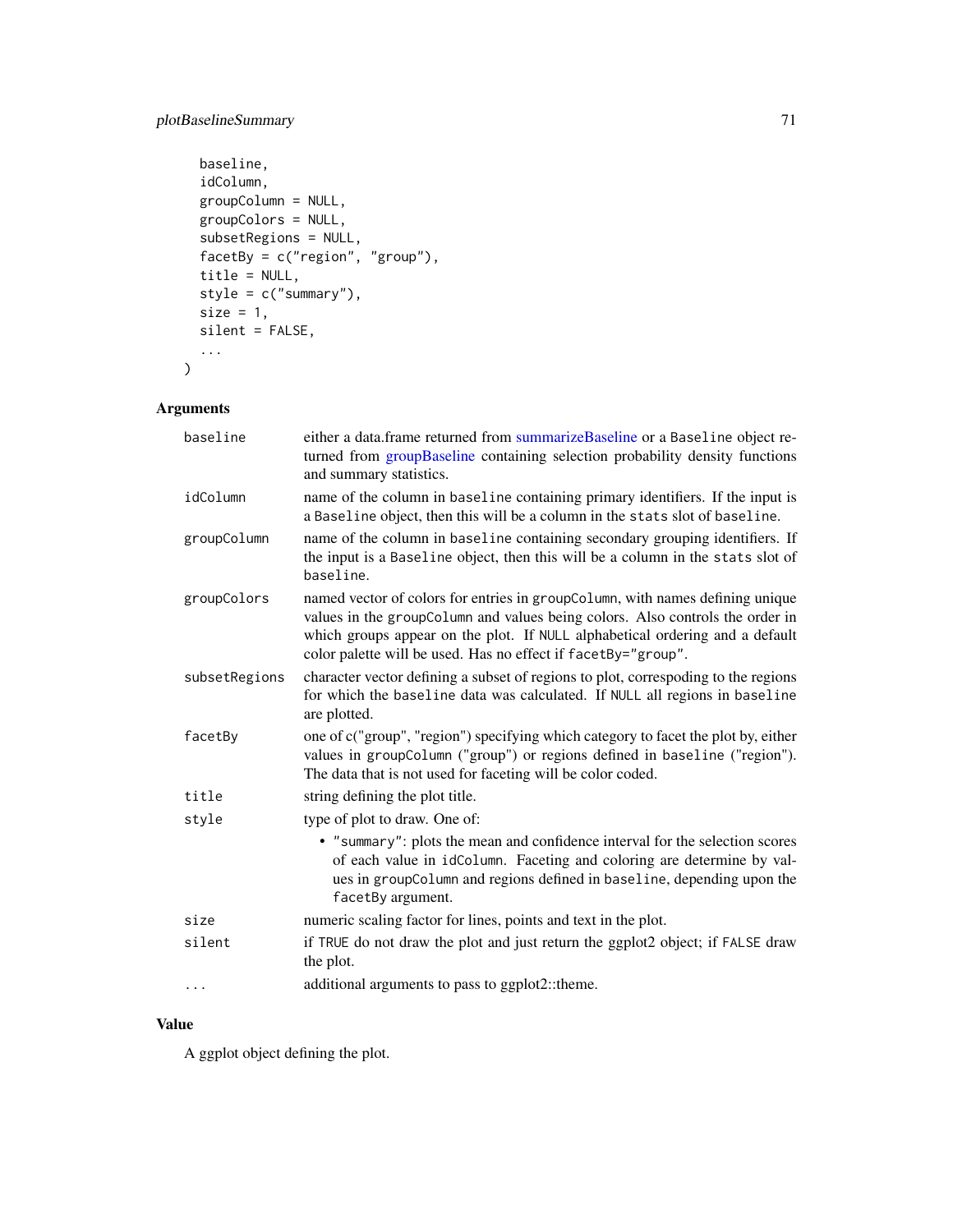# See Also

Takes as input either a [Baseline](#page-3-0) object returned by [groupBaseline](#page-47-0) or a data.frame returned from [summarizeBaseline.](#page-91-0)

# Examples

```
# Subset example data
data(ExampleDb, package="alakazam")
db <- subset(ExampleDb, c_call %in% c("IGHM", "IGHG"))
# Collapse clones
db <- collapseClones(db, cloneColumn="clone_id",
                     sequenceColumn="sequence_alignment",
                     germlineColumn="germline_alignment_d_mask",
                     method="thresholdedFreq", minimumFrequency=0.6,
                     includeAmbiguous=FALSE, breakTiesStochastic=FALSE)
# Calculate BASELINe
baseline <- calcBaseline(db,
                         sequenceColumn="clonal_sequence",
                         germlineColumn="clonal_germline",
                         testStatistic="focused",
                         regionDefinition=IMGT_V,
                         targetingModel=HH_S5F,
                         nproc=1)
# Grouping the PDFs by sample and isotype annotations
grouped <- groupBaseline(baseline, groupBy=c("sample_id", "c_call"))
# Plot mean and confidence interval by region with custom group colors
isotype_colors <- c("IGHM"="darkorchid", "IGHD"="firebrick",
                    "IGHG"="seagreen", "IGHA"="steelblue")
plotBaselineSummary(grouped, "sample_id", "c_call",
                    groupColors=isotype_colors)
# Facet by group instead of region
plotBaselineSummary(grouped, "sample_id", "c_call", facetBy="group")
```
<span id="page-71-0"></span>plotDensityThreshold *Plot findThreshold results for the density method*

# **Description**

plotDensityThreshold plots the results from "density" method of [findThreshold,](#page-44-0) including the smoothed density estimate, input nearest neighbor distance histogram, and threshold selected.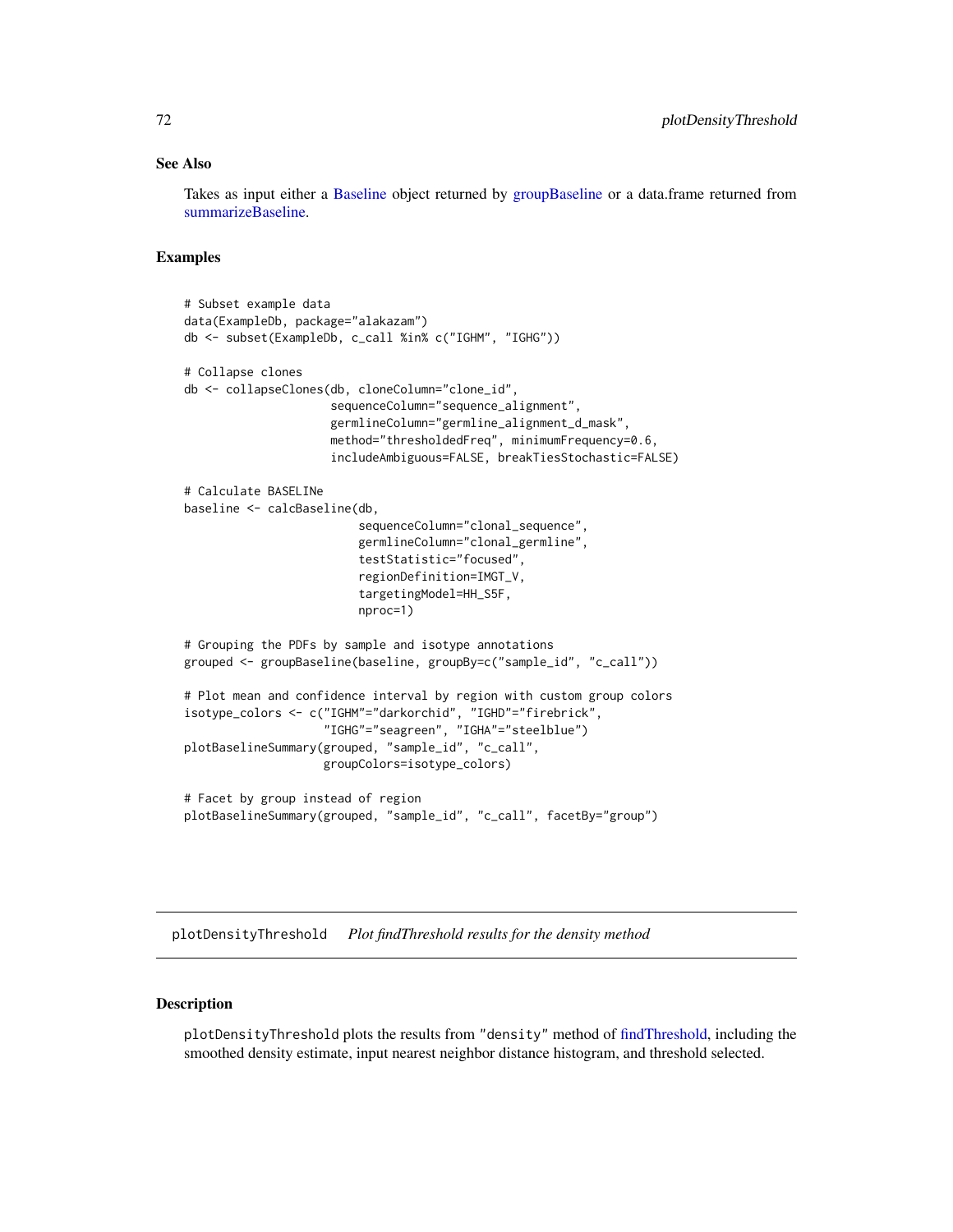# <span id="page-72-0"></span>Usage

```
plotDensityThreshold(
  data,
  cross = NULL,
 xmin = NULL,
 xmax = NULL,
 breaks = NULL,
 binwidth = NULL,
  title = NULL,
 size = 1,silent = FALSE,
  ...
```
 $\mathcal{L}$ 

# Arguments

| data     | DensityThreshold object output by the "density" method of findThreshold.                                                              |
|----------|---------------------------------------------------------------------------------------------------------------------------------------|
| cross    | numeric vector of distances from distToNearest to draw as a histogram below<br>the data histogram for comparison purposes.            |
| xmin     | minimum limit for plotting the x-axis. If NULL the limit will be set automatically.                                                   |
| xmax     | maximum limit for plotting the x-axis. If NULL the limit will be set automatically.                                                   |
| breaks   | number of breaks to show on the x-axis. If NULL the breaks will be set automat-<br>ically.                                            |
| binwidth | binwidth for the histogram. If NULL the binwidth will be set automatically to the<br>bandwidth parameter determined by findThreshold. |
|          |                                                                                                                                       |
| title    | string defining the plot title.                                                                                                       |
| size     | numeric value for the plot line sizes.                                                                                                |
| silent   | if TRUE do not draw the plot and just return the ggplot2 object; if FALSE draw<br>the plot.                                           |

## Value

A ggplot object defining the plot.

## See Also

See [DensityThreshold](#page-34-0) for the the input object definition and [findThreshold](#page-44-0) for generating the input object. See [distToNearest](#page-35-0) calculating nearest neighbor distances.

```
# Subset example data to one sample as a demo
data(ExampleDb, package="alakazam")
db <- subset(ExampleDb, sample_id == "-1h")
```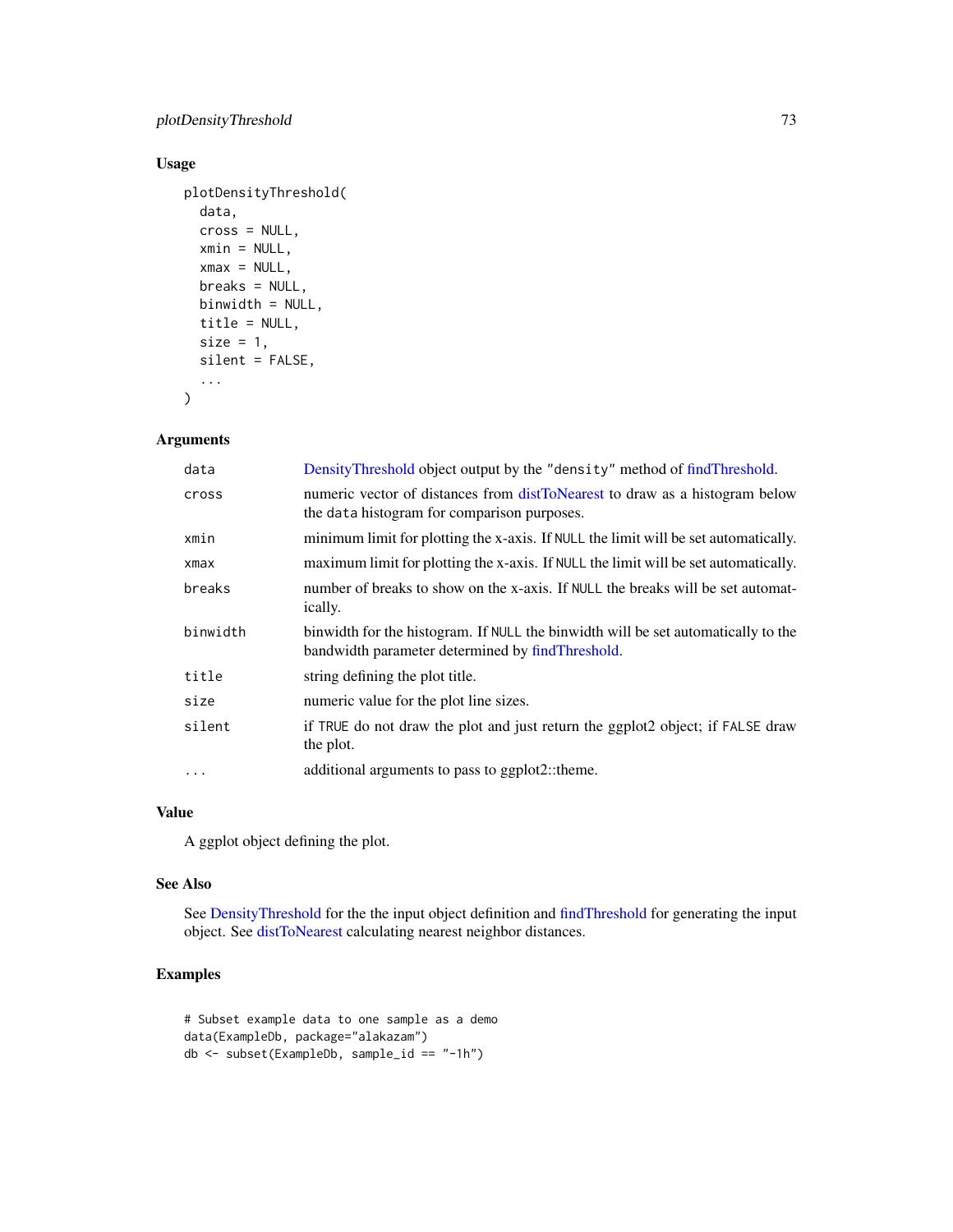```
# Use nucleotide Hamming distance and normalize by junction length
db <- distToNearest(db, sequenceColumn="junction", vCallColumn="v_call_genotyped",
                    jCallColumn="j_call", model="ham", normalize="len", nproc=1)
# To find the threshold cut, call findThreshold function for "gmm" method.
output <- findThreshold(db$dist_nearest, method="density")
print(output)
# Plot
plotDensityThreshold(output)
```
plotGmmThreshold *Plot findThreshold results for the gmm method*

## Description

plotGmmThreshold plots the results from "gmm" method of [findThreshold,](#page-44-0) including the Gaussian distributions, input nearest neighbor distance histogram, and threshold selected.

#### Usage

```
plotGmmThreshold(
  data,
  cross = NULL,
  xmin = NULL,xmax = NULL,breaks = NULL,
 binwidth = NULL,
  title = NULL,
  size = 1,
  silent = FALSE,
  ...
)
```
#### Arguments

| data       | GmmThreshold object output by the "gmm" method of findThreshold.                                                           |
|------------|----------------------------------------------------------------------------------------------------------------------------|
| cross      | numeric vector of distances from distToNearest to draw as a histogram below<br>the data histogram for comparison purposes. |
| xmin       | minimum limit for plotting the x-axis. If NULL the limit will be set automatically.                                        |
| $x$ ma $x$ | maximum limit for plotting the x-axis. If NULL the limit will be set automatically.                                        |
| breaks     | number of breaks to show on the x-axis. If NULL the breaks will be set automat-<br>ically.                                 |
| binwidth   | binwidth for the histogram. If NULL the binwidth will be set automatically.                                                |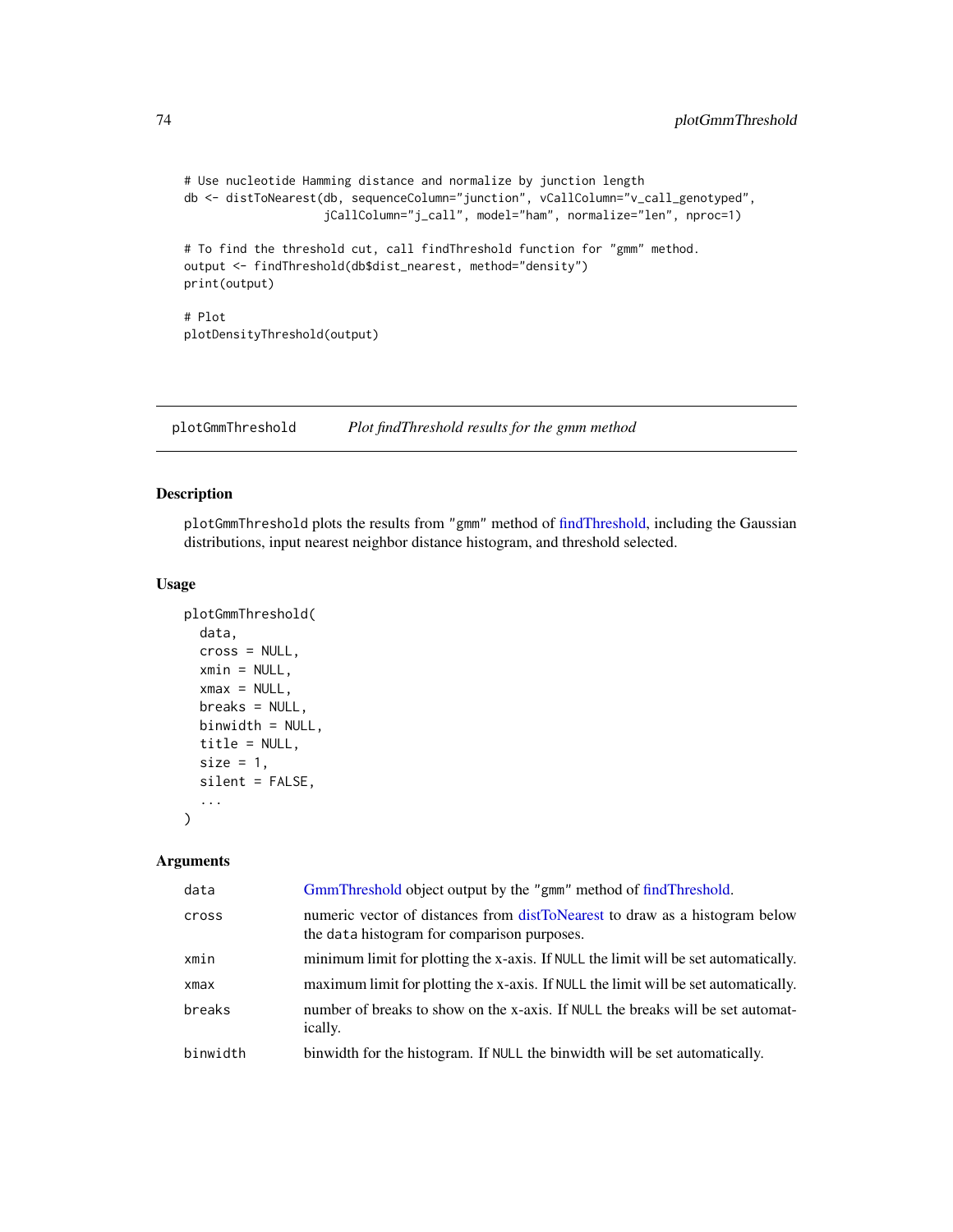# <span id="page-74-1"></span>plotMutability 75

| title     | string defining the plot title.                                                             |
|-----------|---------------------------------------------------------------------------------------------|
| size      | numeric value for lines in the plot.                                                        |
| silent    | if TRUE do not draw the plot and just return the ggplot2 object; if FALSE draw<br>the plot. |
| $\ddotsc$ | additional arguments to pass to ggplot2::theme.                                             |

# Value

A ggplot object defining the plot.

# See Also

See [GmmThreshold](#page-46-0) for the the input object definition and [findThreshold](#page-44-0) for generating the input object. See [distToNearest](#page-35-0) calculating nearest neighbor distances.

## Examples

```
# Subset example data to one sample as a demo
data(ExampleDb, package="alakazam")
db <- subset(ExampleDb, sample_id == "-1h")
# Use nucleotide Hamming distance and normalize by junction length
db <- distToNearest(db, sequenceColumn="junction", vCallColumn="v_call_genotyped",
                    jCallColumn="j_call", model="ham", normalize="len", nproc=1)
# To find the threshold cut, call findThreshold function for "gmm" method.
output <- findThreshold(db$dist_nearest, method="gmm", model="norm-norm", cutoff="opt")
print(output)
# Plot results
plotGmmThreshold(output, binwidth=0.02)
```
<span id="page-74-0"></span>plotMutability *Plot mutability probabilities*

## Description

plotMutability plots the mutability rates of a TargetingModel.

# Usage

```
plotMutability(
  model,
  nucleotides = c("A", "C", "G", "T"),
  mark = NULL,
  style = c("hedgehog", "bar"),
```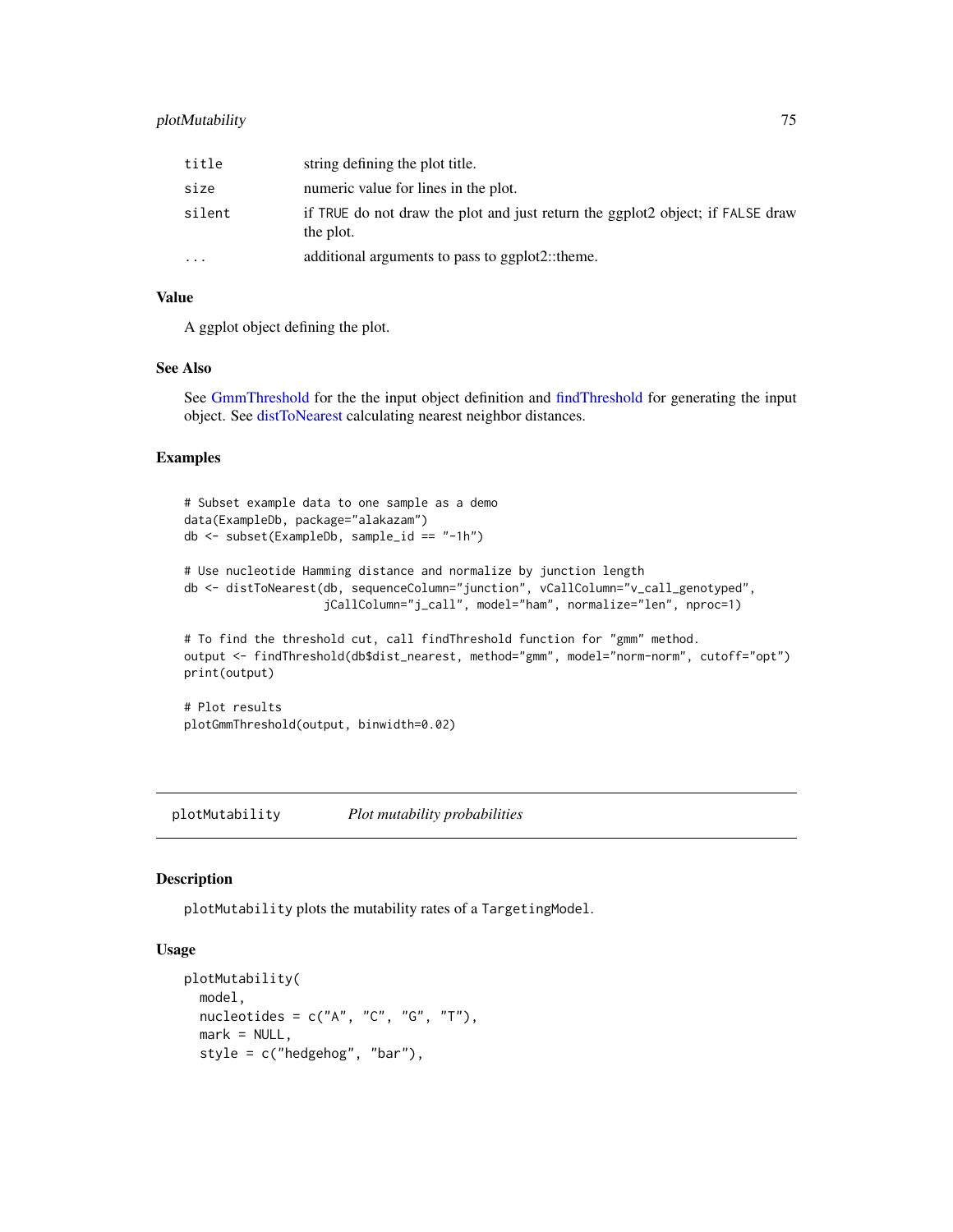```
size = 1,
  silent = FALSE,
   ...
\mathcal{L}
```
# Arguments

| model       | Targeting Model object or vector containing normalized mutability rates.                                                                                                                                                                                                                                                                                                                                                            |
|-------------|-------------------------------------------------------------------------------------------------------------------------------------------------------------------------------------------------------------------------------------------------------------------------------------------------------------------------------------------------------------------------------------------------------------------------------------|
| nucleotides | vector of center nucleotide characters to plot.                                                                                                                                                                                                                                                                                                                                                                                     |
| mark        | vector of 5-mer motifs to highlight in the plot. If NULL only highlight classical<br>hot and cold spot motifs.                                                                                                                                                                                                                                                                                                                      |
| style       | type of plot to draw. One of:                                                                                                                                                                                                                                                                                                                                                                                                       |
|             | • "hedgehog": circular plot showing higher mutability scores further from<br>the circle. The 5-mer is denoted by the values of the inner circle. The 5-<br>mer is read from the most interior position of the 5-mer $(5')$ to most exterior<br>position $(3')$ , with the center nucleotide in the center ring. Note, the order<br>in which the 5-mers are plotted is different for nucleotides $c("A", "C")$<br>and $c("G", "T").$ |
|             | • "bar": bar plot of mutability similar to the hedgehog style with the most<br>5' positions of each 5-mer at the base of the plot.                                                                                                                                                                                                                                                                                                  |
| size        | numeric scaling factor for lines and text in the plot.                                                                                                                                                                                                                                                                                                                                                                              |
| silent      | if TRUE do not draw the plot and just return the ggplot2 objects; if FALSE draw<br>the plot.                                                                                                                                                                                                                                                                                                                                        |
| $\ddots$    | additional arguments to pass to ggplot2::theme.                                                                                                                                                                                                                                                                                                                                                                                     |

# Value

A named list of ggplot objects defining the plots, with names defined by the center nucleotide for the plot object.

# See Also

Takes as input a [TargetingModel](#page-93-0) object. See [createTargetingModel](#page-32-0) for model building.

```
# Plot one nucleotide in circular style
plotMutability(HH_S5F, "C")
# Plot two nucleotides in barchart style
plotMutability(HH_S5F, c("G", "T"), style="bar")
```
<span id="page-75-0"></span>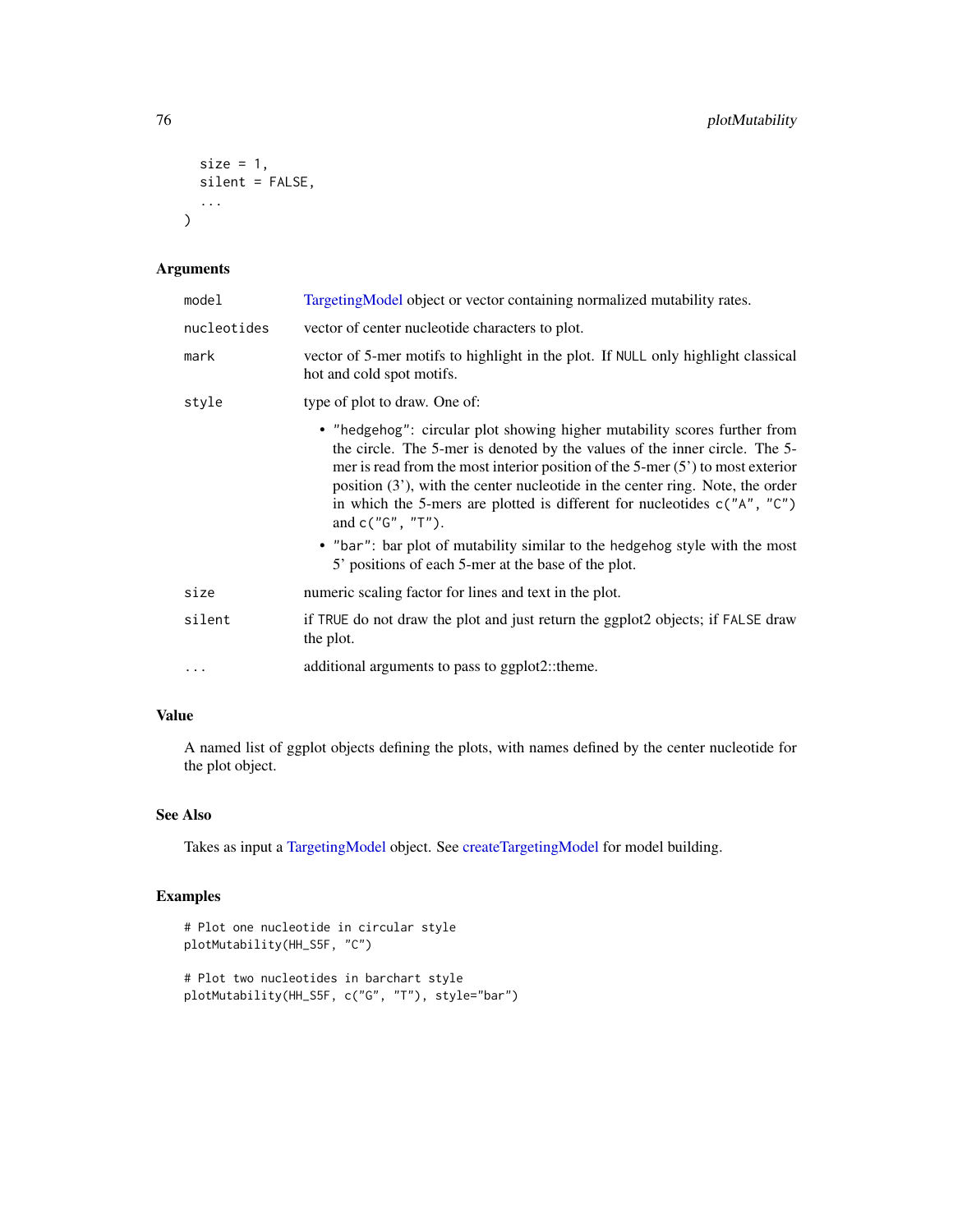<span id="page-76-0"></span>

# Description

Visualize results from [minNumMutationsTune](#page-58-0) and [minNumSeqMutationsTune](#page-59-0)

# Usage

```
plotTune(
  tuneMtx,
  thresh,
 criterion = c("5mer", "3mer", "1mer", "3mer+1mer", "measured", "inferred"),
 pchs = 1,
 ltys = 2,
  cols = 1,
 plotLegend = TRUE,
  legendPos = "topright",
  legendHoriz = FALSE,
  legendCex = 1
\mathcal{E}
```
# Arguments

| tuneMtx     | a matrix or a list of matrices produced by either minNumMutationsTune or<br>minNumSeqMutationsTune. In the case of a list, it is assumed that each matrix<br>corresponds to a sample and that all matrices in the list were produced using the<br>same set of trial values of minNumMutations or minNumSeqMutations. |
|-------------|----------------------------------------------------------------------------------------------------------------------------------------------------------------------------------------------------------------------------------------------------------------------------------------------------------------------|
| thresh      | a number or a vector of indicating the value or the range of values of minNumMutations<br>or minNumSeqMutations to plot. Should correspond to the columns of tuneMtx.                                                                                                                                                |
| criterion   | one of "5mer", "3mer", "1mer", or "3mer+1mer" (for tuneMtx produced by<br>minNumMutationsTune), or either "measured" or "inferred" (for tuneMtx<br>produced by minNumSeqMutationsTune).                                                                                                                              |
| pchs        | point types to pass on to plot.                                                                                                                                                                                                                                                                                      |
| ltys        | line types to pass on to plot.                                                                                                                                                                                                                                                                                       |
| cols        | colors to pass on to plot.                                                                                                                                                                                                                                                                                           |
| plotLegend  | whether to plot legend. Default is TRUE. Only applicable if tuneMtx is a named<br>list with names of the matrices corresponding to the names of the samples.                                                                                                                                                         |
| legendPos   | position of legend to pass on to legend. Can be either a numeric vector specify-<br>ing x-y coordinates, or one of "topright", "center", etc. Default is "topright".                                                                                                                                                 |
| legendHoriz | whether to make legend horizontal. Default is FALSE.                                                                                                                                                                                                                                                                 |
| legendCex   | numeric values by which legend should be magnified relative to 1.                                                                                                                                                                                                                                                    |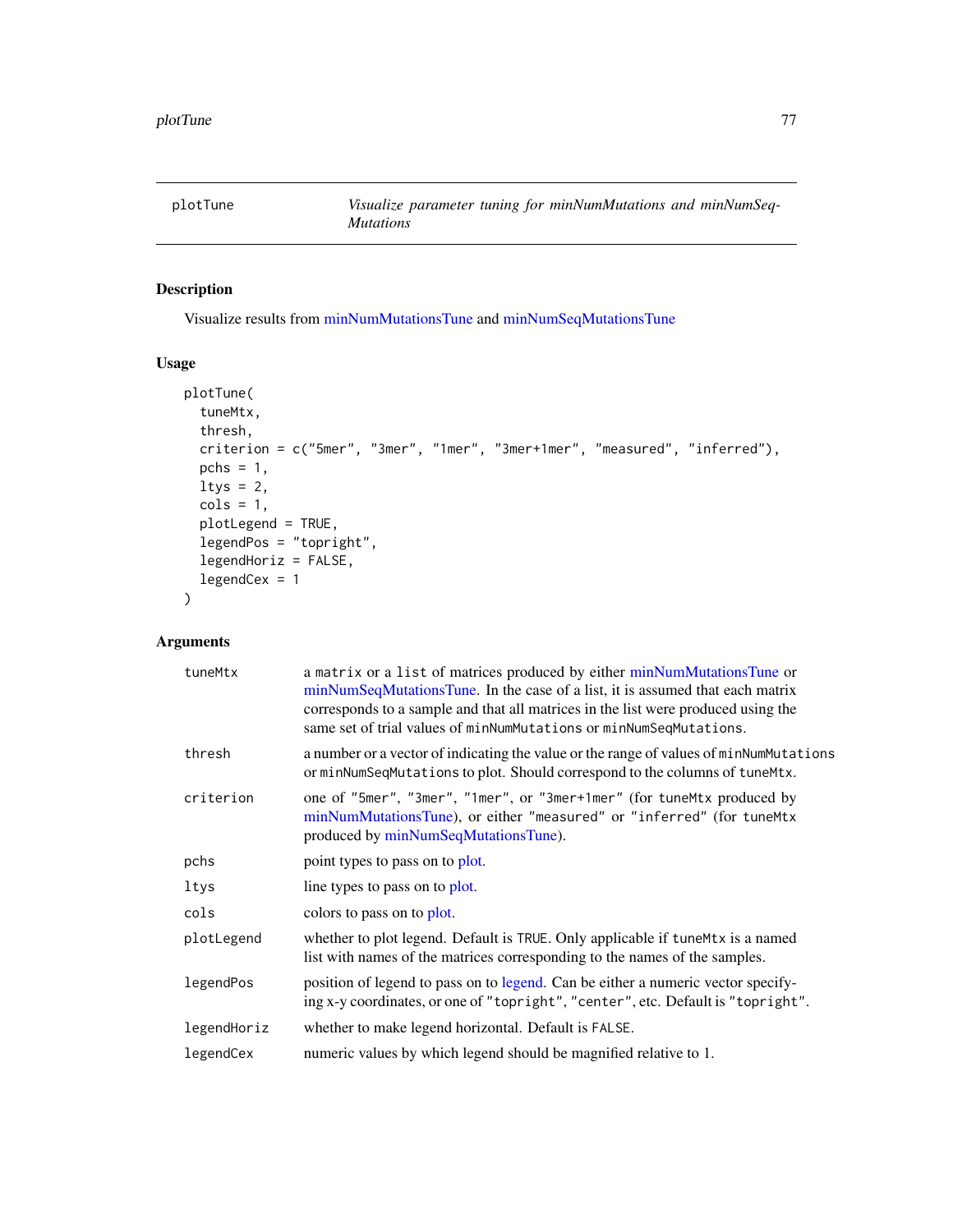#### Details

For tuneMtx produced by [minNumMutationsTune,](#page-58-0) for each sample, depending on criterion, the numbers of 5-mers for which substitution rates are directly computed ("5mer"), inferred based on inner 3-mers ("3mer"), inferred based on central 1-mers ("1mer"), or inferred based on inner 3-mers and central 1-mers ("3mer+1mer") are plotted on the y-axis against values of minNumMutations on the x-axis.

For tuneMtx produced by [minNumSeqMutationsTune,](#page-59-0) for each sample, depending on criterion, the numbers of 5-mers for which mutability rates are directly measured ("measured") or inferred ("inferred") are plotted on the y-axis against values of minNumSeqMutations on the x-axis.

Note that legends will be plotted only if tuneMtx is a supplied as a named list of matrices, ideally with names of each matrix corresponding to those of the samples based on which the matrices were produced, even if plotLegend=TRUE.

#### See Also

See [minNumMutationsTune](#page-58-0) and [minNumSeqMutationsTune](#page-59-0) for generating tuneMtx.

```
# Subset example data to one isotype and sample as demos
data(ExampleDb, package="alakazam")
db <- subset(ExampleDb, c_call == "IGHA")
tuneMtx = list()for (i in 1:length(unique(db$sample_id))) {
    # Get data corresponding to current sample
    curDb = db[db[["sample_id"]] == unique(db[["sample_id"]])[i], ]
    # Count the number of mutations per 5-mer
    subCount = createSubstitutionMatrix(db=curDb, model="s",
                                        sequenceColumn="sequence_alignment",
                                        germlineColumn="germline_alignment_d_mask",
                                        vCallColumn="v_call",
                                        multipleMutation="independent",
                                        returnModel="5mer", numMutationsOnly=TRUE)
    # Tune over minNumMutations = 5..50
    subTune = minNumMutationsTune(subCount, seq(from=5, to=50, by=5))
    tuneMtx = c(tuneMtx, list(subTune))
}
# Name tuneMtx after sample names
names(tuneMtx) = unique(db[["sample_id"]])
# plot with legend for both samples for a subset of minNumMutations values
plotTune(tuneMtx, thresh=c(5, 15, 25, 40), criterion="3mer",
         pchs=16:17, ltys=1:2, cols=2:3,
         plotLegend=TRUE, legendPos=c(5, 100))
```
<span id="page-77-0"></span>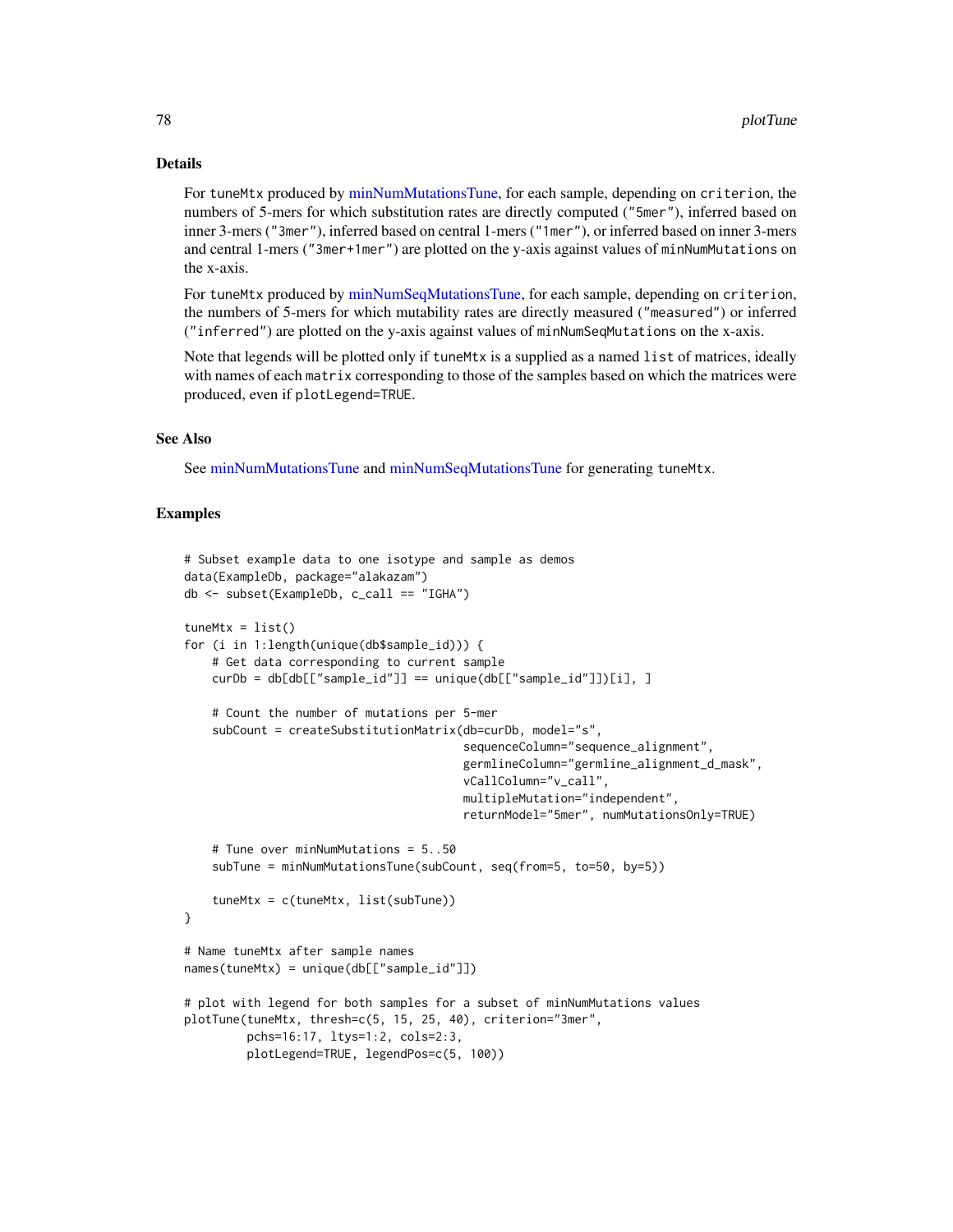```
# plot for only 1 sample for all the minNumMutations values (no legend)
plotTune(tuneMtx[[1]], thresh=seq(from=5, to=50, by=5), criterion="3mer")
```
RegionDefinition-class

*S4 class defining a region definition*

#### <span id="page-78-0"></span>**Description**

RegionDefinition defines a common data structure for defining the region boundaries of an Ig sequence.

#### **Slots**

name name of the RegionDefinition.

description description of the model and its source.

boundaries factor defining the region boundaries of the sequence. The levels and values of boundaries determine the number of regions.

seqLength length of the sequence.

regions levels of the boundaries; e.g, c("cdr", "fwr").

labels labels for the boundary and mutations combinations; e.g., c("cdr\_r", "cdr\_s", "fwr\_r",  $"fwr_s"$ ).

citation publication source.

#### See Also

See [IMGT\\_SCHEMES](#page-52-0) for a set of predefined RegionDefinition objects.

<span id="page-78-1"></span>setRegionBoundaries *Build a RegionDefinition object that includes CDR3 and FWR4.*

# Description

setRegionBoundaries takes as input a junction length and an IMGT-numbered sequence and outputs a custom RegionDefinition object that includes the boundary definitions of CDR1-3 and FWR1-4 for that sequence. In contrast to the universal RegionDefinition object that end with FWR3, the returned definition is per-sequence due to variable junction lengths.

#### Usage

```
setRegionBoundaries(juncLength, sequenceImgt, regionDefinition = NULL)
```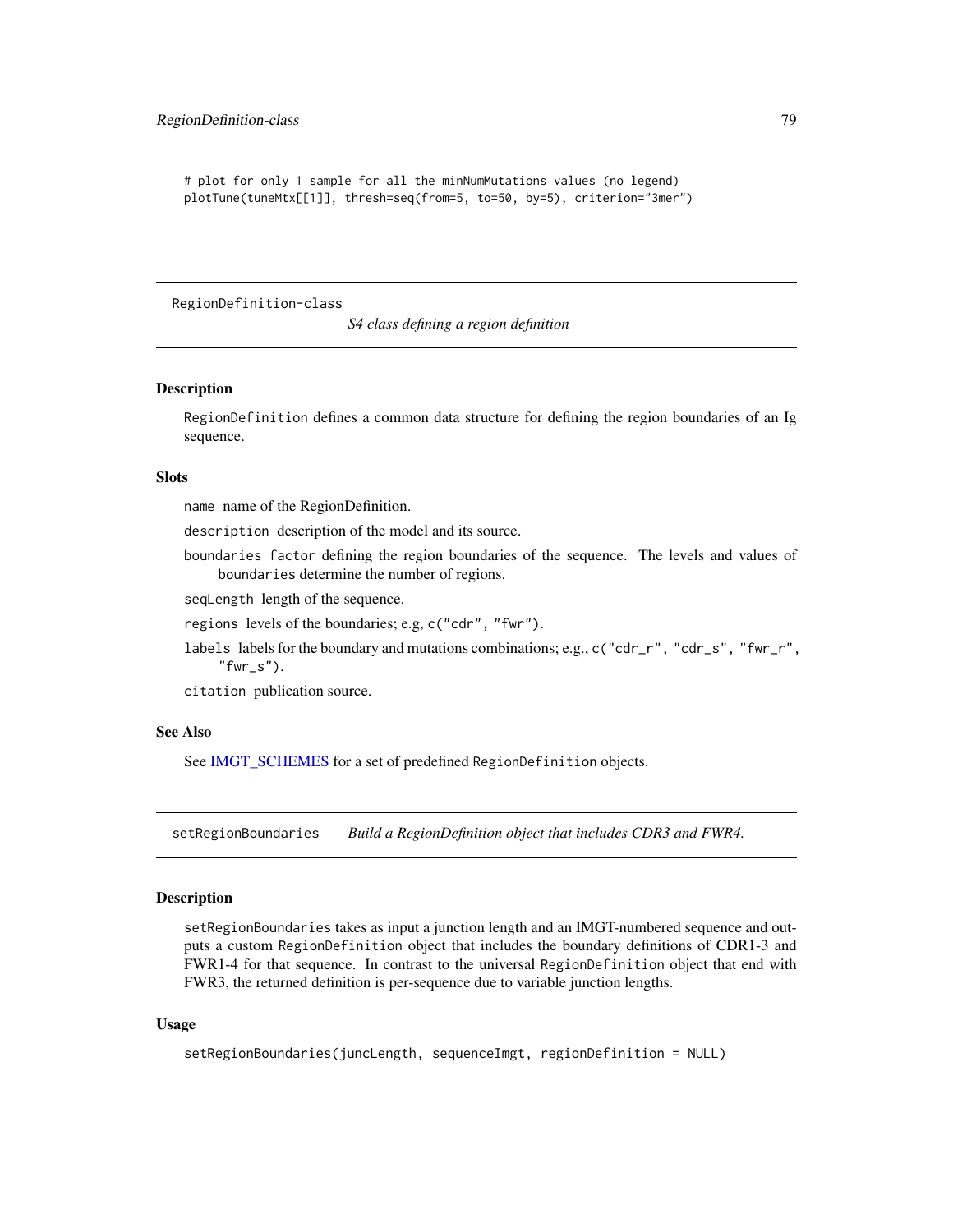## Arguments

juncLength junction length of the sequence. sequenceImgt IMGT-numbered sequence. regionDefinition

> RegionDefinition type to calculate the region definition for. Can be one of IMGT\_VDJ\_BY\_REGIONS or IMGT\_VDJ, which are template definitions that include CDR1-3 and FWR1-4. Only these two regions include all CDR1-3 and FWR1-4 regions. If this argument is set to NULL, then an empty RegionDefinition will be returned.

#### Value

A RegionDefinition object that includes CDR1-3 and FWR1-4 for the sequenceImgt, juncLength, and regionDefinition specified.

For regionDefinition=IMGT\_VDJ\_BY\_REGIONS, the returned RegionDefinition includes:

- fwr1: Positions 1 to 78.
- cdr1: Positions 79 to 114.
- fwr2: Positions 115 to 165.
- cdr2: Positions 166 to 195.
- fwr3: Positions 196 to 312.
- cdr3: Positions 313 to (313 + juncLength 6) since the junction sequence includes (on the left) the last codon from FWR3 and (on the right) the first codon from FWR4.
- fwr4: Positions  $(313 + \text{juncLength} 6 + 1)$  to the end of the sequence.

For regionDefinition=IMGT\_VDJ, the returned RegionDefinition includes:

- fwr: Positions belonging to a FWR.
- cdr: Positions belonging to a CDR.

In the case that the regionDefinition argument is not one of the extended regions (IMGT\_VDJ\_BY\_REGIONS or IMGT\_VDJ), the input regionDefinition is returned as is.

# See Also

See [RegionDefinition](#page-78-0) for the return object. See [IMGT\\_SCHEMES](#page-52-0) for a set of predefined RegionDefinition objects.

```
# Load and subset example data
data(ExampleDb, package = "alakazam")
len <- ExampleDb$junction_length[1]
sequence <- ExampleDb$sequence_alignment[1]
region <- setRegionBoundaries(len, sequence, regionDefinition = IMGT_VDJ)
```
<span id="page-79-0"></span>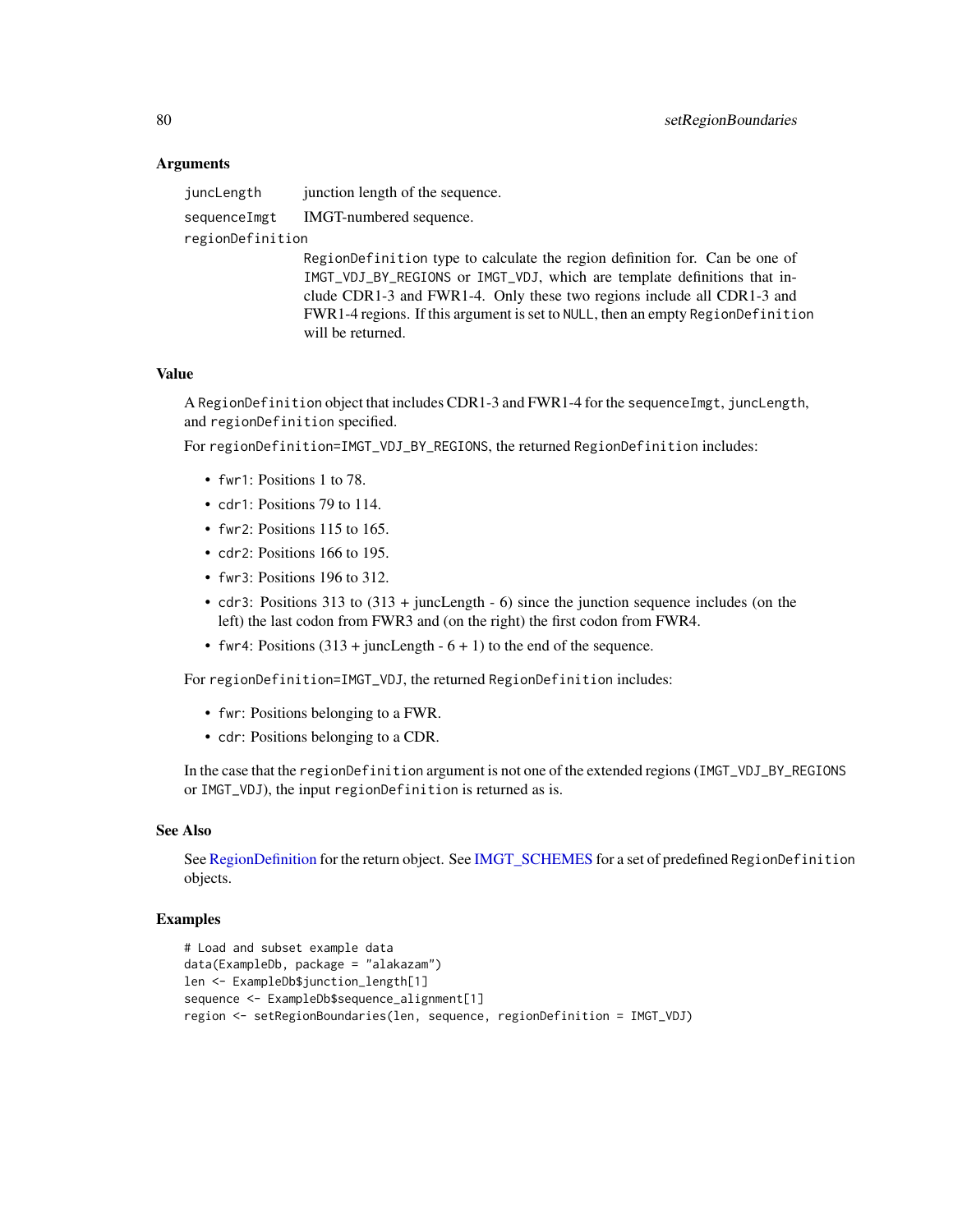<span id="page-80-0"></span>

#### **Description**

Dramatic improvements in high-throughput sequencing technologies now enable large-scale characterization of Ig repertoires, defined as the collection of transmembrane antigen-receptor proteins located on the surface of T and B lymphocytes. The shazam package provides tools for advanced analysis of somatic hypermutation (SHM) in immunoglobulin (Ig) sequences. The key functions in shazam, broken down topic, are described below.

#### Mutational profiling

shazam provides tools to quantify the extent and nature of SHM within full length  $V(D)J$  sequences as well as sub-regions (eg, FWR and CDR). Quantification of expected mutational loaded, under specific SHM targeting models, can also be performed along with model driven simulations of SHM.

- [collapseClones:](#page-14-0) Build clonal consensus sequences.
- consensus Sequence: Build a single consensus sequence.
- [observedMutations:](#page-64-0) Compute observed mutation counts and frequencies.
- [expectedMutations:](#page-40-0) Compute expected mutation frequencies.
- [shmulateSeq:](#page-82-0) Simulate mutations in a single sequence.
- [shmulateTree:](#page-83-0) Simulate mutations over a lineage tree.
- [setRegionBoundaries:](#page-78-1) Extends a region definition to include CDR3 and FWR4.

#### SHM targeting models

Computational models and analyses of SHM have separated the process into two independent components:

- 1. A mutability model that defines where mutations occur.
- 2. A nucleotide substitution model that defines the resulting mutation.

Collectively these are what form the targeting model of SHM. shazam provides empirically derived targeting models for both humans and mice, along with tools to build these mutability and substitution models from data.

- [createTargetingModel:](#page-32-0) Build a 5-mer targeting model.
- [plotMutability:](#page-74-0) Plot 5-mer mutability rates.
- [HH\\_S5F:](#page-50-0) Human 5-mer SHM targeting model.
- [MK\\_RS5NF:](#page-62-0) Mouse 5-mer SHM targeting model.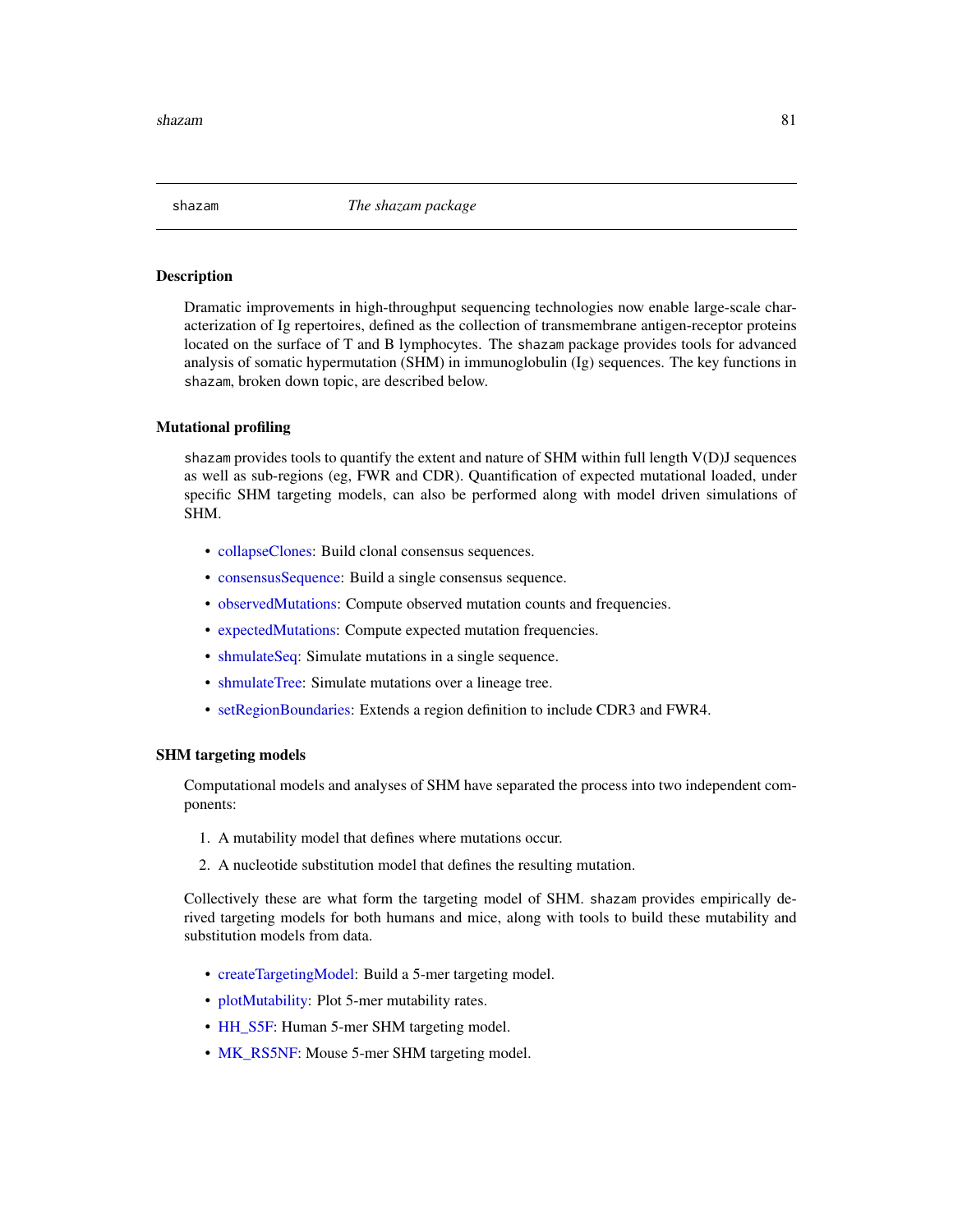#### <span id="page-81-0"></span>Quantification of selection pressure

Bayesian Estimation of Antigen-driven Selection in Ig Sequences is a novel method for quantifying antigen-driven selection in high-throughput Ig sequence data. Targeting models created using shazam can be used to estimate the null distribution of expected mutation frequencies used by BASELINe, providing measures of selection pressure informed by known AID targeting biases.

- [calcBaseline:](#page-4-0) Calculate the BASELINe probability density functions (PDFs).
- [groupBaseline:](#page-47-0) Combine PDFs from sequences grouped by biological or experimental relevance.
- [summarizeBaseline:](#page-91-0) Compute summary statistics from BASELINe PDFs.
- [testBaseline:](#page-94-0) Perform significance testing for the difference between BASELINe PDFs.
- [plotBaselineDensity:](#page-67-0) Plot the probability density functions resulting from selection analysis.
- [plotBaselineSummary:](#page-69-0) Plot summary stastistics resulting from selection analysis.

#### Mutational distance calculation

shazam provides tools to compute evolutionary distances between sequences or groups of sequences, which can leverage SHM targeting models. This information is particularly useful in understanding and defining clonal relationships.

- [findThreshold:](#page-44-0) Identify clonal assignment threshold based on distances to nearest neighbors.
- [distToNearest:](#page-35-0) Tune clonal assignment thresholds by calculating distances to nearest neighbors.
- [calcTargetingDistance:](#page-12-0) Construct a nucleotide distance matrix from a 5-mer targeting model.

#### References

- 1. Hershberg U, et al. Improved methods for detecting selection by mutation analysis of Ig V region sequences. Int Immunol. 2008 20(5):683-94.
- 2. Uduman M, et al. Detecting selection in immunoglobulin sequences. Nucleic Acids Res. 2011 39(Web Server issue):W499-504. (Corrections at http://selection.med.yale.edu/baseline/correction/)
- 3. Yaari G, et al. Quantifying selection in high-throughput immunoglobulin sequencing data sets. Nucleic Acids Res. 2012 40(17):e134.
- 4. Yaari G, et al. Models of somatic hypermutation targeting and substitution based on synonymous mutations from high-throughput immunoglobulin sequencing data. Front Immunol. 2013 4:358.
- 5. Cui A, Di Niro R, Vander Heiden J, Briggs A, Adams K, Gilbert T, O'Connor K, Vigneault F, Shlomchik M and Kleinstein S (2016). A Model of Somatic Hypermutation Targeting in Mice Based on High-Throughput Ig Sequencing Data. The Journal of Immunology, 197(9), 3566-3574.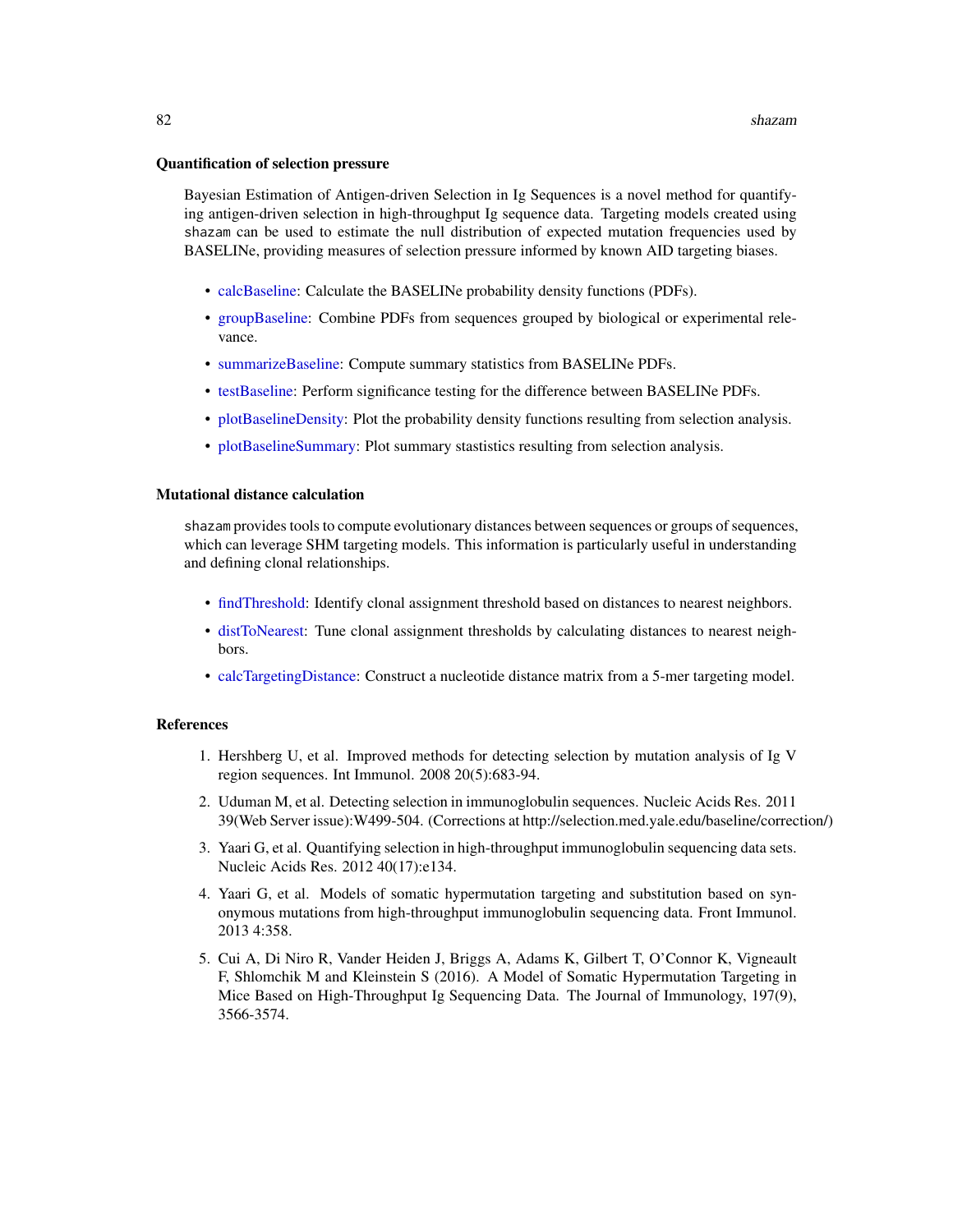<span id="page-82-1"></span><span id="page-82-0"></span>

# Description

Generates random mutations in a sequence iteratively using a targeting model. Targeting probabilities at each position are updated after each iteration.

#### Usage

```
shmulateSeq(
  sequence,
  numMutations,
  targetingModel = HH_S5F,
  start = 1,end = nchar(sequence),
  frequency = FALSE
\mathcal{L}
```
### Arguments

| sequence     | sequence string in which mutations are to be introduced. Accepted alphabet:<br>${A, T, G, C, N, .}$ . Note that - is not accepted.                                                            |
|--------------|-----------------------------------------------------------------------------------------------------------------------------------------------------------------------------------------------|
| numMutations | a whole number indicating the number of mutations to be introduced into sequence,<br>if frequency=FALSE. A fraction bewteen 0 and 1 indicating the mutation fre-<br>quency if frequency=TRUE. |
|              | targetingModel 5-mer TargetingModel object to be used for computing probabilities of muta-<br>tions at each position. Defaults to HH_S5F.                                                     |
| start        | Initial position in sequence where mutations can be introduced. Default: 1                                                                                                                    |
| end          | Last position in sequence where mutations can be introduced. Default: last<br>position (sequence length).                                                                                     |
| frequency    | If TRUE, treat numMutations as a frequency.                                                                                                                                                   |

#### Details

If the input sequence has a non-triplet overhang at the end, it will be trimmed to the last codon. For example, ATGCATGC will be trimmed to ATGCAT.

Mutations are not introduced to positions in the input sequence that contain . or N.

With frequency=TRUE, the number of mutations introduced is the floor of the length of the sequence multiplied by the mutation frequency specified via numMutations.

# Value

A string defining the mutated sequence.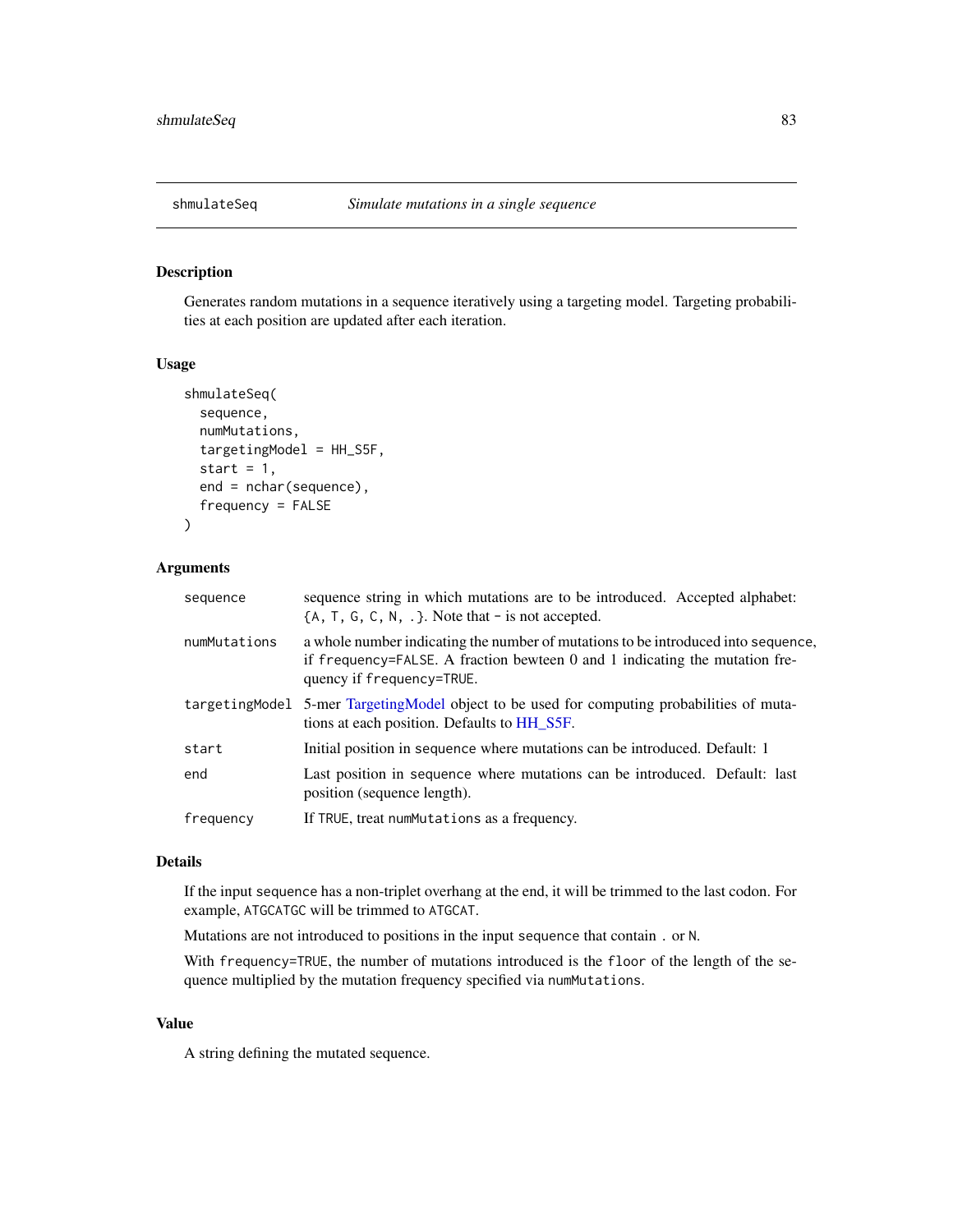# <span id="page-83-1"></span>See Also

See [shmulateTree](#page-83-0) for imposing mutations on a lineage tree. See [HH\\_S5F](#page-50-0) and [MK\\_RS5NF](#page-62-0) for predefined [TargetingModel](#page-93-0) objects.

# Examples

# Define example input sequence sequence <- "NGATCTGACGACACGGCCGTGTATTACTGTGCGAGAGATA.TTTA" # Simulate using the default human 5-mer targeting model # Introduce 6 mutations shmulateSeq(sequence, numMutations=6, frequency=FALSE) # Introduction 5% mutations shmulateSeq(sequence, numMutations=0.05, frequency=TRUE)

<span id="page-83-0"></span>shmulateTree *Simulate mutations in a lineage tree*

# Description

shmulateTree returns a set of simulated sequences generated from an input sequence and a lineage tree. The input sequence is used to replace the most recent common ancestor (MRCA) node of the igraph object defining the lineage tree. Sequences are then simulated with mutations corresponding to edge weights in the tree. Sequences will not be generated for groups of nodes that are specified to be excluded.

## Usage

```
shmulateTree(
  sequence,
  graph,
  targetingModel = HH_S5F,
  field = NULL,
  exclude = NULL,
  junctionWeight = NULL,
  start = 1,end = nchar(sequence)
)
```
## Arguments

| sequence | string defining the MRCA sequence to seed mutations from.                                                  |
|----------|------------------------------------------------------------------------------------------------------------|
| graph    | igraph object defining the seed lineage tree, with vertex annotations, whose<br>edges are to be recreated. |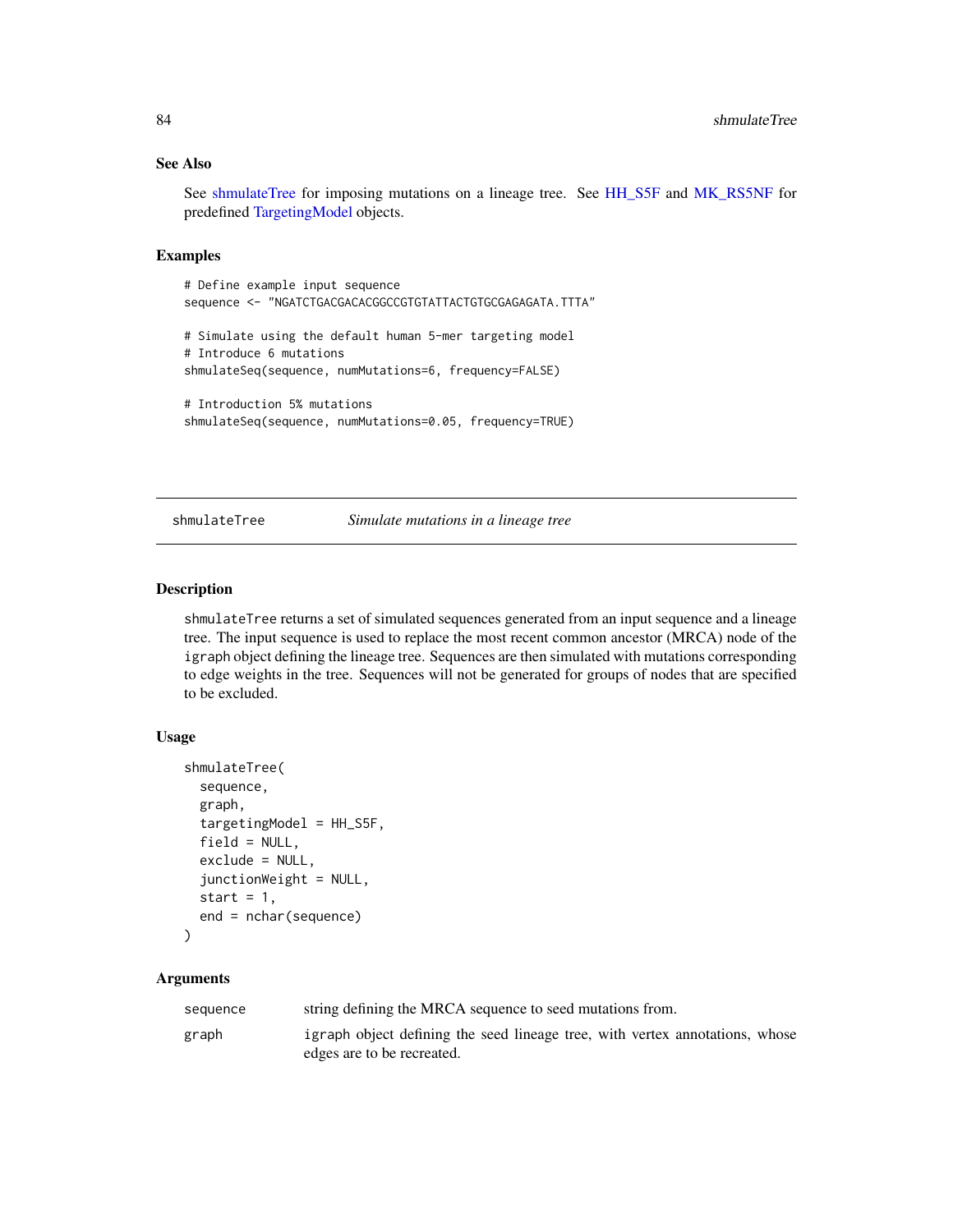<span id="page-84-0"></span>

|         | targetingModel 5-mer TargetingModel object to be used for computing probabilities of muta-<br>tions at each position. Defaults to HH_S5F.                                                                                                                                                                     |
|---------|---------------------------------------------------------------------------------------------------------------------------------------------------------------------------------------------------------------------------------------------------------------------------------------------------------------|
| field   | annotation to use for both unweighted path length exclusion and consideration<br>as the MRCA node. If NULL do not exclude any nodes.                                                                                                                                                                          |
| exclude | vector of annotation values in field to exclude from potential MRCA set. If<br>NULL do not exclude any nodes. Has no effect if field=NULL.                                                                                                                                                                    |
|         | junction Weight fraction of the nucleotide sequence that is within the junction region. When<br>specified this adds a proportional number of mutations to the immediate off-<br>spring nodes of the MRCA. Requires a value between 0 and 1. If NULL then<br>edge weights are unmodified from the input graph. |
| start   | Initial position in sequence where mutations can be introduced. Default: 1                                                                                                                                                                                                                                    |
| end     | Last position in sequence where mutations can be introduced. Default: last<br>position (sequence length).                                                                                                                                                                                                     |

#### Value

A data.frame of simulated sequences with columns:

- name: name of the corresponding node in the input graph.
- sequence: mutated sequence.
- distance: Hamming distance of the mutated sequence from the seed sequence.

#### See Also

See [shmulateSeq](#page-82-0) for imposing mutations on a single sequence. See [HH\\_S5F](#page-50-0) and [MK\\_RS5NF](#page-62-0) for predefined [TargetingModel](#page-93-0) objects.

```
# Load example lineage and define example MRCA
data(ExampleTrees, package="alakazam")
graph <- ExampleTrees[[17]]
sequence <- "NGATCTGACGACACGGCCGTGTATTACTGTGCGAGAGATAGTTTA"
# Simulate using the default human 5-mer targeting model
shmulateTree(sequence, graph)
# Simulate using the mouse 5-mer targeting model
# Exclude nodes without a sample identifier
# Add 20% mutation rate to the immediate offsprings of the MRCA
shmulateTree(sequence, graph, targetingModel=MK_RS5NF,
             field="sample_id", exclude=NA, junctionWeight=0.2)
```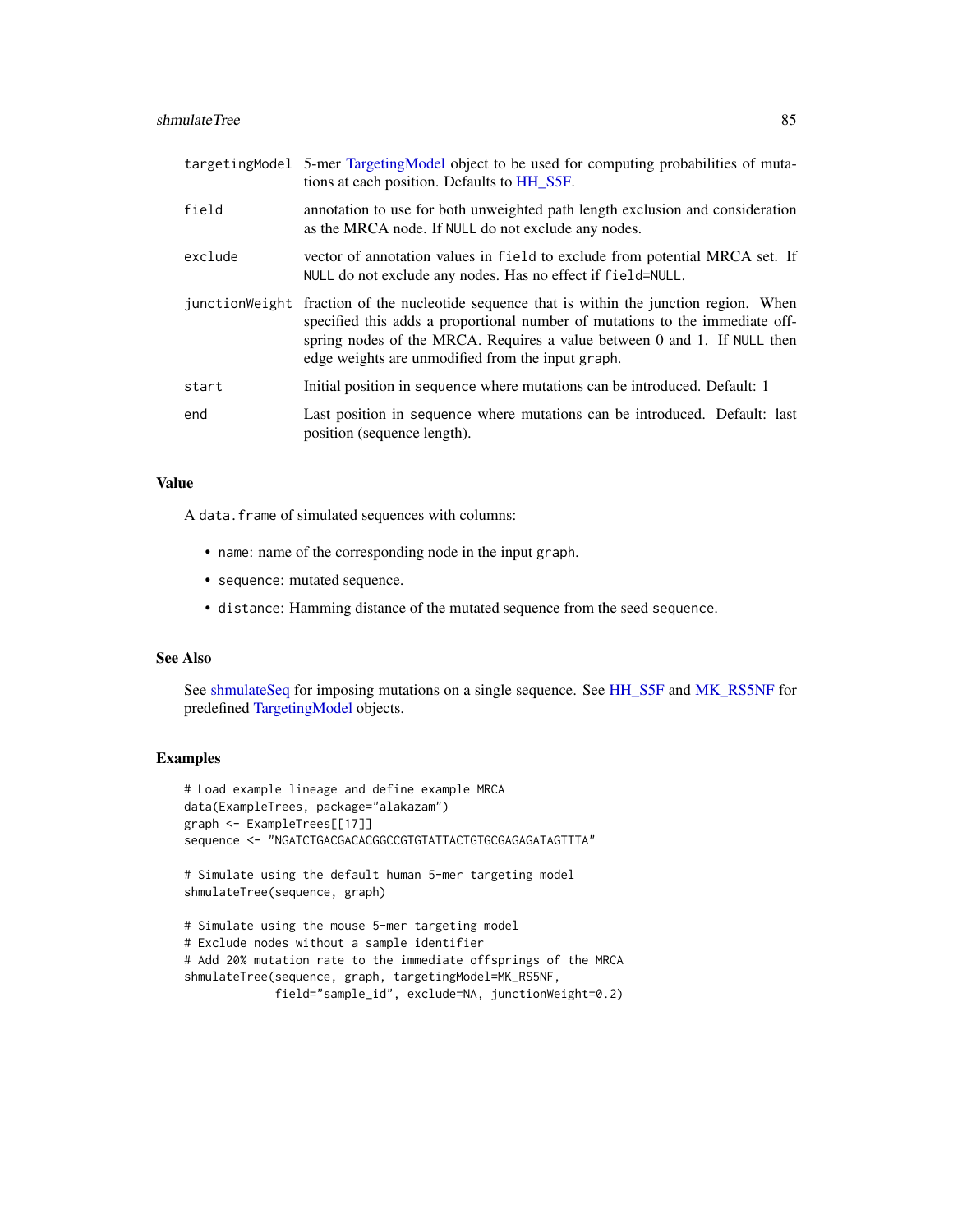<span id="page-85-1"></span><span id="page-85-0"></span>

# Description

slideWindowDb determines whether each input sequence in a data.frame contains equal to or more than a given number of mutations in a given length of consecutive nucleotides (a "window") when compared to their respective germline sequence.

## Usage

```
slideWindowDb(
  db,
  sequenceColumn = "sequence_alignment",
  germlineColumn = "germline_alignment_d_mask",
 mutThresh = 6,
 windowSize = 10,
  nproc = 1)
```
## Arguments

| db         | data. frame containing sequence data.                                                                                                                           |
|------------|-----------------------------------------------------------------------------------------------------------------------------------------------------------------|
|            | sequence Column name of the column containing IMGT-gapped sample sequences.                                                                                     |
|            | germlineColumn name of the column containing IMGT-gapped germline sequences.                                                                                    |
| mutThresh  | threshold on the number of mutations in window Size consecutive nucleotides.<br>Must be between 1 and window Size inclusive.                                    |
| windowSize | length of consecutive nucleotides. Must be at least 2.                                                                                                          |
| nproc      | Number of cores to distribute the operation over. If the cluster has already<br>been set earlier, then pass the cluster. This will ensure that it is not reset. |

# Value

a logical vector. The length of the vector matches the number of input sequences in db. Each entry in the vector indicates whether the corresponding input sequence should be filtered based on the given parameters.

# See Also

See [slideWindowSeq](#page-86-0) for applying the sliding window approach on a single sequence. See [slideWin](#page-87-0)[dowTune](#page-87-0) for parameter tuning for mutThresh and windowSize.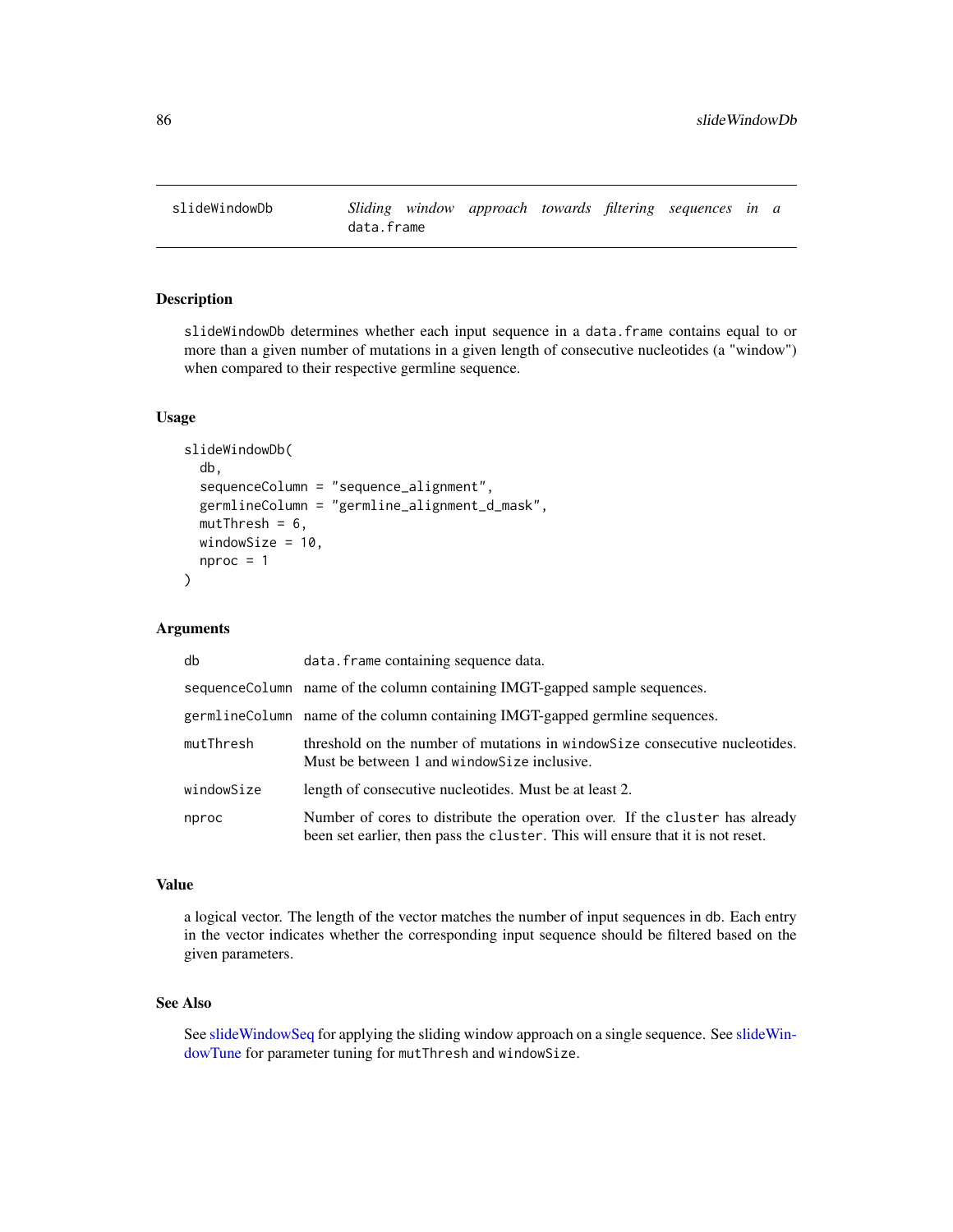# <span id="page-86-1"></span>slideWindowSeq 87

#### Examples

```
# Use an entry in the example data for input and germline sequence
data(ExampleDb, package="alakazam")
# Apply the sliding window approach on a subset of ExampleDb
slideWindowDb(db=ExampleDb[1:10, ], sequenceColumn="sequence_alignment",
             germlineColumn="germline_alignment_d_mask",
             mutThresh=6, windowSize=10, nproc=1)
```
<span id="page-86-0"></span>slideWindowSeq *Sliding window approach towards filtering a single sequence*

#### Description

slideWindowSeq determines whether an input sequence contains equal to or more than a given number of mutations in a given length of consecutive nucleotides (a "window") when compared to a germline sequence.

#### Usage

slideWindowSeq(inputSeq, germlineSeq, mutThresh, windowSize)

#### Arguments

| inputSeq    | input sequence.                                                                                                              |
|-------------|------------------------------------------------------------------------------------------------------------------------------|
| germlineSea | germline sequence.                                                                                                           |
| mutThresh   | threshold on the number of mutations in window Size consecutive nucleotides.<br>Must be between 1 and window Size inclusive. |
| windowSize  | length of consecutive nucleotides. Must be at least 2.                                                                       |

#### Value

TRUE if there are equal to or more than mutThresh number of mutations in any window of windowSize consecutive nucleotides (i.e. the sequence should be filtered); FALSE if otherwise.

# See Also

[calcObservedMutations](#page-8-0)is called by slideWindowSeq to identify observed mutations. See [slideWin](#page-85-0)[dowDb](#page-85-0) for applying the sliding window approach on a data.frame. See [slideWindowTune](#page-87-0) for parameter tuning for mutThresh and windowSize.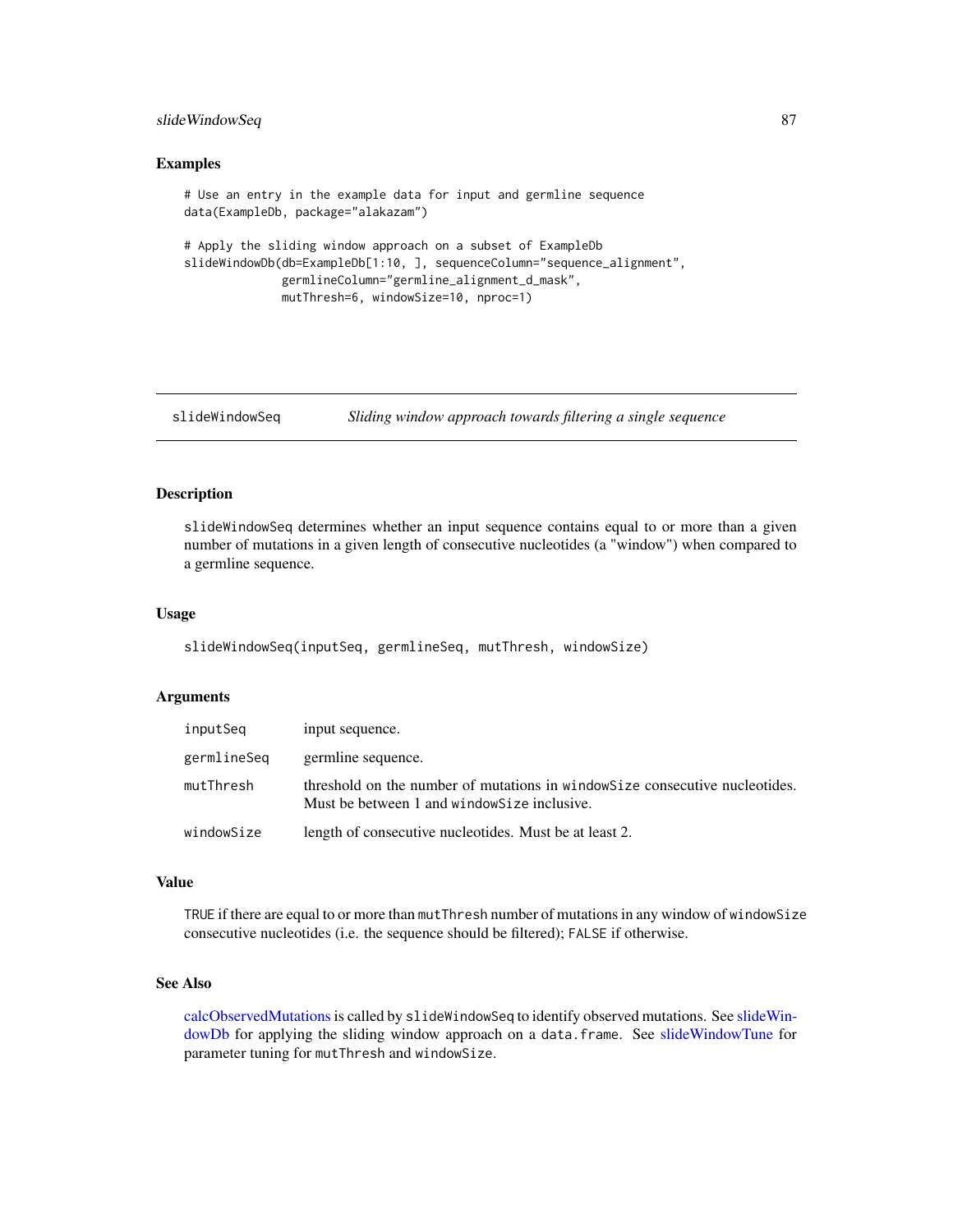## Examples

```
# Use an entry in the example data for input and germline sequence
data(ExampleDb, package="alakazam")
in_seq <- ExampleDb[["sequence_alignment"]][100]
germ_seq <- ExampleDb[["germline_alignment_d_mask"]][100]
# Determine if in_seq has 6 or more mutations in 10 consecutive nucleotides
```

```
slideWindowSeq(inputSeq=in_seq, germlineSeq=germ_seq, mutThresh=6, windowSize=10)
slideWindowSeq(inputSeq="TCGTCGAAAA", germlineSeq="AAAAAAAAAA", mutThresh=6, windowSize=10)
```
<span id="page-87-0"></span>slideWindowTune *Parameter tuning for sliding window approach*

# Description

Apply [slideWindowDb](#page-85-0) over a search grid made of combinations of mutThresh and windowSize to help with picking a pair of values for these parameters. Parameter tuning can be performed by choosing a combination that gives a reasonable number of filtered/remaining sequences.

#### Usage

```
slideWindowTune(
  db,
  sequenceColumn = "sequence_alignment",
  germlineColumn = "germline_alignment_d_mask",
  dbMutList = NULL,
 mutThreshRange,
 windowSizeRange,
  verbose = TRUE,
 nproc = 1)
```
#### Arguments

| db              | data. frame containing sequence data.                                                                                                                                                                                                                                              |
|-----------------|------------------------------------------------------------------------------------------------------------------------------------------------------------------------------------------------------------------------------------------------------------------------------------|
|                 | sequence Column name of the column containing IMGT-gapped sample sequences.                                                                                                                                                                                                        |
|                 | germlineColumn name of the column containing IMGT-gapped germline sequences.                                                                                                                                                                                                       |
| dbMutList       | if supplied, this should be a list consisting of data. frames returned as \$pos<br>in the nested list produced by calcObservedMutations with returnRaw=TRUE;<br>otherwise, calcObservedMutations is called on columns sequenceColumn and<br>germlineColumn of db. Default is NULL. |
|                 | mutThreshRange range of threshold on the number of mutations in window Size consecutive nu-<br>cleotides to try. Must be between 1 and maximum window Size Range inclusive.                                                                                                        |
| windowSizeRange |                                                                                                                                                                                                                                                                                    |
|                 | range of length of consecutive nucleotides to try. The lower end must be at least<br>2.                                                                                                                                                                                            |

<span id="page-87-1"></span>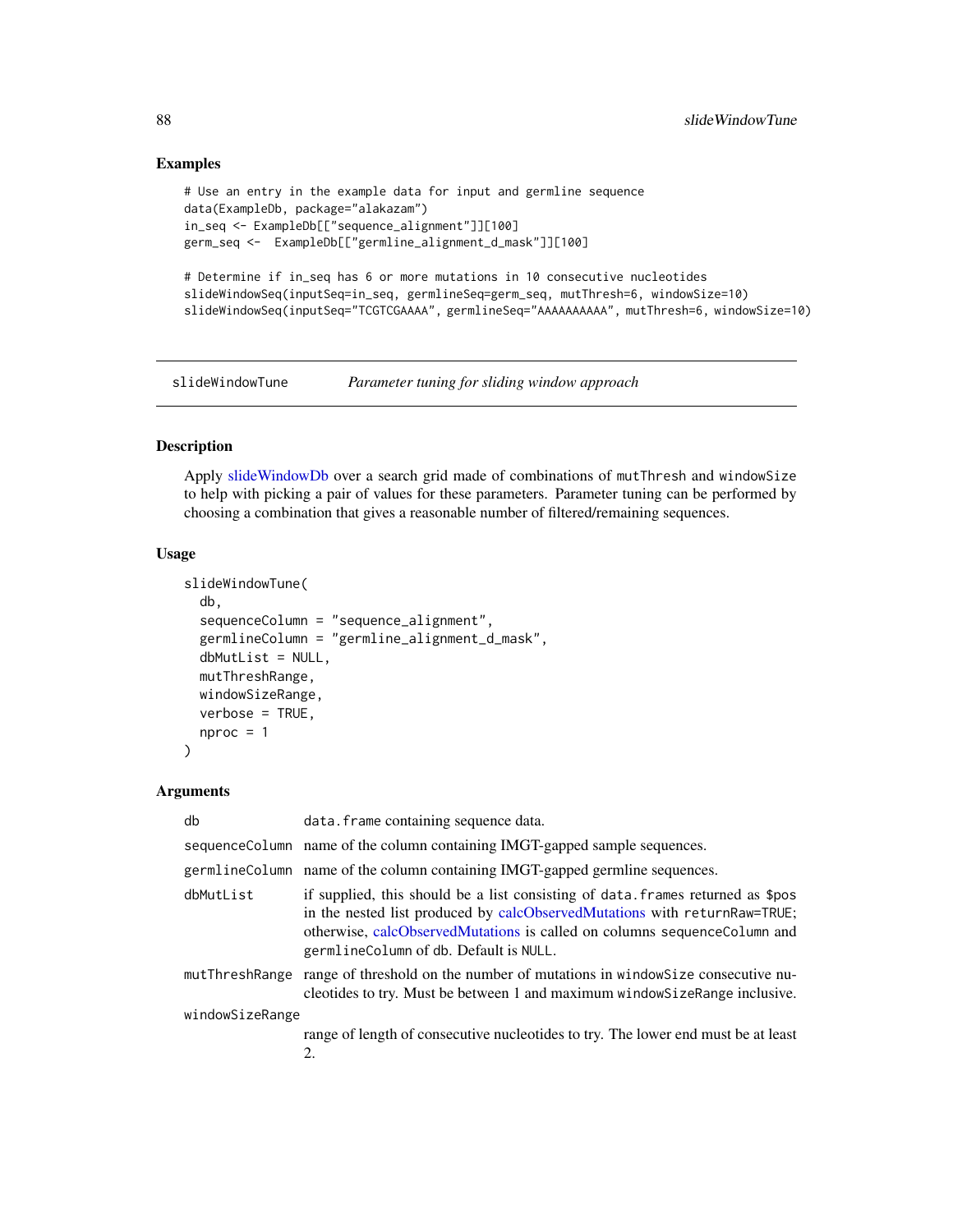<span id="page-88-0"></span>

| proc | Number of cores to distribute the operation over. If the cluster has alrea      |
|------|---------------------------------------------------------------------------------|
|      | been set earlier, then pass the cluster. This will ensure that it is not reset. |

# Details

If, in a given combination of mutThresh and windowSize, mutThresh is greater than windowSize, NAs will be returned for that particular combination. A message indicating that the combination has been "skipped" will be printed if verbose=TRUE.

If [calcObservedMutations](#page-8-0) was previously run on db and saved, supplying \$pos from the saved result as dbMutList could save time by skipping a second call of [calcObservedMutations.](#page-8-0) This could be helpful especially when db is large.

#### Value

a list of logical matrices. Each matrix corresponds to a windowSize in windowSizeRange. Each column in a matrix corresponds to a mutThresh in mutThreshRange. Each row corresponds to a sequence. TRUE values mean the sequences has at least the number of mutations specified in the column name, for that windowSize.

#### See Also

[slideWindowDb](#page-85-0) is called on db for tuning. See [slideWindowTunePlot](#page-89-0) for visualization. See [cal](#page-8-0)[cObservedMutations](#page-8-0) for generating dbMutList.

```
# Load and subset example data
data(ExampleDb, package="alakazam")
db <- ExampleDb[1:5, ]
# Try out thresholds of 2-4 mutations in window sizes of 7-9 nucleotides.
# In this case, all combinations are legal.
slideWindowTune(db, mutThreshRange=2:4, windowSizeRange=7:9)
# Illegal combinations are skipped, returning NAs.
slideWindowTune(db, mutThreshRange=2:4, windowSizeRange=2:4,
               verbose=FALSE)
# Run calcObservedMutations separately
exDbMutList <- sapply(1:5, function(i) {
   calcObservedMutations(inputSeq=db[["sequence_alignment"]][i],
                          germlineSeq=db[["germline_alignment_d_mask"]][i],
                          returnRaw=TRUE)$pos })
slideWindowTune(db, dbMutList=exDbMutList,
               mutThreshRange=2:4, windowSizeRange=2:4)
```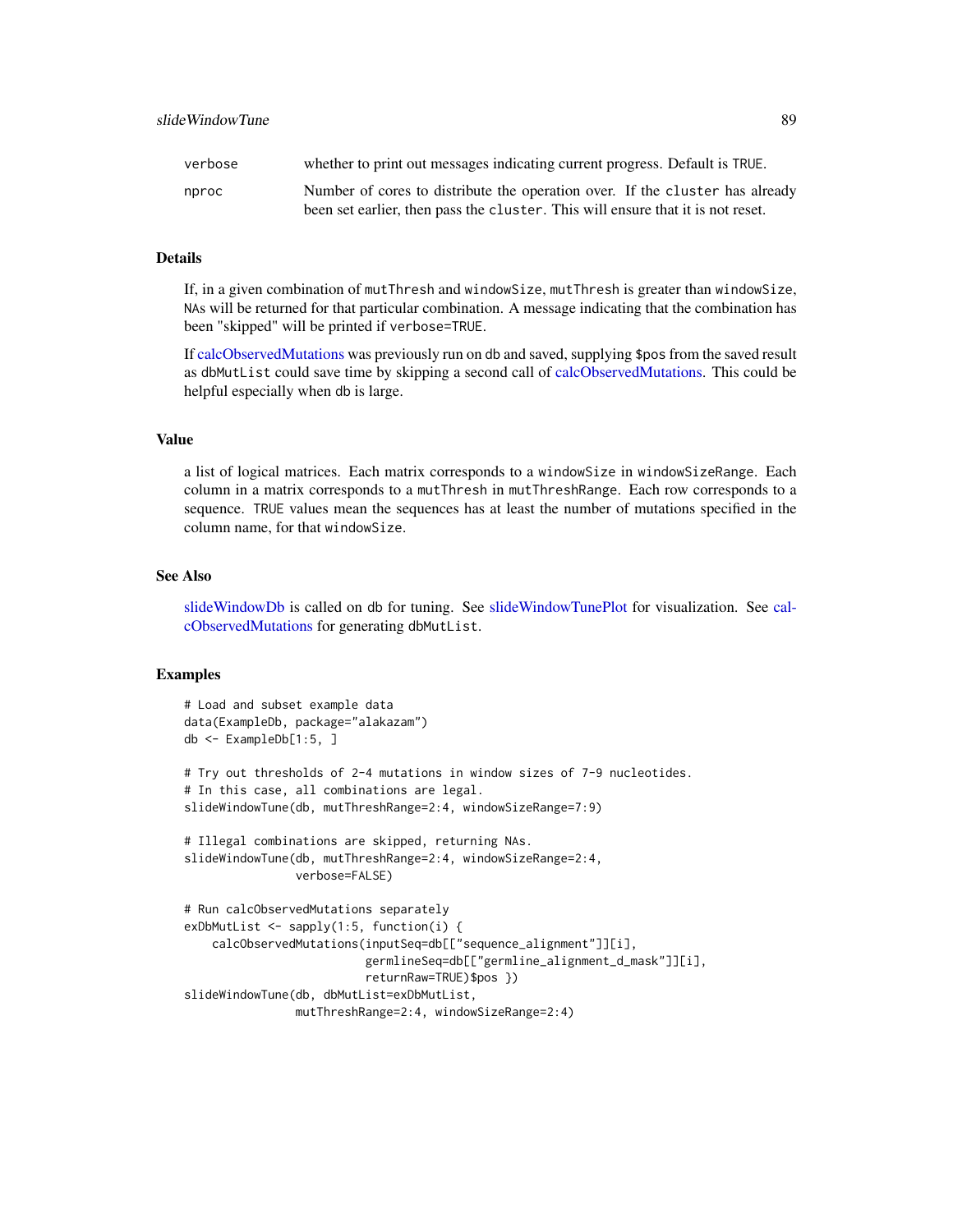<span id="page-89-1"></span><span id="page-89-0"></span>slideWindowTunePlot *Visualize parameter tuning for sliding window approach*

# Description

Visualize results from [slideWindowTune](#page-87-0)

# Usage

```
slideWindowTunePlot(
  tuneList,
 plotFiltered = TRUE,
 percentage = FALSE,
  jitter.x = FALSE,jitter.x.amt = 0.1,
  jitter.y = FALSE,
  jitter.y.xml = 0.1,pchs = 1,
  ltys = 2,
  \text{cols} = 1,plotLegend = TRUE,
  legendPos = "topright",
  legendHoriz = FALSE,
  legendCex = 1,
  title = NULL,
  returnRaw = FALSE
\mathcal{E}
```
## Arguments

| tuneList     | a list of logical matrices returned by slide Window Tune.                                                                                                                                            |
|--------------|------------------------------------------------------------------------------------------------------------------------------------------------------------------------------------------------------|
| plotFiltered | whether to plot the number of filtered (TRUE), or remaining (FALSE) sequences<br>for each mutation threshold. Use 'NULL' to plot the number of sequences at<br>each mutation value. Default is TRUE. |
| percentage   | whether to plot on the y-axis the percentage of filtered sequences (as opposed to<br>the absolute number). Default is FALSE.                                                                         |
| jitter.x     | whether to jitter x-axis values. Default is FALSE.                                                                                                                                                   |
| jitter.x.amt | amount of jittering to be applied on x-axis values if jitter. x=TRUE. Default is<br>0.1.                                                                                                             |
| jitter.y     | whether to jitter y-axis values. Default is FALSE.                                                                                                                                                   |
| jitter.y.amt | amount of jittering to be applied on y-axis values if jitter. y=TRUE. Default is<br>0.1.                                                                                                             |
| pchs         | point types to pass on to plot.                                                                                                                                                                      |
| ltys         | line types to pass on to plot.                                                                                                                                                                       |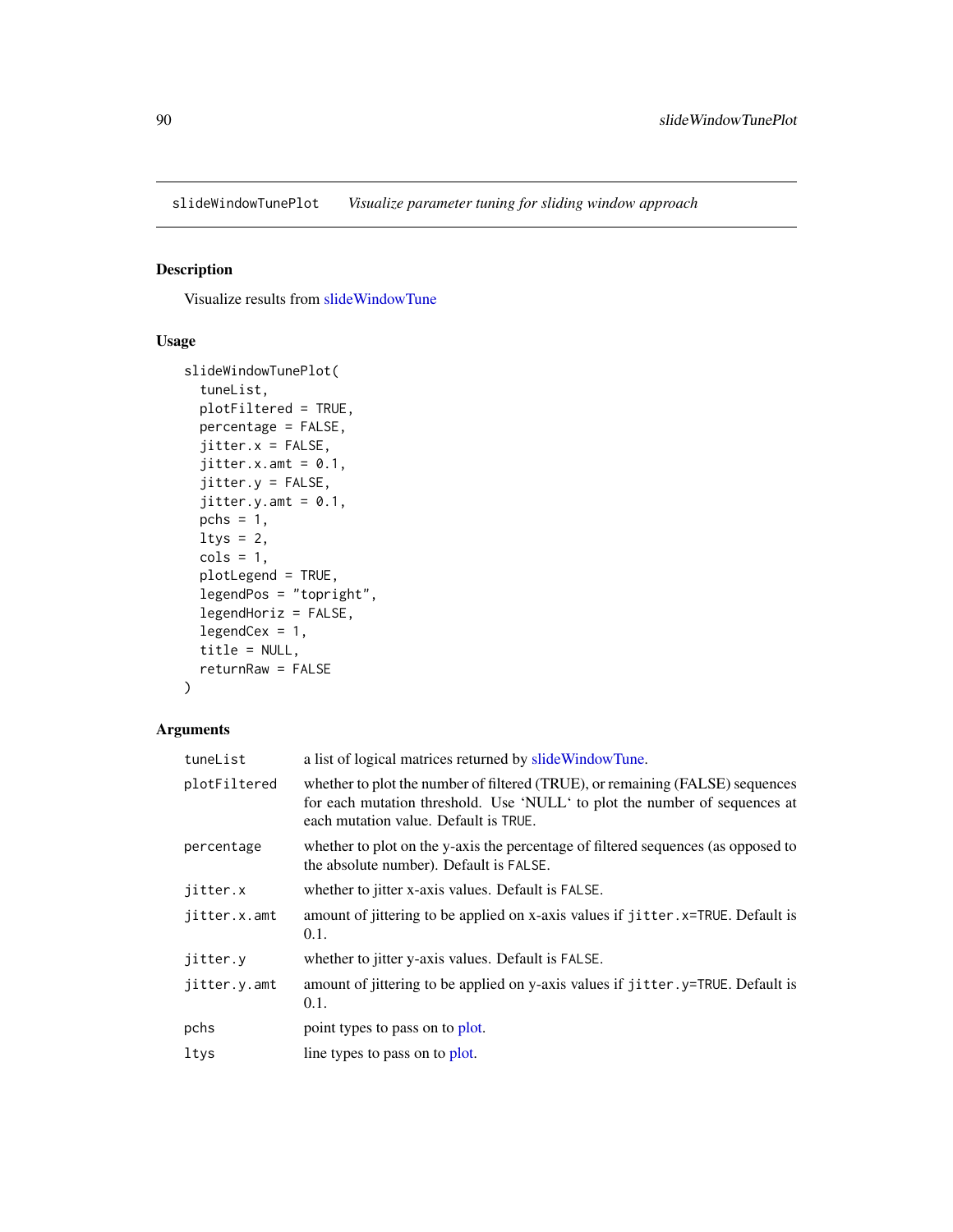<span id="page-90-0"></span>

| cols        | colors to pass on to plot.                                                                                                                                           |
|-------------|----------------------------------------------------------------------------------------------------------------------------------------------------------------------|
| plotLegend  | whether to plot legend. Default is TRUE.                                                                                                                             |
| legendPos   | position of legend to pass on to legend. Can be either a numeric vector specify-<br>ing x-y coordinates, or one of "topright", "center", etc. Default is "topright". |
| legendHoriz | whether to make legend horizontal. Default is FALSE.                                                                                                                 |
| legendCex   | numeric values by which legend should be magnified relative to 1.                                                                                                    |
| title       | plot main title. Default is NULL (no title)                                                                                                                          |
| returnRaw   | Return a data.frame with sequence counts (TRUE) or a plot. Default is FALSE.                                                                                         |

## Details

For each windowSize, if plotFiltered=TRUE, the x-axis represents a mutation threshold range, and the y-axis the number of sequences that have at least that number of mutations. If plotFiltered=TRUE, the y-axis represents the number of sequences that have less mutations than the mutation threshold range. For the same window size, a sequence can be included in the counts for different mutation thresholds. For example, sequence "CCACCAAAA" with germline "AAAAAAAAA" has 4 mutations. This sequence has at least 2 mutations and at least 3 mutations, in a window of size 4. the sequence will be included in the sequence count for mutation thresholds 2 and 3. If plotFiltered=TRUE, the sequences are counted only once for each window size, at their largest mutation threshold. The above example sequence would be included in the sequence count for mutation threshold 3.

When plotting, a user-defined amount of jittering can be applied on values plotted on either axis or both axes via adjusting jitter.x, jitter.y, jitter.x.amt and jitter.y.amt. This may be help with visually distinguishing lines for different window sizes in case they are very close or identical to each other. If plotting percentages (percentage=TRUE) and using jittering on the y-axis values (jitter.y=TRUE), it is strongly recommended that jitter.y.amt be set very small (e.g. 0.01).

NA for a combination of mutThresh and windowSize where mutThresh is greater than windowSize will not be plotted.

#### See Also

See [slideWindowTune](#page-87-0) for how to get tuneList. See [jitter](#page-0-0) for use of amount of jittering.

```
# Use an entry in the example data for input and germline sequence
data(ExampleDb, package="alakazam")
# Try out thresholds of 2-4 mutations in window sizes of 3-5 nucleotides
# on a subset of ExampleDb
tuneList <- slideWindowTune(db = ExampleDb[1:10, ],
                           mutThreshRange = 2:4, windowSizeRange = 3:5,
                           verbose = FALSE)
# Visualize
# Plot numbers of sequences filtered without jittering y-axis values
slideWindowTunePlot(tuneList, pchs=1:3, ltys=1:3, cols=1:3,
                    plotFiltered=TRUE, jitter.y=FALSE)
```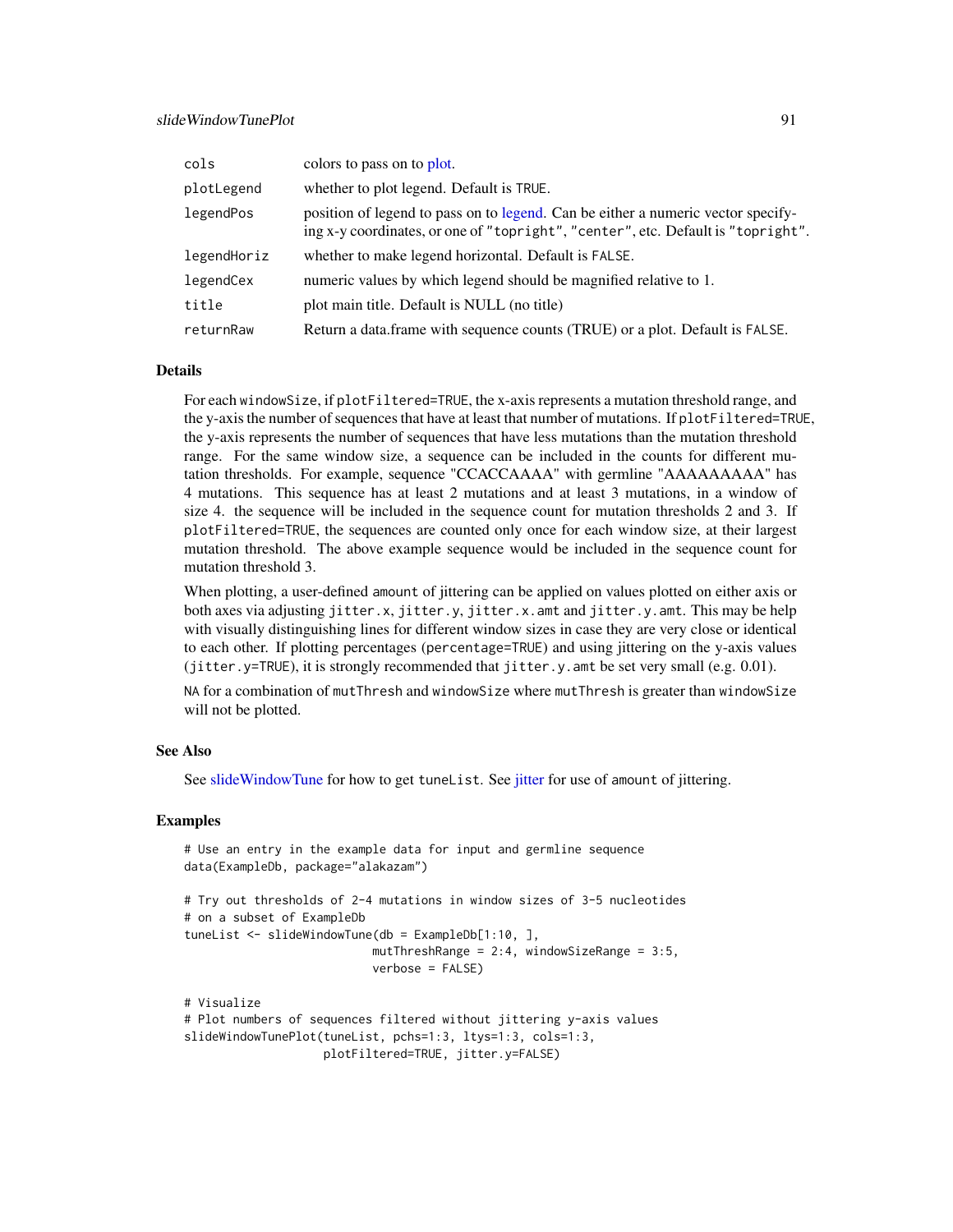```
# Notice that some of the lines overlap
# Jittering could help
slideWindowTunePlot(tuneList, pchs=1:3, ltys=1:3, cols=1:3,
                    plotFiltered=TRUE, jitter.y=TRUE)
# Plot numbers of sequences remaining instead of filtered
slideWindowTunePlot(tuneList, pchs=1:3, ltys=1:3, cols=1:3,
                    plotFiltered=FALSE, jitter.y=TRUE,
                    legendPos="bottomright")
# Plot percentages of sequences filtered with a tiny amount of jittering
slideWindowTunePlot(tuneList, pchs=1:3, ltys=1:3, cols=1:3,
                    plotFiltered=TRUE, percentage=TRUE,
                    jitter.y=TRUE, jitter.y.amt=0.01)
```
<span id="page-91-0"></span>summarizeBaseline *Calculate BASELINe summary statistics*

#### **Description**

summarizeBaseline calculates BASELINe statistics such as the mean selection strength (mean Sigma), the 95% confidence intervals and p-values for the presence of selection.

#### Usage

```
summarizeBaseline(baseline, returnType = c("baseline", "df"), nproc = 1)
```
#### Arguments

| baseline   | Baseline object returned by calcBaseline containing annotations and BASE-<br>LINe posterior probability density functions (PDFs) for each sequence.                   |
|------------|-----------------------------------------------------------------------------------------------------------------------------------------------------------------------|
| returnType | One of c("baseline", "df") defining whether to return a Baseline object<br>("baseline") with an updated stats slot or a data.frame ("df") of summary statis-<br>tics. |
| nproc      | number of cores to distribute the operation over. If nproc $= 0$ then the cluster<br>has already been set and will not be reset.                                      |

# Details

The returned p-value can be either positive or negative. Its magnitude (without the sign) should be interpreted as per normal. Its sign indicates the direction of the selection detected. A positive p-value indicates positive selection, whereas a negative p-value indicates negative selection.

#### Value

Either a modified Baseline object or data.frame containing the mean BASELINe selection strength, its 95% confidence intervals, and a p-value for the presence of selection.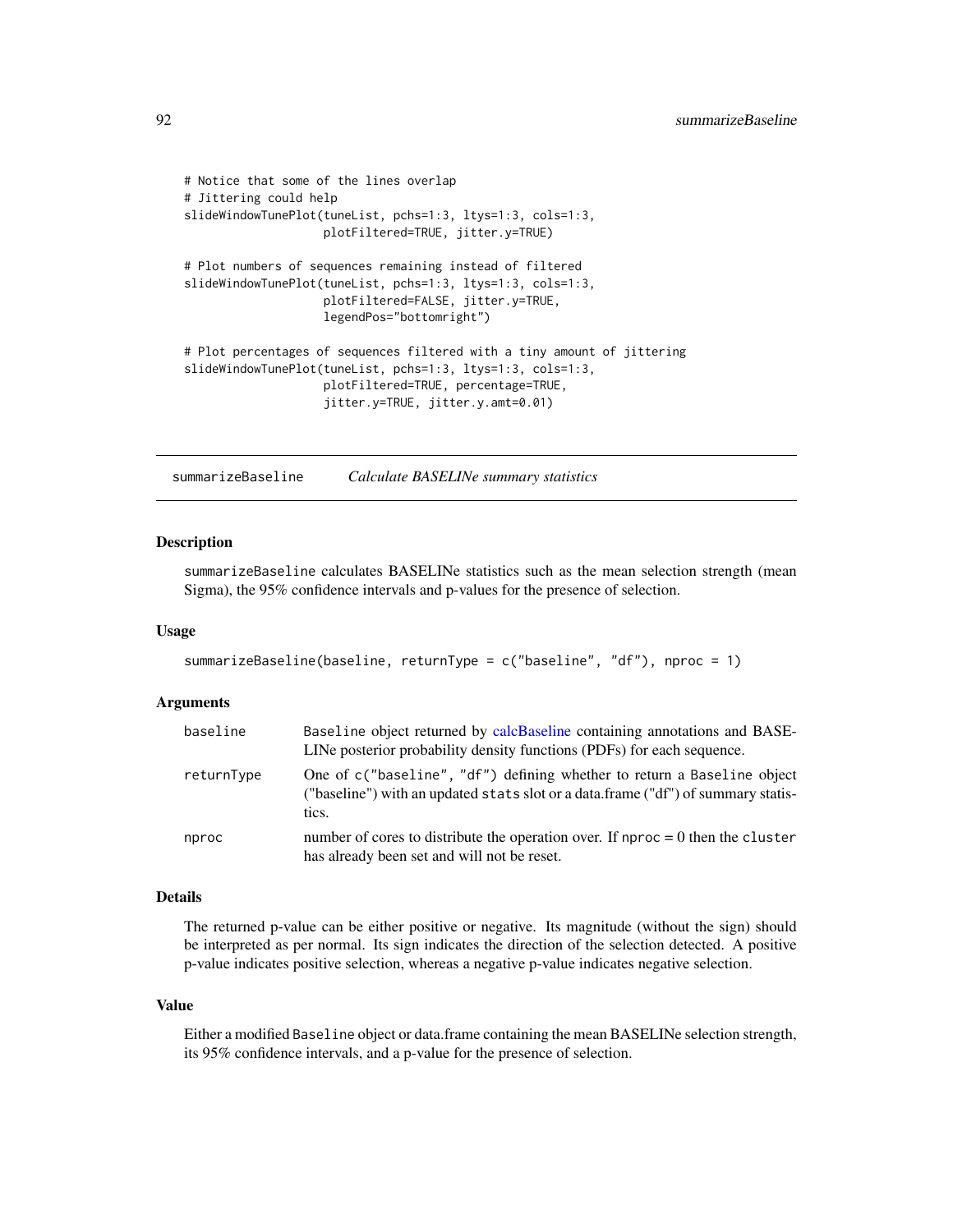# <span id="page-92-0"></span>References

1. Uduman M, et al. Detecting selection in immunoglobulin sequences. Nucleic Acids Res. 2011 39(Web Server issue):W499-504.

#### See Also

See [calcBaseline](#page-4-0) for generating Baseline objects and [groupBaseline](#page-47-0) for convolving groups of BASELINe PDFs.

#### Examples

```
# Subset example data
data(ExampleDb, package="alakazam")
db <- subset(ExampleDb, c_call == "IGHG")
# Collapse clones
db <- collapseClones(db, cloneColumn="clone_id",
                     sequenceColumn="sequence_alignment",
                     germlineColumn="germline_alignment_d_mask",
                     method="thresholdedFreq", minimumFrequency=0.6,
                     includeAmbiguous=FALSE, breakTiesStochastic=FALSE)
# Calculate BASELINe
baseline <- calcBaseline(db,
                         sequenceColumn="clonal_sequence",
                         germlineColumn="clonal_germline",
                         testStatistic="focused",
                         regionDefinition=IMGT_V,
                         targetingModel=HH_S5F,
                         nproc = 1)# Grouping the PDFs by the sample annotation
grouped <- groupBaseline(baseline, groupBy="sample_id")
# Get a data.frame of the summary statistics
stats <- summarizeBaseline(grouped, returnType="df")
```
TargetingMatrix-class *S4 class defining a targeting matrix*

# Description

TargetingMatrix defines a data structure for just the targeting matrix (as opposed to the entire TargetingModel)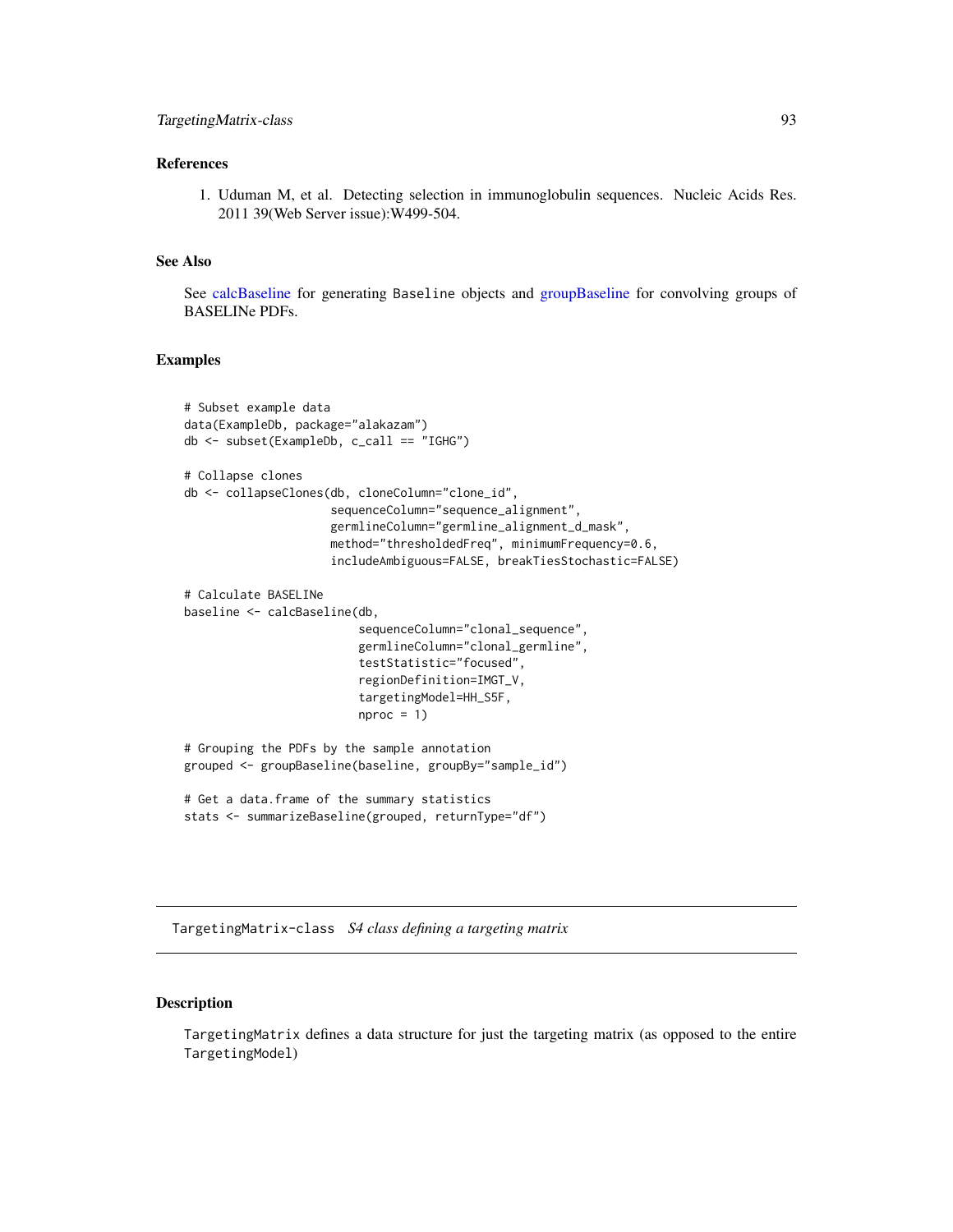#### <span id="page-93-1"></span>**Slots**

.Data matrix.

numMutS number indicating the number of silent mutations used for estimating mutability. numMutR number indicating the number of replacement mutations used for estimating mutability.

TargetingModel-class *S4 class defining a targeting model*

#### <span id="page-93-0"></span>Description

TargetingModel defines a common data structure for mutability, substitution and targeting of immunoglobulin (Ig) sequencing data in a 5-mer microsequence context.

## Usage

## S4 method for signature 'TargetingModel,missing'  $plot(x, y, ...)$ 

# Arguments

| x        | TargetingModel object.               |
|----------|--------------------------------------|
|          | ignored.                             |
| $\cdots$ | arguments to pass to plotMutability. |

# **Slots**

name Name of the model.

description Description of the model and its source data.

species Genus and species of the source sequencing data.

date Date the model was built.

citation Publication source.

- substitution Normalized rates of the center nucleotide of a given 5-mer mutating to a different nucleotide. The substitution model is stored as a 5x3125 matrix of rates. Rows define the mutated nucleotide at the center of each 5-mer, one of c("A", "C", "G", "T", "N"), and columns define the complete 5-mer of the unmutated nucleotide sequence.
- mutability Normalized rates of a given 5-mer being mutated. The mutability model is stored as a numeric vector of length 3125 with mutability rates for each 5-mer. Note that "normalized" means that the mutability rates for the 1024 5-mers that contain no "N" at any position sums up to 1 (as opposed to the entire vector summing up to 1).
- targeting Rate matrix of a given mutation ocurring, defined as  $mutability * substitution$ . The targeting model is stored as a 5x3125 matrix. Rows define the mutated nucleotide at the center of each 5-mer, one of c("A", "C", "G", "T", "N"), and columns define the complete 5-mer of the unmutated nucleotide sequence.

numMutS number indicating the number of silent mutations used for estimating mutability.

numMutR number indicating the number of replacement mutations used for estimating mutability.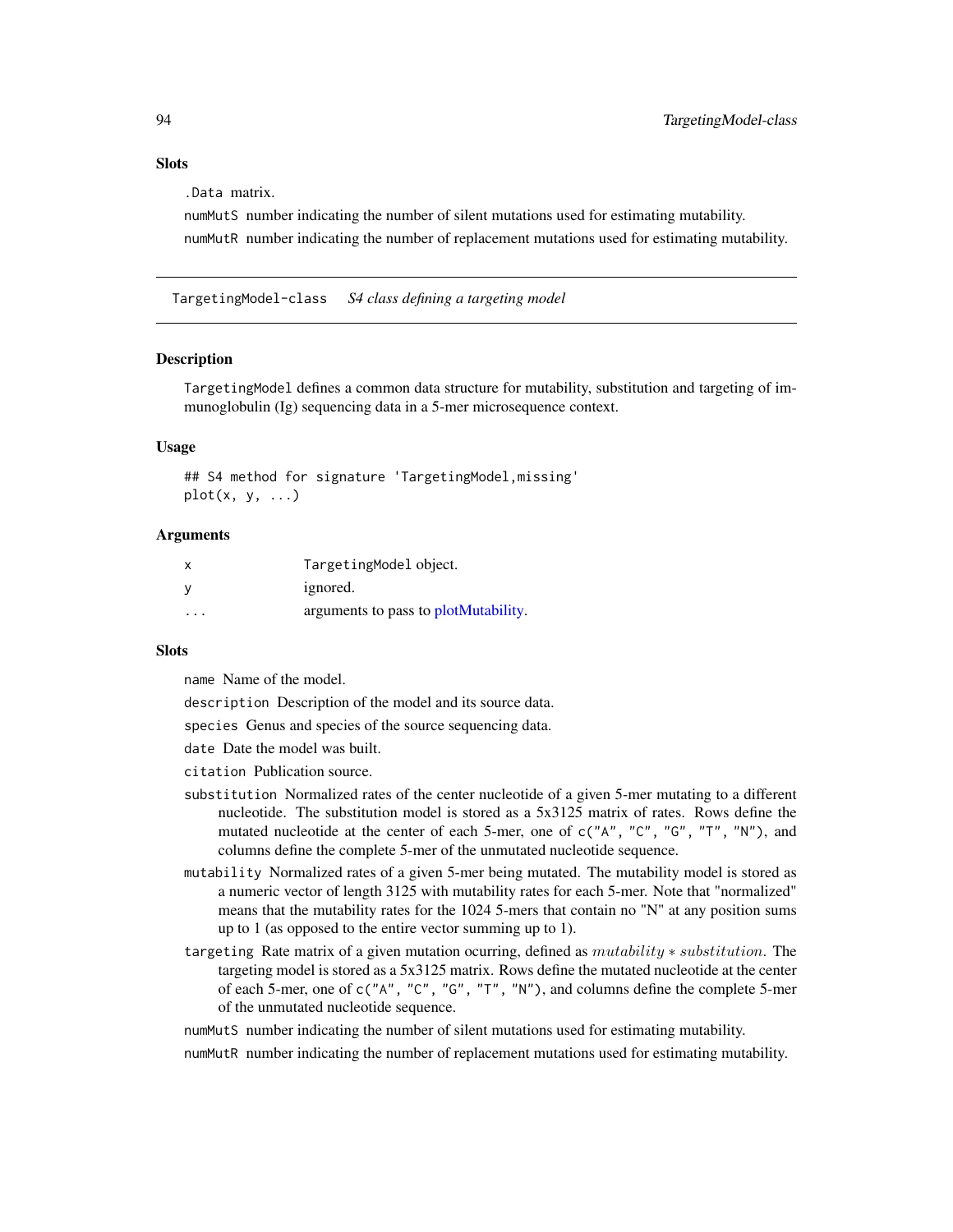#### <span id="page-94-1"></span>testBaseline 95

# See Also

See [createTargetingModel](#page-32-0) building models from sequencing data.

<span id="page-94-0"></span>testBaseline *Two-sided test of BASELINe PDFs*

#### Description

testBaseline performs a two-sample signifance test of BASELINe posterior probability density functions (PDFs).

#### Usage

```
testBaseline(baseline, groupBy)
```
## Arguments

| baseline | Baseline object containing the db and grouped BASELINe PDFs returned by<br>groupBaseline.              |
|----------|--------------------------------------------------------------------------------------------------------|
| groupBy  | string defining the column in the db slot of the Baseline containing sequence<br>or group identifiers. |

## Value

A data.frame with test results containing the following columns:

- region: sequence region, such as cdr and fwr.
- test: string defining the groups be compared. The string is formated as the conclusion associated with the p-value in the form GROUP1 != GROUP2. Meaning, the p-value for rejection of the null hypothesis that GROUP1 and GROUP2 have equivalent distributions.
- pvalue: two-sided p-value for the comparison.
- fdr: FDR corrected pvalue.

#### References

1. Yaari G, et al. Quantifying selection in high-throughput immunoglobulin sequencing data sets. Nucleic Acids Res. 2012 40(17):e134. (Corretions at http://selection.med.yale.edu/baseline/correction/)

#### See Also

To generate the [Baseline](#page-3-0) input object see [groupBaseline.](#page-47-0)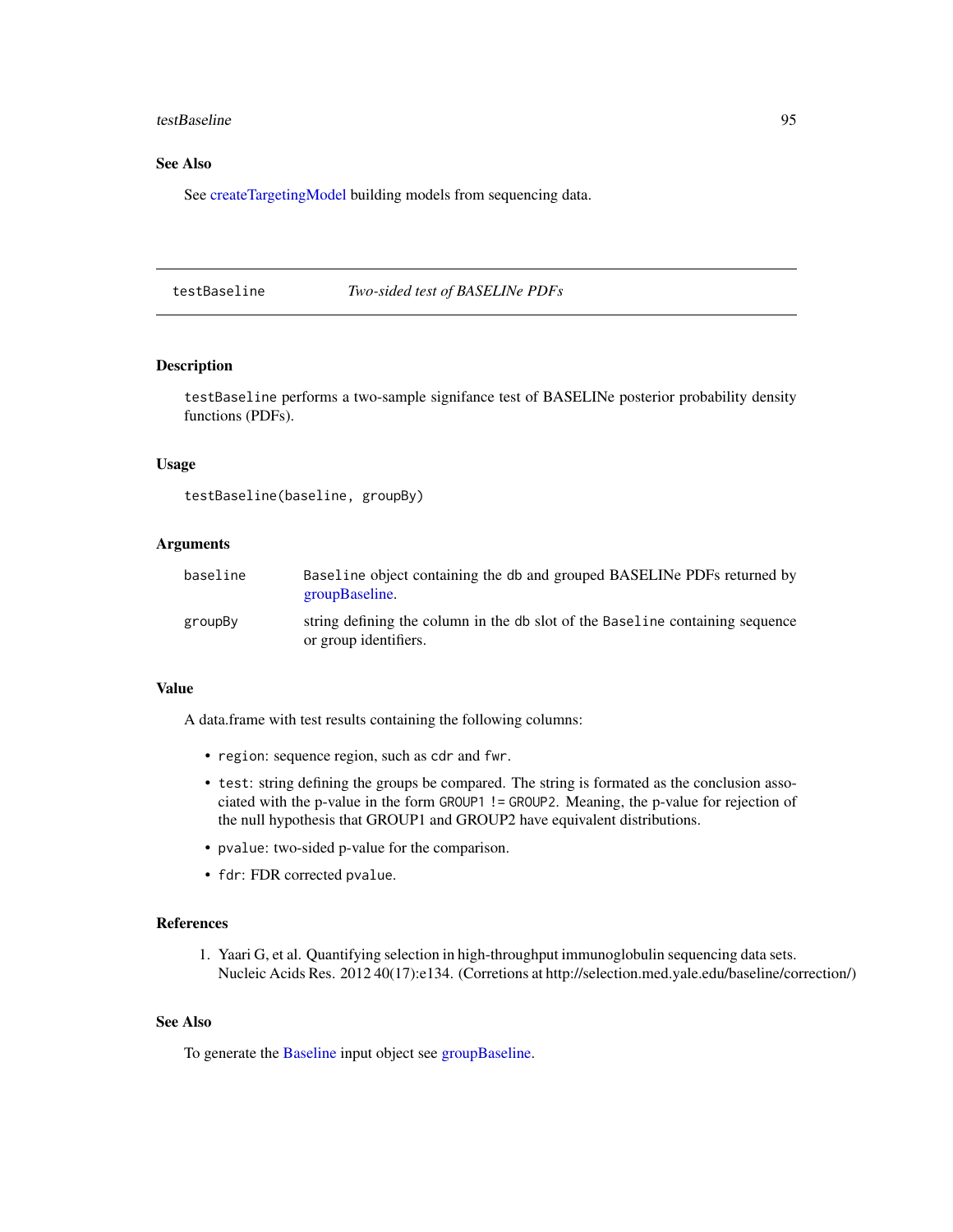# Examples

```
# Subset example data
data(ExampleDb, package="alakazam")
db <- subset(ExampleDb, c_call %in% c("IGHM", "IGHG", "IGHA"))
# Collapse clones
db <- collapseClones(db, cloneColumn="clone_id",
                     sequenceColumn="sequence_alignment",
                     germlineColumn="germline_alignment_d_mask",
                     method="thresholdedFreq", minimumFrequency=0.6,
                     includeAmbiguous=FALSE, breakTiesStochastic=FALSE)
# Calculate BASELINe
baseline <- calcBaseline(db,
                         sequenceColumn="clonal_sequence",
                         germlineColumn="clonal_germline",
                         testStatistic="focused",
                         regionDefinition=IMGT_V,
                         targetingModel=HH_S5F,
                         nproc=1)
# Group PDFs by the isotype
grouped <- groupBaseline(baseline, groupBy="c_call")
# Visualize isotype PDFs
plot(grouped, "c_call")
# Perform test on isotype PDFs
testBaseline(grouped, groupBy="c_call")
```
U5N *Uniform 5-mer null targeting model.*

# Description

A null 5-mer model of somatic hypermutation targeting where all substitution, mutability and targeting rates are uniformly distributed.

#### Usage

U5N

# Format

A [TargetingModel](#page-93-0) object.

<span id="page-95-0"></span>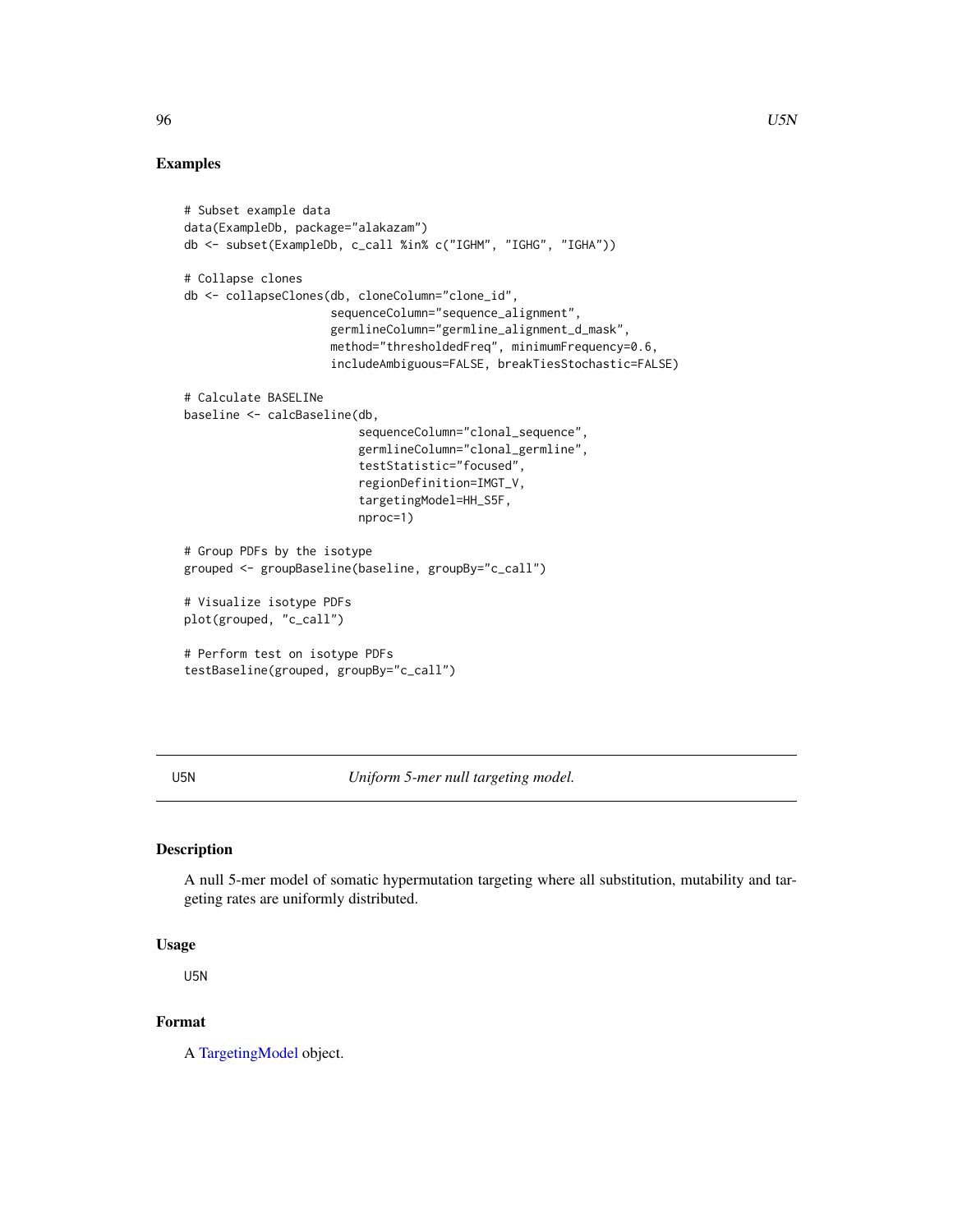# <span id="page-96-0"></span>See Also

See [HH\\_S5F](#page-50-0) and [HKL\\_S5F](#page-51-0) for the human 5-mer targeting models; and [MK\\_RS5NF](#page-62-0) for the mouse 5-mer targeting model.

writeTargetingDistance

*Write targeting model distances to a file*

# Description

writeTargetingDistance writes a 5-mer targeting distance matrix to a tab-delimited file.

#### Usage

```
writeTargetingDistance(model, file)
```
#### Arguments

| model | Targeting Model object with mutation likelihood information. |
|-------|--------------------------------------------------------------|
| file  | name of file to write.                                       |

# Details

The targeting distance write as a tab-delimited 5x3125 matrix. Rows define the mutated nucleotide at the center of each 5-mer, one of c("A", "C", "G", "T", "N"), and columns define the complete 5-mer of the unmutated nucleotide sequence. NA values in the distance matrix are replaced with distance 0.

#### See Also

Takes as input a [TargetingModel](#page-93-0) object and calculates distances using [calcTargetingDistance.](#page-12-0)

#### Examples

```
## Not run:
# Write HS5F targeting model to working directory as hs5f.tab
writeTargetingDistance(HH_S5F, "hh_s5f.tsv")
```
## End(Not run)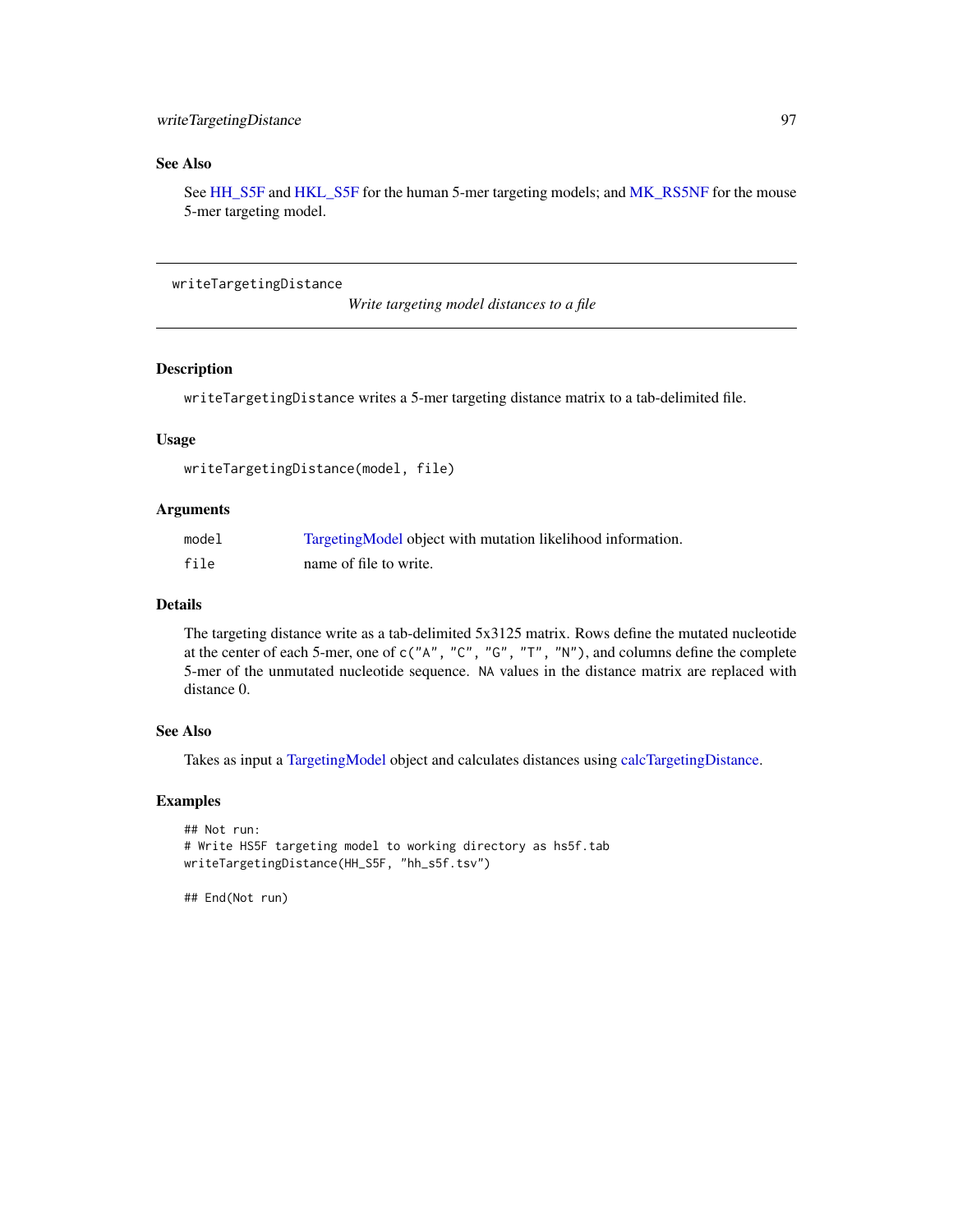# **Index**

∗ datasets HH\_S1F, [50](#page-49-0) HH\_S5F, [51](#page-50-1) HKL\_S1F, [51](#page-50-1) HKL\_S5F, [52](#page-51-1) MK\_RS1NF, [62](#page-61-0) MK\_RS5NF, [63](#page-62-1) U5N, [96](#page-95-0) as.data.frame,MutabilityModel-method *(*MutabilityModel-class*)*, [63](#page-62-1) Baseline, *[6,](#page-5-0) [7](#page-6-0)*, *[24](#page-23-0)*, *[40](#page-39-0)*, *[49](#page-48-0)*, *[69](#page-68-0)*, *[72](#page-71-0)*, *[95](#page-94-1)* Baseline *(*Baseline-class*)*, [4](#page-3-1) Baseline-class, [4](#page-3-1) Baseline-method *(*Baseline-class*)*, [4](#page-3-1) buildPhylipLineage, *[58,](#page-57-0) [59](#page-58-1)* calcBaseline, [5,](#page-4-1) *[48,](#page-47-1) [49](#page-48-0)*, *[82](#page-81-0)*, *[92,](#page-91-1) [93](#page-92-0)* calcExpectedMutations, [8,](#page-7-0) *[42](#page-41-0)* calcObservedMutations, *[9](#page-8-1)*, [9,](#page-8-1) *[66,](#page-65-0) [67](#page-66-0)*, *[87–](#page-86-1)[89](#page-88-0)* calcTargetingDistance, [13,](#page-12-1) *[38,](#page-37-0) [39](#page-38-0)*, *[82](#page-81-0)*, *[97](#page-96-0)* calculateMutability, [14](#page-13-0) ChangeoClone, *[58,](#page-57-0) [59](#page-58-1)* CHARGE\_MUTATIONS *(*MUTATION\_SCHEMES*)*, [65](#page-64-1) collapseClones, *[6](#page-5-0)*, [15,](#page-14-1) *[21](#page-20-0)*, *[81](#page-80-0)* consensusSequence, [20,](#page-19-1) *[81](#page-80-0)* convertNumbering, [22](#page-21-0) createBaseline, [23](#page-22-0) createMutabilityMatrix, [25,](#page-24-0) *[30–](#page-29-0)[32](#page-31-0)*, *[34](#page-33-0)*, *[43](#page-42-0)*, *[60,](#page-59-1) [61](#page-60-0)* createMutationDefinition, [27](#page-26-0) createRegionDefinition, [28](#page-27-0) createSubstitutionMatrix, *[25,](#page-24-0) [26](#page-25-0)*, [29,](#page-28-0) *[31,](#page-30-0) [32](#page-31-0)*, *[34](#page-33-0)*, *[44](#page-43-0)*, *[59,](#page-58-1) [60](#page-59-1)* createTargetingMatrix, *[26](#page-25-0)*, *[31](#page-30-0)*, [31,](#page-30-0) *[34](#page-33-0)* createTargetingModel, *[9](#page-8-1)*, *[14](#page-13-0)*, *[26](#page-25-0)*, *[31,](#page-30-0) [32](#page-31-0)*, [33,](#page-32-1) *[76](#page-75-0)*, *[81](#page-80-0)*, *[95](#page-94-1)*

```
DensityThreshold, 46, 73
```
DensityThreshold *(*DensityThreshold-class*)*, [35](#page-34-1) DensityThreshold-class, [35](#page-34-1) DensityThreshold-method *(*DensityThreshold-class*)*, [35](#page-34-1) distToNearest, [36,](#page-35-1) *[45,](#page-44-1) [46](#page-45-0)*, *[73](#page-72-0)[–75](#page-74-1)*, *[82](#page-81-0)* editBaseline, [40](#page-39-0) expectedMutations, *[8,](#page-7-0) [9](#page-8-1)*, [41,](#page-40-1) *[67](#page-66-0)*, *[81](#page-80-0)* extendMutabilityMatrix, *[26](#page-25-0)*, *[31,](#page-30-0) [32](#page-31-0)*, *[34](#page-33-0)*, [43,](#page-42-0) *[44](#page-43-0)*, *[56](#page-55-0)* extendSubstitutionMatrix, *[31,](#page-30-0) [32](#page-31-0)*, *[34](#page-33-0)*, *[43](#page-42-0)*, [44,](#page-43-0) *[57](#page-56-0)* findThreshold, *[35](#page-34-1)*, [45,](#page-44-1) *[47,](#page-46-1) [48](#page-47-1)*, *[72](#page-71-0)[–75](#page-74-1)*, *[82](#page-81-0)* getAAMatrix, *[38,](#page-37-0) [39](#page-38-0)* getDNAMatrix, *[38,](#page-37-0) [39](#page-38-0)* GmmThreshold, *[46](#page-45-0)*, *[74,](#page-73-0) [75](#page-74-1)* GmmThreshold *(*GmmThreshold-class*)*, [47](#page-46-1) GmmThreshold-class, [47](#page-46-1) GmmThreshold-method *(*GmmThreshold-class*)*, [47](#page-46-1) graph, *[59](#page-58-1)* groupBaseline, *[7](#page-6-0)*, [48,](#page-47-1) *[69](#page-68-0)*, *[71,](#page-70-0) [72](#page-71-0)*, *[82](#page-81-0)*, *[93](#page-92-0)*, *[95](#page-94-1)* groupGenes, *[37,](#page-36-0) [38](#page-37-0)* HH\_S1F, *[38,](#page-37-0) [39](#page-38-0)*, [50,](#page-49-0) *[51,](#page-50-1) [52](#page-51-1)*, *[62](#page-61-0)* HH\_S5F, *[6](#page-5-0)*, *[8](#page-7-0)*, *[38,](#page-37-0) [39](#page-38-0)*, *[41](#page-40-1)*, [51,](#page-50-1) *[52](#page-51-1)*, *[63](#page-62-1)*, *[81](#page-80-0)*, *[83](#page-82-1)[–85](#page-84-0)*, *[97](#page-96-0)* HKL\_S1F, *[50](#page-49-0)*, [51,](#page-50-1) *[62](#page-61-0)* HKL\_S5F, *[51](#page-50-1)*, [52,](#page-51-1) *[63](#page-62-1)*, *[97](#page-96-0)* HYDROPATHY\_MUTATIONS *(*MUTATION\_SCHEMES*)*, [65](#page-64-1) IMGT\_SCHEMES, *[19](#page-18-0)*, *[42](#page-41-0)*, [53,](#page-52-1) *[67](#page-66-0)*, *[79,](#page-78-2) [80](#page-79-0)* IMGT\_V, *[8](#page-7-0)*, *[10](#page-9-0)*, *[42](#page-41-0)*, *[67](#page-66-0)* IMGT\_V *(*IMGT\_SCHEMES*)*, [53](#page-52-1) IMGT\_V\_BY\_CODONS *(*IMGT\_SCHEMES*)*, [53](#page-52-1)

IMGT\_V\_BY\_REGIONS *(*IMGT\_SCHEMES*)*, [53](#page-52-1) IMGT\_V\_BY\_SEGMENTS *(*IMGT\_SCHEMES*)*, [53](#page-52-1)